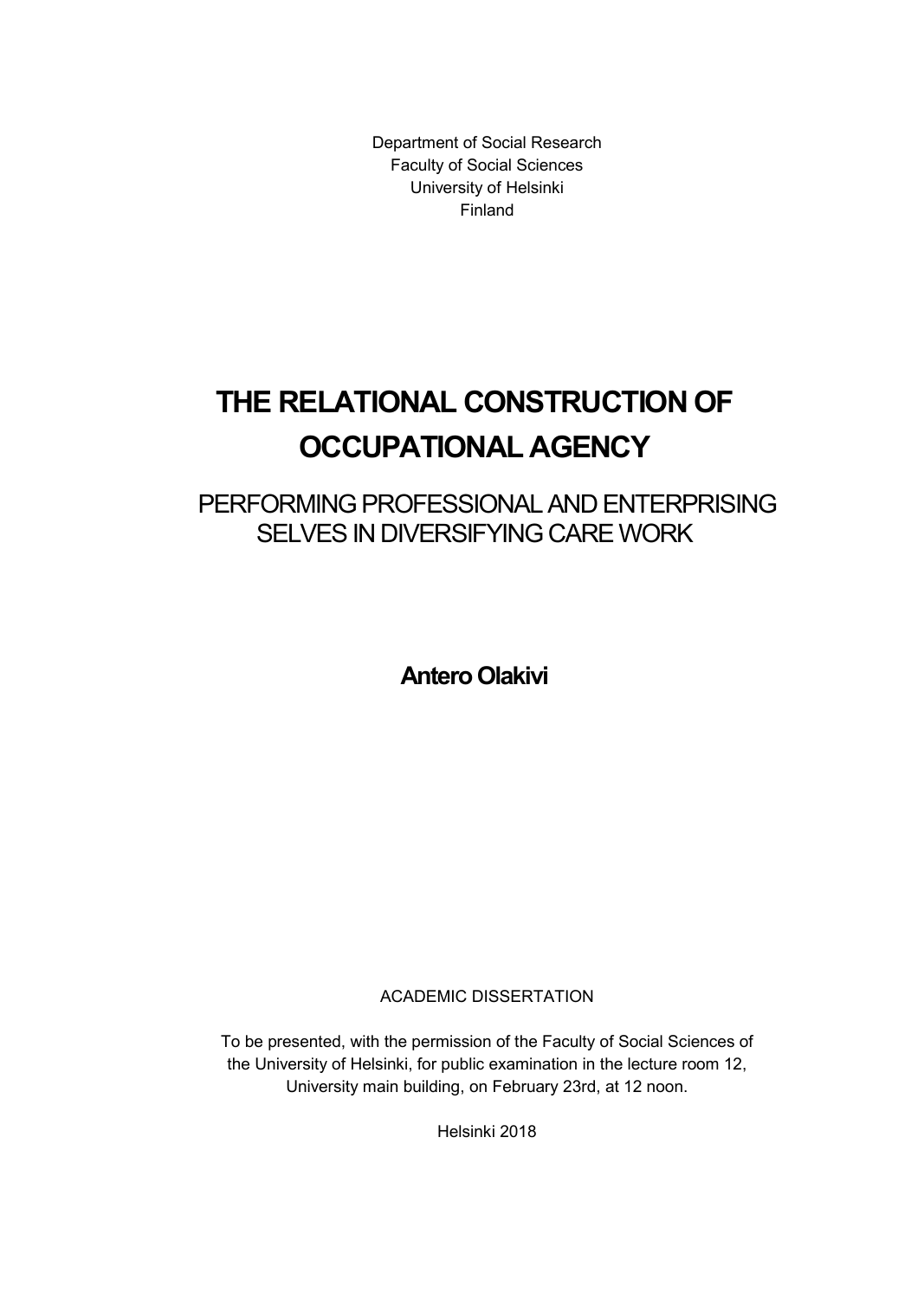Publications of the Faculty of Social Sciences 68 (2018) Sociology

© Antero Olakivi

Supervised by: Sirpa Wrede Reviewed by: Davina Allen and Pirjo Nikander

Cover picture: Saku Tiainen

Distribution and Sales: Unigrafia Bookstore http://kirjakauppa.unigrafia.fi/ books@unigrafia.fi

ISSN 2343-273X (print) ISSN 2343-2748 (online) ISBN 978-951-51-3291-8 (pbk.) ISBN 978-951-51-3292-5 (PDF)

Unigrafia Helsinki 2018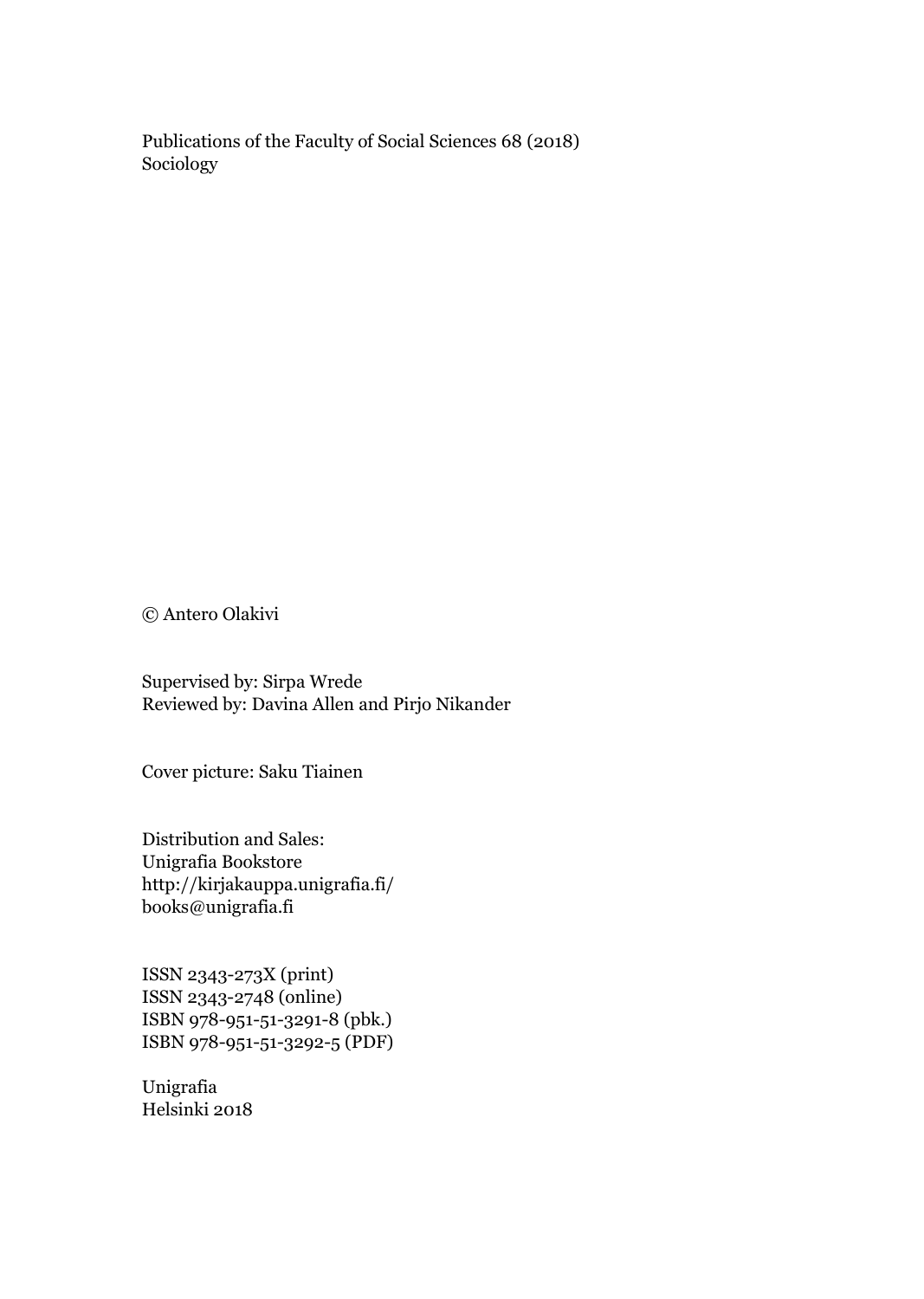### ABSTRACT

This dissertation employs a perspective of relational sociology on the occupational agency of employees in public sector elder care in Finland. The study is motivated by two socio-political developments: first, the ambition of public sector care work organizations to enhance their efficiency by implementing private sector management ideals and, second, these organizations' increasing tendency to recruit migrant workers as a means to tackle shortages in workforce, partly caused by precarious conditions in elder care work.

Both developments have raised socio-political controversies. According to critics, they decrease the quality of care, constrain care workers' occupational agency, and create hierarchies between migrant and Finnish-born workers. According to proponents, the developments improve the quality of care, the livelihood of migrant workers and, finally, care workers' occupational agency, autonomy, activity, and involvement in their work. These optimistic visions, I argue, draw on the liberal and enterprising ideals of providing welfare services through supporting all actors' autonomy and proactive agency.

Previous research has often aimed to solve the above controversies by empirically supporting one line of interpretation over others. In this study, I examine how the above controversies themselves are enacted in social care work. In particular, I examine how care work managers' and migrant care workers' interpretations of their own and each other's occupational agency support and contest, first, each other, and second, the above political visions. My data consist of interviews conducted in 2011–2013. I analyze the interviews from a discursive and dramaturgical perspective and present the results in four articles and a dissertation summary.

My results demonstrate how the liberal ideals of enterprising care work are both familiar and pragmatic to social care employees. By drawing on these ideals, care work managers can conceive themselves as modern coaches who can improve the quality of care by activating care workers' occupational agency—and by recruiting agential migrants. These interpretations also shape the agency of care work managers: beyond experts in care, they need to become experts in activation and cultural diversity. Care workers, in turn, can draw on the enterprising ideals to perform active, responsible, and autonomous agency. These performances can be necessary for many migrants who, evidently, have an additional burden of demonstrating their worth in front of native audiences.

The enterprising ideals also create conflicts in networks of care. To present themselves as modern coaches, managers need care workers who are routinized but willing to be activated. Care workers can question this image of themselves in different ways. First, care workers can present themselves as agents who are already active and, thus, do not need their superiors' coaching.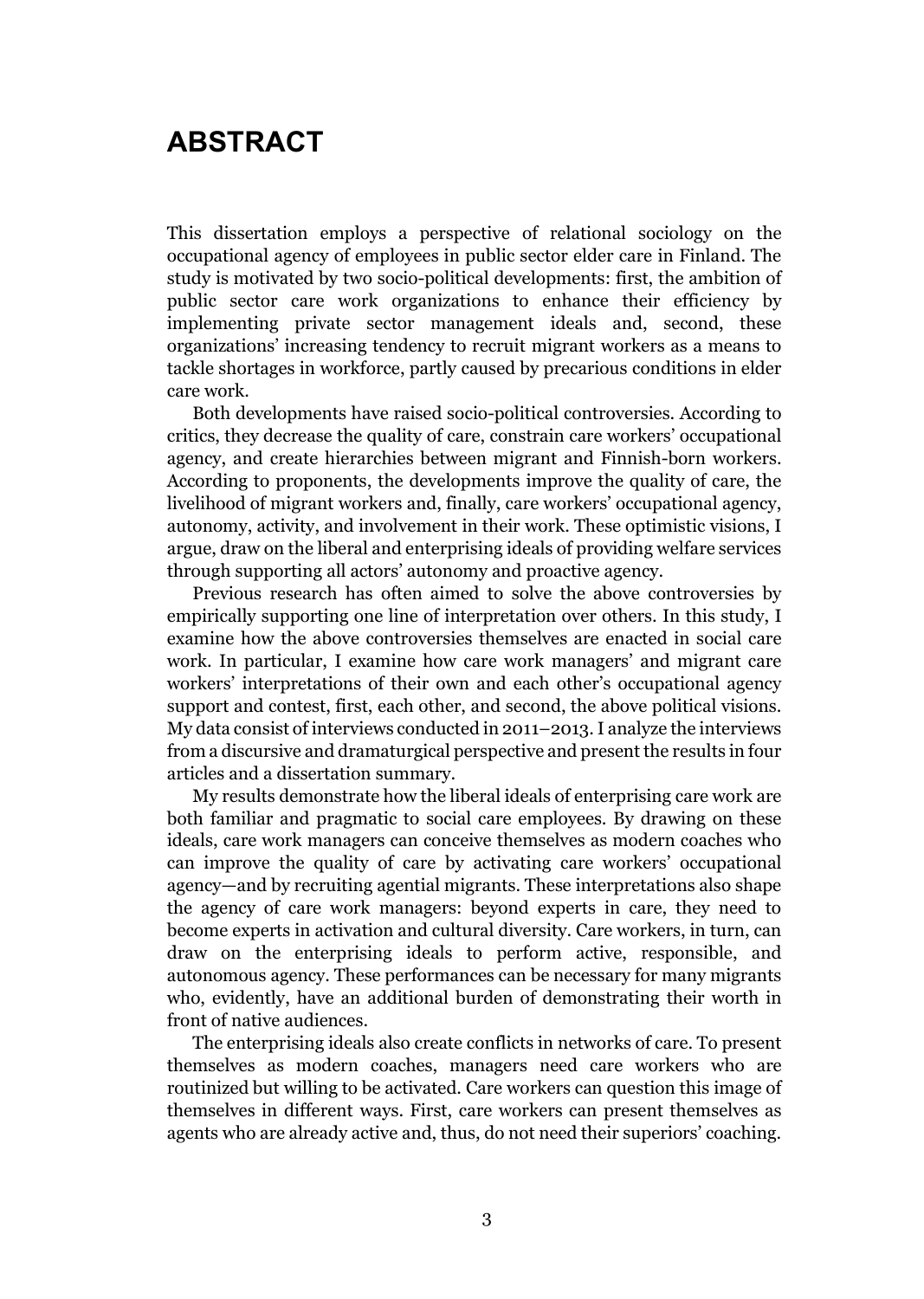Second, they can frame problems in their environment as structural problems that cannot be solved by activation. Third, they can present themselves as actors who are forced to be enterprising; who are active and autonomous, but because they have no choice.

In sum, my study demonstrates the moral and pragmatic appeal of the enterprising and liberal ideals—in the context of dwindling resources—but also a line of practices that contest their credibility in care work.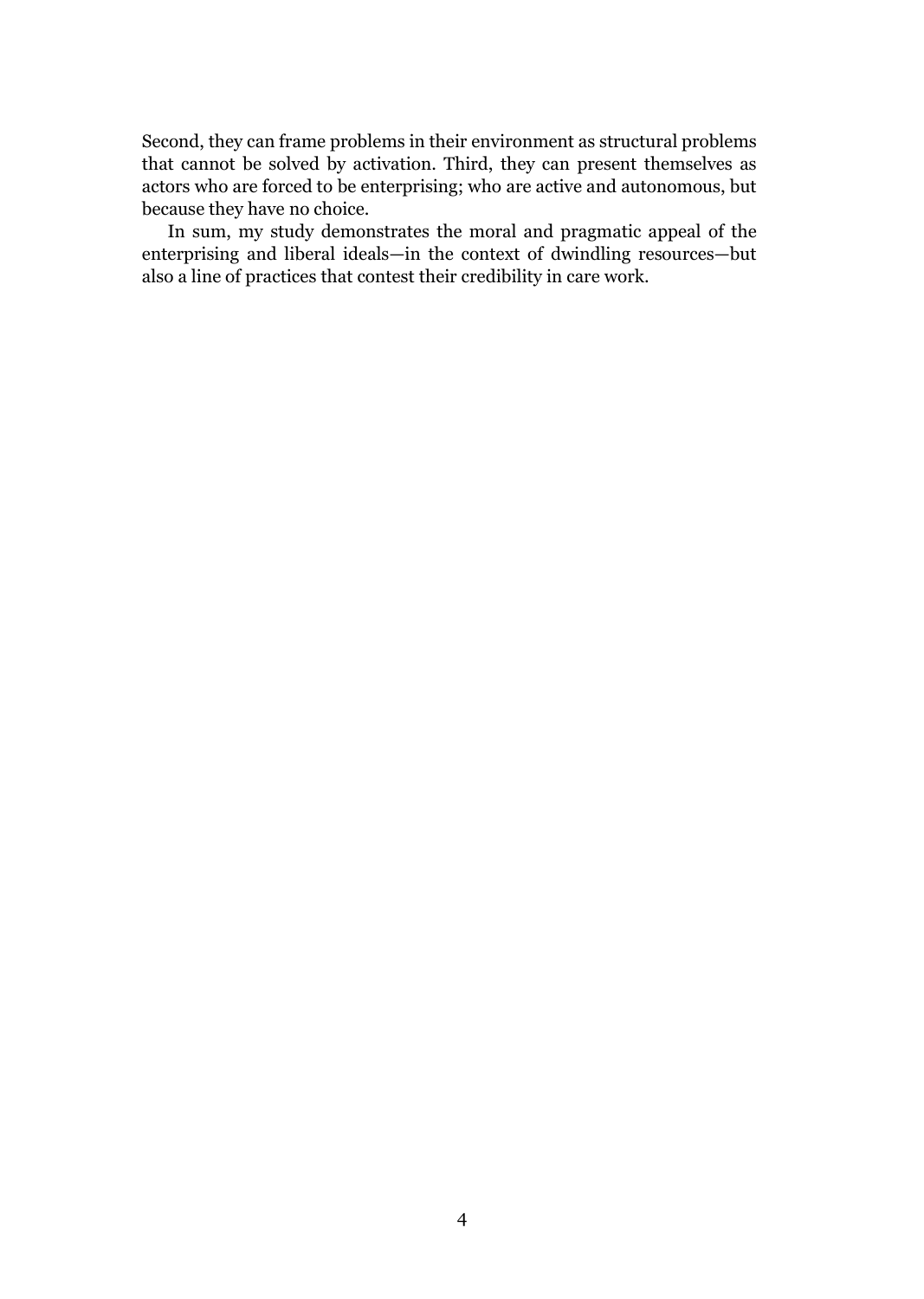## TIIVISTELMÄ

Väitöskirjassani tutkin julkisen sektorin vanhushoivahenkilöstön ammatillista toimijuutta relationaalisen sosiologian näkökulmasta. Tutkimustani motivoi kaksi yhteiskuntapoliittista kehityskulkua: ensimmäisenä pyrkimys lisätä hoivatyön tehokkuutta yksityiseltä sektorilta omaksuttujen johtamismallien avulla, toisena siirtolaistaustaisten hoitajien lisääntyvä rekrytointi hoivatyöhön vastauksena osin työolojen heikentymisestä johtuvaan työvoimapulaan.

Yhteiskunnallisessa keskustelussa molemmat kehityskulut näyttäytyvät kiistanalaisina. Kriittiset kannat katsovat keinojen lisäävän hoivan laatuongelmia, rajoittavan hoitajien toimijuutta ja synnyttävän hierarkioita siirtolaistaustaisten ja Suomessa syntyneiden työntekijöiden välille. Optimistiset kannat katsovat keinojen parantavan hoivan laatua ja siirtolaistyöntekijöiden toimeentuloa sekä hoitajien ammatillista toimijuutta kannustamalla hoitajia itsenäisemmiksi, vastuullisemmiksi ja aktiivisemmiksi. Väitän jälkimmäisten toiveiden ammentavan paitsi ammattimaisen myös yrittäjämäisen toimijuuden kulttuurisesta ihanteesta sekä liberaalista pyrkimyksestä järjestää sosiaalipalveluja tukemalla kaikkien asianosaisten aktiivista toimijuutta.

Aiemmassa tutkimuksessa yllä kuvattuja kiistoja on pyritty ratkaisemaan eri kantoja tukevan tutkimustiedon avulla. Oma tutkimukseni tarkastelee itse kiistojen jalkautumista hoivatyön arkeen. Erityisesti tarkastelen hoivatyön lähijohtajien ja siirtolaishoitajien omaa ja toistensa toimijuutta koskevien tulkintojen yhteensopivuutta. Aineistona käytän vuosina 2011–2013 kerättyjä haastatteluja, joita analysoin diskursiivisesti ja dramaturgisesti. Tulokset esitän neljässä osajulkaisussa ja niiden yhteenvedossa.

Tulokseni osoittavavat, kuinka yrittäjämäisen toimijuuden ja liberaalin hallinnan ihanteet ovat hoivatyön henkilöstölle paitsi tuttuja myös käyttökelpoisia. Lähijohtajia ihanteet auttavat esiintymään nykyaikaisina valmentajina, jotka kehittävät hoivan laatua aktivoimalla alaistensa ammatillista toimijuutta—ja palkkaamalla aktiivisia maahanmuuttajia. Näissä tulkinnoissa myös johtajien toimijuus saa uusia piirteitä: hoivatyön sisältöosaamisen lisäksi johtajien on kyettävä esiintymään kulttuurisen monimuotoisuuden ja aktivoinnin asiantuntijoina. Hoitajia samat ihanteet auttavat esiintymään aktiivisina, vastuullisina ja itsenäisinä toimijoina. Erityisesti maahanmuuttajahoitajat joutuvat jatkuvasti vakuuttelemaan eri yleisöjä omasta osaamisestaan. Tähän vakuutteluun yrittäjämäisyyden ihanteet tarjoavat kulttuurisen mallin.

Yrittäjämäisen toimijuuden ja liberaalin politiikan ihanteet synnyttävät myös ristiriitoja. Voidakseen esiintyä nykyaikaisina valmentajina, johtajat tarvitsevat määrätynlaisia alaisia: rutinoituneita, mutta aktiivisuuteen pyrkiviä. Tämän itseään koskevan tulkinnan hoitajat voivat haastaa eri tavoin.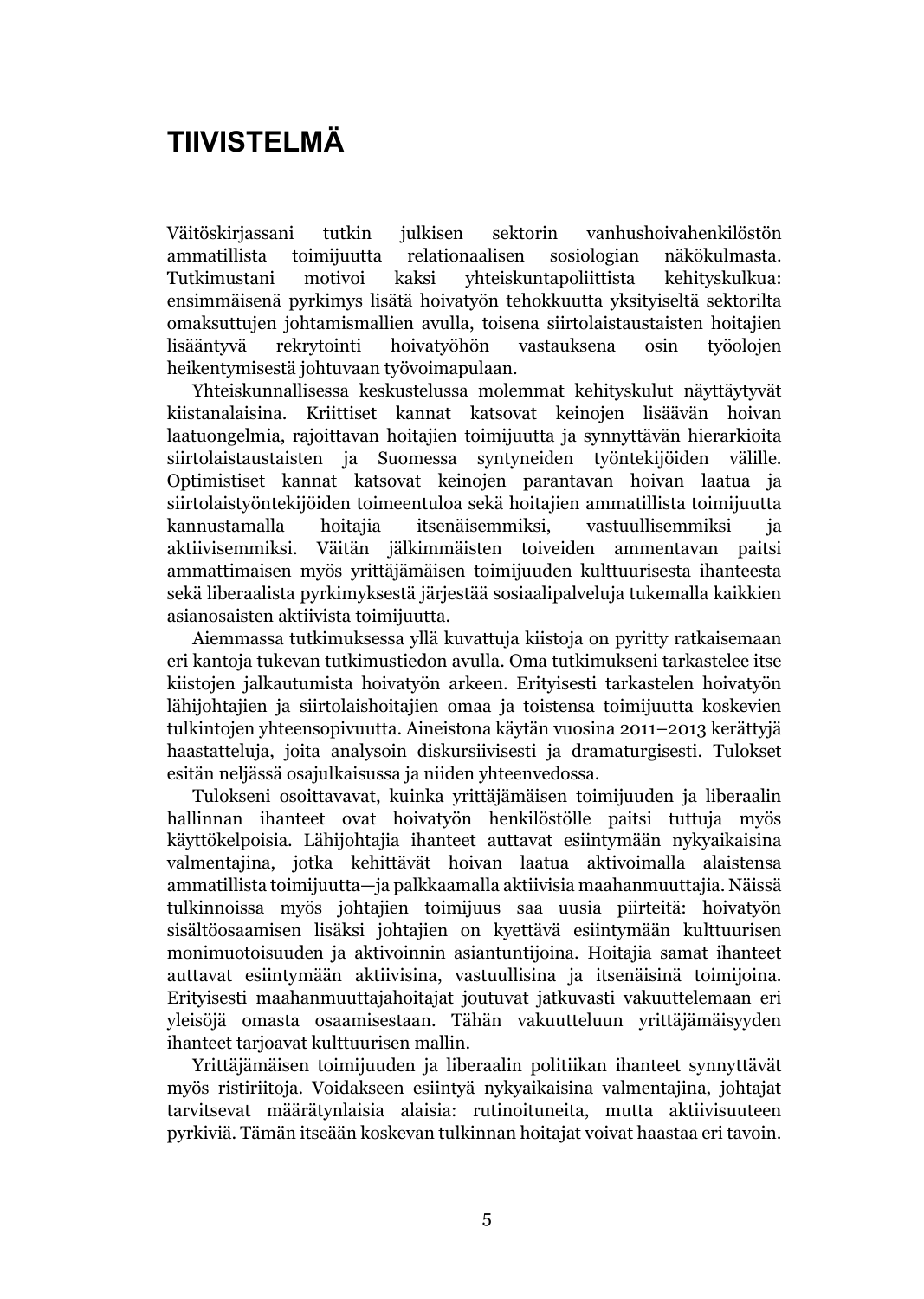Yhtäältä hoitajat voivat esiintyä valmiiksi yrittäjämäisinä toimijoina, jotka eivät tarvitse lähijohtajien valmennusta. Toisaalta hoitajat voivat korostaa hoivatyön rakenteellisia ongelmia, joita valmennus ei ratkaise. Kolmanneksi hoitajat voivat esiintyä yrittäjämäisiksi pakotettuina toimijoina, jotka toimivat aktiivisesti ja autonomisesti, mutta johtuen vaihtoehtojen puutteesta.

Kokonaisuutena tutkimukseni osoittaa yrittäjämäisen toimijuuden ja liberaalin politiikan pragmaattisuuden niukkojen resurssien hoivatyössä, mutta myös joukon käytäntöjä, jotka kyseenalaistavat ihanteiden uskottavuuden työn arjessa.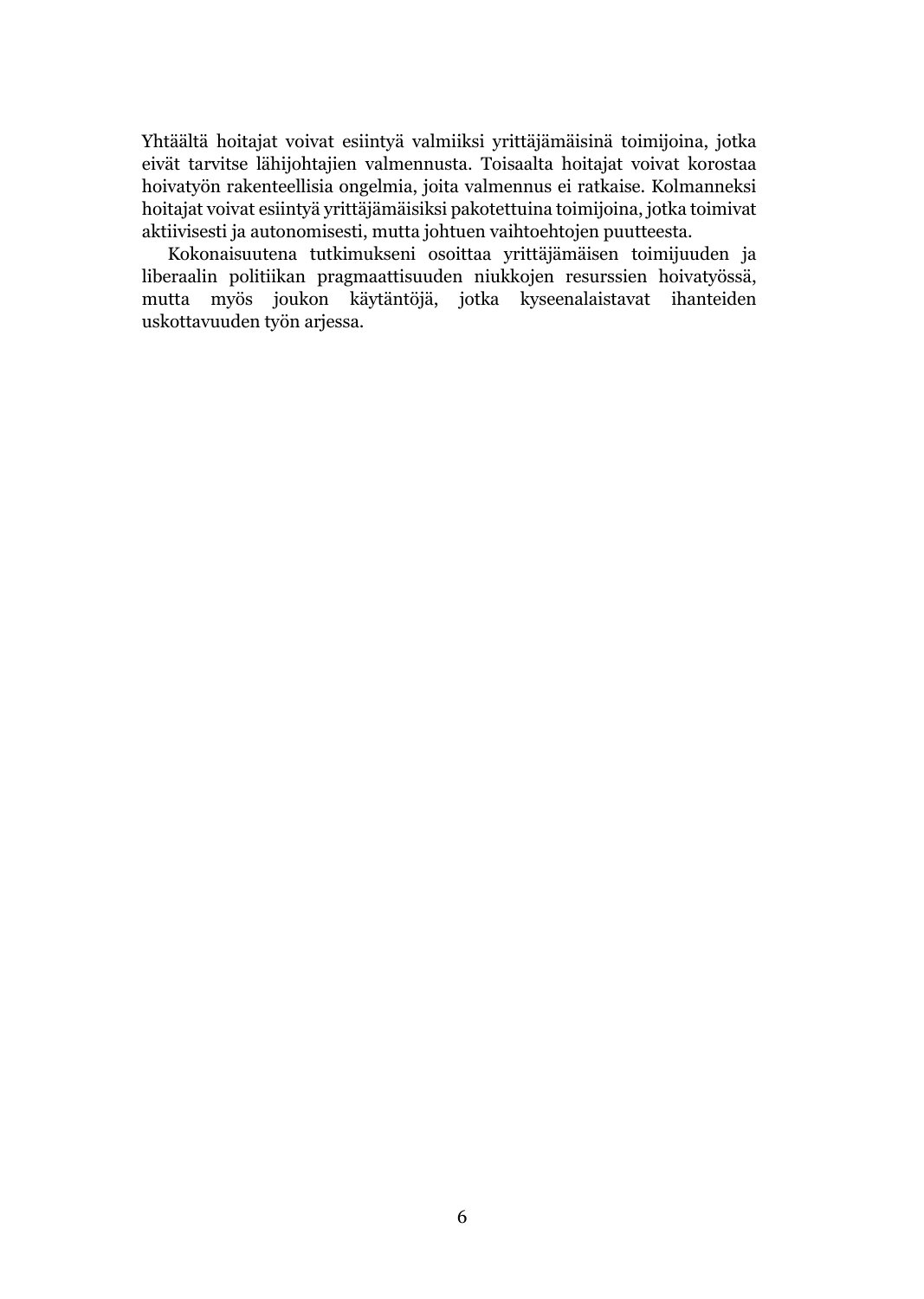### ACKNOWLEDGEMENTS

Above all, I thank the 64 care workers and care work managers who participated in our interviews, told us their stories, and, ultimately, made this dissertation possible.

My supervisor, docent, university lecturer Sirpa Wrede, believed in me and provided me the room—both materially and intellectually—to push forward in my research interests. Our innumerous discussions about care work, professionalism, welfare state politics, international migration, and the history of sociology provided me more perspectives on these issues than I was able to employ in a single dissertation. (Gladly, the work continues.) Your wise comments on the content, structure, and style of my writing was invaluable. Beyond supervising my dissertation, you mentored me in all aspects of academic life and thus enabled (what I like to call) my professional development. For all this, I will always be grateful.

I am deeply indebted to the external examiners of my dissertation, Professor Davina Allen and docent, research director Pirjo Nikander. It was a great honor to have my dissertation examined by such prominent scholars whose work I have always admired. Your analytical and thoughtful suggestions, together with your encouragement, helped me finalize the project and improved its quality in great many ways. I am grateful to Davina Allen for also accepting to act as the opponent in my public defense.

I conducted major parts of this dissertation in a project headed by Sirpa Wrede, *The Shaping of Occupational Subjectivities of Migrant Care Workers: A Multi-Sited Analysis of Glocalising Elderly Care*, funded by the Academy of Finland (2011–2015). I am exceedingly thankful to the team members, Lena Näre, Camilla Nordberg, Miika Saukkonen, and Sofia Söderberg, for their inspiration, colleagueship, and invaluable effort in the data collection.

I thank Kari Mikko Vesala for reading a version of the dissertation summary and giving me insightful suggestions on revising it. These suggestions, together with your pioneering texts and talks on relational research and agency over the past few years, have advanced my thinking and research in significant ways.

Viva (a.k.a. Vaiva) Collective—where do I start? Both my dissertation and my mental landscape would look very different without your endless intellectual (and political) enthusiasm, curiosity, and courage, and simply your companionship, over the past years. During the darkest moments of my project, you always made academic research feel delightful—and important! again. I salute you: Hanna-Kaisa Hoppania, Olli Karsio, Lena Näre, Liina Sointu, Tiina Vaittinen, and Minna Zechner.

In an important sense, my path toward this dissertation dates back to 2006. That was when I started as a conscientious objector and later a research assistant in the University of Helsinki Department of Social Psychology. I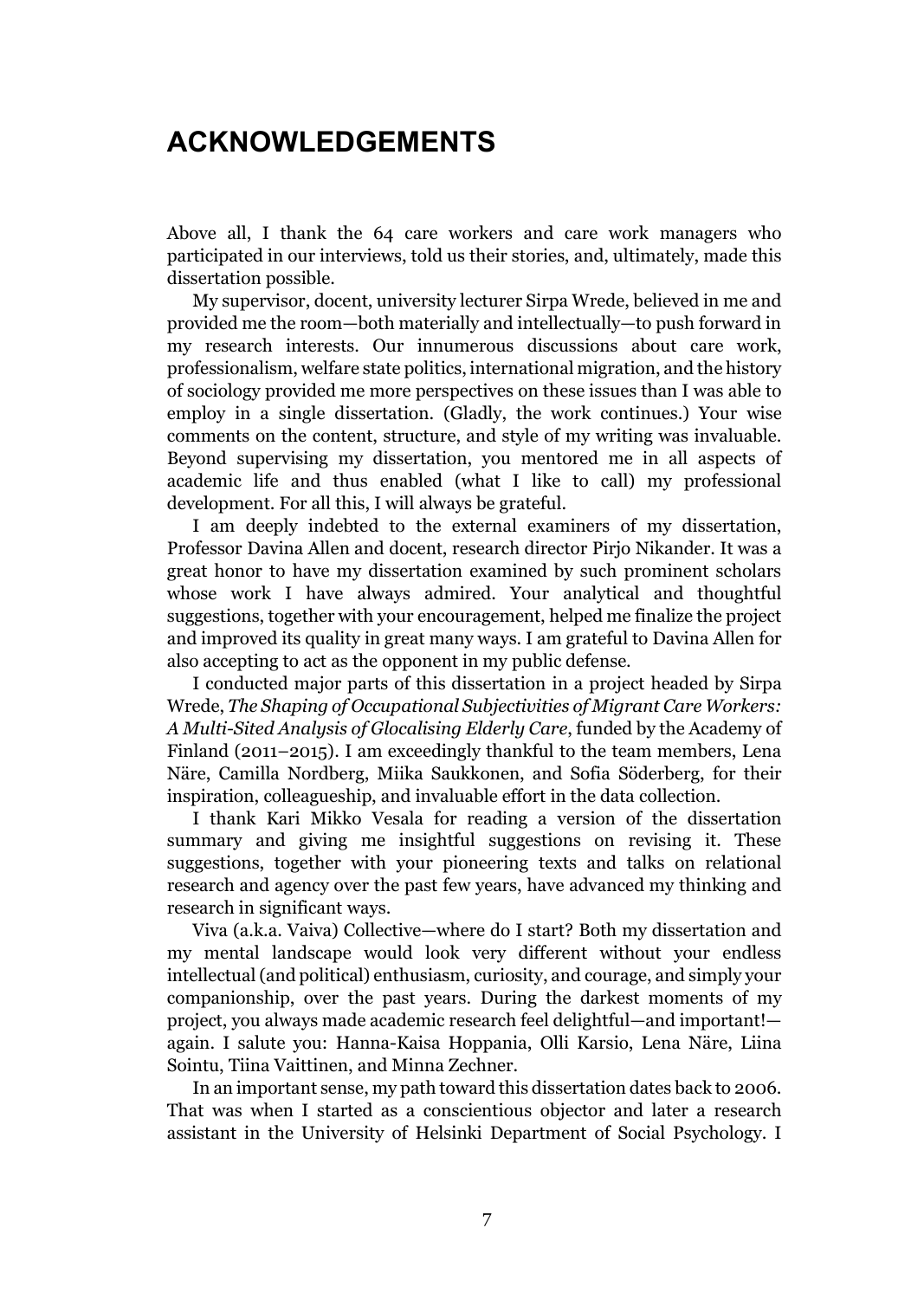cannot imagine a better introduction to, and integration into, academic life than that I received from Anna-Maija Pirttilä-Backman, Klaus Helkama, and Susanna Lähteenoja. Jarkko Pyysiäinen was equally responsible for showing me the path toward becoming a researcher—not only toward the intellectual but also the (other) cheerful sides of it. I will never forget those long nights in the bars of Krunikka after work (with you and Miira), discussing social sciences, university drama, and, occasionally, important issues.

Since 2006, I have had the pleasure and privilege to work in a truly interdisciplinary and multiparadigmatic environment and to be surrounded by an assemblage of wise, inspiring, and lovely colleagues: Anna Alanko, Anna Leppo, Anneli Portman, Annukka Valkeapää, Eerika Finell, Eeva Kolttola, Elina Helosvuori, Erna Bodström, Florencia Sortheix, Gwenaëlle Bauvois, Johanna Kronstedt, Katrina Jurva, Lina Van Aerschot, Päivi Berg, Rusten Menard, Salla Ahola, Sanna Rönkä, Tuuli Anna Renvik, and Veikko Eranti, to name just a few. You are superb! Special thanks to Jose A. Cañada and Satu Venäläinen for being there for me in recent times, sharing the anxieties and delights of finalizing a dissertation—while often also sharing a round of refreshing beer. I have been lucky to also have awesome people outside the academic realm standing by me and supporting my mental health when needed (perhaps more than you know): Elina Laitalainen, Hanna Kuustie, Jani Savolainen, Juha Jäppinen, Laura Ahola, Outi Olakivi, Saku Tiainen, Toivo Peppanen, Tuomas Brock, Tuomas Hakamäki, Tuuli Tammisalo-Savolainen, Varpu Laankoski, and Ville Löfman, among others, thank you!

Money makes the world go round, and I am grateful to all those institutions that gave me financial support during this project. In addition to Sirpa Wrede's Academy of Finland project (#251239), I received funding from the Finnish Cultural Foundation, the Finnish Work Environment Fund, the University of Helsinki, and the Centre of Excellence in Research on Ageing and Care (RG 3 Migration, Care and Ageing, #312310). Alice Lehtinen and the talented people at Scribendi edited my English in the dissertation summary. Thank you all!

I am highly thankful to my parents, Paula and Jorma Olakivi, for always supporting me and being interested in my work. This attitude might feel selfevident to you, as parents, but I still find it heartwarming. I also thank you for your financial support during the very final step of this project.

Finally, my utmost gratitude goes to Miira Niska, my co-author, soulmate, spouse, all-time favorite researcher, academic role model, and the love of my life. There is absolutely no way I could have done this without you. This project lasted longer than I had planned, I know. On the bright side, I am 95% sure that this will be the last PhD project in our family of two. The next manuscript I ask you to read and comment on—again and again and again—will not be part of my dissertation.

Helsinki, January 24, 2018 Antero Olakivi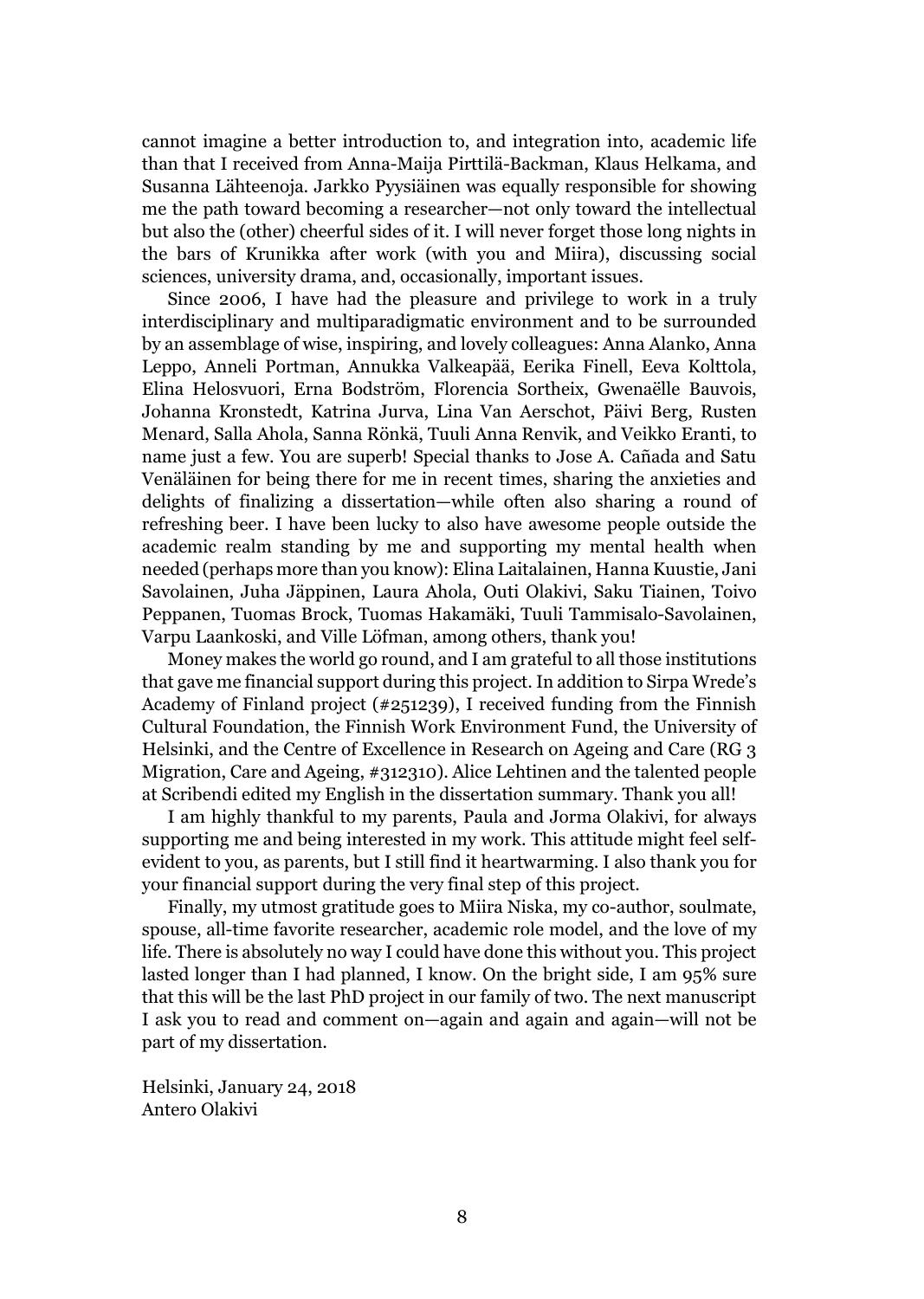## **CONTENTS**

| 1                                                                   |       |                                                          |  |  |
|---------------------------------------------------------------------|-------|----------------------------------------------------------|--|--|
| Socio-political ideals and disputes over care work organization and |       |                                                          |  |  |
|                                                                     | 2.1   |                                                          |  |  |
|                                                                     | 2.2   |                                                          |  |  |
|                                                                     | 2.3   |                                                          |  |  |
|                                                                     | 2.4   |                                                          |  |  |
|                                                                     | 2.5   |                                                          |  |  |
| Meta-theoretical perspectives on work, professions, and ethnic      |       |                                                          |  |  |
|                                                                     | 3.1   |                                                          |  |  |
|                                                                     | 3.2   |                                                          |  |  |
| 4                                                                   |       |                                                          |  |  |
|                                                                     | 4.1   | Different lines of constructionist research 39           |  |  |
|                                                                     | 4.1.1 | From objective to interpretive social constructionism 39 |  |  |
|                                                                     | 4.1.2 |                                                          |  |  |
|                                                                     | 4.2   |                                                          |  |  |
|                                                                     | 4.2.1 |                                                          |  |  |
|                                                                     | 4.2.2 |                                                          |  |  |
|                                                                     | 4.3   | Actors and structures in constructionist research  48    |  |  |
|                                                                     | 4.4   |                                                          |  |  |
| 5                                                                   |       |                                                          |  |  |
|                                                                     | 5.1   |                                                          |  |  |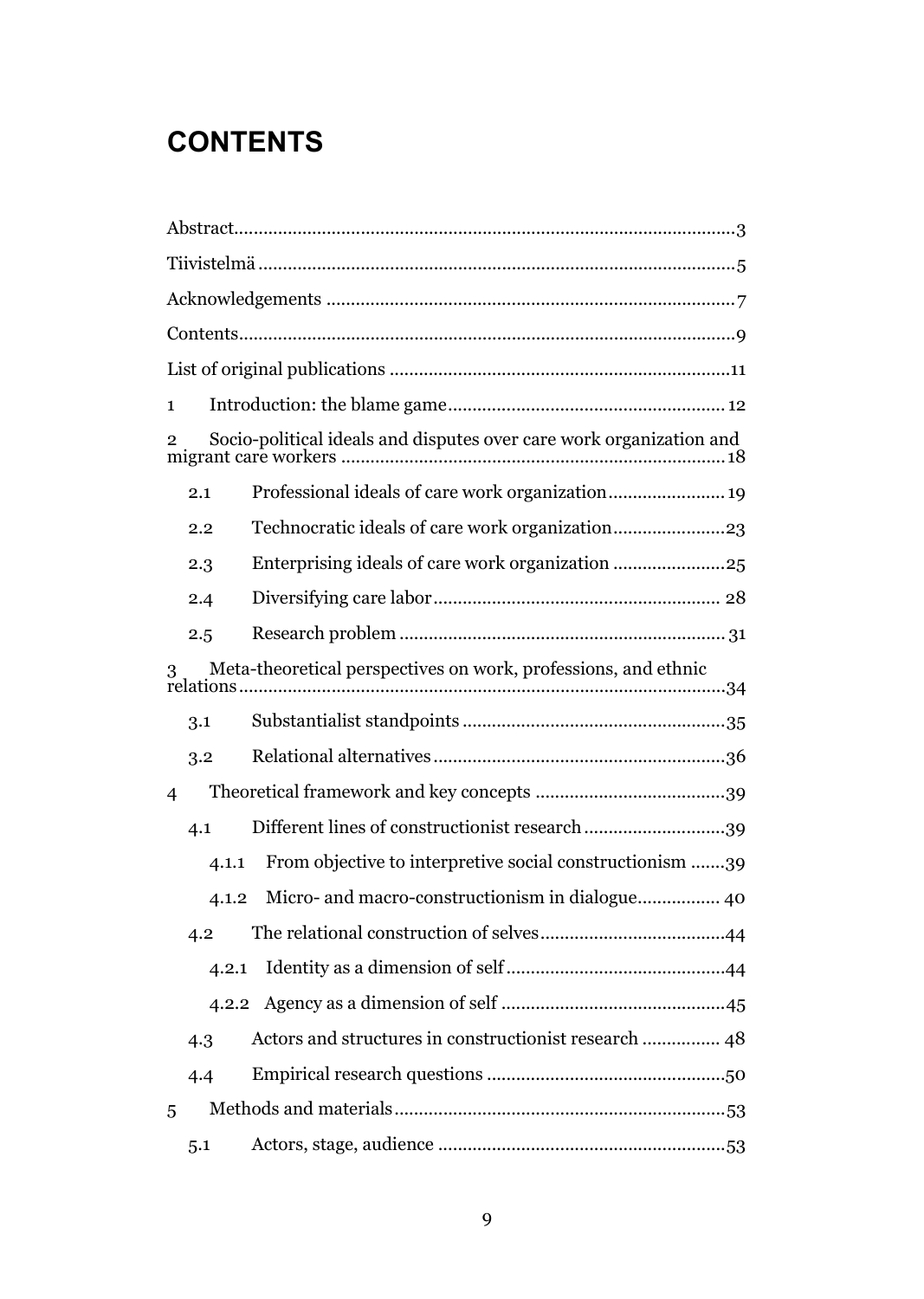|   | 5.2   |                                                          |  |  |  |
|---|-------|----------------------------------------------------------|--|--|--|
|   | 5.3   |                                                          |  |  |  |
| 6 |       |                                                          |  |  |  |
|   | 6.1   | Act one: aligning professional and economic interests 62 |  |  |  |
|   | 6.1.1 |                                                          |  |  |  |
|   | 6.1.2 | Overlapping discourses: room for positive agency 64      |  |  |  |
|   | 6.1.3 |                                                          |  |  |  |
|   | 6.1.4 |                                                          |  |  |  |
|   | 6.2   |                                                          |  |  |  |
|   | 6.2.1 |                                                          |  |  |  |
|   | 6.2.2 |                                                          |  |  |  |
|   | 6.2.3 |                                                          |  |  |  |
|   |       |                                                          |  |  |  |
| 7 |       |                                                          |  |  |  |
|   | 7.1   | From inter-acting forces to relational processes81       |  |  |  |
|   | 7.1.1 |                                                          |  |  |  |
|   | 7.1.2 |                                                          |  |  |  |
|   | 7.2   | Managerial transformations as agency projects 85         |  |  |  |
|   | 7.2.1 |                                                          |  |  |  |
|   | 7.2.2 | Internal contradictions in enterprising programs 88      |  |  |  |
|   | 7.3   |                                                          |  |  |  |
|   | 7.4   |                                                          |  |  |  |
|   | 7.5   |                                                          |  |  |  |
|   | 7.6   |                                                          |  |  |  |
| 8 |       | Concluding remarks: agents under construction103         |  |  |  |
|   |       |                                                          |  |  |  |
|   |       |                                                          |  |  |  |
|   |       |                                                          |  |  |  |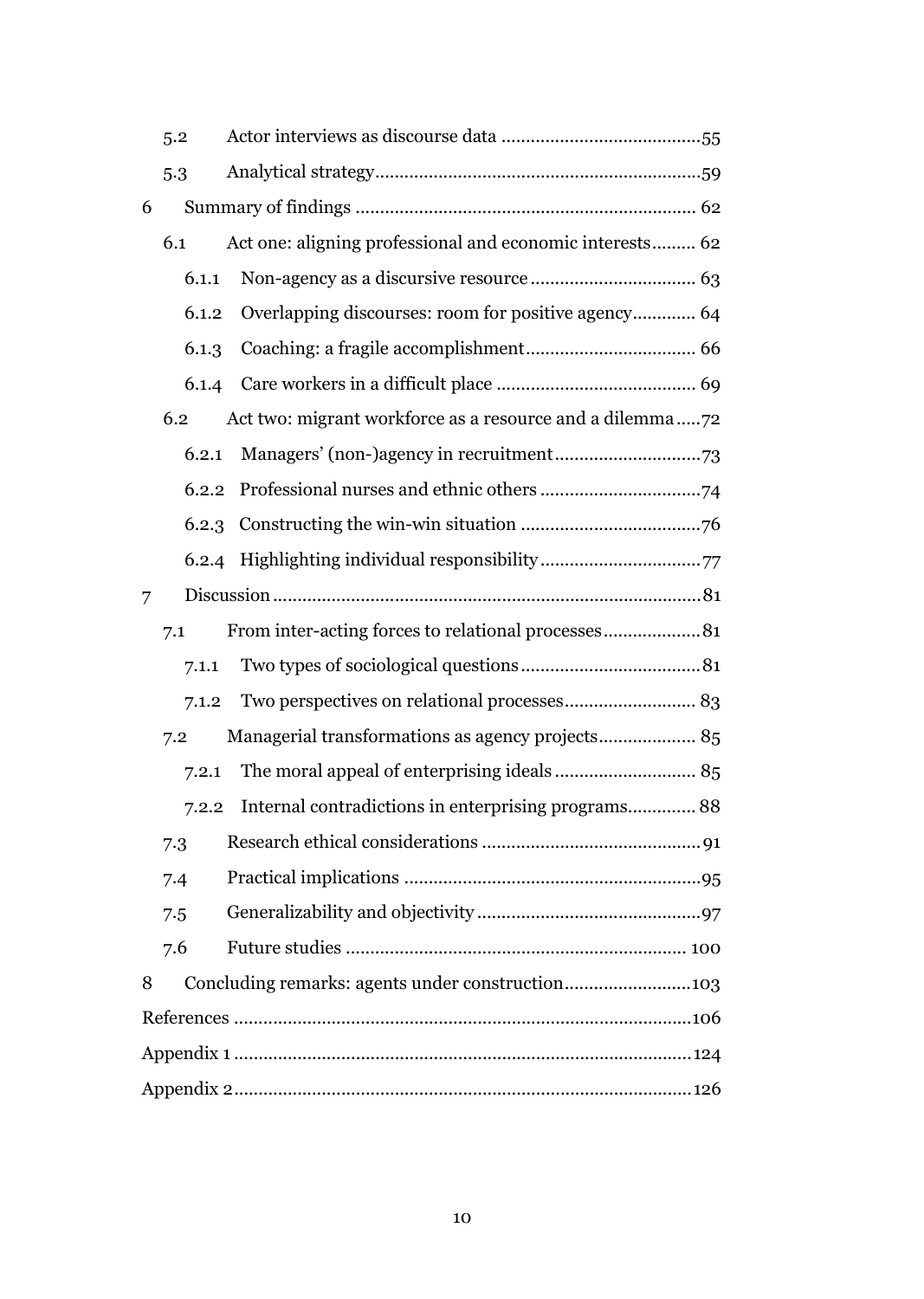## LIST OF ORIGINAL PUBLICATIONS

This thesis is based on the following publications:

- I Olakivi, A. & Niska, M. (2017). Rethinking managerialism in professional work: from competing logics to overlapping discourses. *Journal of Professions and Organization,* 4(1), 20– 35.
- II Olakivi, A. (under review). The problematic recruitment of migrant labour: a relational perspective on the agency of care work managers.
- III Olakivi, A. (2017). Unmasking the enterprising nurse: migrant care workers and the discursive mobilisation of productive professionals. *Sociology of Health and Illness,* 39(3), 428–442.
- IV Olakivi, A. (2013). "In case you can speak Finnish, there's no problem." Reconstructing problematic identity-positions in migrant care workers' organisational discourse. *Nordic Journal of Migration Research*, 3(2), 91–99.

The publications are referred to in the text by their roman numerals.

The original articles are reprinted here with the kind permission of the copyright holders, Oxford University Press (I), Wiley (III) and De Gruiter (IV).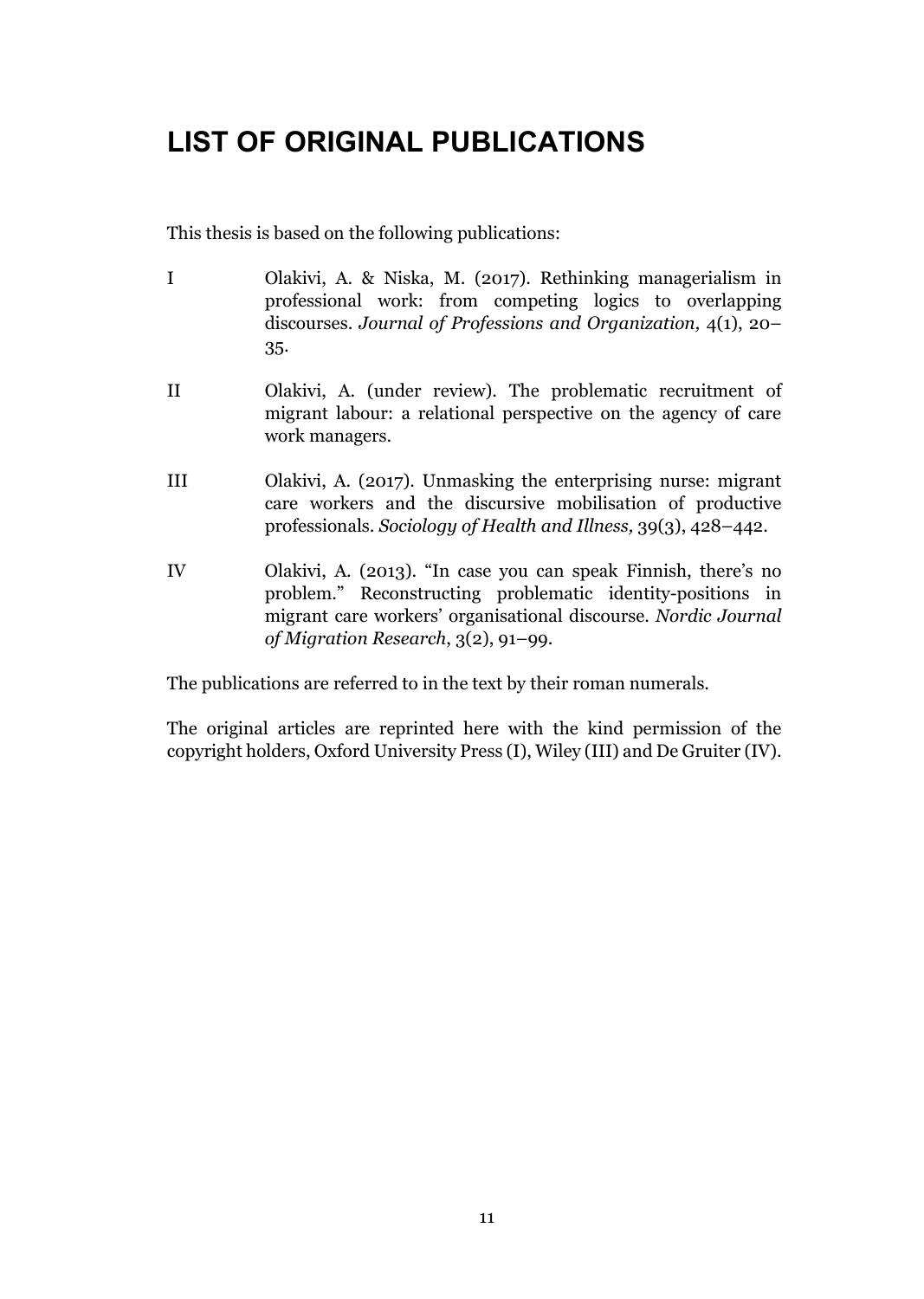## 1 INTRODUCTION: THE BLAME GAME

The impression of professional conduct is a common source of pride and prestige in contemporary societies (Hughes 1984; Abbott 1988: 8; also, Fournier 1999). Being a professional—rather than an amateur, a novice, or, in the worst case, an imposter—tends to imply ability, competence, and ethical integrity (Watson 2002). In a sense, professionals are the ideal agents of industrialized societies (Meyer and Jepperson 2000); they are efficient, talented, and responsible servants of societal progress and the common good (Parsons 1939).

At the same time, professionals are a source of political controversy and moral concern. Whose interests do professionals ultimately serve? How can we ensure their ethics are correct? How can professional work be regulated and governed? And who counts as a professional to begin with? Such questions are common in both academic and lay disputes over professions and professionalism (see Evetts 2003; also, Henriksson 2000; Olakivi 2017).

A key innovation in the sociology of professions has been the examination of professions and professionals as parts of relational systems (e.g., Abbott 1988). Macro-oriented sociology has examined long-term historical processes in which particular divisions of labor between professions or professionals and their clients have emerged and obtained social legitimacy (e.g., Brante 1988; Fournier 2000; Riska 2010). Micro-oriented—such as interactionist and dramaturgical—sociology has examined professionalism as a relational construct in everyday encounters (Riska 2010). To study such encounters, Hughes (1984: 345), a prominent member of the first Chicago School (see Wrede 2010a), coined the concept of the "social drama of work." In such a drama, to cite Hughes (1984: 399), a professional "role is always a part in some system of interaction of human beings; it is always played opposite other roles. To play one is not to play another."

In this dissertation, I examine such a drama of work in old age care provision in Finland. In line with the above focus on relational systems, I examine care provision from the standpoint of relational sociology: as an "unfolding, ongoing process" (Emirbayer 1997: 289) in which the occupational selves of care workers and their managers, among others, are performed in relation to each other and their wider socio-political environment.

In recent years, intense political and public disputes have emerged over the occupational selves—that is, the skills, competences, ethics, and interests—of social care workers in Finland (also, Hoppania 2015). These disputes are almost invariably shaped by a concern over the quality of old age care. Most public discussants conceive the quality of care as generally inadequate, but for different reasons. In this blame game, some blame the lack of skills and competence of care workers or their managers, others their biased interests and ethics (Helsingin Sanomat 19.2.2012; YLE 20.1.2014; see Hoppania 2015: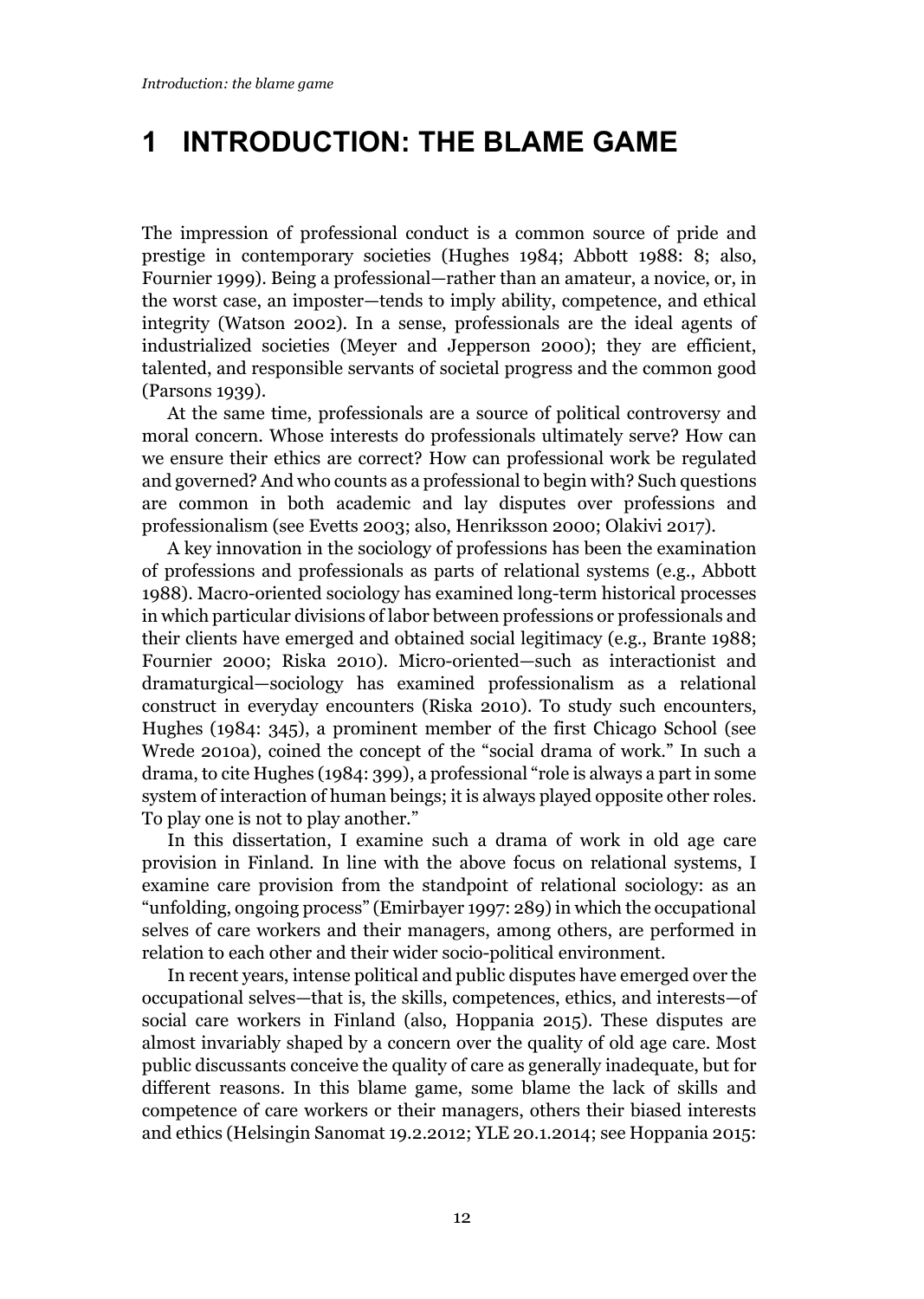140–147). Some, finally, blame a lack of resources, such as money and workforce, in public care provision (Helsingin Sanomat 26.10.2015; 13.1.2018; YLE 14.1.2016). In sum, the discussants seem to agree on the inadequate quality of old age care but disagree on the main problems and, consequently, the most productive ways in which to move forward (also, Hoppania 2015).

Controversies over the quality of care are anything but novel (Paasivaara 2002; also, Thane 2003). In the present day, however, they are shaped by a growing concern—namely, concern over the aging population. In Finland, the proportion of people aged 65 or over increased from 13% in 1990 to 20% in 2015 (Statistics Finland 2016a) and is projected to increase further in the future (Statistics Finland 2015). According to broad political consensus, the aging population, and the respective shortages in the workforce and taxrevenues, places strong pressure on public welfare provision in general and on services for older people in particular (see Hoppania 2015).

In Finland, as all over the industrialized world, policy-makers, think tanks, university researchers, and other stakeholders are constantly innovating novel ways to improve the economic sustainability of social care provision, preferably in tandem with its quality. Two propositions are particularly relevant for public care work organizations and thus for this dissertation. The first is the implementation of private sector management models in public care provision as a means to increase the efficiency of care providers' performance (e.g., Bolton 2004; Dahl 2009; also, Carvalho 2012). The second is the active recruitment of migrant (i.e., foreign-born) care workers as a means through which to manage the looming shortages of the indigenous workforce (e.g., Näre 2013; also, Gavanas 2013; England and Dyck 2016). Both solutions have met endorsement as well as critique in public debates.

A common criticism from professional, scholarly, social democratic, and feminist perspectives is that the implementation of private sector management models has reduced the professional autonomy of public sector care workers, along with the quality of care (e.g., Henriksson and Wrede 2008b; Trydegård 2012; Postma, Oldenhof and Putters 2014). Private sector management ideals thus signify a break in the egalitarian history of the Finnish welfare state (Henriksson, Wrede and Burau 2006): they might serve economic interests and some elite professionals (e.g., managers) but not care workers nor their clients. These tendencies, seemingly strong in the 1990s, indicate a particular form of *technocratic management* (see Henriksson and Wrede 2008b; also, Carvalho 2012). They appear to draw on industrial, Taylorist ideals of economic rationing, standardization, and organizational hierarchy (also, Bolton 2004; Dahl 2009).

There are, however, other ideals of private sector management that are, at least in appearance, more contemporary and appealing. These ideals have been influencing public welfare provision in Northern Europe, including Finland, since at least the 1990s (O'Reilly and Reed 2010; also, Lehto 2003; Sulkunen 2010). These ideals seem to draw on a different cultural conception, namely, the notion of enterprising agency and, respectively, *enterprising*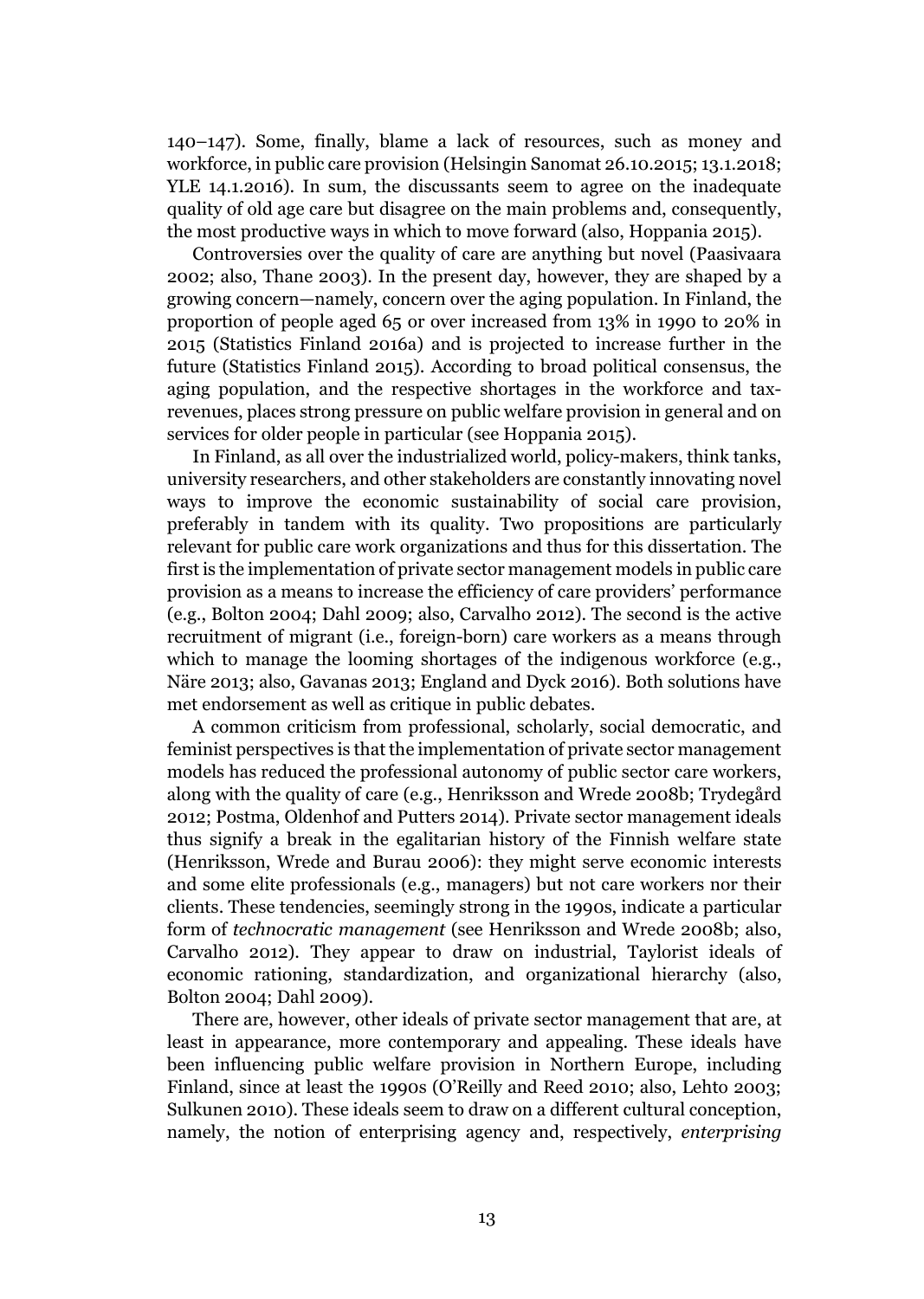*management* (du Gay 1996; also, O'Reilly and Reed 2010; Niska, Olakivi and Vesala 2014). In public welfare provision, the ideal of enterprising agency can be seen in organizational attempts to activate and empower professionals including care workers—to become more proactive, energetic, self-steering, target-oriented, and committed to their work (Fejes and Nicholl 2012; Moffatt, Martin and Timmons 2014; also, Barnes 2000). According to common expectations, such principles should appeal to professional communities, which are traditionally assumed to value personal autonomy and selfgovernance (Moffatt, Martin and Timmons 2014; also, Bolton 2004). Whether professional communities in practice conceive enterprising expectations as realistic and fair is, however, a more controversial matter (also, Bolton 2004) —and a matter that has received less empirical attention.

The other solution, the active recruitment of migrant care workers, is equally controversial. Sociological debates often criticize the novel recruitment tendencies for treating the migrant workforce as a flexible resource, instrumentally employed in impoverished jobs that no longer attract native professionals, mainly at the lowest levels of organizational hierarchies (Näre 2013; also, Wrede 2010b; Cangiano and Walsh 2014). In Helsinki, for instance, the proportion of migrants employed as registered or practical nurses increased from 4 to 11% from 2004 to 2013 (Statistics Finland 2016b). At the same time, the proportion of migrants as head or ward nurses remained almost non-existent, below 1% (Statistics Finland 2016b). According to critics, including critical race scholars and migrant care workers, such recruitment tendencies misrecognize the true skills, competencies, and interests of migrant workers (Näre 2012a; 2013; also, Adhikari and Melia 2013). The main winners are the employers, who, instead of improving the quality of care work to attract indigenous professionals, can recruit migrants as a compliant workforce that is willing—or forced—to work in poor conditions (Näre 2013; also, Wrede 2010b; Cangiano and Walsh 2014). According to more positive interpretations, the care industry can also serve migrant employees by offering them jobs and income—that is, benefits that disadvantaged immigrants might otherwise have difficulties finding (YLE 31.8.2015a). Furthermore, public discussions often conceive migrant care workers as particularly committed, motivated, and skilled caregivers who can therefore serve the needs of the Finnish elderly—along with their own needs (see Näre 2013; Nordberg 2016; Näre and Nordberg 2016).

In the most optimistic interpretations, both the implementation of enterprising management principles and the recruitment of migrant care workers appear as triple-win scenarios in public social care provision: as well as the economic interests of the Finnish welfare state, they serve the Finnish elderly's interests in good care and (migrant) care workers' interests in autonomy and income. In sociological terms, such triple-win scenarios can be conceptualized as paradigmatic illustrations of (the ideals of) the (neo)liberal government (e.g., Miller and Rose 2008; also, Jessop 1998). These are political projects that avoid impressions of open force or acting against anyone's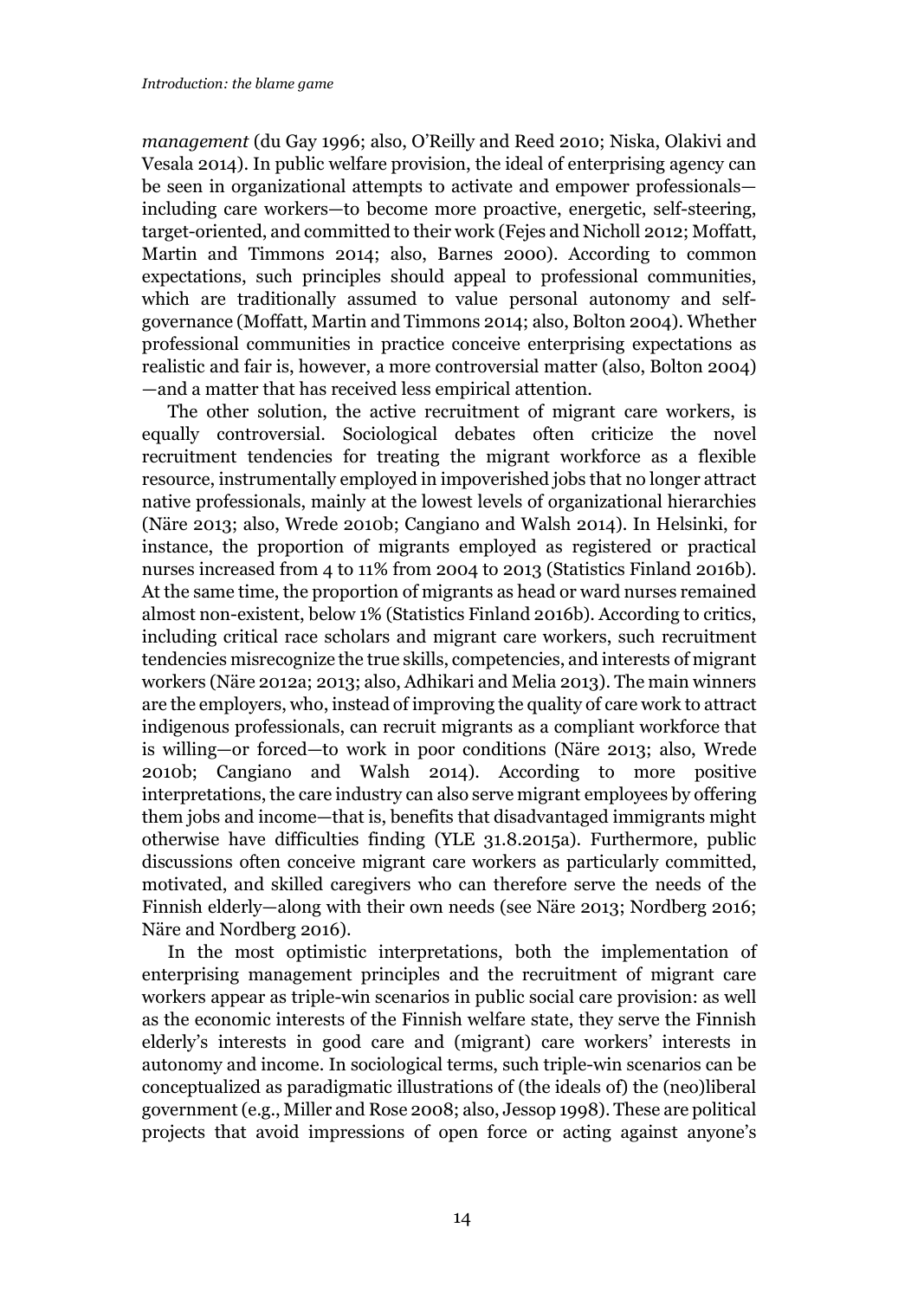autonomy or interests. Rather, they invite all stakeholders to cultivate their own agency and responsibility and serve their own interests—albeit in alignment with more distant governmental and economic objectives (Miller and Rose 2008; also, Foucault 1982; 1991a). These projects, thus, seek to answer to a key need in the current welfare politics: the alignment of interests between different stakeholders (also, Allen 2014).

The growing governmental attempts to create enterprising care workers (e.g., Dahl 2012; Gibson 2013; Moffatt, Martin and Timmons 2014) and public welfare managers who empower their subordinates (e.g., O'Reilly and Reed 2010; also, du Gay 1996) are relatively well known in the academic literature. How care workers and care work managers receive them, however, is hardly studied at all (see Moffatt, Martin and Timmons 2014). A similar disparity is common in studies on (neo)liberal governmentality. Traditionally, research on governmental attempts to create enterprising citizens has been abundant, but research on the target communities' reception of this has been scarcer (see McKee 2009). And yet, the reception of governmental ideals can be regarded as a key issue in respect to their political success (also, Gordon 1991). In this dissertation, such reception is examined among care work managers and migrant care workers in Helsinki.

Besides the lack of empirical research, there seems to be a lack of clearly articulated, contemporary frameworks in sociology for studying the reception of governmental ideals in public welfare work (also, McKee 2009). This dissertation articulates such a framework, drawing from the tradition of relational sociology (Emirbayer 1997), social constructionism (Nikander 2008), and Hughes's notion of the social drama of work. In line with these traditions, my dissertation exmines care work managers' and migrant care workers' abilities to employ the ideals of enterprising care work as resources in their social drama of work—and in their performances of occupational agency. Following Watson (2002), I assume that performances of *occupational* agency can have many meanings; among them, performances of *professional* and *enterprising* agency. In line with Hughes (1984: 342), I examine enterprising (and professional ideals) as "social and socialpsychological arrangements and devices by which" care work actors can, potentially, "make their work tolerable, or even make it glorious to themselves and others" in a context in which their work has become a matter of intense political controversy. Whether or not enterprising ideals can offer such devices is, I argue, a key question in respect to their organizational reception—and the key question I address in this dissertation.

In addition to relational and constructionist research on care work professionalism (e.g. Moffatt, Martin and Timmons 2014), my dissertation contributes to the cultural sociology of welfare states (Autto and Nygård 2015)—especially to the sparse research on the reception and implementation of political and governmental ideals in the everyday drama of work. In line with Callon (1984), among others, I avoid participating in the interpretive struggles (and blame games) of the actors I study. Instead of evaluating the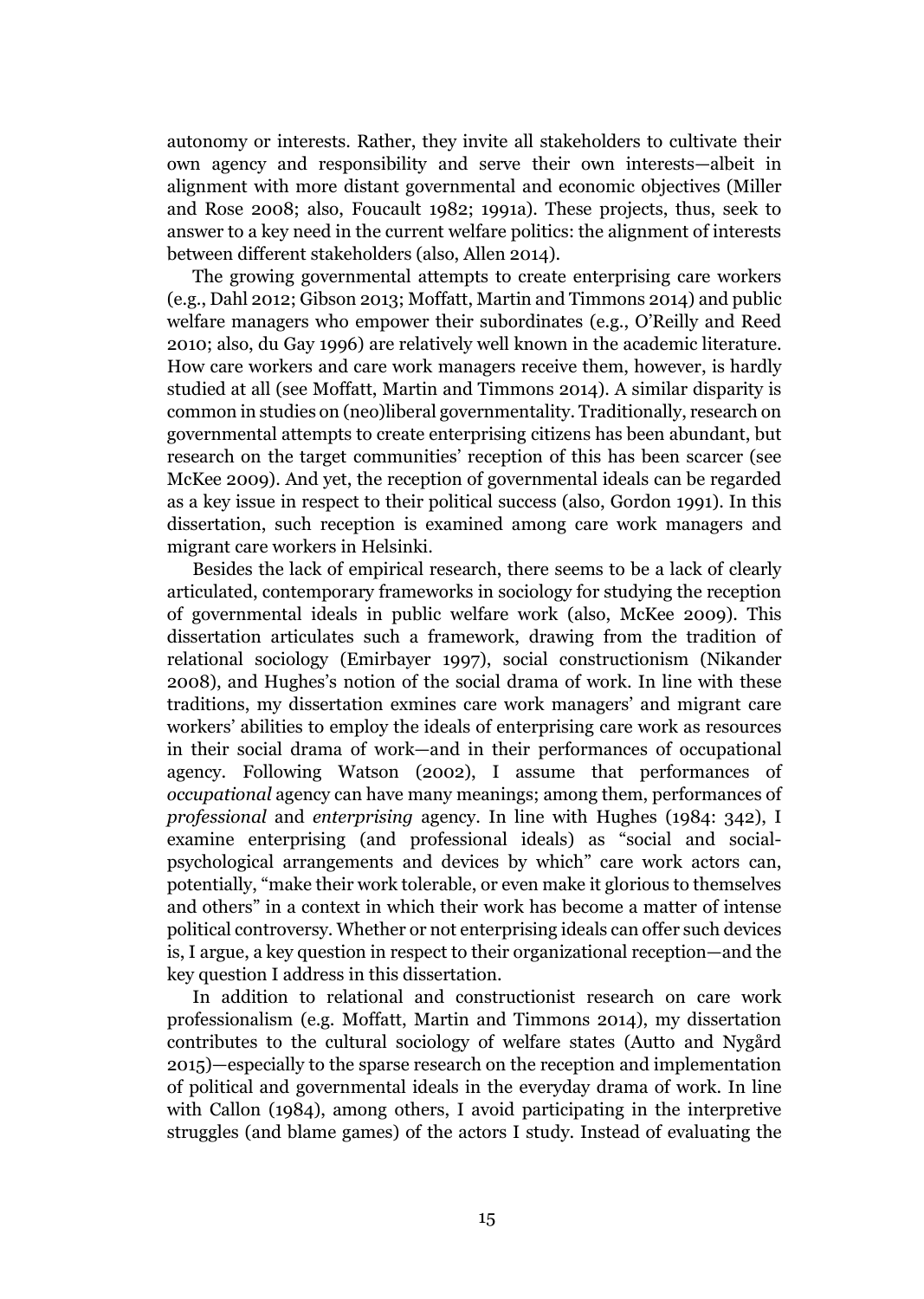credibility of the impressions of liberal government, for instance, I examine how their credibility is evaluated among care workers and care work managers. In particular, I examine how care work actors define the main problems in their work—including problems of inequality and inefficiency—, the actors who are responsible for these problems, and the best ways in which to influence these actors (Miller and Rose 2008; also, Grin and van de Graaf 1996). Most importantly, I examine the relational and practical consequences of these interpretive struggles in and around care work.

The dissertation comprises four empirical sub-studies and the present summary, which presents its theoretical framework, empirical materials, key findings, and conclusions. The summary is structured as follows. In Chapter 2, I reconstruct the socio-political and discursive landscape of the social drama of work that I empirically examine in the sub-studies. This chapter is based on my reading on previous academic and socio-political debates over care work organization and migrant care workers. Chapters 3 and 4, in turn, articulate my theoretical and meta-theoretical perspectives on care work organization, drawing on relational, constructionist, and dramaturgical research traditions. Chapter 5 presents the methods and materials used in the sub-studies, and Chapter 6 summarizes their main results. The results are further discussed, contextualized, and evaluated in chapters 7 and 8.

The four empirical sub-studies are presented after the summary, and they are listed in an order that derives from the storyline of the summary. The substudies address care work actors' social drama from different perspectives, and they also speak to slightly different audiences. Sub-study I demonstrates how the ideals of enterprising management can offer pragmatic resources for care work managers to solve old conflicts between managerial and professional ideals. The article contributes to theoretical and empirical debates in the sociology of professions.

Sub-study II contributes to theoretical debates in general sociology, by discussing differences between relational and substantialist perspectives on care work managers' occupational agency. Empirically, the article demonstrates how care work managers' increasing and politically controversial tendency to recruit migrant workers to old age care can take on various meanings in care work managers' self-presentations. From the perspective of relational sociology, the study demonstrates how particular ways of describing migrant care workers can offer managers important relational resources for presenting—and understanding—their work in ethically sustainable ways.

Sub-studies III and IV demonstrate how care workers' discursive practice can both support and challenge the above positive and pragmatic interpretations offered by care work managers. Sub-study III examines care workers' ways of positioning themselves in respect to the ideals of enterprising agency. The study demonstrates how (migrant) care workers may have difficulties in aligning themselves with the enterprising ideals but also in protesting them. Impressions of ethnicity, and the status of a migrant, can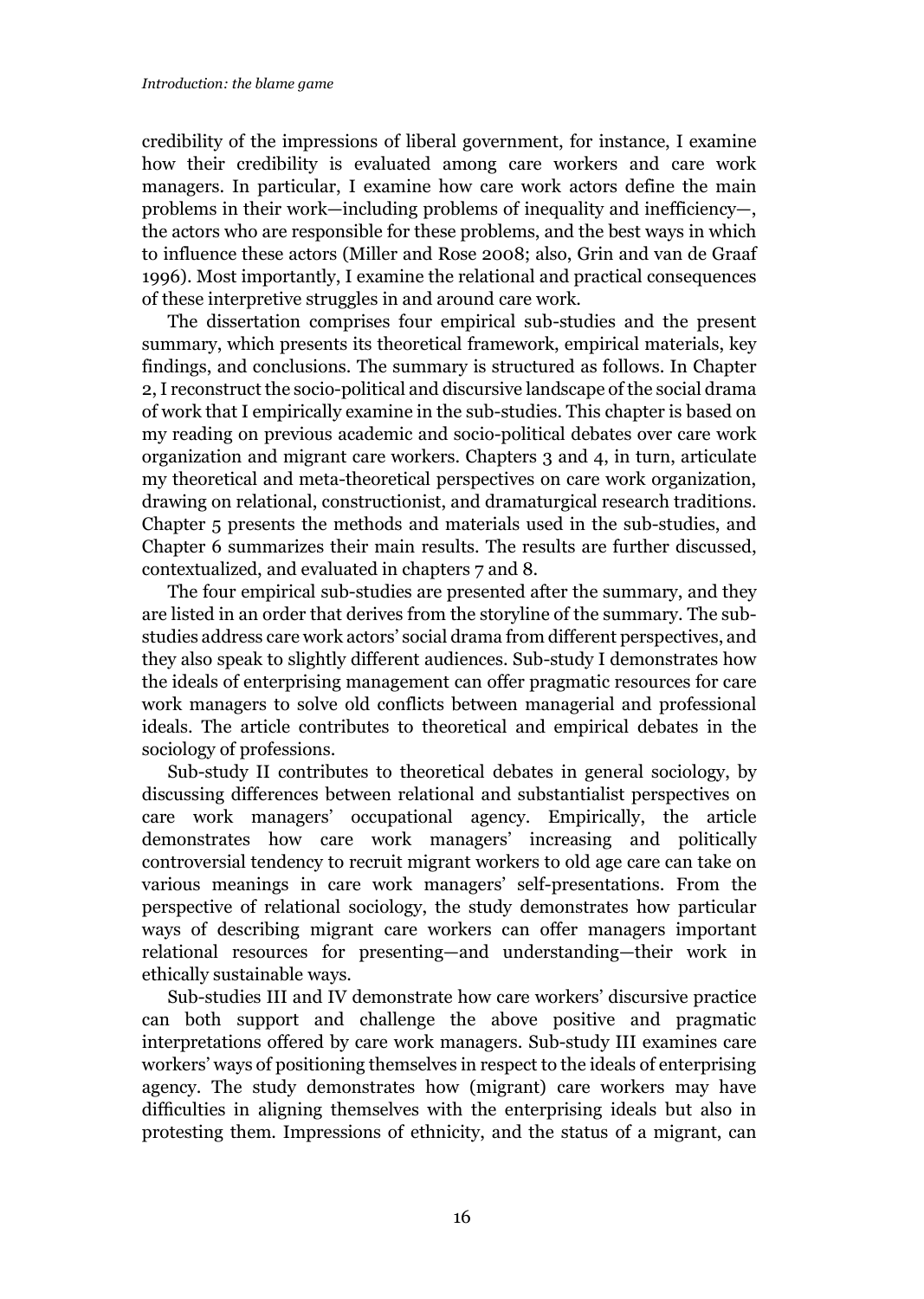offer resources for care workers to construct contradictory subjectivities, sometimes supporting, sometimes challenging the (neo)liberal ideals of government through agency and freedom. Theory-wise, the article contributes to sociological debates over agency construction and (neo)liberal governmentality.

Sub-study IV targets migrant care workers' ways of framing (in)equality in work. The article contributes to the dissertation in two ways. First, it demonstrates a line of (neo)liberal discursive practice that highlights individual care workers' responsibility for negative experiences in their work. Second, it empirically demonstrates how the position of a "migrant care worker" can be particularized and reconstructed in diverse ways. The article thus contributes to debates in the sociology of migration and ethnicity.

Despite their differencies, all sub-studies contribute to the main storyline of this dissertation. This storyline is presented in this summary.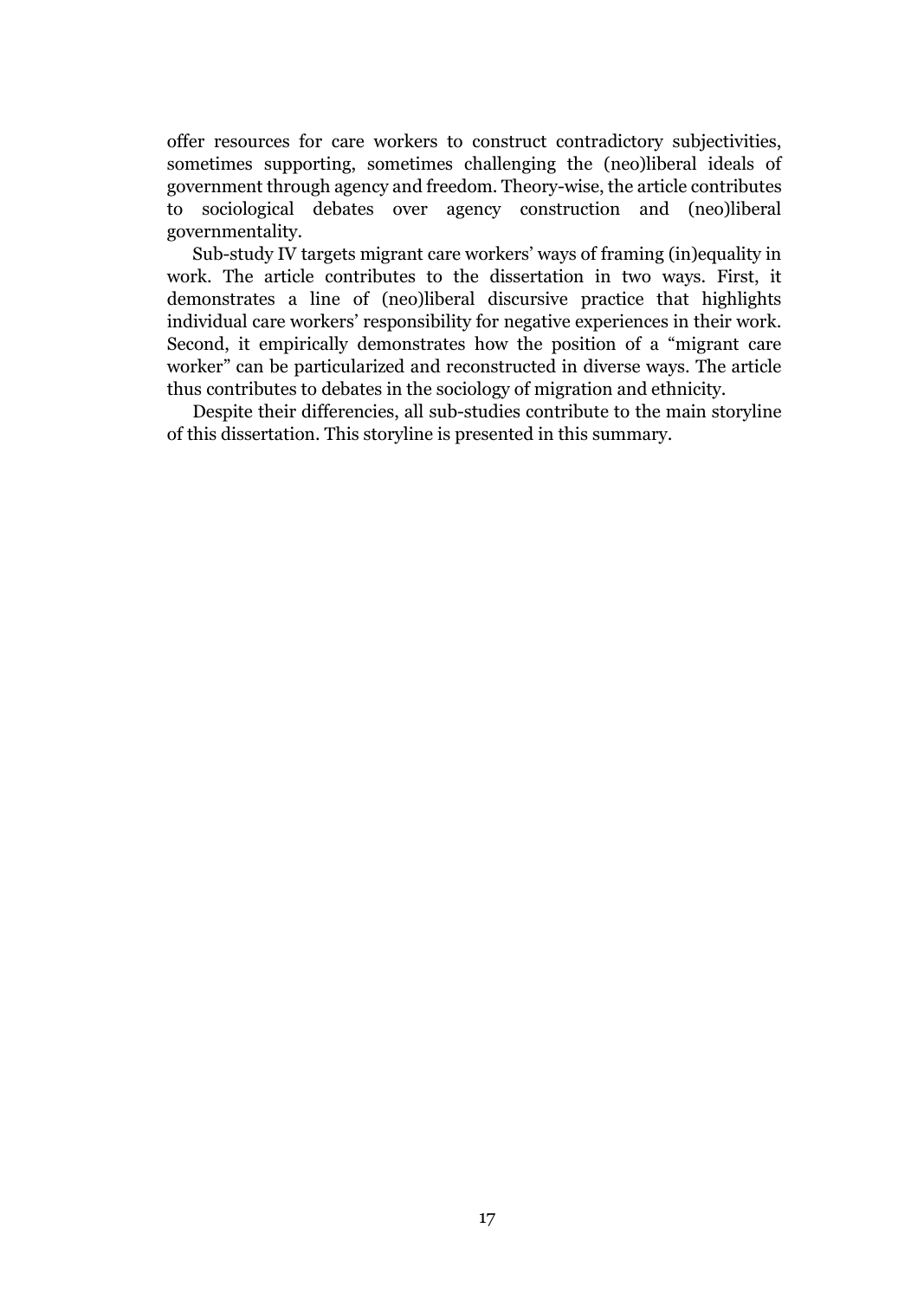### 2 SOCIO-POLITICAL IDEALS AND DISPUTES OVER CARE WORK ORGANIZATION AND MIGRANT CARE WORKERS

All human beings need care, often in various stages of our lives. What is distinctive of complex, pluralistic societies is our increasing tendency to engage in intense political and moral disputes over how such care should be organized. This chapter delineates a line of such disputes, mostly in contemporary Northern Europe, in Finland in particular. It examines disputes over social care provision among a broad network of actors: from legal experts and political authorities to people in care work organizations. In such disputes, social scientists often play a dual role (e.g., Brante 1988; Henriksson 2000; Hoppania 2017): as social scientists, we may study social disputes, but our research, almost inevitably, also takes part in such disputes. This chapter examines general *argumentative patterns* in recent disputes over care work organization and migrant care workers. Chapters 3 and 4, in turn, elaborate on the *sociological perspectives* from which such disputes, and the networks around them, can be empirically examined.

Legislation and legal authorities are, of course, central actors in disputes over care work. In respect to the care rights of the Finnish population, the present-day Finnish legislation is relatively clear. The *Constitution of Finland* (731/1999: Section 19) secures all Finnish inhabitants' "right to receive indispensable subsistence and care." The main responsibility for providing such care lies with local authorities (that is, currently, with municipalities). According to the *Act on supporting the functional capacity of the older population and on social and health care services for older persons*  (980/2012: Section 13), "local authorities must provide older persons with social and health care services of a high quality that are timely and adequate to their needs." Local authorities must also ensure that care organizations under their jurisdiction have personnel whose "number, educational qualifications and task structure correspond" to the needs of their recipients of care (Act on Supporting the Functional Capacity… 980/2012: Section 20). The *Act on qualification requirements for social welfare professionals* (272/2005: Section 1) further maintains that "social welfare professionals shall have the necessary education and training as well as be familiar with the area of their work." Employees in managerial positions, for instance, must have "a suitable university degree, knowledge of the sector and adequate management skills" (Act on Qualification Requirements… 272/2005: Section 10). "The qualification requirement for the post of a practical nurse," in turn, "is a suitable initial vocational qualification in social services and health care or other comparable qualification" (Act on Qualification Requirements…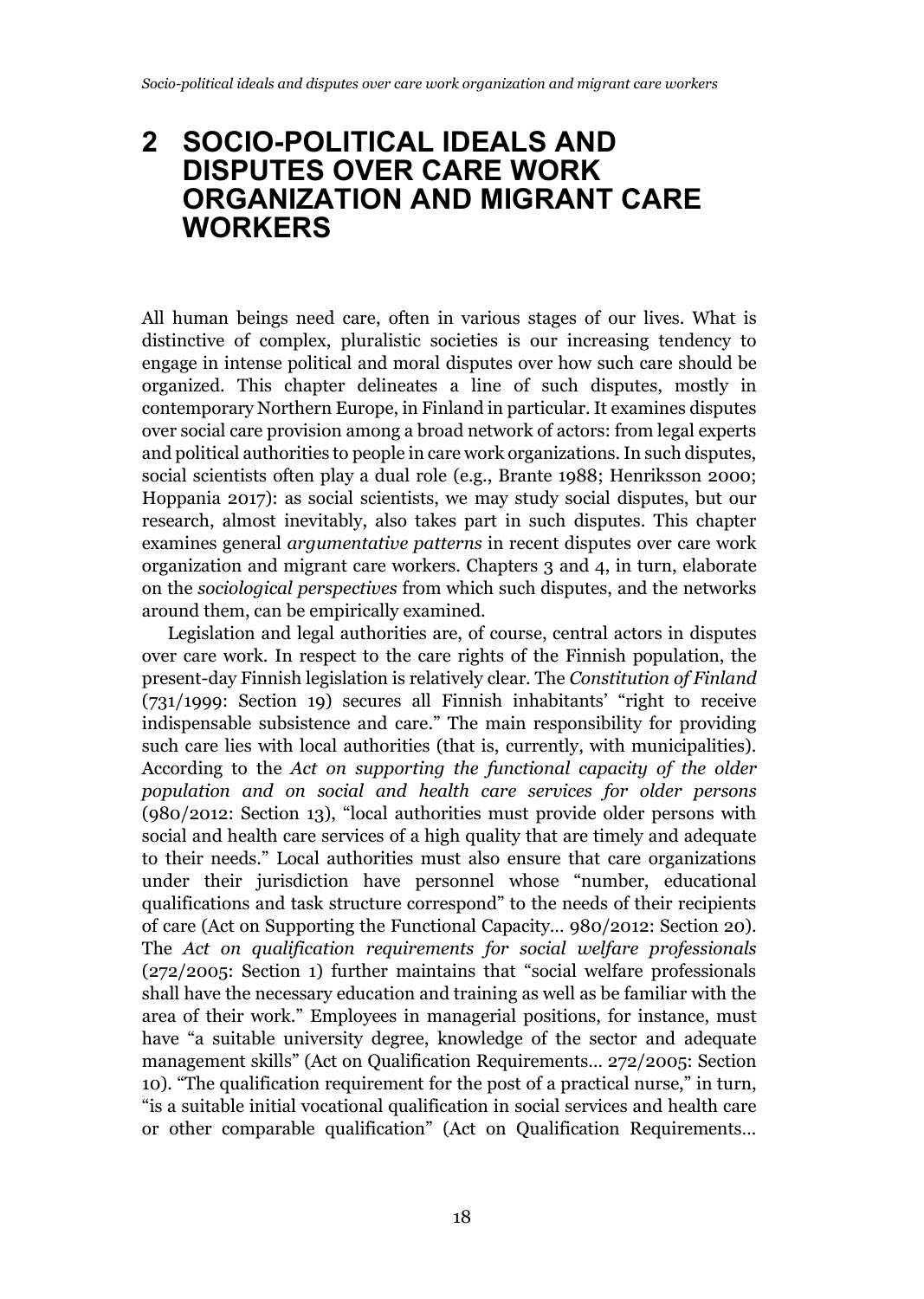272/2005: Section 8). Finally, a number of labor laws and collective labor agreements regulate the relations between employers and employees. The *Non-discrimination act* (1325/2014: Section 8), for instance, prohibits all discrimination against people on the basis of their "age, origin, nationality, language, religion, […] disability, sexual orientation or other personal characteristics." "Different treatment," however, "does not constitute discrimination if the treatment is based on legislation and it otherwise has an acceptable objective" (Non-discrimination Act 1325/2014: Section 11).

Thus in a sense, elderly people's right to receive "high-quality" care is strongly secured in Finland, and the provision of such care is highly regulated. At the same time, Finnish legislation leaves many questions open: What exactly does "high-quality" care mean? What do "adequate management skills," "necessary education," and a "suitable initial vocation" (for being able to work in care) mean? When does the number of personnel "correspond" to the needs of people receiving care? What are the "acceptable objectives" that can justify the different treatment of people, including employees? In a sense, answering such questions falls under the jurisdiction of policy-makers, governmental authorities, and legal experts. Beyond parliamentary and legislative work, however, people engage in disputes over care provision in various settings: in the media, educational institutions, sociological texts, and, finally, care work organizations (in team meetings, performance appraisals, coffee room discussions, and so forth). Everyday disputes are shaped by, and in turn reshape, broader political and ideological principles concerning care provision. This chapter examines such disputes and their general patterns in respect to a particular object of controversy: the skills, competences, ethics, and interests of care workers and care work managers in and around the public sector's organization of social care.

#### 2.1 PROFESSIONAL IDEALS OF CARE WORK **ORGANIZATION**

In cross-country comparisons, social scientists often distinguish between different models of social care provision. Such models can be conceived as sociological classification tools but also as political ideals and frames for evaluation (Wrede et al. 2008; also, Pyrhönen 2015: 23). In both academic and political debates, Finland is typically seen to align with the Northern European (or Nordic, or Scandinavian) tradition of social care provision (e.g., Anttonen and Sipilä 1996; Julkunen 2006; also, Wrede et al. 2008). As well as the universal rights to care and subsistence, the Nordic model highlights the role of, first, the public sector and, second, educated *professionals* as the key providers of social care (e.g., Julkunen 2006; Wrede et al. 2008). Instead of being the private responsibility of households, the provision of care is, ideally, organized as paid work that requires formal education (Wrede et al. 2008; Isaksen 2010; Eräsaari 2011).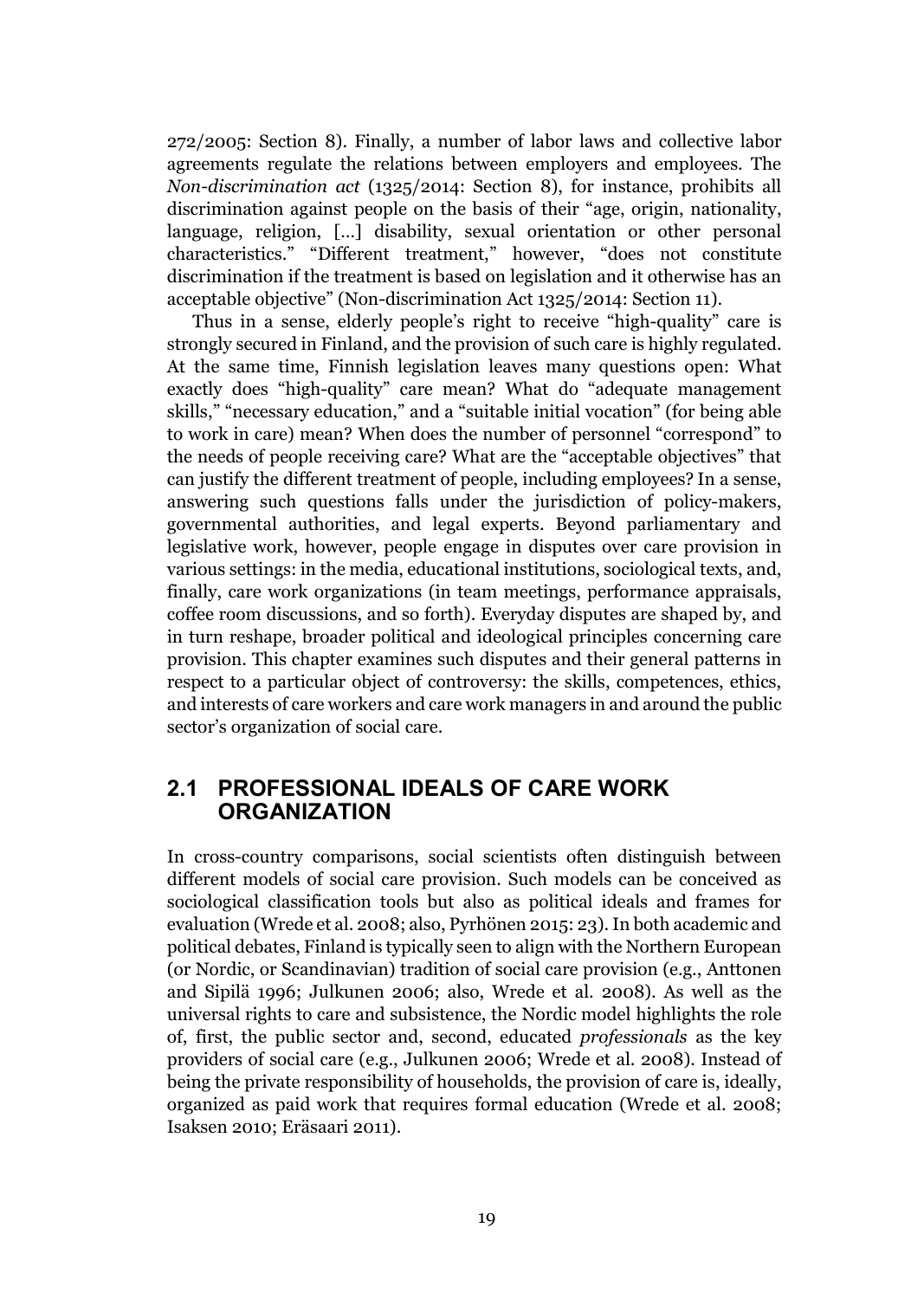In Northern European politics, the relationship between welfare professionals and governmental authorities is often presented as a relation between *agents* and their *principals* (Julkunen 1994; also, Brante 1988; Wallace et al. 2011). In short, it is a relation in which one actor, the agent, acts *on behalf of* another actor, the principal (Shapiro 2005; also, Vesala 2012; Niska 2015). Care workers, for instance, serve the care needs of the population *on behalf of* governmental authorities (also, Powell and Gilbert 2007; Olakivi 2017). In the Nordic political ideal, however, the relationship between care workers and governmental authorities is traditionally regarded as reciprocal: governmental authorities also serve care workers by, for instance, supporting their professional education and ensuring a steady supply of clients and thus income via the public provision of care (e.g., Henriksson, Wrede and Burau 2006; also, Henriksson 2000; Wrede 2008). Governmental authorities, in turn, receive efficient, responsible, reliable, and self-governing care workers who are capable of providing good quality care, as the Finnish legislation maintains (Chapter 2: intro; also, Henriksson, Wrede and Burau 2006; Powell and Gilbert 2007). Finally, both care workers and governmental authorities, of course, serve the recipients of care. Ideally, there are no conflicts of interest between these three parties (SuPer 2015).

The extent to which the above *ideals* reflect actual practices of care work organization in Finland and elsewhere is, of course, a matter of disputes. In part, such disputes also reflect differences in socio-political and cultural understandings of care and professionalism. A key question in these disputes is, whether care work has ever achieved a status of a true profession—even in the Nordic countries?

In classic, evidently Western, and somewhat stereotypical conceptions (see Waerness 1987; Abbott 1988; Davies 2000), professionalism implies specific ethics (that defined by the professional collective), abstract (if not esoteric) expert knowledge, scientific rationality, and collegial work organizations that value all actors' self-governance (see Freidson 1984; Evetts 2003; 2009). According to a particular line of (feminist) critique, care work may include specific (and collective) ethics and collegial organizations, but it is too unpredictable, embodied, and pragmatic to be guided by abstract knowledge or scientific rationality (Waerness 1987; Julkunen 1991). According to another, less essentialist line of feminist argumentation, the problem of care work, in respect to achieving professional status, is that the skills, competences and expertise it requires have been socially and politically misrecognized—even in the Nordic countries. Instead of skilled work, care work has appeared to be routine, mundane work that requires little specialization (Hoppania et al. 2017: 98–101). According to wide academic consensus (e.g., Henriksson 2000; also, Apesoa-Varano 2007; Carvalho 2014), such an impression of care work derives from its gendered history: in comparison to many respected, maledominated professions (e.g., the medical profession), care work has appeared as natural labor conducted by women in private households without formal compensation and based on their inborn characteristics rather than obtained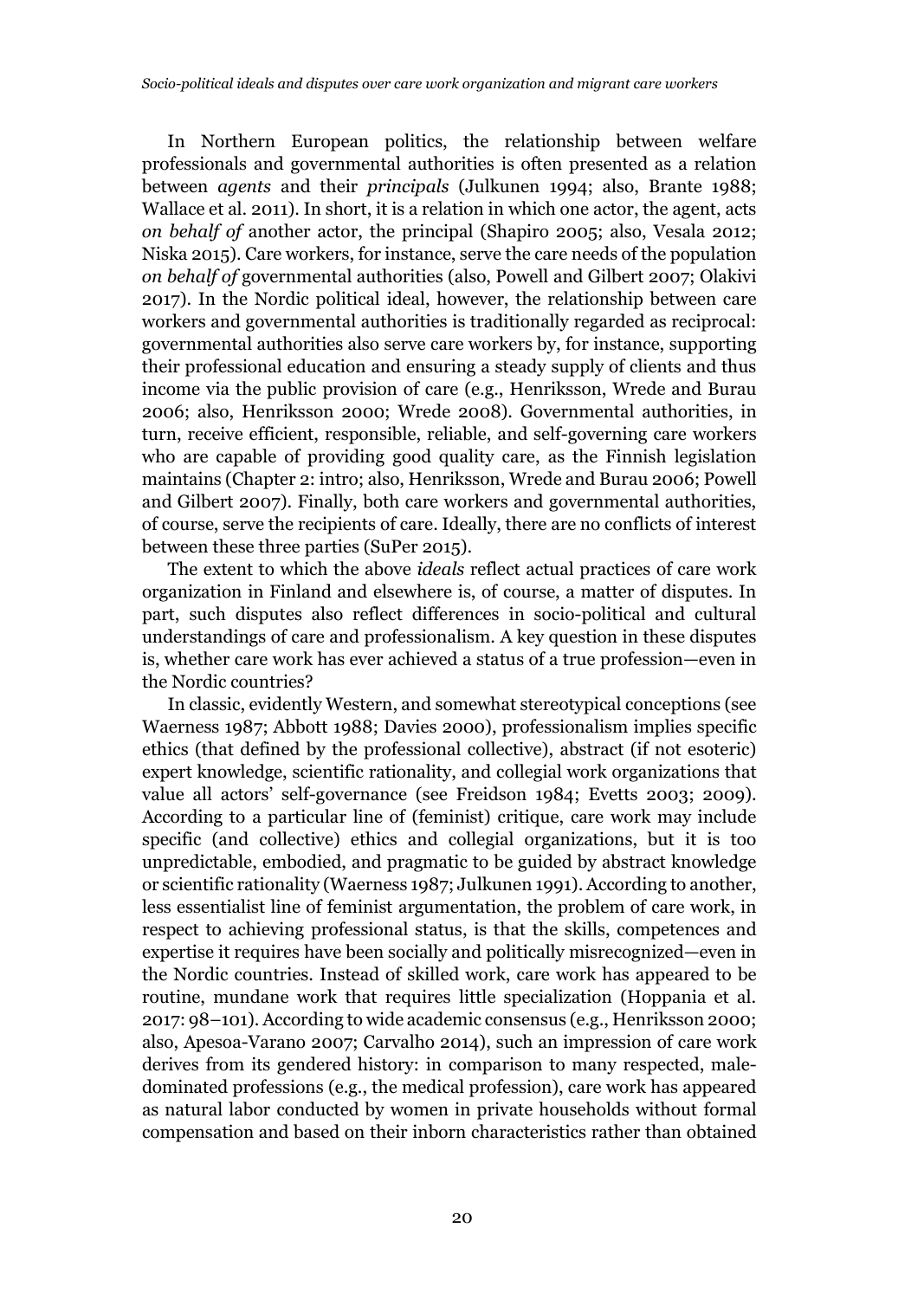skills. Such work, and the skills it requires, has remained invisible in industrialized societies (also, Latimer 2008).

To make care work more visible, and to overcome the above gendered hierarchy in the societal value of different professions, care workers and other stakeholders—including social scientists—have engaged in attempts to redefine care work and its professional requirements. According to one line of argumentation, care work is not natural or mundane work but work that requires knowledge of the recipients of care and skills to address their particular and often unpredictable needs (Hoppania et al. 2017: 98–101; Hoppania, Olakivi and Zechner 2017; also, Carvalho 2014). According to another line of argumentation, care work also requires transferable skills, abstract knowledge, and a particular qualification, education or training (see Paasivaara 2002; Carvalho 2014; Hoppania, Olakivi and Zechner 2017), as stated in Finnish legislation (see Chapter 2: intro). The exact nature of such transferable skills and the respective education has, however, remained a topic of controversy. Even when care work is conceived as professional agency, its professional requirements are a matter of dispute.

According to what I have called the *medico-scientific* ideals of care work (see, sub-studies I and III), professional care is based on the scientific knowledge of human health or the specific science of nursing (see Apesoa-Varano 2007; also, Hoppania 2017). Care workers, like other health care professionals, help patients with their medical problems. Respectively, care work requires both theoretical knowledge and technical skills that are best obtained through formal education (see Carvalho 2014). According to what I have called the *socio-scientific* ideals of care work (sub-studies I and III), professional care is based on care workers' specific values and particular relations with their clients (see Paasivaara 2002; Allen 2007; Apesoa-Varano 2007). Care work aims to improve clients' holistic, bio-psychosocial wellbeing and, ideally, to empower, activate, and rehabilitate them (Carvalho 2014; also, Waerness 1987). Presumably, such relational skills can be obtained through both formal education and practice (Apesoa-Varano 2007; Carvalho 2014; also, Davies 2002a).

The socio-scientific ideals of care seem currently popular among a variety of stakeholders (from care workers to social scientists), while the medicoscientific, or *biomedical*, ideals are often criticized as instrumental, detached, routine, and technical (see Allen 2004; Currie, Finn and Martin 2010; also, Waerness 1987). As well as professional stakeholders and the recipients of care, the socio-scientific care work ideals, also called the ideals of *new nursing* (Hewison 1999; Bolton 2004; Carvalho 2014), may also please economic authorities. If professional care work mainly requires specific values (instead of medico-scientific knowledge), the requirements for long, formal, and expensive education may appear significantly lower (see Carvalho 2014; also, Hoppania 2017). If care workers can indeed empower their clients, the clients may—at least ideally—require less assistance and less care (Dahl 2012; also, Paasivaara 2002; Postma, Oldenhof and Putters 2014). Both prospects are, of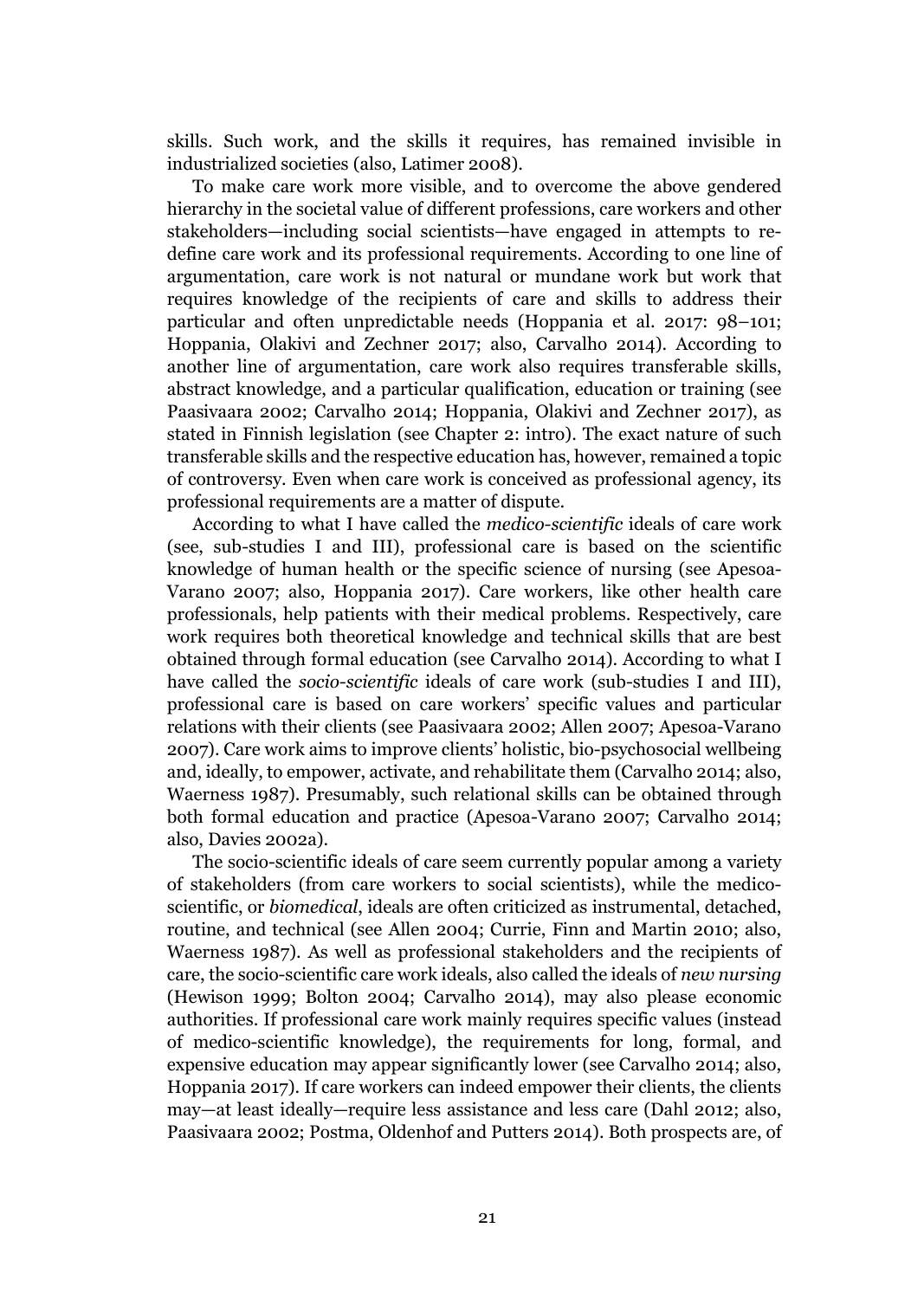course, highly controversial and contestable (see Hoppania et al. 2016; Hoppania, Olakivi and Zechner 2017). Nevertheless, one can understand why such prospects of person-centered and activating care might also please (some) economically oriented governmental stakeholders (also, Dahl 2012).

To some extent, the distinction between the medico-scientific and socioscientific ideals of care work aligns with the distinction between, first, health and social care and, second, between different care work professionals. In Finland, the majority of care workers are educated as nurses or practical nurses—an occupation which is close to that of health care assistants in international comparison. In 2013, these two occupational groups formed the two largest groups in health and social services in Finland (ranking in size before medical doctors and hospital and institutional helpers). Health services, however, employed more nurses  $(N = 44,829)$  than practical nurses  $(N = 23,657)$  and social services more practical nurses  $(N = 74,941)$  than nurses (N =  $54,228$ ) (Ailasmaa 2015a: Appendix table 5). Thus, one might assume that the medico-scientific ideals sit better with the practice of nursing and the socio-scientific ones with practical nursing. There is also an educational hierarchy between the two titles: on average, the title of a practical nurse requires 2.5 years of secondary education, and the title of a nurse 3.5 years of tertiary education.

The alignment between professional ideals and professional titles is, however, not entirely solid. Socio-scientific principles are also valued in general nursing and in health care (also, Hewison 1999; Allen 2004; Currie, Finn and Martin 2010). Similarly, practical nurses can aim to increase health and reduce illness (SuPer 2015): the ethics of practical nurses, for instance, as defined by the labor union, highlight how a practical nurse must "support the growth and development of people and their functional capacity and independence, to promote health, and care for the sick." Moreover, in old age care, professional divisions often seem less clear than those in health care (e.g. Wrede and Henriksson 2004).

In sum, during the heyday of Nordic welfare state politics (1970–1990) (e.g., Julkunen 2006), care workers might have earned a professional status, at least in respect to specific ethics and legally protected educational requirements (also, Paasivaara 2002; Wrede et al. 2008; Chapter 2: intro). In respect to care workers' collective ability to regulate their own ethics, such a status has allegedly been less solid, although not entirely missing: care work professionals have had the license to define their ethical codes (e.g., SuPer 2015) as long as their ethics have aligned with the interests of their external principals, mainly their clients and employers (including governmental authorities). In care work, professional ethics have, for instance, highlighted care workers' responsibility to offer high-quality care that corresponds to their clients' needs (e.g., Paasivaara 2002; Blomgren 2003; Bolton 2004)—values also highlighted in Finnish legislation (see Chapter 2: intro).

At the very least, professional care has been a strong ideal in the cultural image of the Nordic welfare model. The extent to which the ideal has been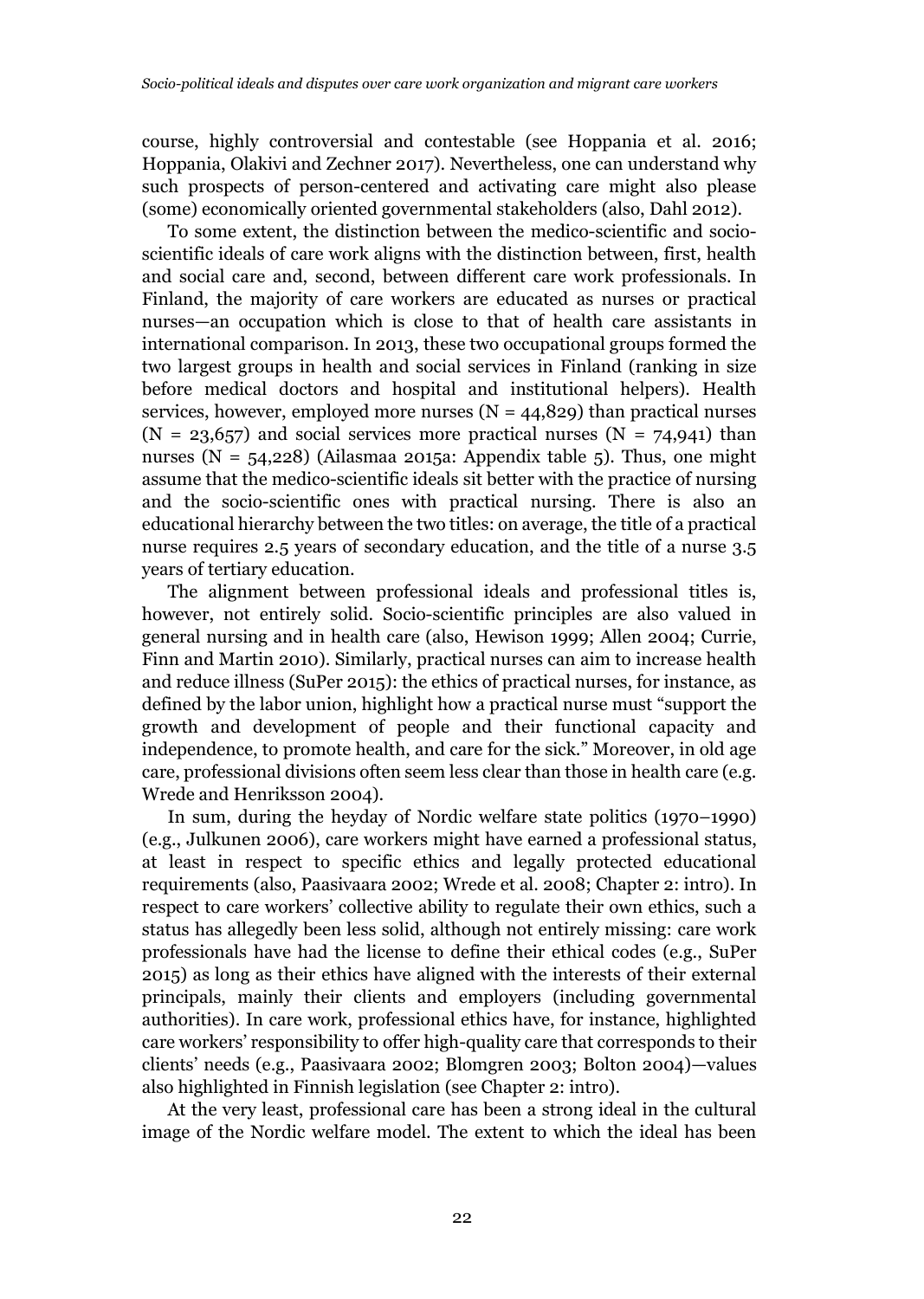achieved is a matter of more controversy (also, Wrede et al. 2008). Moreover, the requirements of care work, as a profession, remain a matter of controversy and dispute, even if professionalism as such is the desired ideal. Since the late 1980s, however, the whole ideal of professionalism in care has received increasing amounts of societal and political criticism.

#### 2.2 TECHNOCRATIC IDEALS OF CARE WORK **ORGANIZATION**

According to broad academic consensus, political support for professionalism in care work started to decline in Finland—as in many other countries (e.g., Davies 2000; 2002b)—in the late 1980s and even more strongly in the early 1990s (Wrede et al. 2008; also, Henriksson, Wrede and Burau 2006). After the Finnish economy plunged into recession in the early 1990s, extensive specialization and education in care work began to be presented politically as expensive and inflexible, something that needed to be curtailed rather than supported by governmental authorities (Henriksson and Wrede 2008a). The political critique against care work professionalism—and welfare professionalism in general (Julkunen 1994; also, Noordegraaf 2007; Jespersen and Wrede 2009)—was, according to wide academic consensus, supported by broader ideological shifts around Northern Europe if not throughout the Western world (Henriksson and Wrede 2008b; also, McDonough 2006; Harlow et al. 2012). In academic and public narratives, the most important shift is often described as a shift toward neoliberalism; that is, towards a political ideology that highlights economic efficiency, performance management, cost-control, competitiveness, and market mechanisms in public welfare provision (e.g., Webb 2006: 80–84; Noordegraaf 2007; also, Alasuutari 2006).

According to research on welfare work and organization, the neoliberal shift also meant an increasing influence of private sector management principles in public welfare work in Europe (Doolin 2002; Blomgren 2003; Farrell and Morris 2003). In the academic literature, these principles are often called managerial principles or the principles of *new public management* (Doolin 2002; Farrell and Morris 2003; Evetts 2009). These two concepts have, however, slightly different meanings in academic use. Managerialism, in general, refers to a broad and historically far-reaching ideology of industrialized societies, according to which problems in almost any area of work can be efficiently solved by improving management (Räsänen and Trux 2012: 45: also, O'Reilly and Reed 2010). From a managerialist perspective, the management of work is a specific job, even a profession, which requires specific training and skills (Grey 1999; also, Noordegraaf 2007). New public management, in turn, refers to the more specific trend of applying managerial principles and private sector management ideals in the organization of public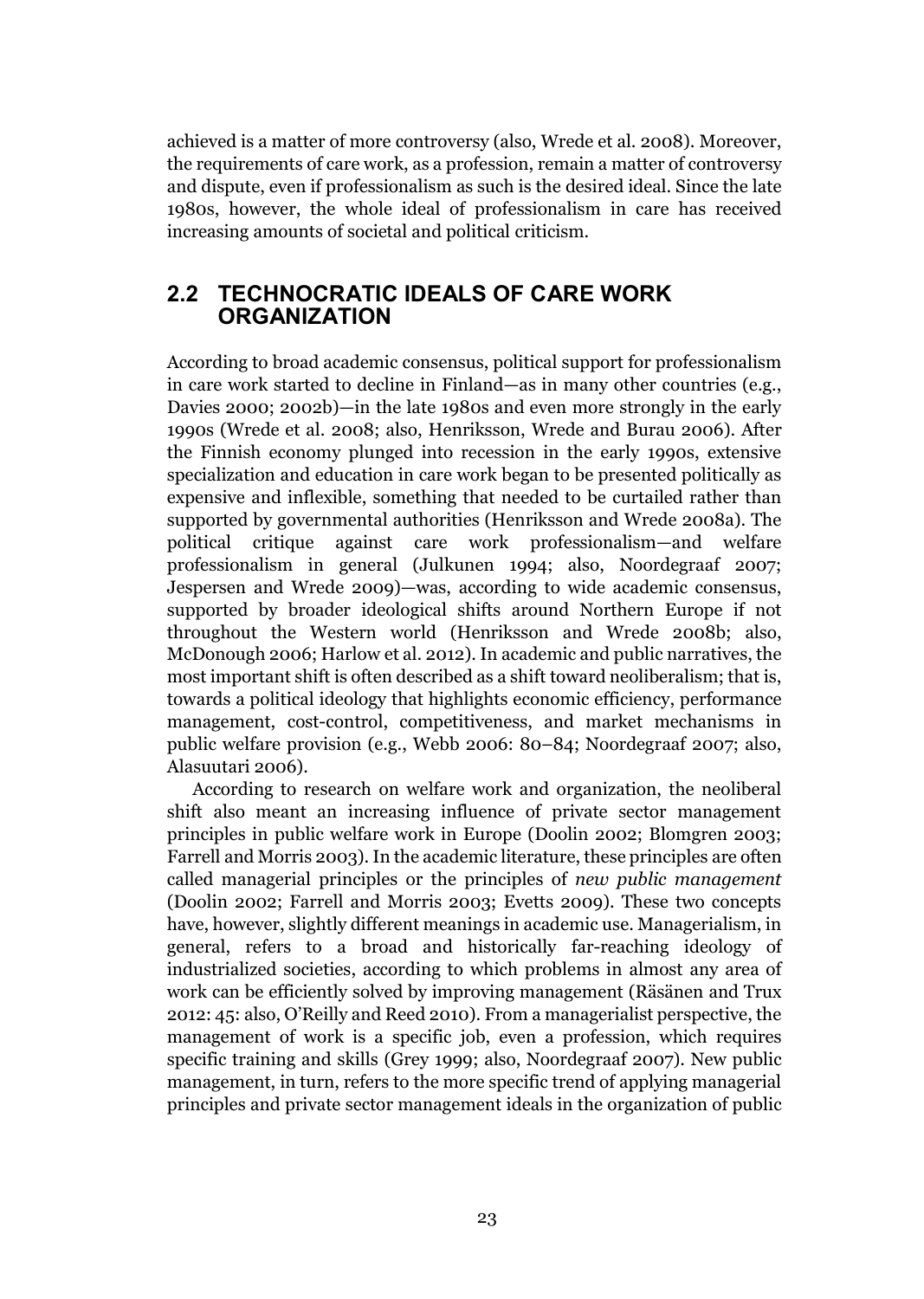*s*ector work in Western countries since the 1980s (also, O'Reilly and Reed 2010).

 In academic and public debates, the ideals of new public management often stand in sharp contrast with the ideals of professionalism in care discussed above. Critical debates describe the conflict in two ways. First, new public management seems to prioritize the economic cost-efficiency of public welfare provision and to mitigate the importance of service quality and the wellbeing of clients (McDonough 2006; Eräsaari 2011; also, Doolin 2002). Since the late 1980s or early 1990s, the value of cost-efficiency, or parsimony, in public welfare provision has been increasingly highlighted by Northern European policy-makers, who have justified their demands by referring to economic recessions or aging populations (e.g., Doolin 2002; Farrell and Morris 2003; Henriksson and Wrede 2008a). From the perspective of care workers and their professional ethics, such an economic emphasis can seem highly displeasing (e.g., Bolton 2004): according to conventional assumptions, care workers, as professional actors, should be agents for good care rather than agents for economic objectives or policy-makers' *biased* interests (also, Doolin 2002; Farrell and Morris 2003; McDonough 2006).

Second, new public management may displease professional actors even when it does not explicitly highlight economic objectives. Indeed, managerial transformations are not always presented as a way to serve economic interests but also as a way to serve the sustainability of public welfare provision in a difficult economic and/or demographic situation, even to provide more quality with less money (see Bolton 2004; Henriksson and Wrede 2008b; Dahl 2012). Such objectives might also please professional communities. Managerial means through which to serve such objectives, however, might not. According to common criticism, managerial transformations in care work, as in public welfare work in general, have often been inspired by a specific mode of private sector management (e.g., Harlow et al. 2012; Blomgren and Waks 2015): the Taylorist ideal of standardized work processes, hierarchical planning, and detailed control of employees (Bolton 2004; Dahl 2009; Postma, Oldenhof and Putters 2014). Such industrial ideals act against the professional ideals of collegiality, self-governance and personal autonomy (Bolton 2004; Evetts 2009; O'Reilly and Reed 2010). In this dissertation, these managerial principles of public welfare provision are referred to as the *technocratic* ideals of management (see O'Reilly and Reed 2011; Carvalho 2012; also, Niska, Olakivi and Vesala 2014).

Technocratic reforms also imply new divisions of labor, if not new class divisions, in public welfare work (e.g., Traynor 1994; 1996; Waerness 2008). Professionals in leadership roles are expected to act as managers in charge of controlling their staff members' efficient performance—rather than as experienced senior professionals who offer professional guidance and consultation to their junior colleagues (Blomgren 2003; Bolton 2005; also, Freidson 1984). In addition to professional skills, managers are expected to have "management skills," also mentioned in Finnish social care legislation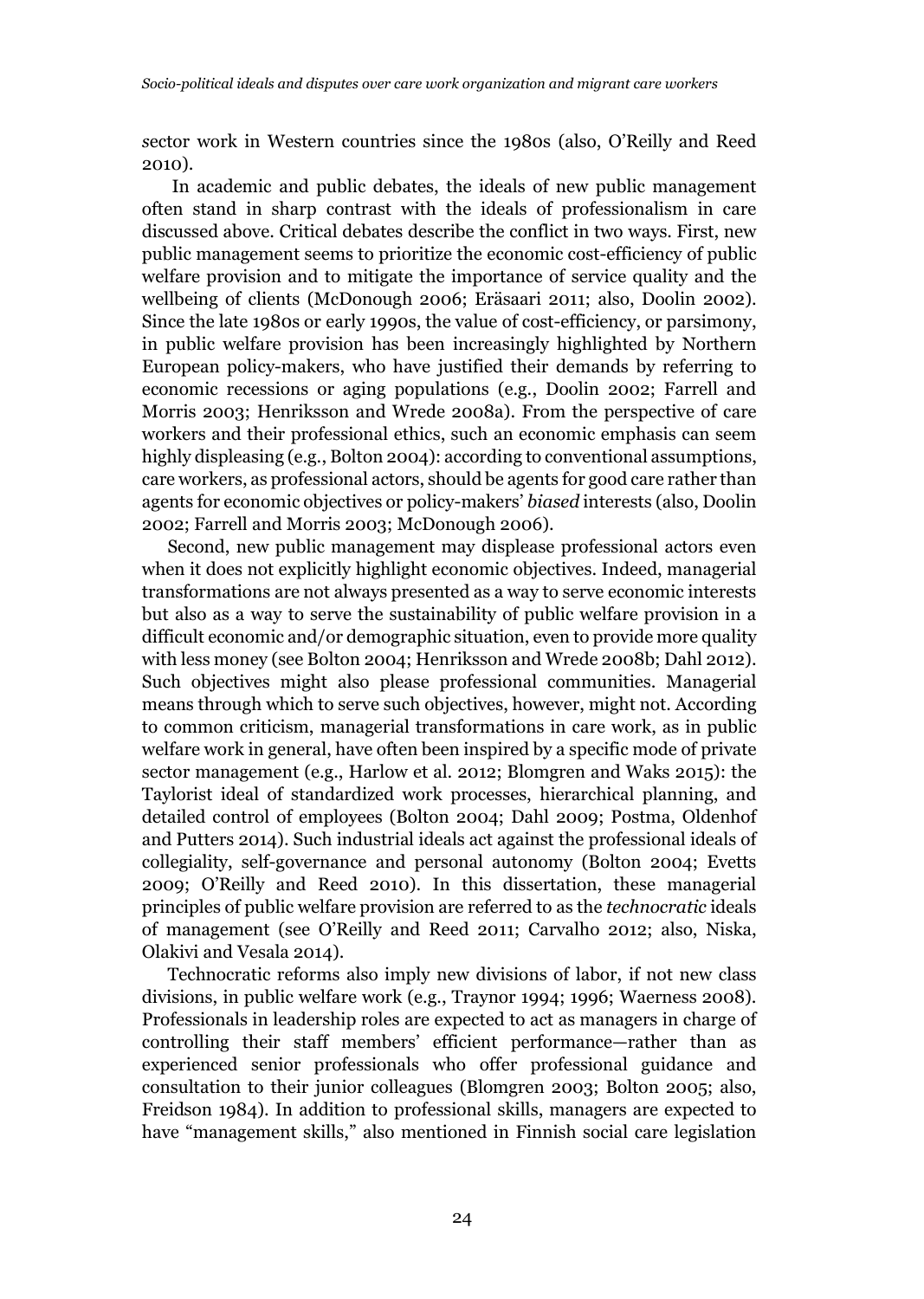(Chapter 2: intro). The importance of professional education in frontline work is also mitigated: instead of self-steering and skilled professionals, managers require a flexible, compliant, and controllable workforce (e.g., Traynor 1994; Henriksson, Wrede and Burau 2006; McDonough 2006). In Finland, the qualification of a practical nurse—that was created in the 1990s by combining pre-existing, lower-level care occupations—was explicitly targeted to serve this need, at least according to policy-level arguments (Wrede 2008): practical nurses were supposed to offer a flexible, versatile workforce to different fields of public care provision. In later studies, scholars have described practical nurses' occupational agency—that is, their ability to control their own work as highly constrained (Henriksson and Wrede 2008b; Wrede 2008; also, Eräsaari 2011).

According to a common critique from professional, democratic, and feminist perspectives, the technocratic organization of care work acts against its own targets if it claims to promote more quality (with less money). Instead of quality, technocratic management engenders the routinization and standardization of work and finally leaves little room for actual care (Tainio and Wrede 2008; Henriksson and Wrede 2008b; also, Paasivaara 2002). Ostensibly, technocratic ideals stand in the sharpest conflict with the ideals of socio-scientific nursing (Hewison 1999; also, Trydegård 2012; Hirvonen and Husso 2012). By highlighting economic efficiency and hierarchical planning, technocratic management gives little value to the specific, personal relationships between care workers and their clients and leaves little opportunity for care workers to serve their clients' unpredictable, holistic, biopsychosocial needs (Wrede and Henriksson 2004; Tainio and Wrede 2008; Hoppania, Olakivi and Zechner 2017).

In sum, technocratic ideals seem to conflict with the professional values of collegial democracy, personal autonomy, and self-governance and—less explicitly, but often in practice—with professional interests in good care and the wellbeing of clients. What the technocratic modes of management seem to generate is a model of public care provision that is economically efficient at best but highly routinized, hierarchical, and impoverished in respect to the quality of care (Hoppania et al. 2016; also, Eräsaari 2011).

#### 2.3 ENTERPRISING IDEALS OF CARE WORK **ORGANIZATION**

As already indicated, managerialism does not necessarily mean technocratic management. In the common, academic use of the term, managerialism refers to private sector management theories in general and to the ideal of improvement through management in particular (Grey 1999; O'Reilly and Reed 2010; Räsänen and Trux 2012: 45). According to wide academic consensus, Taylorism has not been the most fashionable, inspiring, or legitimate mode of private sector management for decades (e.g., Sennett 1999;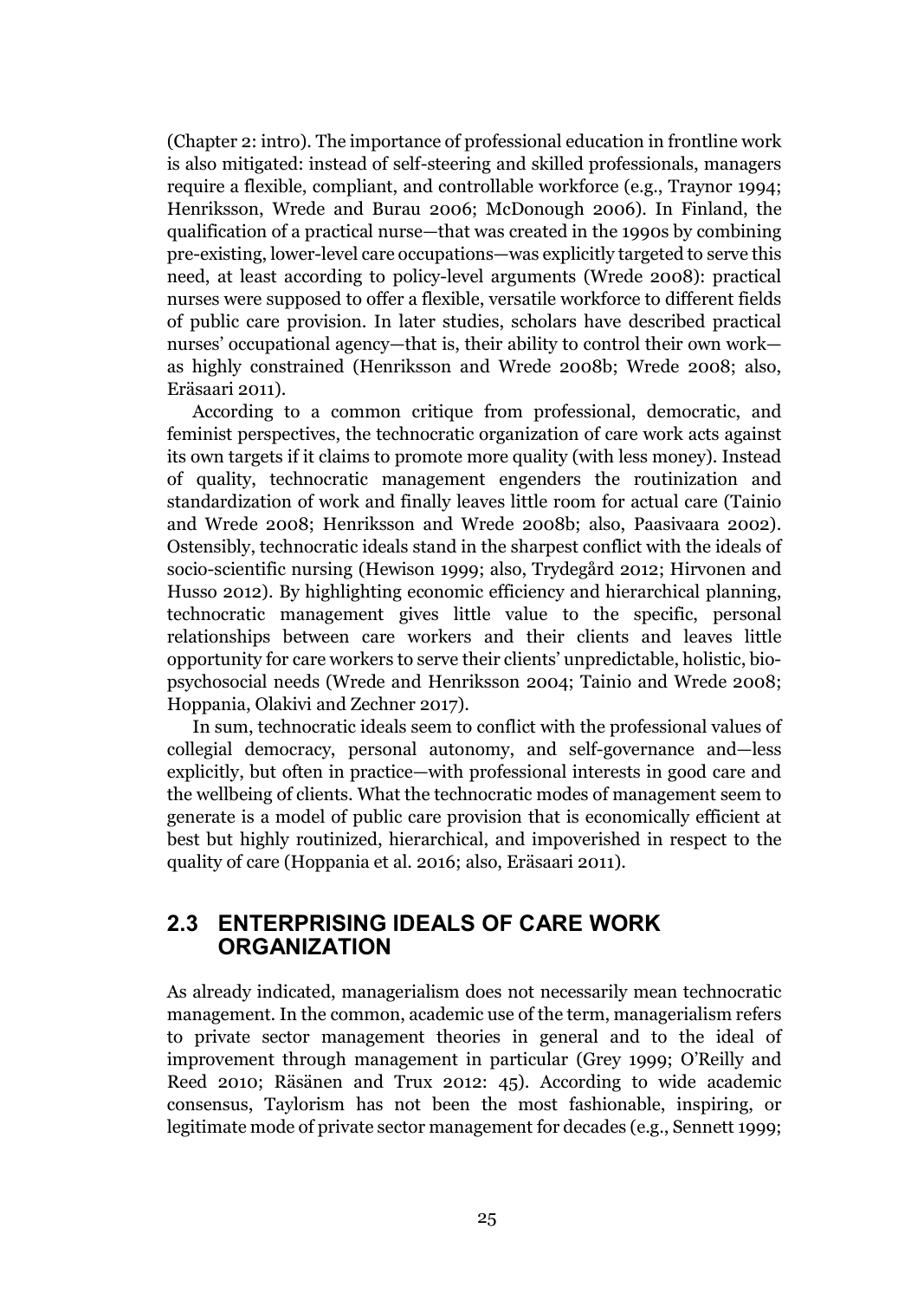Boltanski and Chiapello 2006; Miller and Rose 2008). There is broad consensus among scholars that Taylorist ideals of management have, to a degree, made room for other managerial trends, at least in the Global North and among middle-class workers (Kuokkanen 2015; also, Julkunen 2008; Seeck 2008). Compared to the technocratic principles of standardization and external control, the current trends of management highlight almost opposite values, such as innovation, proactivity, and reflexive self-governance (Boltanski and Chiapello 2006; Julkunen 2008; Miller and Rose 2008). In recent decades, such values have, to a degree, traveled from private sector management to public welfare provision (e.g., du Gay 1996; Sulkunen 2006; O'Reilly and Reed 2010). In this dissertation, they are referred to as *enterprising* ideals of public management (see du Gay 1996; O'Reilly and Reed 2010; Niska, Olakivi and Vesala 2014). In line with Weber's (1992: 31–32) famous formulation of enterprising agency, the enterprising ideals of public management highlight all actors' "shrewd," "daring," and "completely devoted" character, "clarity of vision," "ability to act," and "strength to overcome the innumerable obstacles" that they inevitably encounter.

In care work, enterprising ideals imply particular expectations in respect to the skills and responsibilities of both care workers and their managers (Bolton 2004; 2005; Fejes and Nicholl 2012). Enterprising ideals expect care workers to be responsible, proactive, self-steering, target-oriented, and reflexive agents who can constantly develop themselves, solve problems in their organizational environments, and, finally, get things done (Fejes 2008; Gibson 2013; Moffatt, Martin and Timmons 2014). Enterprising management ideals expect care work managers, in turn, to activate and empower the above qualities in their subordinate staff members. Instead of technocratic managers, care work managers are expected to act as democratic and inspiring leaders (O'Reilly and Reed 2010), facilitators (du Gay, Salaman and Rees 1996), coaches (Oldenhof, Stoopendal and Putters 2016), or "enterprising 'co-ordinators of care'" (Bolton 2005: 8).

Like technocratic ideals, scholars have associated enterprising ideals with the neoliberal politics of public welfare provision (Dahl 2009; also, Miller and Rose 2008). Whereas technocratic ideals highlight hierarchies and external standardization, enterprising ideals highlight another aspect of the (neo)liberal project (Sulkunen 2007; Miller and Rose 2008; also, du Gay 1996): all actors' ability to accept responsibility for themselves. Instead of the external control of individuals, enterprising ideals highlight the importance of individual agency and self-governance—values that have all been important to the project of liberalism since (at least) the 18th century (Sulkunen 2007; also, Sennett 1999). Whereas technocratic ideals seem to attack professionalism, enterprising ideals attack technocracy and bureaucracy (du Gay 1996; also, Jessop 1998; O'Reilly and Reed 2010). In a modern world that is conceived as complex, unpredictable, and interconnected, the provision of welfare cannot, according to the political argument, be controlled through technocratic planning (Joseph 2013). What is required instead is the governmental and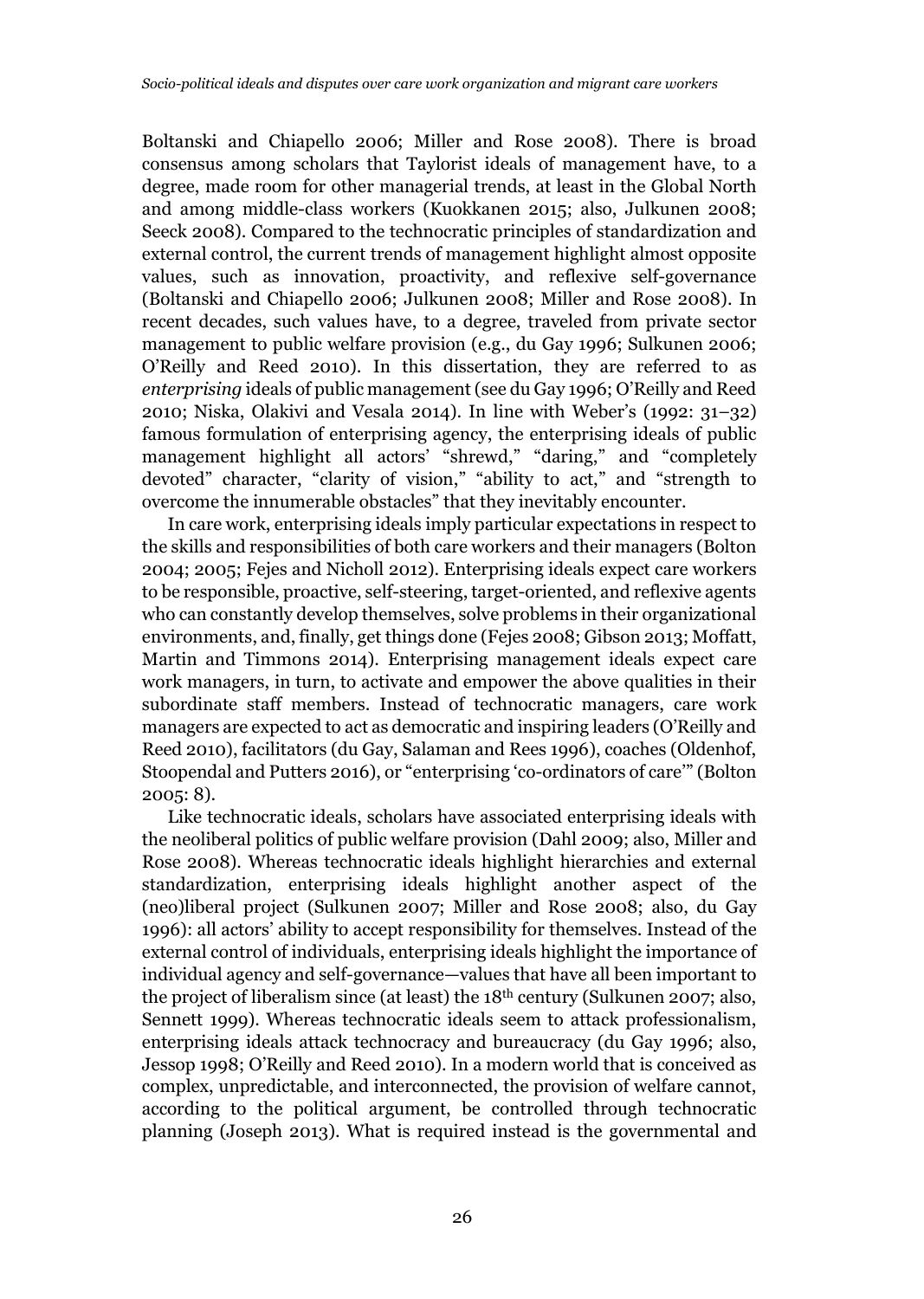network-based activation of individuals and their self-actualizing abilities (Sulkunen 2010; Joseph 2013; also, O'Reilly and Reed 2010). In these imageries, the (supposed) inauthenticity of bureaucratic control and economic rationing is replaced with the (supposed) authenticity of social relations and individual agency (Boltanski and Chiapello 2006; also, du Gay 1996; Henriksson and Wrede 2008b). According to wide political consensus, successful government avoids (impressions of) direct control and open force and instead gently and subtly facilitates the self-governance of individual agents in the networks of public welfare provision (Miller and Rose 2008; also, Sulkunen 2010; Joseph 2013). Instead of forcing people to act against their free will, successful government invites all actors to serve their own interests but in alignment with more distant socio-political and economic objectives (O'Reilly and Reed 2011; also, Foucault 1982; Miller and Rose 2008).

In Finland, state-driven projects seeking to guide work organizations in a more enterprising direction, in both the private and public sectors, have gained significant economic and ideological support since (at least) the 1990s (Arnkil 2004; also, Schienstock 2007; Olakivi 2012). These projects have, without question, influenced care work organizations and their employees, both managers and care workers (e.g., Ylöstalo 2005), alongside technocratic management ideals, of course. Theoretically, enterprising ideals might sit well with professional traditions. While there is a clear conflict between the technocratic and professional principles of public welfare organization, enterprising and professional principles overlap, to a degree (see Sub-study I; also, Evetts 2009; O'Reilly and Reed 2010): they both highlight individual autonomy, self-governance, and, to a degree, organizational equality respected values to professional communities (Evetts 2009; also, Bolton 2004) and to Finnish people in general (Helkama 2012; 2015: 85; also, Kortteinen 1992). At the same time, enterprising ideals also impose novel expectations on care work actors: instead of professional traditions and divisions of labor, enterprising ideals highlight creativity, innovation, and occupational flexibility; instead of specific skills of particular professions, enterprising ideals highlight general skills of (self-)management, (self- )governance, (self-)reflection, and constant development (Noordegraaf 2007; Fejes 2008; Niska, Olakivi and Vesala 2012).

In addition to workers and managers, the clients of public welfare provision have also been political targets of activation and empowerment—in Finland and elsewhere (Potter and Collie 1989; Henriksson and Wrede 2008b; Juhila and Raitakari 2010). One of the main objectives of Finnish social care legislation is "to support the wellbeing, health, functional capacity and independent living of the older population" (Act on Supporting the Functional Capacity of the Older Population and on Social and Health Care Services for Older Persons 980/2012: Section 1). In the context of very old or otherwise frail people, such ideals may of course sound unrealistic (Hoppania et al. 2016). Unrealistic or not, they seem strongly rooted in the current care policy and, to a degree, in the ideals and ethics of care work professionalism (Wrede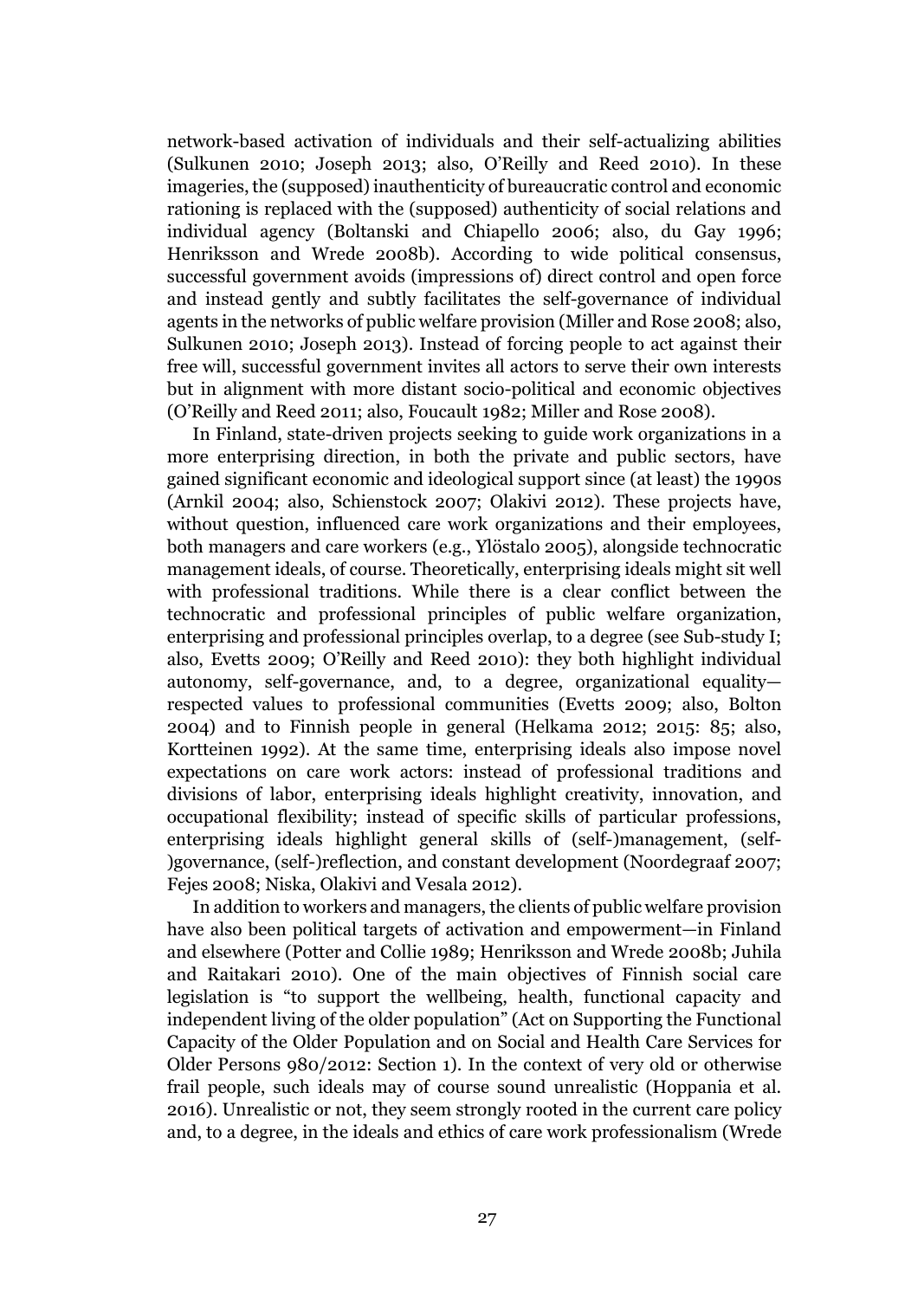and Henriksson 2004; Topo and Sormunen 2008; also, SuPer 2015). The aim to empower clients' functional abilities seems to overlap with the socioscientific ideals of care work professionalism: as well as curing older patients' medical conditions, socio-scientific ideals highlight the importance of empowering clients via social relations (Carvalho 2014; also, Waerness 1987). Both enterprising and socio-scientific care work ideals emphasize creativity and personal involvement over standardized knowledge, routines, and hierarchical forms of conduct (also, Allen 2004).

#### 2.4 DIVERSIFYING CARE LABOR

The increasing implementation of managerial principles is not the only ongoing change in care work organization in Finland. The workforce in care is also becoming more diverse nationally, as a growing number of people with migrant backgrounds is recruited to care. Such diversification is, however, far from evenly distributed. In 2001, only 1% of all employees in health and social services in Finland had a migrant background,<sup>1</sup> and by 2013 this had risen to 3% (Statistics Finland 2016b). In health and social services in Helsinki, however, the percentage of migrant employees grew from 3% in 2001 to 9% in 2013. As well as clustering around the metropolitan area (also, Ailasmaa 2015b: 10), the employment of migrant workers has clustered around social services—a sector that care workers and researchers often perceive as less prestigious, and more precarious in respect to working conditions, than health services (Nieminen 2011; Cangiano and Walsh 2014; also, Fisher and Kang 2013). In health services in Helsinki in 2013, 9% of all employees were foreignborn, whereas in social services, the same proportion was 12%. In residential care for older and disabled people, the proportion of foreign-born employees was 19%. At the same time, the proportion of migrants among all employees in Helsinki was 10%.

Migrant care workers are underrepresented in managerial positions (also, Aalto et al. 2013: 66; Näre 2013). In Helsinki in 2013, 12% of practical nurses and 10% of nurses were of migrant backgrounds, but the percentage of migrants among head and ward nurses was below one (Statistics Finland 2016b). Scholars have identified similar divisions of care labor in respect to sectors and occupations in other countries (e.g., Doyle and Timonen 2009; Dahle and Seeberg 2013; England and Dyck 2016).

People, industrial sectors, and occupational groups can of course be classified in different ways. The increasing proportion of migrant care workers in certain occupational segments in Finland is, however, difficult to dispute. Based on such an increase, Näre (2013: 74), for instance, wrote about the emerging migrant division of care labor in Finland, in which foreigners are

-

<sup>1</sup> In this classification, a person has a migrant background if his/her parents' country of birth is other than Finland.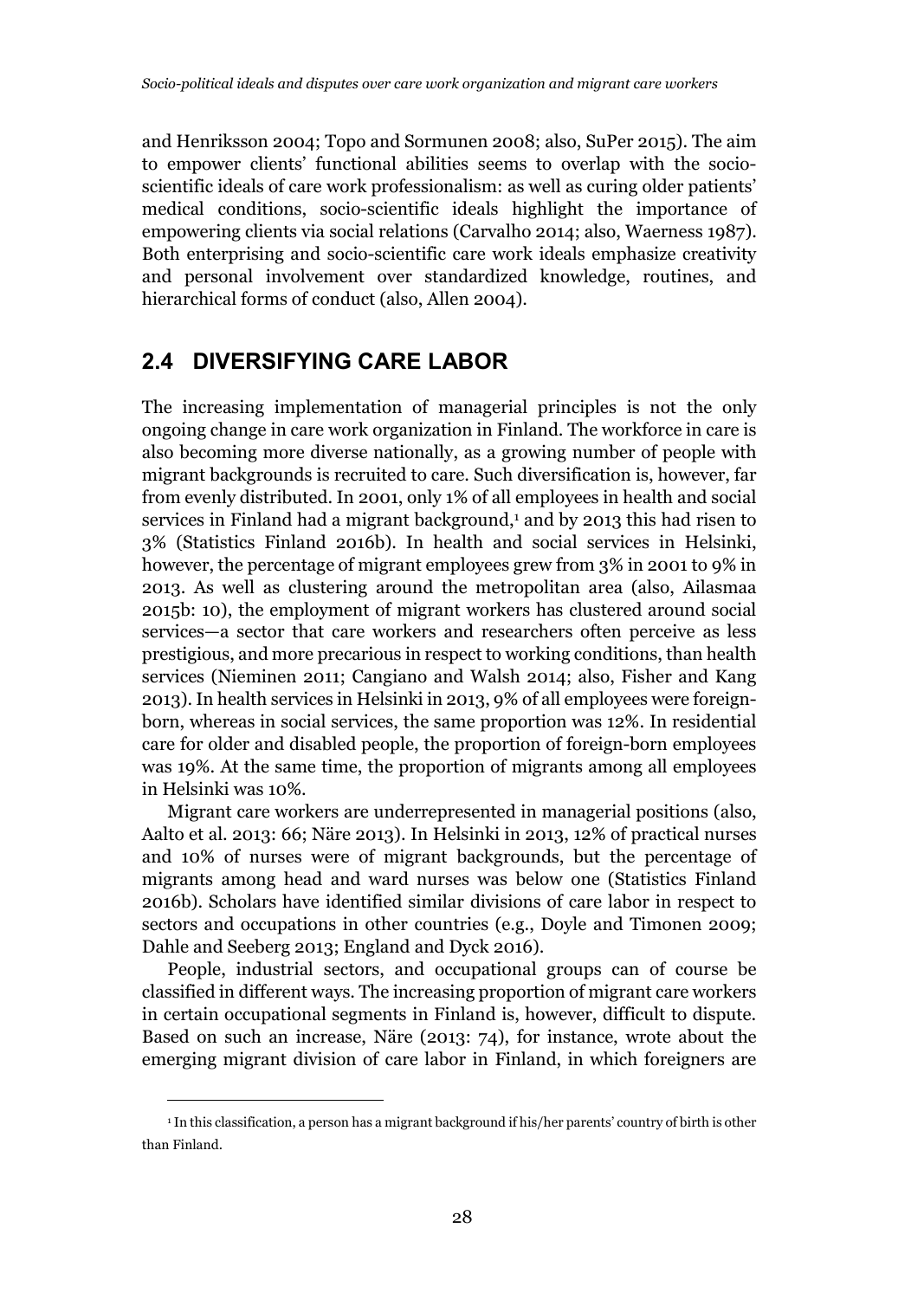"clearly over-represented in the lower echelons of social and health jobs." In Germany and France, in turn, Misra, Woodring, and Merz (2006: 318) wrote about the "international division of care work that places the burden for care on the least powerful (immigrant women workers)."

The reasons behind the above developments, however, are open to competing interpretations. Three reasons are repeatedly offered in sociopolitical debates (for an analysis of such debates, see Wrede et al. 2013; Nordberg 2016; also, Weicht 2010). First, the rapid aging and respective shortages of the indigenous workforce in care work has opened up new opportunities for migrant job-seekers and care workers in Western countries (also, Doyle and Timonen 2009; Adhikari and Melia 2013; Cangiano and Walsh 2014). Second, many migrants are personally interested in care work, in old age care work in particular, and thus actively seek jobs in the social care sector (also, Walsh and Shutes 2013; Cangiano and Walsh 2014). Third, employers and older clients see migrants as talented, hardworking, responsible, and motivated care workers, making them treasured employees (also, Koivumäki 2012: 29–30; YLE 31.8.2015a; 31.8.2015b). When these reasons are combined, we have a win-win-win situation: employers gain a workforce, migrants gain jobs and income, and clients receive high-quality care (also, YLE 31.8.2015a; 31.8.2015b).

According to a more critical line of interpretation, often promoted by researchers and labor rights activists, the emerging divisions of care labor are not as neutral as those presented above. The lack of care workforce in Finland is not caused only by the aging population but also by the low wages and unappealing working conditions of care work (Aalto et al. 2013; also, Tehy 2012; 2013). According to statistics, circa 30,000 educated nurses and practical nurses in Finland currently work outside of health and social services (Ailasmaa 2015a: Appendix table 3). In such a situation, employers and governmental authorities have conceived migrants as a novel, economically viable resource: as long as new employees are available for care work, there is no urgent need to improve working conditions or wages (see Wrede 2010b; also, Fisher and Kang 2013; Cangiano and Walsh 2014). For employers and governmental authorities, employing migrants, either from international or domestic labor markets, can thus appear as a means through which to sustain economic efficiency (Wrede and Näre 2013; also, Näre 2012a; Cangiano and Walsh 2014). Whether these employment practices also serve migrant care workers is less obvious (e.g., Adhikari and Melia 2013; Näre 2013). The older recipients of care may also feel less than pleased. Not all want to be cared for by (allegedly) "cheap" and "disposable" labor nor, when it comes to older clients—or at least a stereotype of older clients—by immigrants at all (see Shutes and Walsh 2012; Koivumäki 2012: 29; Laurén and Wrede 2008). Migrant workers' language proficiency, mainly their ability to communicate with their clients, is a particular matter of concern in disputes over social care provision (Koivumäki 2012; Aalto et al. 2013; Näre 2013). What at first seemed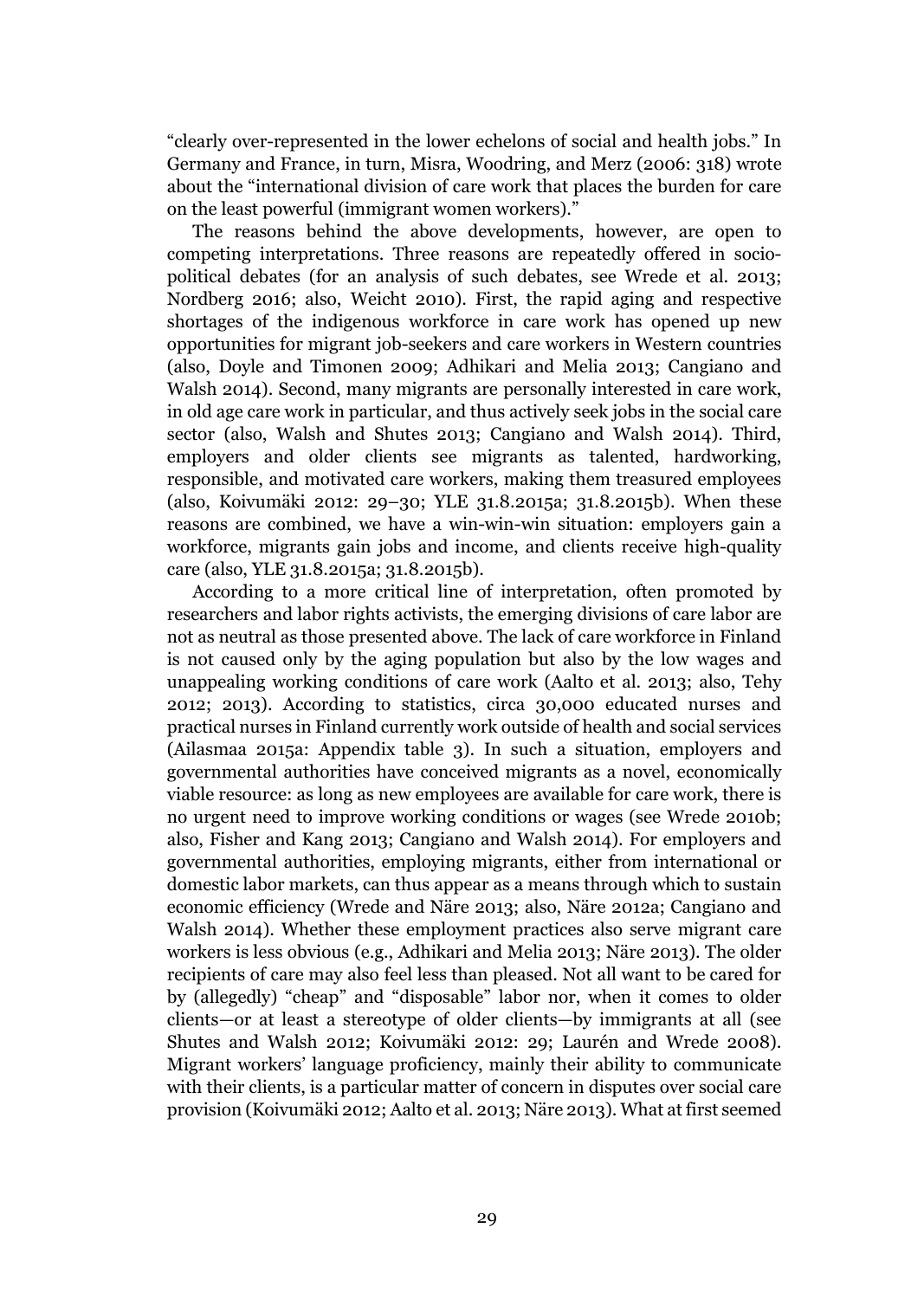to serve all parties now mainly seems to serve the economic interests of employers and government authorities.

The current recruitment practices can act against migrant workers in many ways. Finnish legislation, for instance, requires nurses and practical nurses to have official qualifications before they can act in permanent posts in social care (The Act on Qualification Requirements for Social Welfare Professionals 272/2005). In practice, qualifications obtained—or approved—within the European Economic Area are valid as such, but others must be approved by Finnish authorities (Aalto et al. 2013: 24). The processes of approval are not always easy (see Koivumäki 2012: 30–31; Aalto et al. 2013). The requirements for short, fixed-term contracts can be significantly lower (The Act on Qualification Requirements for Social Welfare Professionals 272/2005; also, The City of Helsinki 2015). This type of contract is, however, more frequent among practical nurses than among nurses (Kullas 2009: 6–7). Consequently, nurses without officially approved qualifications may end up working under short, fixed-term contracts as practical nurses in jobs for which they would otherwise be overqualified (Aalto et al. 2013; also, O'Brien 2007; Adhikari and Melia 2013). Finland also has courses specifically designed for migrants to obtain the qualification of a practical nurse (Nieminen 2011). According to some scholars, the education of a practical nurse, and jobs in old age care in particular, have become a standard solution for the employment of migrants in Finnish employment policy and practice (Nieminen 2011; also, Laurén and Wrede 2008). Thus, instead of simply following their personal interests as enterprising agents, migrants may be actively directed to particular jobs (also, Näre and Nordberg 2016).

Finally, scholars have presented critical interpretations of care work managers' recruitment tendencies. According to some, such tendencies are affected by care work managers' biased conceptions of migrant workers (Carter 2000; Näre 2013; Cangiano and Walsh 2014). Rather than skilled professionals, managers may see migrants as ethnic others, qualified and motivated to work in care work but not in the most demanding positions in the professional hierarchy (Näre 2013; also, Dahle and Seeberg 2013). Managerial and neoliberal aims to increase economic efficiency may further reduce care work managers' abilities (or interests) to promote democratic values such as equal opportunities at work (see Carter 2000).

Not surprisingly, many scholars, as well as migrant care workers, have raised concerns about migrant workers' intensified need to prove their professional skills in front of indigenous audiences (Nieminen 2010; Koivuniemi 2012: 31–32; also, Dahle and Seeberg 2013). A migrant care worker, and a care worker with a foreign education in particular, might need to work extra hard in order to be recognized as a competent professional (Nieminen 2010; 2011). Such recognition might be particularly difficult to obtain in respect to the medico-scientific nursing ideals (see Nieminen 2010; also, Dahle and Seeberg 2013). As regards professional recognition, socioscientific nursing ideals might be less exclusive (see Nieminen 2010). If a nurse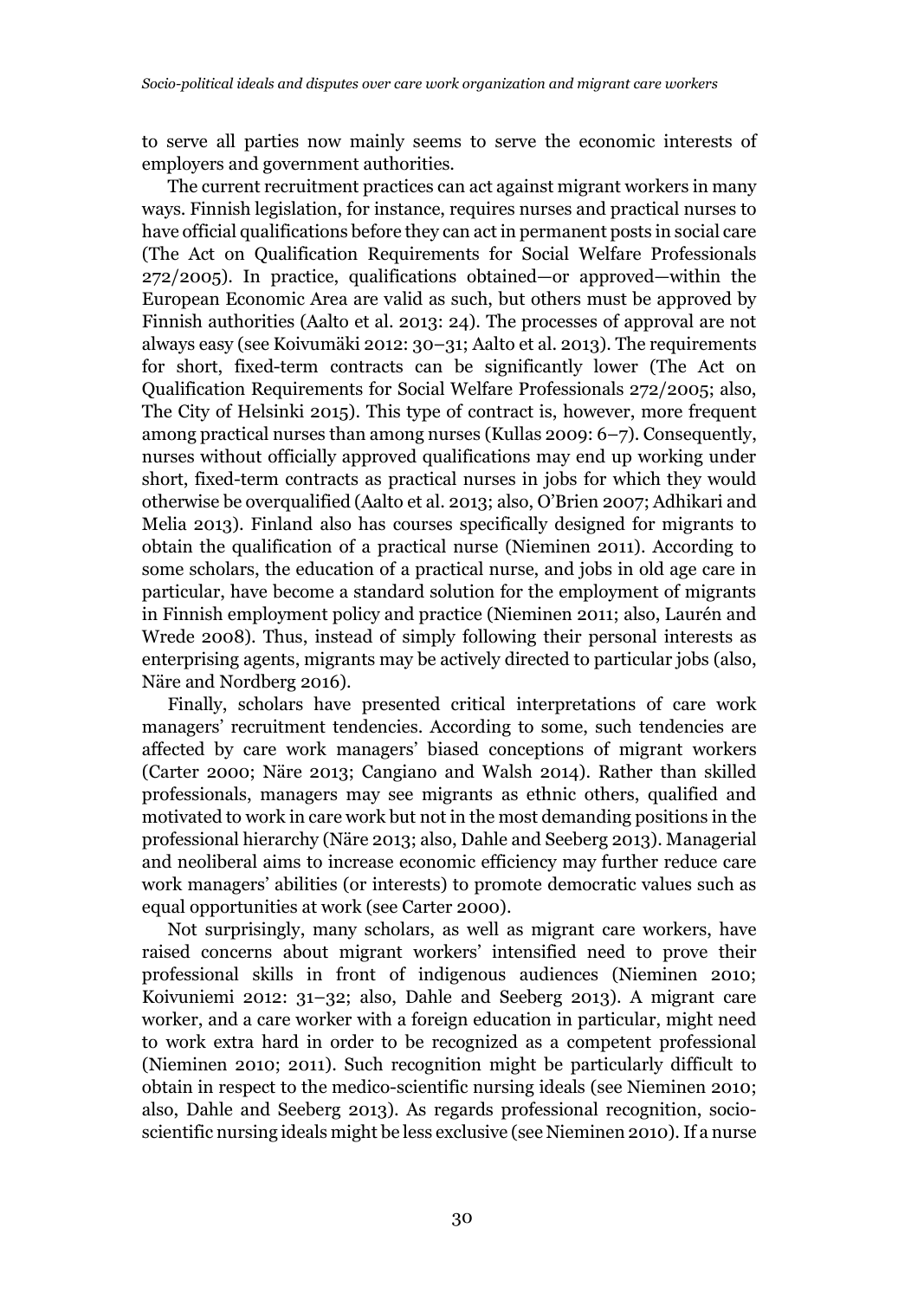mainly needs to have relational skills, correct ethics, and a sense of responsibility, such attributes are, in fact, often associated with migrant workers (Weicht 2010; Gavanas 2013; Walsh and Shutes 2013). As regards public stereotypes, immigrants from African and Asian backgrounds in particular are often presented as responsible, interested, and motivated care workers, even as members of "caring cultures" (Gavanas 2013; Walsh and Shutes 2013; Näre and Nordberg 2016).

Migrant care workers may be a diverse group of people (e.g., Doyle and Timonen 2009), but they are also a group of people whose interests, objectives, skills, and competences are open to competing interpretations—also by migrant care workers themselves. The occupational agency of migrant care workers can be questioned, but it can also be idealized by indigenous stakeholders (Näre 2013). Significantly, migrant care workers' occupational agency may be idealized from different perspectives. From a professional perspective, migrant workers can be idealized as experts in socio-scientific care. From the perspective of technocratic management, migrant workers can be idealized as flexible, hard-working, and compliant subjects who are easy to manage (see Näre 2013). From the perspective of enterprising management, migrant workers can be idealized as flexible, capable, and self-steering agents who are able to overcome diverse obstacles and, ultimately, serve their own interests (see Nordberg 2016; Näre and Nordberg 2016). The occupational agency of migrant workers, as it appears in public debates, is thus a matter of dispute (also, Henriksson and Wrede 2008a). These public debates, ultimately, produce different figures of the "migrant care worker."

#### 2.5 RESEARCH PROBLEM

Human needs for care might be permanent, but societies differ in their arrangements to address such needs. In the political ideals of Northern European societies (albeit not always in their political practice), the care needs of older people have often been allocated to public care provision and specific caring professions. Professionalism in care work has implied particular skills and competencies—the exact nature of which have remained, however, a matter of dispute. Thus, not only the question of how to *organize* care but also the question of how to *understand* care, and its requirements, has been a topic of controversy in industrialized societies (also, Hoppania et al. 2016: 99).

In recent decades, the professional ideals of care work organization have been increasingly challenged in political debates, also in Finland. One particular challenge comes from a perspective which, in academic debates, is conventionally called managerialist—that is, a perspective that highlights private sector management ideals in public welfare provision. A closer look, however, reveals that managerialism contains different, if not opposite, lines of socio-political argumentation. Technocratic versions of managerialism highlight cost-efficiency, bureaucratic rationing, and organizational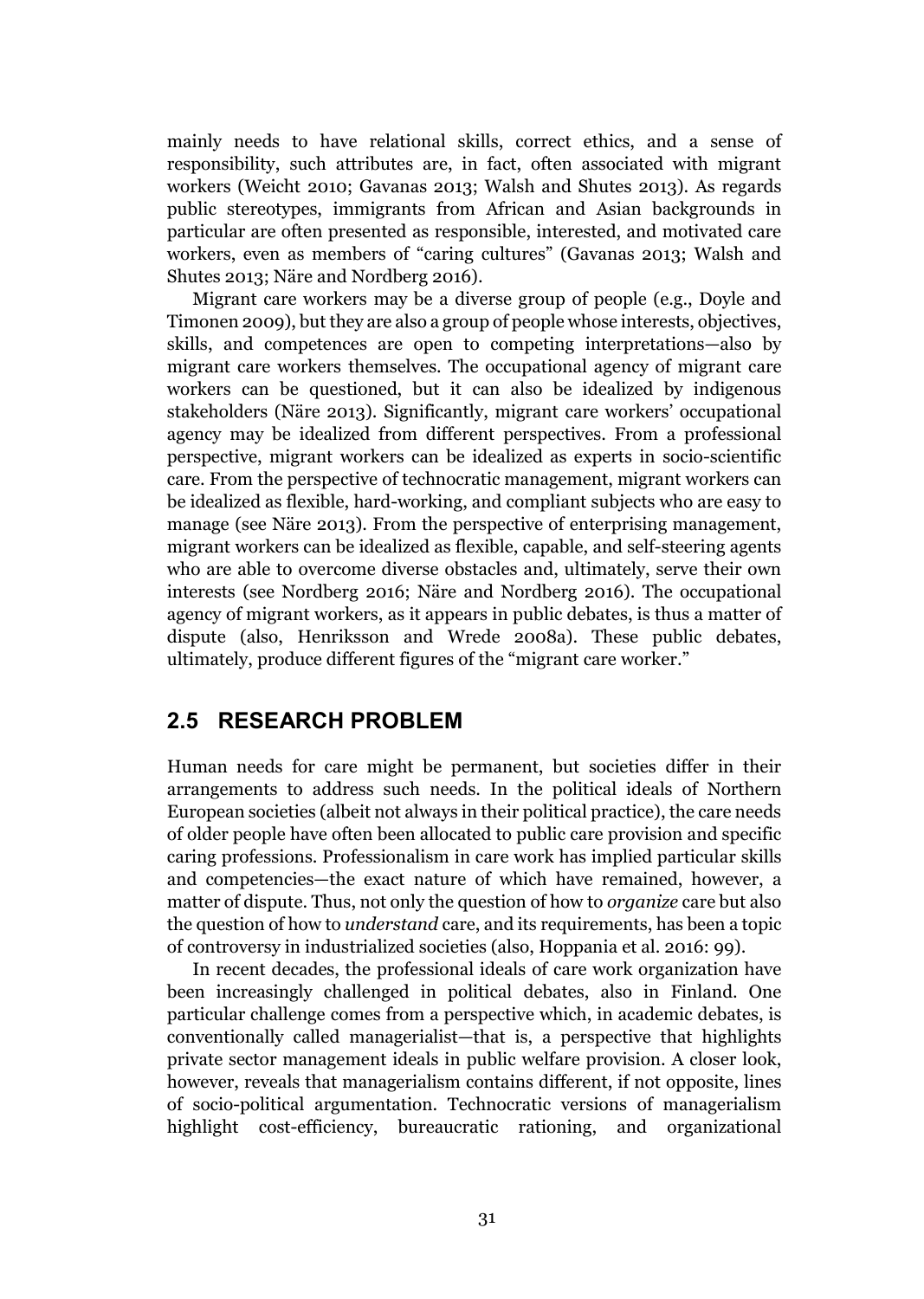hierarchies and are, ostensibly, in sharp conflict with the Nordic, professional principles of care work organization, including care workers' personal autonomy, and the quality of care.

Evidently, technocratic management ideals are not the most appealing ideals in current debates over care work organization in Northern Europe, albeit such ideals have not disappeared from political discussions (also, Hoppania, Olakivi and Zechner 2017). Moreover, managerial trends seem to follow each other in cycles (Seeck 2008). As technocratic management has lost some of its social legitimacy, a promising alternative has emerged from another line of (equally neoliberal) socio-political argumentation. In academic and political debates, this line of argumentation is conventionally associated with the ideal of enterprising agency. Instead of highlighting organizational hierarchies, enterprising management highlights the proactivity, targetorientation, responsibility, and self-steering capabilities of all actors. Such ideals seem to sit relatively well with the (more) traditional principles of professional nursing, incuding the ideal of self-governance. Enterprising management, thus, has the potential to please many stakeholders, from governmental authorities to care work managers and professionals as well as the recipients of care. Such impressions of the aligned interests of actors are, evidently, a key source of legitimacy in the contemporary management of public welfare provision (O'Reilly and Reed 2010; also, Jessop 1998).

The appeal, reception, and implementation of enterprising management ideals in care work organizations has, however, received little attention in academic research (also, Moffatt, Martin and Timmons 2014). Research on enterprising care work ideals has mainly examined their appearance in political documents and the media (Moffatt, Martin and Timmons 2014; also, Dahl 2012; Näre and Nordberg 2016). Empirical research on the reception of managerial ideals in care work has, in turn, mainly focused on technocratic modes of management (Traynor 1994; Trydegård 2012; also, Hirvonen and Husso 2012). Sometimes this research has used the concept of managerialism almost as shorthand for technocratic management (e.g., Lymbery 1998; Harlow et al. 2012). In sum, research on care work management, as well as on public welfare management in general (e.g., Lymbery 1998; Doolin 2002; Tummers, Bekkers and Steijn 2009), has mainly examined how managerial transformations constrain—rather than enable or expect—the professional and personal agency of organizational actors (Henriksson and Wrede 2008b; also, Eräsaari 2011; Hirvonen and Husso 2012). This dissertation makes an exception and targets enterprising ideals in particular.

In respect to enterprising care work ideals and their organizational reception, migrant care workers make an interesting case. Public debates have presented migrant care workers as particularly active and enterprising agents but also as routine and compliant objects of their managers' control. In addition to the agency of migrant care workers, the agency of care work managers has been questioned in public debates—at least in sociological debates. Evidently, these managers' apparent tendency to recruit migrant care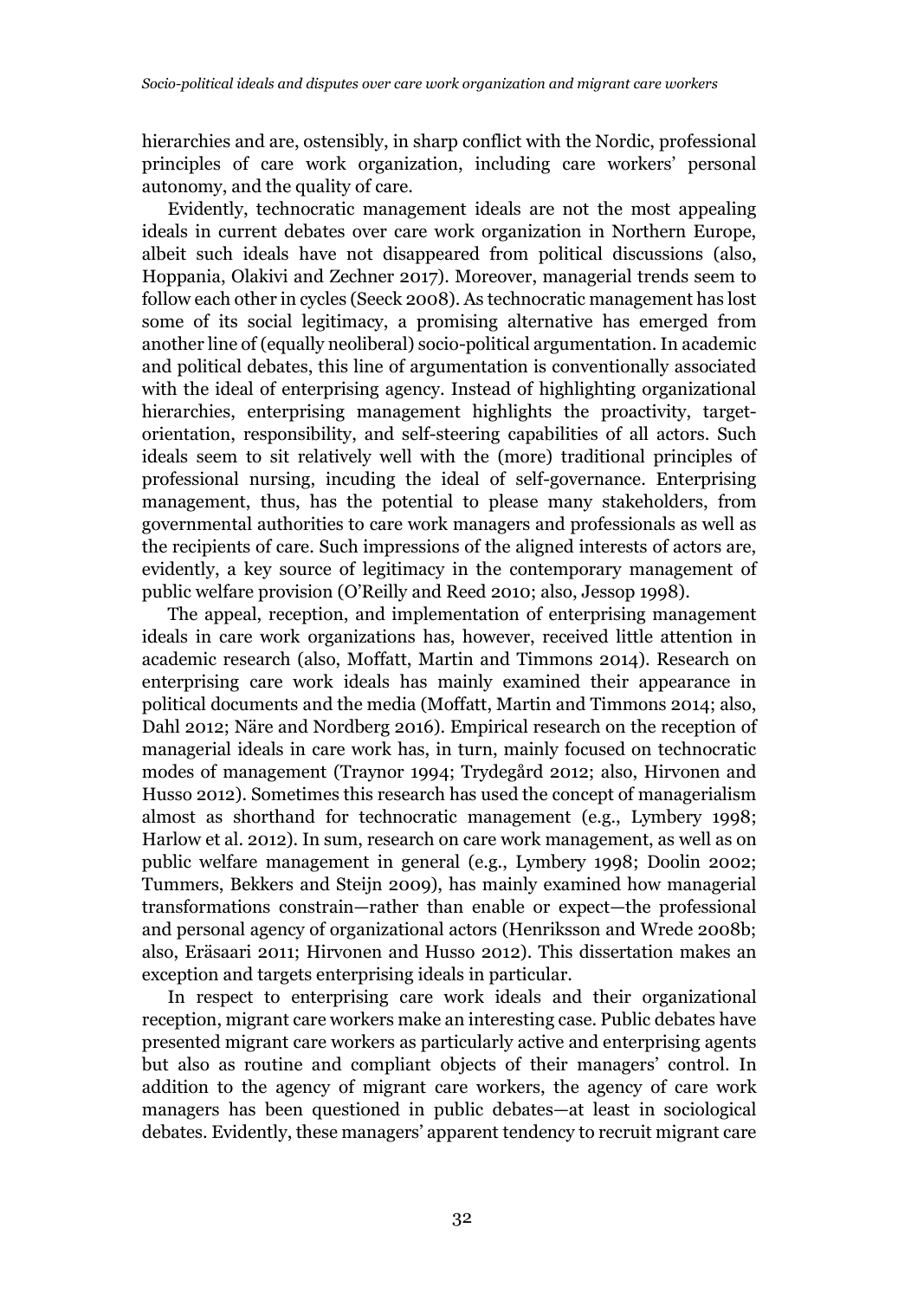workers to precarious jobs can be conceived as an attempt to reinforce organizational hierarchies and reduce care costs, an attempt that, in the worst case, is guided by care work managers' biased, stereotypical conceptions of migrant care workers. The open production of unjust hierarchies does not sit well with the liberal ideals of enterprising management and interestalignment.

The above critical conceptions of care work management are quite well documented in previous research (also, Weicht 2010); in general, they do not seem promising in respect to the (neo)liberal and enterprising impressions of all-win situations. However, research on the topic is highly limited. My study addresses this lack of research by investigating *the ways in which diversifying care work organizations in Finland can support and challenge the (neo)liberal policy ideals according to which problems in the quality and efficiency of care can be solved by activating all actors' enterprising agency and self-governance.* This broad question can, of course, be addressed from different theoretical perspectives. The following two chapters discuss the theoretical perspectives from which this dissertation views social care work and the implementation of enterprising ideals.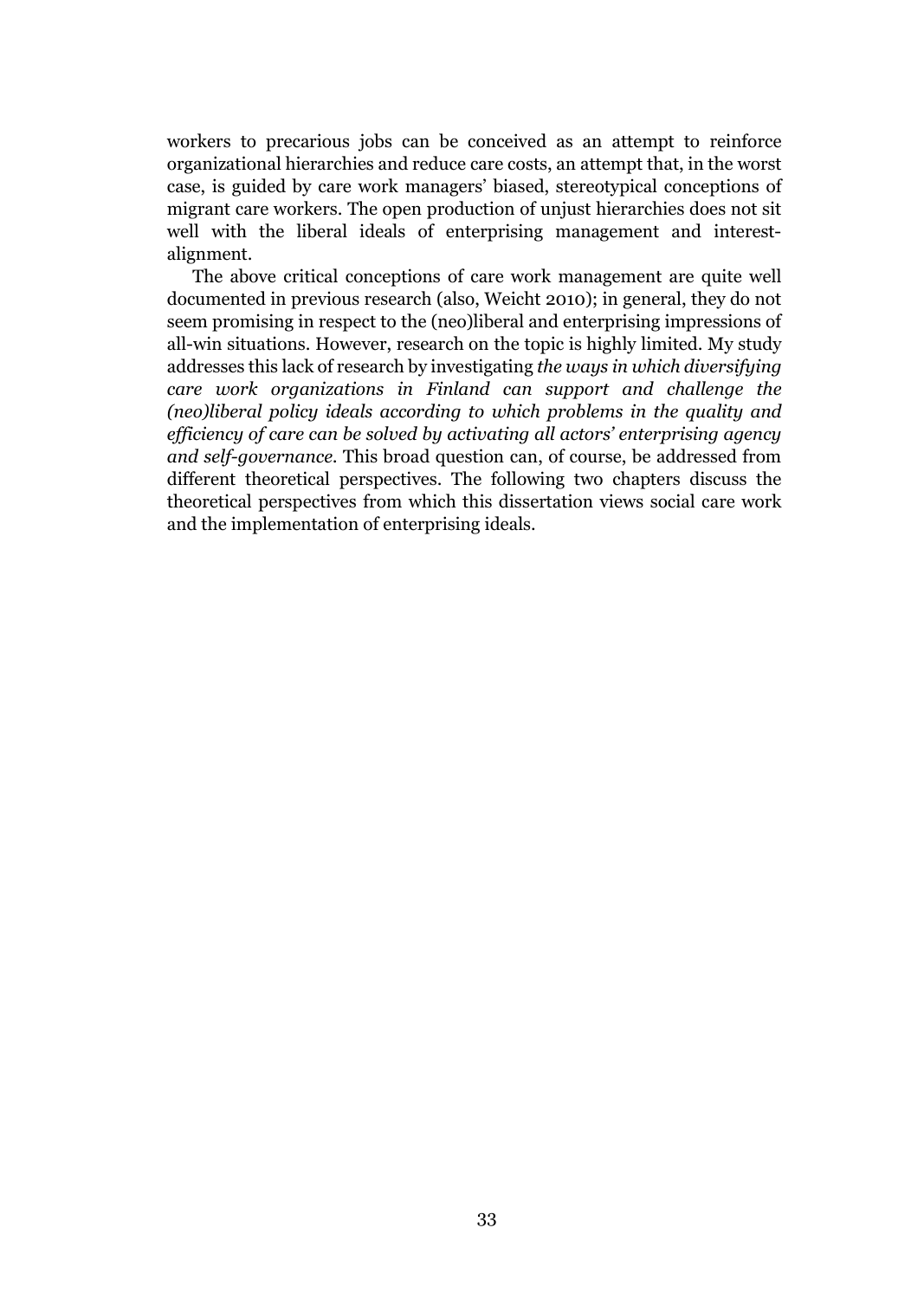### 3 META-THEORETICAL PERSPECTIVES ON WORK, PROFESSIONS, AND ETHNIC RELATIONS

Thus far, I have used concepts such as selves and agency, interests and ideals, skills and competences, and gender and ethnicity as more or less commonsensical referents to my topics of inquiry. In the following two chapters, I reflect upon and specify my meta-theoretical (Chapter 3) and theoretical (Chapter 4) perspective(s) on such concepts.

Public welfare provision can of course be examined from different perspectives. In this dissertation, I have adopted a *relational* perspective. In his prominent essay, Emirbayer (1997: 282) provocatively argues that the key difference between sociological perspectives is "not 'material versus ideal,' 'structure versus agency,' 'individual versus society,' or any of the other dualisms so often noted; rather, it is the choice between substantialism and relationalism." In short, the question is, "whether to conceive of the social world as consisting primarily in substances or in processes, in static 'things' or in dynamic, unfolding relations" (Emirbayer 1997: 281).

Emirbayer's distinction is not particularly novel (also, Emirbayer 1997): similar distinctions have been made in various disciplines and fields of inquiry since at least pre-Socratic philosophy. What Emirbayer's distinction clarifies, however, is an important but often under-reflected pattern of difference *across* disciplines and fields of research. This chapter examines the choice between substantialism and relationalism in research on public welfare work and professionalism and on migration and ethnic relations in work. The aim is to explicate, elaborate, and construct a research framework that is later employed in the empirical sub-studies.

Substantialism and relationalism are meta-theories rather than theories. Instead of providing specific concepts, they provide perspectives on concepts. The exact same concepts—such as selves and agency, and gender and ethnicity—can be examined from both substantialist and relational perspectives. Furthermore, a move from substantialism toward relationalism (or vice versa) is, of course, a heuristic move (see Abbott 2004). As such, it is comparable (albeit distinct from) to other heuristic moves, such as those from positivism to interpretivism (and vice versa) or from contextualism to noncontextualism (and vice versa) (Abbott 2004: 43, 47–48). Instead of providing more accurate knowledge regarding the objects of inquiry, heuristic moves provide novel research questions and perspectives that—ideally enable interesting and productive insights into empirical research (also, Emirbayer 2013).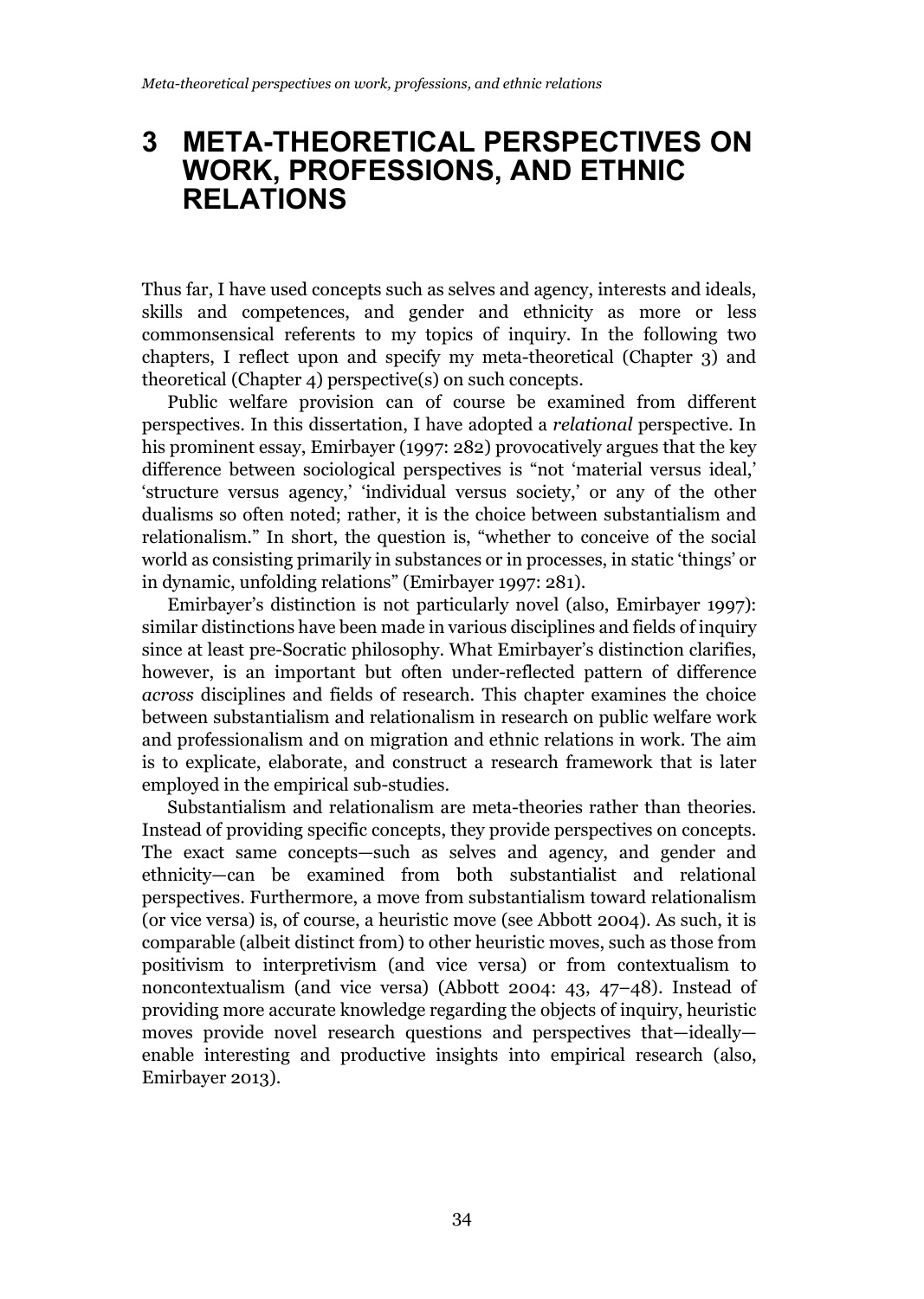#### 3.1 SUBSTANTIALIST STANDPOINTS

According to Emirbayer (1997), substantialist research can either adopt the "self-action" or, more likely, the "inter-action" of various things, entities, and substances as the premise of empirical inquiry. The examined entities vary across studies and disciplines. Psychological and behavioral research is likely to examine how entities such as personal values, emotions, identities, attitudes, and cognitions affect the action and behavior of individuals and groups, often in complex interaction with one another (e.g., Bandura 2006; Jerolmack and Khan 2014; also, Sortheix, Olakivi and Helkama 2013). Sociological substantialism is, in turn, more likely to examine how societal entities, such as classes, states, cultures, policies, and discourses, affect each other, often psychological entities and often the action and behavior of individuals and groups (e.g., Elder-Vass 2012; Cangiano and Walsh 2014; also, Spillman and Strand 2013). It is distinctive to substantialist research that the inter-acting entities are analytically pre-given (also, Harré 2009). Studies may differ in the number of entities they extract, the complexity of the inter-actions they observe, and the level of contextual variety they assume (see Abbott 2004: 47–48), but their premises remain the same: "It is substances of various kinds (things, beings, essences) that constitute the fundamental units of all inquiry" (Emirbayer 1997: 282).

Research on work and employment is often in line with the substantialist tradition. Substantialist assumptions are highlighted in, for instance, studies that examine how different ideals, principles, ethics, and interests shape the action and behavior of health and welfare professionals (also, Parsons 1939). According to Kerpershoek, Groenleer, and de Bruijn (2014), for instance, professional behavior is typically guided by motives other than financial ones (although, see Parsons 1939). According to Spyridonidis, Hendy, and Barlow (2014; also, Doolin 2002), however, when professional actors have managerial assignments, their behavior tends to vary depending on the extent to which they identify themselves as either professionals or managers. Reay and Hinings (2009; also, Blomberg and Waks 2015), in turn, extract different institutional logics—such as a business logic and a medical logic—that affect the mindset, action, and behavior of individual professionals. According to them (2009: 631), "institutional logics are the organizing principles that shape the behaviour of field participants."

Substantialist research on migration can, in turn, examine the (external and internal) factors that shape the migration trajectories of individuals and groups, such as family reasons, personal security, wages, working conditions, or immigration regulations (see Aalto et al. 2013; also, Misra, Woodring and Merz 2006). Substantialist research on discrimination at work might examine how different substances and things, such as the attitudes of employers, the qualities of job-seekers (such gender and ethnicity), and the economic situation affect the practices of recruitment (Kingston, McGinnity and O'Connell 2015; also, MacKenzie and Forde 2009). In respect to care work,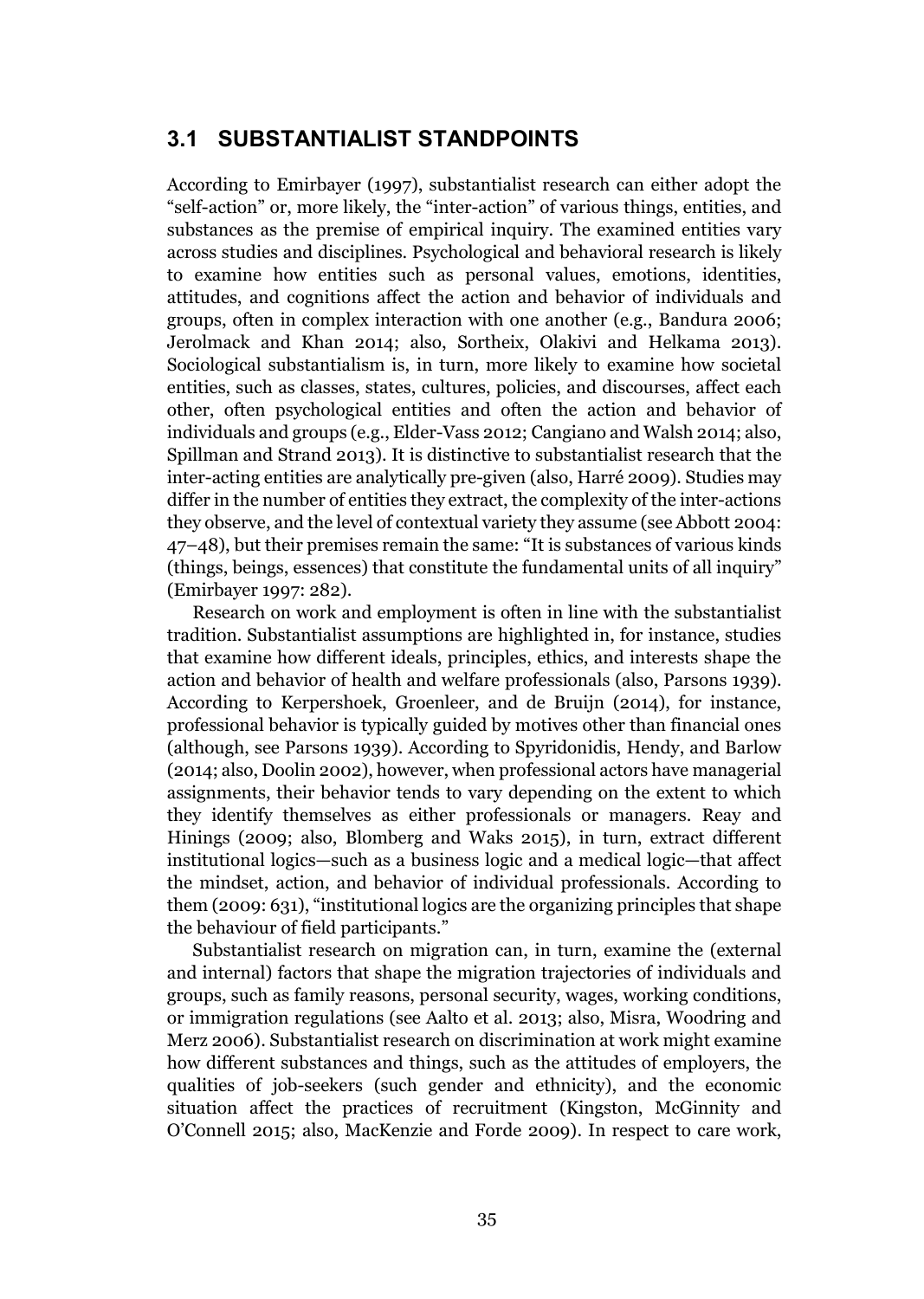Cangiano and Walsh (2014: 374), for instance, extract "multiple factors in the recruitment process": "An effective conceptual framework," for them, "must take into account the complex links between labour market structure and segmentation, employer decision making and state immigration regulations" (Cangiano and Walsh, 2014: 385). Gallo and Scrini (2016: 370), in turn, highlight how the provision of care in European countries is currently affected by complex "interconnections between welfare systems, gender regimes, care models and international migrations."

Sociological substantialism often highlights the importance of accounting for *structural* factors in empirical analysis. Research on work organization, for instance, often highlights societal structures, such as inequality regimes (Acker 2006; also, Healy, Bradley and Forson 2011) or institutional racism (Allan et al. 2004; also, Laurén and Wrede 2008), that create and sustain societal inequalities. The distinction between substantialism and relationalism, however, should not be confused with the distinction between agency and structure (Emirbayer 1997). Structure and agency can, instead, be studied from both relational and substantialist perspectives (also, Niska 2015).

In fact, substantialist research often promotes frameworks that focus on both agency and structures in the organization of work (e.g., Thomas and Linstead 2002; Webb 2006). Fairclough (2005: 918), for instance, promotes a realist framework that highlights how "both organizational structures and the agency of members of organizations […] have causal effects on how organizations change." Kirkpatrick and Ackroyd (2003: 515), in turn, talk about the "wider theoretical question of how to understand the relationship between human agency and structural processes in the reproduction and/or reconfiguration of organizations." In these discussions, agency and structure are inter-acting forces that affect one another and other elements of social life (e.g., Fairclough 2005; Bandura 2006; Elder-Vass 2013). They must both be examined to provide accurate analyses of the organization of work and/or welfare provision (also, Webb 2006; Eteläpelto et al. 2013).

Finally, substantialist research does not assume that things, entities, and substances are always stable and unchanging. In substantialist research, agents can change structures and structures can change agents, for instance (also Manicas 1998; Bandura 2006; Ratner 2009). To make such an argument, however, a substantialist observer must first conceive agents and structures as distinctive, observable things—otherwise their inter-action cannot be observed (also, Eteläpelto et al. 2013): "It is entities that come first and relations among them only subsequently" (Emirbayer 1997: 281).

#### 3.2 RELATIONAL ALTERNATIVES

In contrast to substantialist and entitative thinking, the relational alternative begins from processes which, only subsequently, constitute the substances involved. In a relational framework, to cite Emirbayer (1997: 287), the entities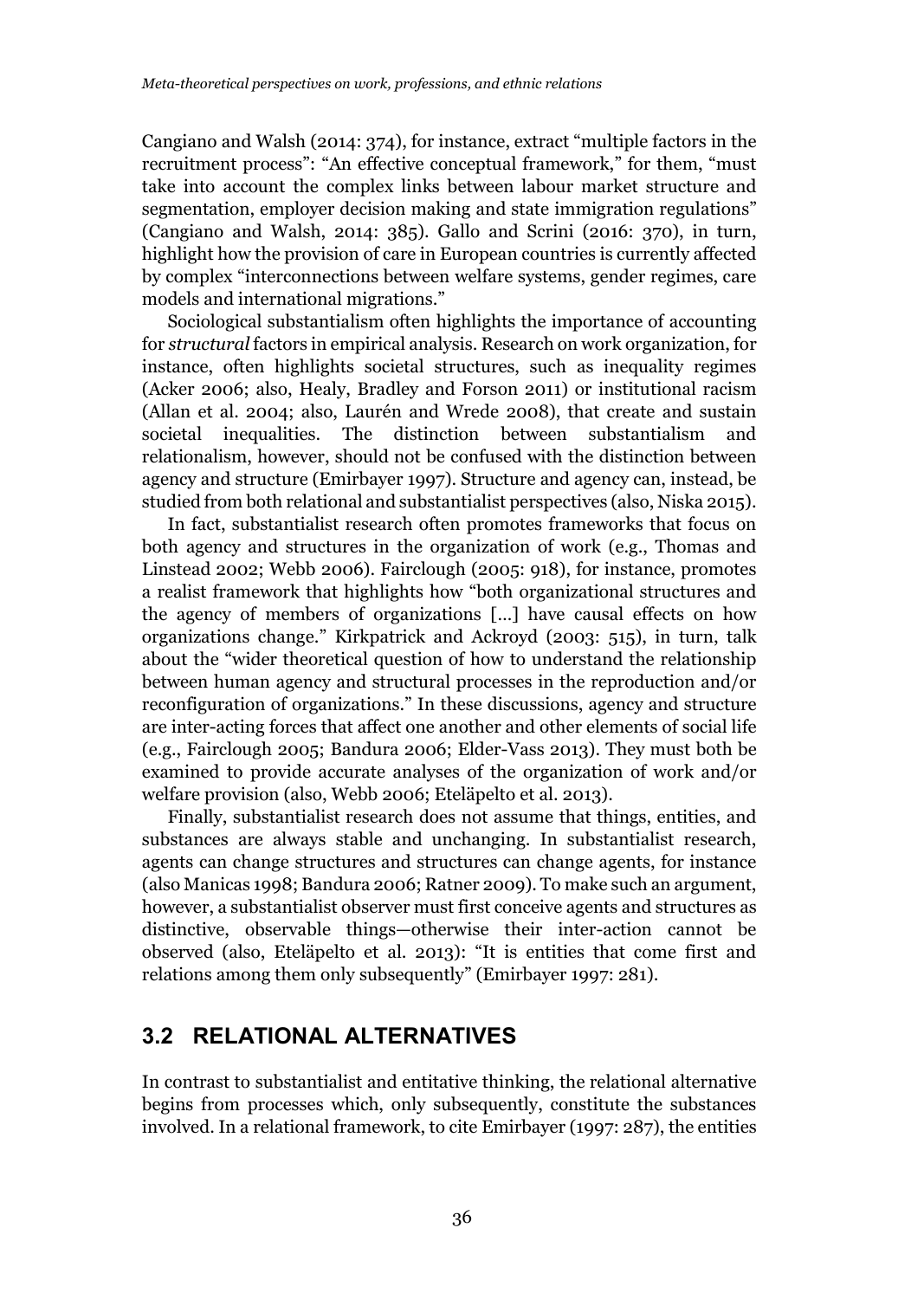involved in a process "derive their meaning, significance, and identity from the (changing) functional roles they play within that" process. Concepts such as agency and structure, professionalism and managerialism, or gender and ethnicity can only have meaning within particular processes: It "makes no sense to envision constituent elements apart from the flows within which they are involved (and vice versa)" (Emirbayer 1997: 289). Instead of starting from entities and moving on to examine processes, relational research starts from processes and moves on to examine how entities come—or do not come—into being within the examined process (Harré 2009).

Relational and substantialist lines of research often use similar concepts but in different ways. Relational research, for instance, does not regard ethnicity as a substantial—not even a historically developed quality—of individuals or groups that could, subsequently, be adopted as an analytical category of scientific inquiry (see Day 1998; also, Brubaker 2002). Ethnicity can instead be conceived as a commonsensical, moral, and political label, interpretation, or performance in which particular groups of people are called into being as "substantial things-in-the-world" (Brubaker 2002: 166). Membership in an ethnic group does not come into being from learning a culture or language, having a particular appearance, or any other substantial quality. Instead, "culture, language, or appearance are devices commonly used by people to delineate, categorize, contrast, and identify" (Berbrier 2008: 583; also, Brubaker 2002). Instead of assuming that ethnic (or other) groups are "substances or things or entities" (Brubaker 2002: 167), relational research can ask "how people—and organizations—do things with categories," including ethnic categories (Brubaker 2002: 169; also, Day 1998; Widdicombe 1998). Nor does relational research examine professional groups as analytically pre-given things-in-the-world. Relational research is more likely to examine how the distinction between professional and non-professional work, groups, or selves is—or is not—achieved in societal processes (e.g., Hughes 1984; Watson 2002; Powell and Gilbert 2007).

This dissertation examines the occupational selves and agency of care work managers and migrant care workers from a relational perspective, paying particular attention to professional and enterprising articulations of such selves and agency. From a relational perspective, professionalism is not a quality or trait that people achieve, for instance, by learning certain skills or competences via practice or education. Professionalism can instead be examined as a processual interpretation and a temporal performance (Powell and Gilbert 2007; also, Gleeson and Knights 2006). Professional action typically comes into being in relation to action that is defined as unprofessional (e.g., unskilled, incompetent, or morally corrupt) (Watson 2002). Empirically, of course, a professional performance can be difficult to manage without particular resources (e.g., skills, diplomas and uniforms). In addition to resources, however, professional selves require social acceptance, "mutual trust and reciprocal recognition to come into being" (Emirbayer 1997: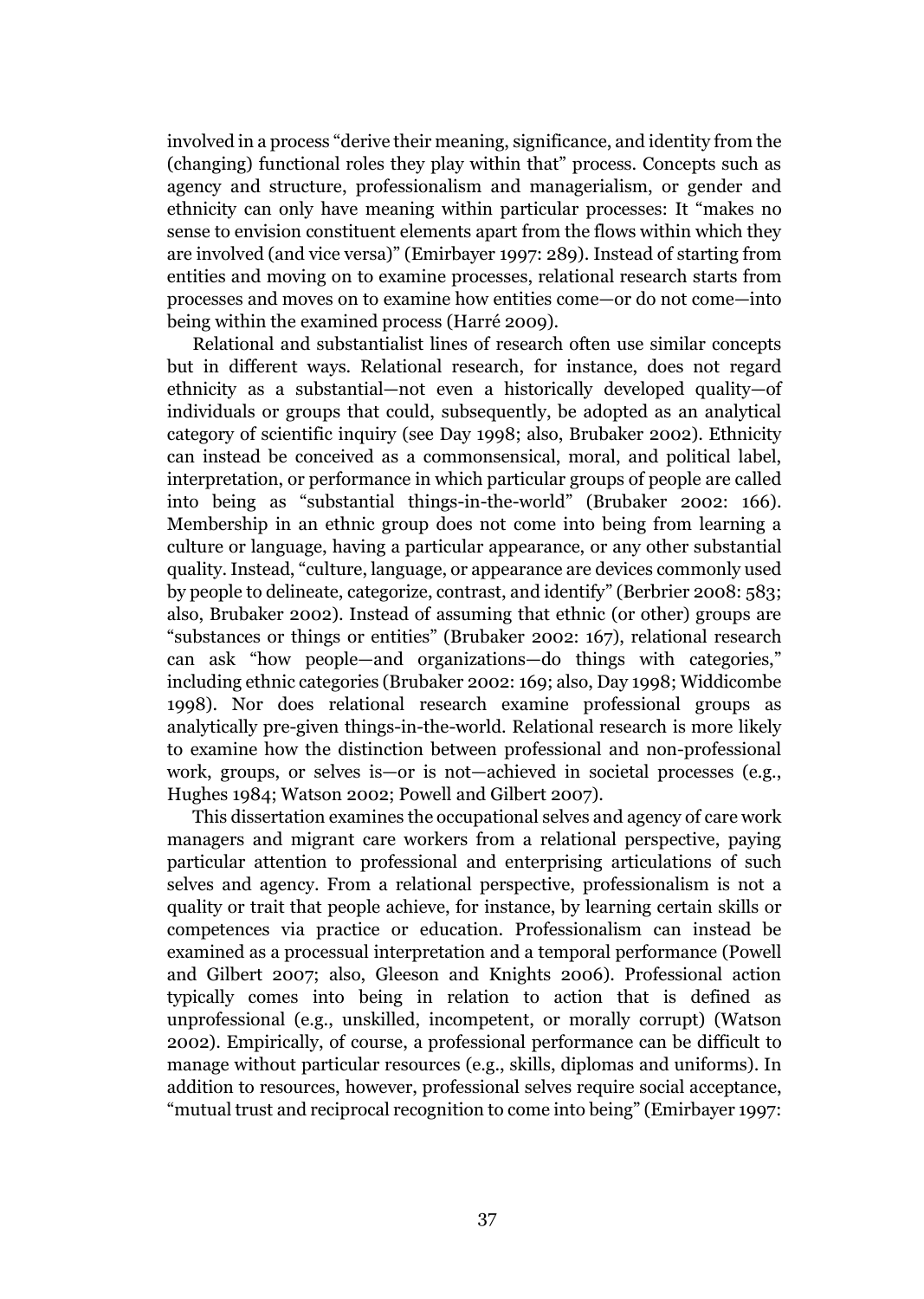296). The same applies to enterprising selves (Pyysiäinen, Halpin and Vesala 2011).

Depending on the perspective, the exact same actions can often be framed as professional and unprofessional. Similarly, the exact same actions can often be framed as agential and non-agential (Fuchs 2011; also, Reynolds, Wetherell and Taylor 2007; Lieblich, Zilber and Tuval-Mashiach 2008). The international mobility of migrant care workers can, for instance, be understood as compulsory action based on unequal economic structures or as migrating people's agential attempt to improve their lives (Tyldum 2015). Migrants' experiences of discrimination in their new countries of residence can, in turn, be understood as the result of discriminatory structures or as inactive migrants' insufficient effort to integrate (see Cederberg 2014). Such interpretations do not change the phenomena of mobility or discrimination as such, but they make a great difference in respect to the political recognition of the rights and responsibilities of different stakeholders.

Values, ideals, interests, and motives often play a role in the relational analyses of human agency (Niska, Vesala and Vesala 2016; also, Spillman and Strand 203). Unlike substantialist research, however, relational research does not conceive interests or motives as internalized principles that guide the behavior of individuals or groups, such as public welfare professions or migrating people. Relational research, in general, does not conceive individuals as "entities that pursue internalized norms" or aspire to act "in conformity with the social ideals they have accepted as their own" (Emirbayer 1997: 284–285), like substantialist theories of norm-based action (e.g., Parsons 1939; also, Bandura 2006). Relational research can instead examine norms, values, interests, and motives as *post hoc* interpretations of the activities at stake (Spillman and Strand 2013) or as relational resources that serve performative functions (Niska, Vesala and Vesala 2016). Motives may not guide actions, but they can offer vocabularies for the interpretation, evaluation, justification, and critique of actions (Mills 1940).

Much as substantialist research can analyze societal change (Emibayer 1997), relational research can, ultimately, analyze entities. Instead of starting from analytically pre-given entities, however, relational research examines how its objects of inquiry, such as agents and structures or professional and enterprising selves, achieve their entitative appearance as things-in-the-world within particular processes (Harré 2009; also, Chia 2000; Brubaker 2002). To cite Hosking (2011: 59), relational research moves "away from the qualities and acts of entities to ongoing processes as they reproduce and change" the entities themselves—including their meaning, significance, identity, and ontology.

The concept of process can, however, have different meanings in different lines of relational research. The following chapter moves on to examine how the concept of process is understood in different relational theories and, most importantly, in this dissertation.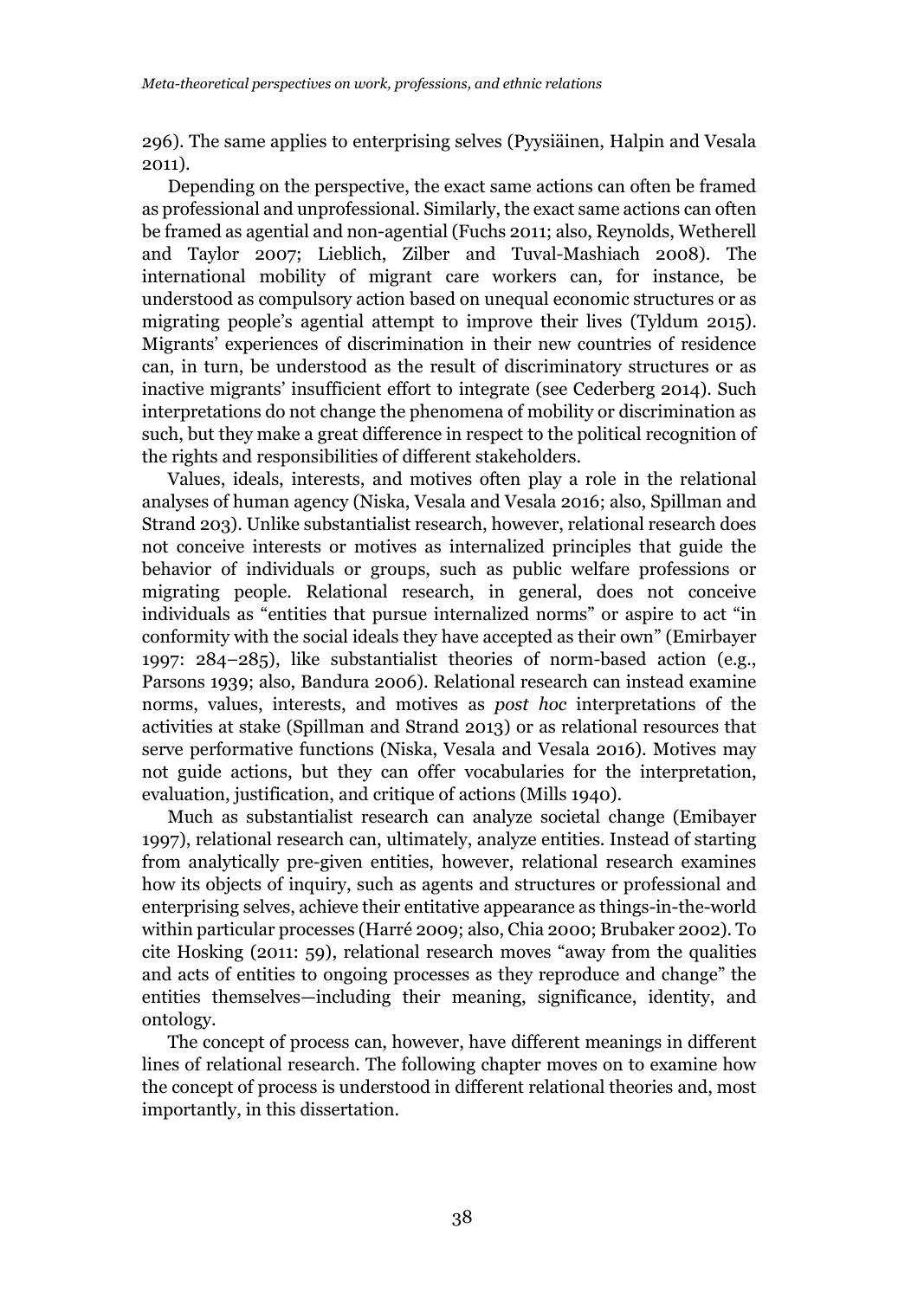## 4 THEORETICAL FRAMEWORK AND KEY CONCEPTS

Many theoretical perspectives can be used in line with a relational metatheory. Emirbayer (1997) mentions scholars from Simmel and Bakhtin to Goffman and Foucault. Niska (2015) continues the list with Harré's positioning theory and Wetherell's critical discursive psychology, Roseneil and Ketokivi (2016) with the psychoanalytical object relations theory, and Brubaker (2002) with ethnomethodology and conversation analysis. In this dissertation, I draw on a particular line of social constructionist (and discursive) research together with dramaturgical sociology, mainly Hughes and Goffman.

This chapter moves from meta-theory to theory and reflects on my key concepts from the above theoretical perspective. All my key concepts including self and agency—can be understood in various ways, even within the tradition of relational sociology. Their meanings in this particular dissertation must thus be explicated and reflected upon. After all, as Becker (1998: 120) reminds us: "We define concepts (as opposed to discovering their true nature)."

## 4.1 DIFFERENT LINES OF CONSTRUCTIONIST RESEARCH

#### 4.1.1 FROM OBJECTIVE TO INTERPRETIVE SOCIAL CONSTRUCTIONISM

The term "social constructionism" has various, if not opposing, meanings in the social sciences, to the extent that the variety of its meanings threatens to make the term useless. Instead of letting the term go, Harris (2008: 232), for instance, calls for constructionist sociologists to "specify their particular brands of constructionism." Harris (2008) himself makes a distinction between the objective and interpretive versions of constructionism in sociology.

The difference between objective and interpretive constructionism is simple. Interpretive social constructionism is interested in how actors make sense of themselves, each other, and their surroundings via "classifications, interpretations and narratives" (Harris 2008: 233). From this perspective, "human beings are construction workers in the sense that they create (or assemble, build, manufacture) meaning" (Harris 2008: 233). The classic constructionist treatise by Berger and Luckmann (1966) can, for instance, be viewed in line with interpretive constructionism as a treatise on the sociology of *knowledge* (Harris 2008).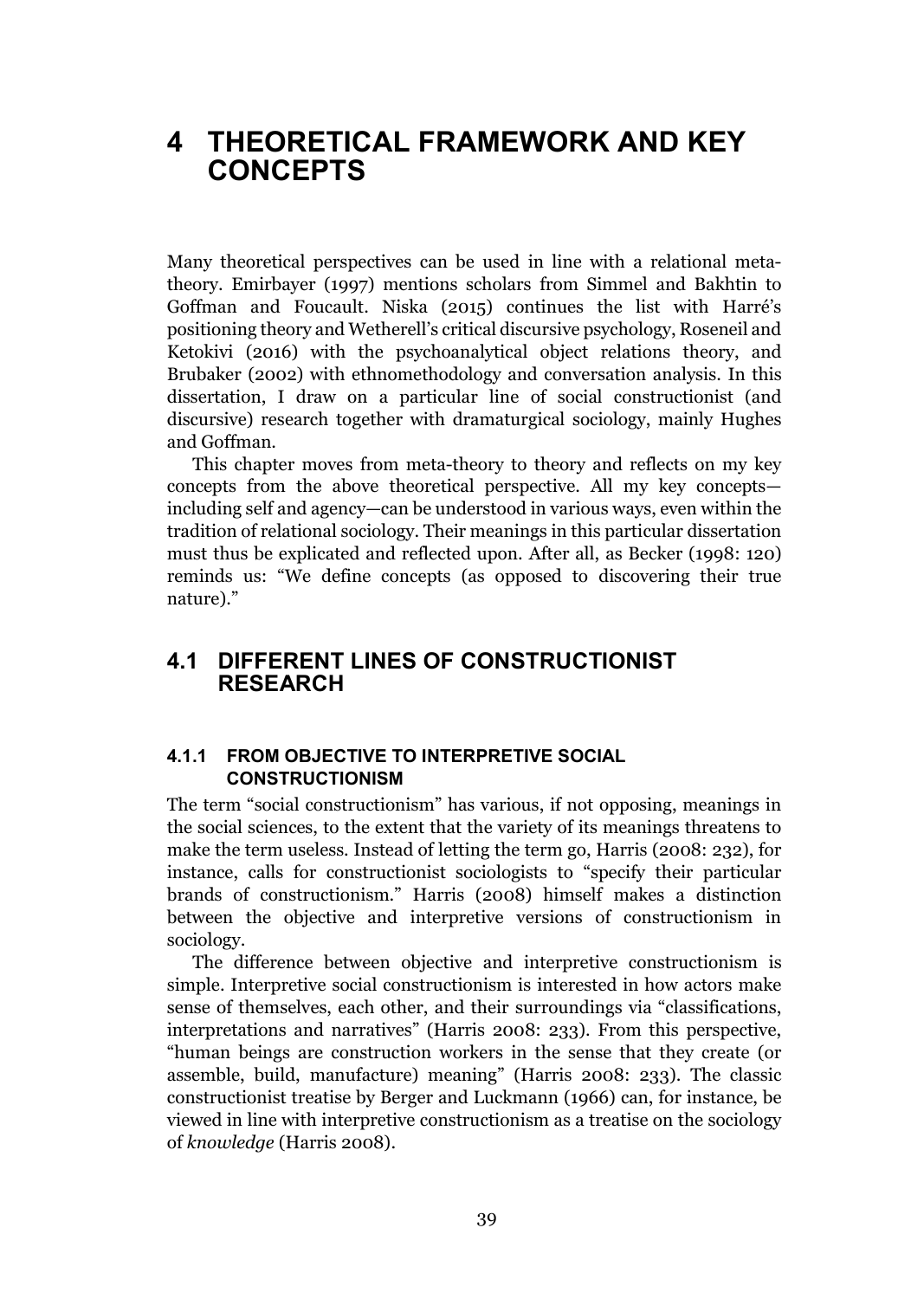Objective social constructionism, in turn, is interested in how objective states of affairs, as they appear to the analyst, are constructed in social processes. From the perspective of objective social constructionism, social phenomena, such as ethnicity, professionalism, or social in/equality, are not self-evident or inevitable but derive their existence from (often complex) historical processes. Things and forces such as culture, language, and discourse may—or may not—play a role in the historical construction of the examined phenomena (e.g., Elder-Vass 2012; also, Fairclough 2005). What is at stake here, however, is the construction of objective social phenomena, as they appear to the analyst, and not the construction of the meaning of social (or other) phenomena. Berger and Luckmann (1966) can also, finally, be examined from an objectivist perspective: as a treatise on the social construction of *reality* (Harris 2008).

Objective social constructionism is perhaps easier to associate with a substantialist meta-theory, while interpretive social constructionism aligns better with the relational alternative. In fact, interpretive constructionism is close to what Hosking (2011) calls relational constructionism. Harris's distinction also corresponds to Hacking's (1999) distinction between the construction of objects and ideas and the distinction that some Luhmanian scholars (Fuchs 2001) make between first and second order constructivism.

Interpretive social constructionism thus examines how the meaning of things, including societal change, is constructed and communicated in social processes, including sociological research. Meaning is not conceived as inherent to things: "Just as there is virtually always more than one way to build something, there is virtually always more than one way to define something" (Harris 2008: 233). The exact same states of affairs can typically be interpreted in different ways: as markers of social equality or inequality, for instance (Harris 2006; also, Berbrier and Pruett 2006). This dissertation refers to interpretive social constructionism as simply social constructionism or constructionism.

#### 4.1.2 MICRO- AND MACRO-CONSTRUCTIONISM IN DIALOGUE

From a constructionist perspective, organizations in public welfare provision can be examined as "collections of people trying to make sense of what is happening around them" (Weick 2001: 6). In constructionist research, such sense-making attempts can be conceptualized as discursive practice (Foucault 1991b; also, Wetherell 2008), that is, as practice in which actors categorize, account for, and explain social (and psychological) realities (also, Davies and Harré 1990; Nikander 2008). The concept of discourse also has, of course, different meanings in academic literature—even within the constructionist tradition. In this dissertation, I build on the heuristic distinction that Burr (2003) makes between macro- and micro-constructionist theories of discourse. This distinction is by no means unique. Hacking (2004) makes a similar distinction between Foucauldian and Goffmanian perspectives on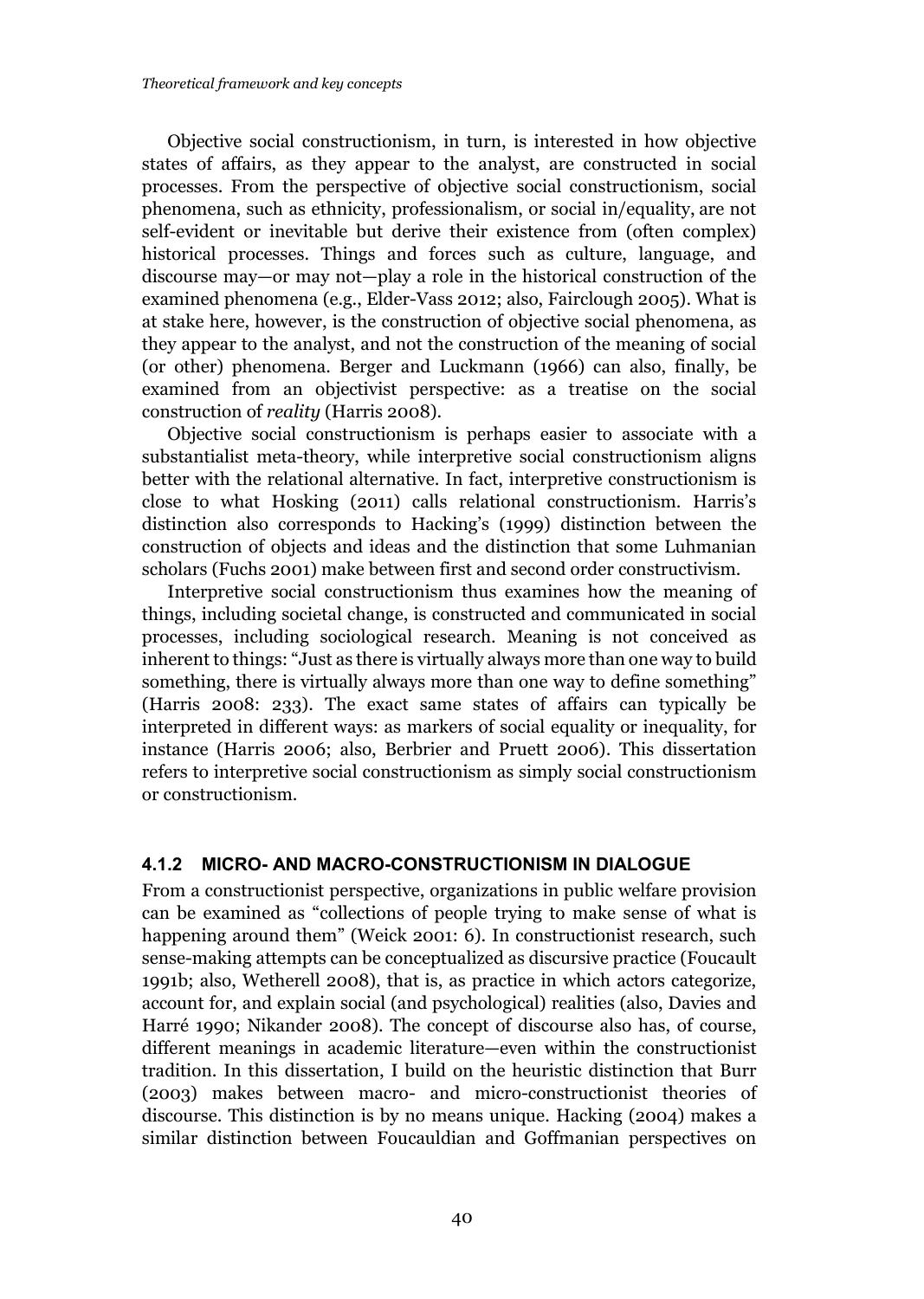discourse, and Wetherell (1998; also, Widdicombe 1998) between poststructuralism (or post Marxism) and conversation analysis. Alvesson and Karreman (2000), in turn, write about Discourse with a capital "D" as the macro-perspective to discourse and discourse with a small "d" as the microperspective.

Both micro- and macro-constructionist lines of research conceive discourse and language as a performative vehicle of meaning-making, including the construction of factual statements and truths (e.g., Nikander 2008; Billig 2009). With some variety, they also share an anti-essential, anti-cognitivist, and post-humanist perspective on social science; both lines of research avoid reifying human concepts such as race and ethnicity, or agency and structure, as (inevitable) features of (intransitive) reality (Al-Amoudi and Willmott 2011; also, Burr 2003). Rather than features of reality as such, human concepts are means through which people make sense of reality. The main difference between macro- and micro-constructionist research is two-fold.

First, the two lines of research differ in the timespan of the relational processes they typically examine. Macro-constructionist research typically examines longer processes than micro-constructionist research and places particular emphasis on historical and periodical shifts in systems of knowledge, meaning, and truth (see Foucault 1978; 1991b; also, Miller 2008) often in line with transformations in scientific disciplines such as medicine, sociology, psychology, or the science of management (see Foucault 1991a; 1991b). Macro-constructionist research might, for instance, examine how the science of management and its (normative) truths about managers and workers has transformed throughout the history of industrial societies (e.g., Miller and Rose 2008; also, Boltanski and Chiapello 2006; Kuokkanen 2015). Technocratic and enterprising theories (or discourses) of management, for instance, construct different versions of the (ideal) skills, competences, ethics, and responsibilities of actors at work.

Micro-constructionist research is, in turn, interested in the use of discourse in situated encounters (Burr 2003; Hacking 2004; also, Alvesson and Karreman 2000). From a micro-constructionist perspective, most phenomena can be known in different ways, through different, simultaneously existing systems of knowledge and truth. Instead of discursive systems as such, microconstructionist research examines the local enactment of these systems, and thus the situated construction of knowledge, in embodied encounters (also, Juhila and Raitakari 2010). Micro-constructionist research can examine, for instance, how membership in an ethnic group is either achieved or denied during a workplace encounter (Day 1998), how care work managers call upon their staff members to adopt certain subject positions (Fejes and Nicoll 2011), or how caring is constructed as a self-evidently feminine job in a research interview (Paoletti 2002).

Second, macro- and micro-constructionist lines of research tend to examine discourse for different reasons. Macro-constructionist research mainly conceives discursive formations of meaning and truth as functional for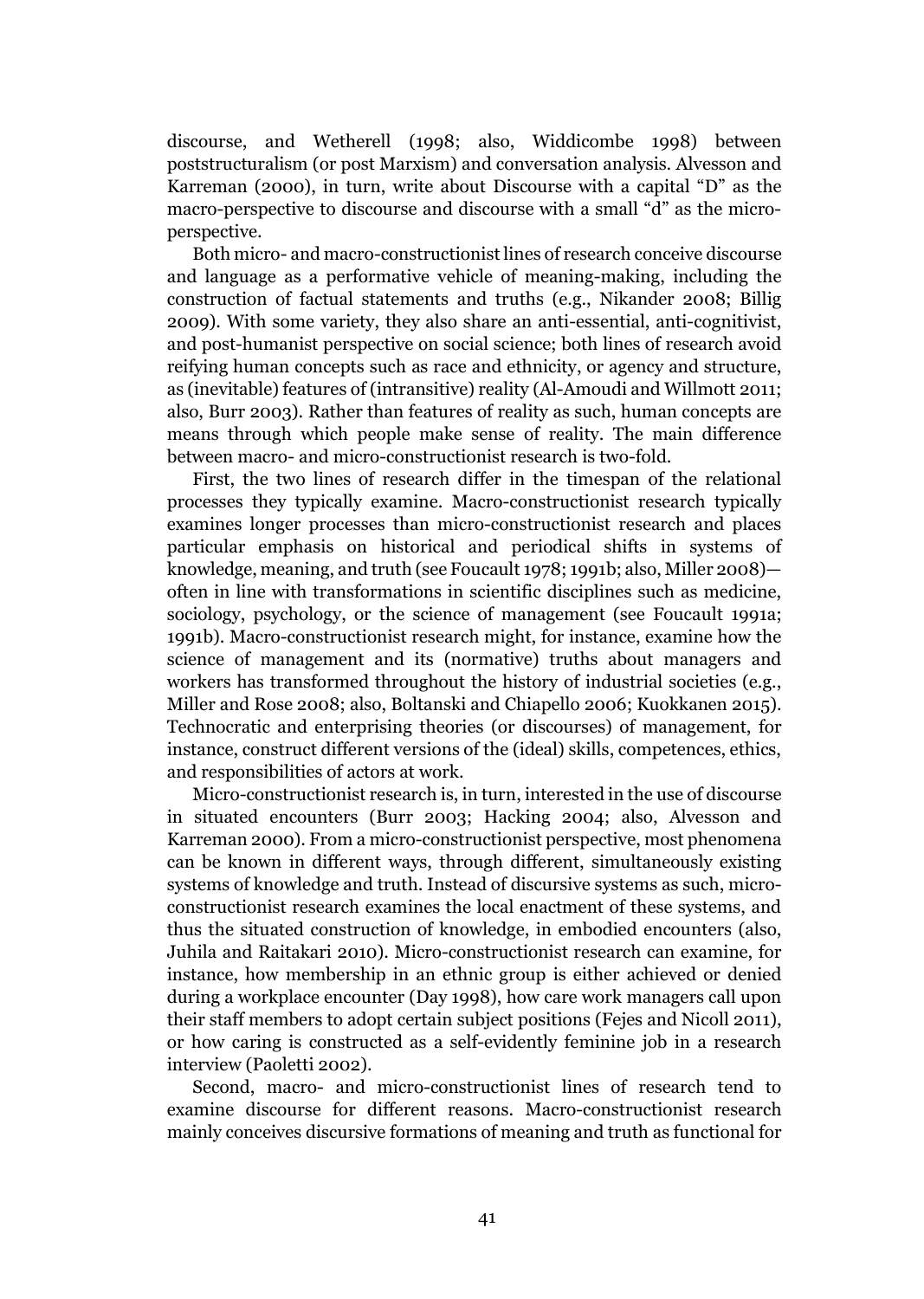macroscopic societal and political systems. Discursive formations can, for instance, normalize and legitimate particular forms of production, class relations, and divisions of labor in societies and organizations (Fournier 1999; Watson 2002; also, Boltanski and Chiapello 2006). From a macroconstructionist perspective, discourses are sometimes conceived as rationalities of government, including self-government (also, Foucault 1982). By constructing people as knowable subjects, discourses create avenues for reflection and government, including self-reflection and self-government (Miller and Rose 2008). Discursive formations define normal and legitimate conduct for people in different societal positions. A particular line of macroconstructionist research has specialized in examining how discursive systems of knowledge and truth construct disciplined selves and how people, at times, struggle to resist discursive power (e.g., Fournier 1999; Thomas and Davies 2005; Zanoni and Janssens 2007). Discursive systems may include, for instance, ethnic/racial (Zanoni et al. 2010), managerial (Thomas and Davies 2005), and professional (Fournier 1999) discourses that invite people to think of themselves, and act, in normatively disciplined ways. Resistance to power, in turn, takes place when people contest dominant discourses and construct alternative, counter-hegemonic truths, meanings, and selves (Gabriel 1999; Alvesson and Willmott 2002; Mumby 2005).

Micro-constructionist research, in turn, is primarily interested in discourse as a means through which people manage communicative functions in situated encounters (Burr 2003; Hacking 2004; Nikander 2008). From a microconstructionist perspective, people are not primarily oriented to serving or resisting systems of power but use discourse mainly to serve more concrete, immediate, and personal agendas (Burr 2003). These concrete, immediate, and personal agendas can be conceptualized in different ways. Dramaturgical sociology offers a particular conceptualization, often employed in microconstructionist research (e.g. Mueller and Whittle 2011; Pyysiäinen 2011; about the relation between micro-constructionism and Goffman, see Niska 2015: 46–48). From a dramaturgical perspective, people use discourse to manage appropriate impressions and presentations of selves in face-to-face interaction (see Goffman 1959). In such management of impressions, cultural impressions of agency, professionalism, and ethnicity can, in turn, work as discursive resources through which people interpret themselves and each other (e.g., Watson 2002; Reynolds, Wetherell and Taylor 2007; Valenta 2009). In the context of work and organizations, discursive resources are what this dissertation was set out to study: "Devices by which men [and women] make their work tolerable, or even make it glorious to themselves and others" (Hughes 1984: 342). In this sense, discursive practice has an affectual dimension. Positive self-presentations feel emotionally appealing, and when such presentations are challenged by others, the results often include anxiety, stress and resentment (Goffman 1955; Davies and Harré 1990; also, Sointu 2015).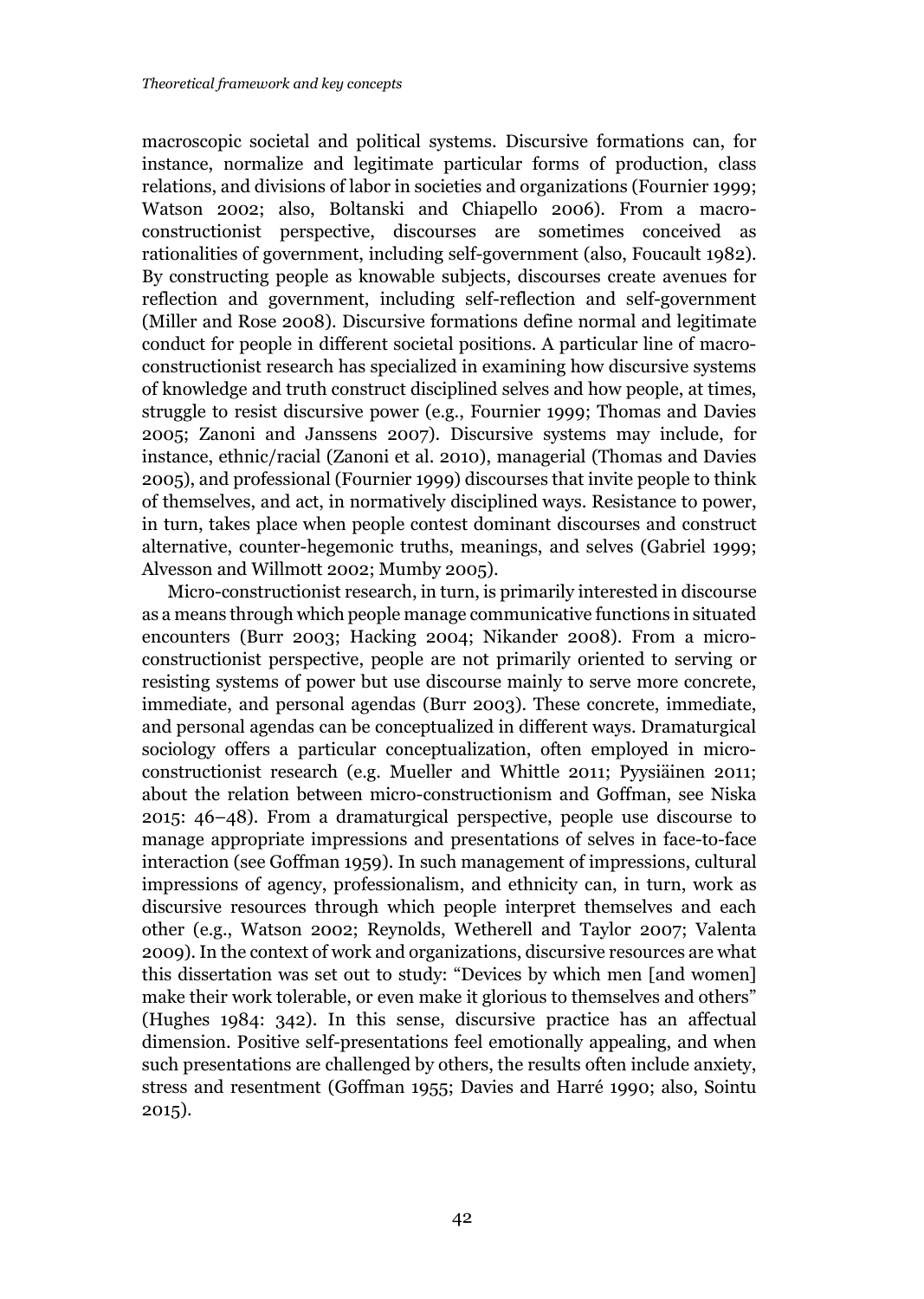The macro-and micro-political functions of discourse may of course align with each other. People can use discourse to serve immediate functions in societal encounters, and yet their discursive practice can also serve larger socio-political systems (Goffman 1959; also, Burr 2003). The ability of people to construct moral selves and to make their work tolerable and dignified to themselves and others can, for instance, also sustain the political legitimacy of—otherwise controversial—political transformations or divisions of labor (e.g., Brown and Lewis 2011; Fleming and Spicer 2003; also, Pyysiäinen and Vesala 2013). These macro-political functions of discourse have, understandably, received less empirical attention in micro-constructionist research. Theoretically, however, relational and constructionist research on discursive practice can reflect upon both its micro- and macro-political functions and dimensions (also, Wetherell 1998).

In this dissertation, I lean toward the micro-constructionist end of the above continuum but in close dialogue with some aspects of the macroconstructionist perspective (see Wetherell 1998). My empirical analysis examines how different interpretations of social care organization, including the occupational agency of care workers and care work managers, are constructed in face-to-face interaction but in relation to well-established discursive resources of meaning and truth (see Wetherell 1998; also, Davies and Harré 1990; Burr 2003). Such resources, such as different understandings of care, and different ideals of care work organization, have their own histories, which some studies have, in fact, already examined from macroconstructionist perspectives (e.g., Dahl 2012; Moffatt, Martin and Timmons 2014; Näre and Nordberg 2016; see Chapter 2), and which I have discussed in Chapter 2. My empirical interest is in the local enactment of such discursive formations.

In respect to the functionality of discursive practice, my dissertation operates in the intersection of micro- and macro-constructionist research. In a micro-constructionist and dramaturgical sense, my research primarily focuses on how care work actors use historically developed discursive resources to make their work tolerable, to avoid negative self-impressions of themselves (and each other), and to manage positive ones in face-to-face interaction (e.g. Burr 2003; Niska 2015; Cousineau 2017). At the same time, I acknowledge the more abstract, macro-discursive environment of their discursive practice: impressions of moral worth and value depend on the discursive field that people inhabit. Consequently, people can construct their moral selves actively, yet (more or less) in line with the expectations of their discursive context (e.g., Wetherell 1998; Pyysiäinen and Vesala 2013; Niska 2015). Indeed, when people construct moral selves by drawing on established discursive resources, their self-constructions can easily—and unwittingly align with more distant social-political objectives. Actors in care work can, for instance, define their (ideal) skills, competences, ethics, and interests by drawing on historically developed professional and managerial discourses. These discursive resources may serve immediate functions of impression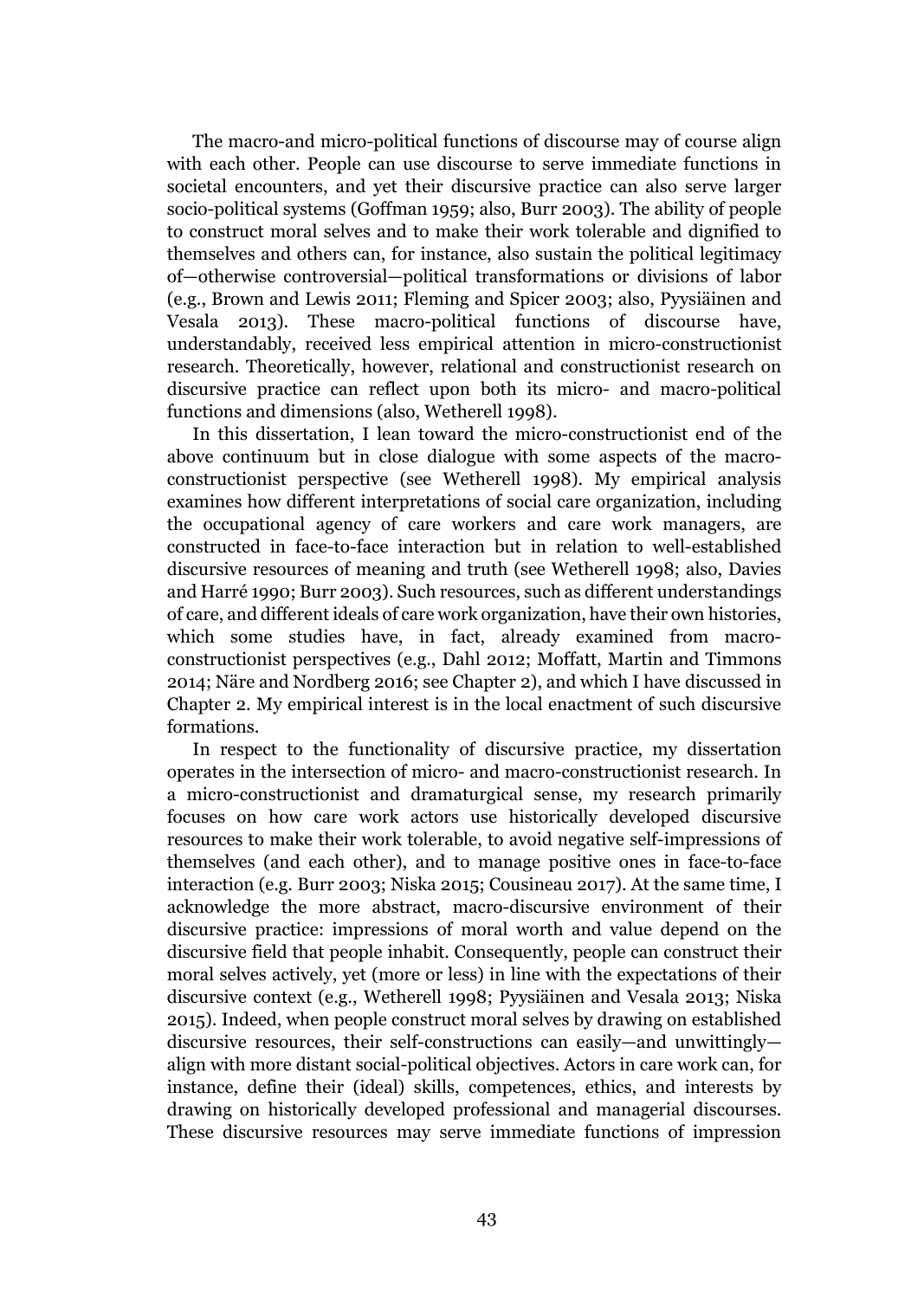management, facework, and self-presentation, but they may also have wider macro- and meso-political consequences (also, Goffman 1959). In my empirical chapters, I reflect upon both micro- and macro-dimensions, functions, and consequences of discursive practice.

## 4.2 THE RELATIONAL CONSTRUCTION OF SELVES

Many scholars have examined the so-called managerial transformations in public welfare provision as projects that transform the identities of organizational actors (e.g., Doolin 2002; Thomas and Linstead 2002; Thomas and Davies 2005). Instead of focusing on identity, however, most of my substudies focus on the construction of selves and, in particular, the construction of agency. The three concepts are, of course, close relatives. In social psychology, identity and agency are sometimes perceived as different dimensions of the self (see Leary and Tangey 2003; also, Hitlin and Elder 2007). Whereas identity refers to an actor's answer to the question *Who am I?*, agency can be described as an actor's ability to make things happen (Bandura 2006). In a substantialist framework, the self has an identity but also the ability to initiate action (Leary and Tangey 2003; also, Hitlin and Elder 2007). The concept of self is also closely related to the concept of subjectivity (Wetherell 2008; also, Halford and Leonard 2006; Fejes and Nicoll 2012). In general, subjectivity refers to an actor's ability to act, to regulate herself, and to subject herself to moral and ethical principles (Seeck and Kantola 2009; also, Fournier 1999; Eteläpelto et al. 2013). In this dissertation, I use the concept of self to refer to identity and agency.

From a relational perspective, selves result from relational transactions (Emirbayer 1997; also, Roseneil and Ketokivi 2016). From a microconstructionist standpoint, in particular, "this implies not only one but many selves, each of which is produced in particular relations with particular others" (Hosking 2011: 51; also, Nikander 2010a). The following two sections discuss identity and agency as two dimensions of self.

#### 4.2.1 IDENTITY AS A DIMENSION OF SELF

In general, identity refers to an actor's membership in a category of people (Antaki and Widdicombe 1998): of Finns, sociologists, middle-aged, middleclassed, white, men, for instance. From a relational perspective, people can always be classified in different ways. Identity is not the quality of a person but the quality of a relation between people (also, Burr 2003).

From a constructionist standpoint, identities can be seen as both achievements and tools (see Antaki and Widdicombe 1998). They are achievements in the sense of being products of discursive practice, that is, "recognizable, conventional, collective and social procedures" through which our selves are "performed, formulated and constituted" (Wetherell 2008: 80).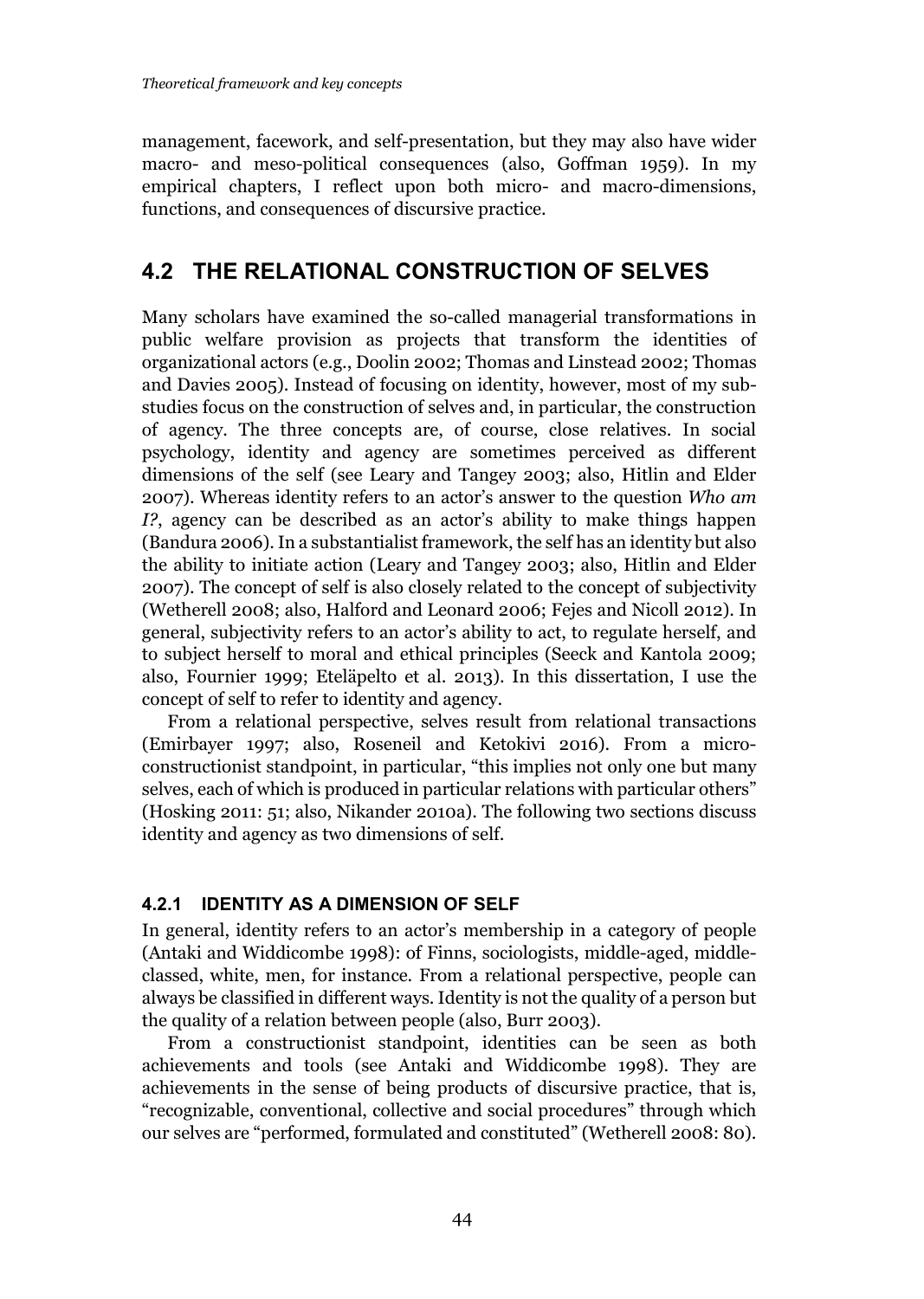From a *micro*-constructionist perspective, identities are tools for interactional functions, such as blame-avoidance, impression management, and positive self-presentation (e.g., Snow and Anderson 1987; Killian and Johnson 2006; Valenta 2009). "I am only a bureaucrat, so I cannot…" is an example of identity-based blame-avoidance.

From a *macro*-constructionist perspective, identities are tools for the reproduction of meso- and macro-systems of power and order (e.g., Alvesson and Willmott 2002). Identities work upon us in different ways. First, we can be subjected to stigmatized and spoiled identities that do not necessarily please us (e.g., Fisher and Kang 2013; Croft, Currie and Locket 2015; also, Juhila 2004): migrant workers rather than professionals, managers rather than professionals, care workers rather than nurses. Second, we can be persuaded to achieve identities that are emotionally appealing but simultaneously serve more distant governmental or economic objectives (e.g., Alvesson and Willmott 2002; also, Fournier 1999), such as the identity of an enterprising employee (Gibson 2013).

#### 4.2.2 AGENCY AS A DIMENSION OF SELF

Agency is among the key concepts of sociology but also among the most enigmatic (Fuchs 2001). In common use, agency refers to an actor's ability to influence her structural environment and to make things happen (Fairclough 2005; Bandura 2006; also, Heiskanen and Jokinen 2015). In organization and management studies, some scholars also relate agency to actors' ability to *resist* structures of power, oppression, and suppression (e.g., Gabriel 1999; Thomas and Davies 2005; Zanoni and Janssens 2007).

From a relational and constructionist perspective, actors become agents only in social relations, in discursive practices of naming and labeling, for instance. Agency is a cultural, moral, and political concept (Fuchs 2001). In our cultural commonsense, only agents can receive blame and credit for making things happen (Whittle and Mueller 2016; also, Wood and Kroger 2000: 101). Agency thus implies moral responsibility (e.g., Fuchs 2001; Kurri and Wahlström 2007). In industrialized, (neo)liberal societies, such responsibility is a respected value, if not an obligation (Ketokivi and Meskus 2015). In the macro-discursive climate of (neo)liberal societies, "there is a continuing cultural imperative to present oneself as having some agency, power and control" (Reynolds, Wetherell and Taylor 2007: 348). At the same time, "our capacity to appear as agents is always vulnerable and open to threat" (Sulkunen 2010: 503).

In the broadest possible sense, the cultural concept of modern, liberal, and "Western" agency refers to "the power that" actors "possess that enables them to realise their chosen goals" (Campbell 2009: 408). Notably, this broad definition of agency leaves open the question of where such power derives from—a metaphysical question that can, evidently, have diverse answers in both scientific and lay discourses (also, Ketokivi and Meskus 2015).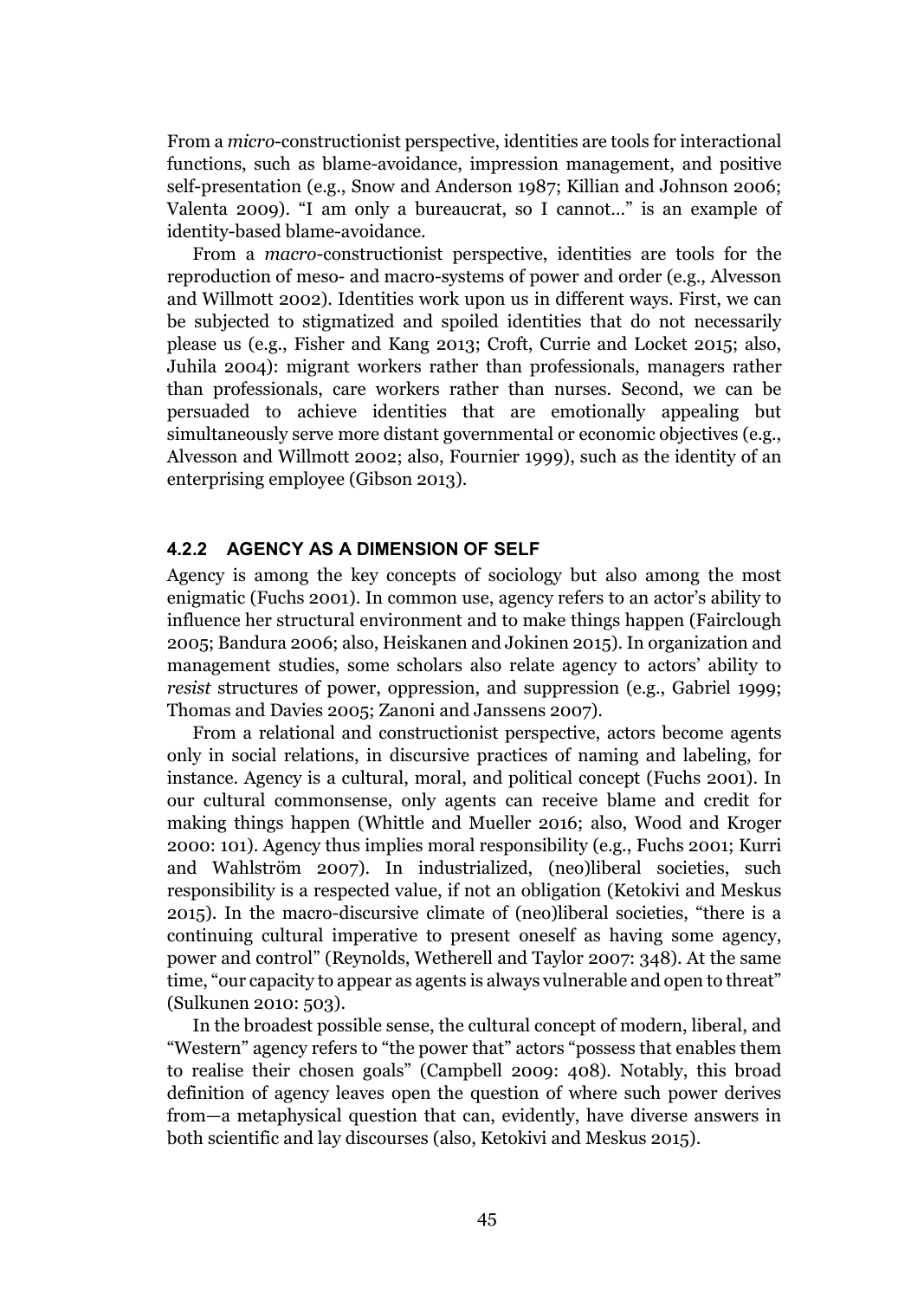The above broad definition of agency can also be deconstructed into finer, equally commonsensical dimensions (Niska 2015). First, agents can have *agency over* (Niska 2015; also, Vesala 2013) their internal and/or external structures (Campbell 2009; also, Zanoni and Janssens 2007). The former implies agents' ability to control their impulses and plan, regulate, and reflect upon their behavior. This dimension of agency is a common topic in Western psychology (Bandura 2006), including work psychology (see Riska and Wrede 2004), but also in other professional and lay discourses (e.g., Kurri and Wahlström 2007). The latter dimension is more commonly discussed in sociology but also, again, in other scientific and lay discourses (see Lieblich, Zilber and Tuval-Mashiach 2008; Eteläpelto et al. 2013): it implies agents' abilities to act independently of their environmental and structural constraints, to "get things done" (Campbell 2009: 409) and to "make things happen" (Bandura 2006: 107).

Both of the above dimensions are present—and celebrated—in the enterprising discourses of care work management: an enterprising nurse is self-steering, reflexive, and mentally responsive to her changing surroundings but also—and even more importantly—able to solve problems and to get things done in her organizational environment (section 2.3). Enterprising care work managers are, in turn, expected to have agency over their subordinates' conduct (section 2.3). In a sense, to be an effective agent requires skills and competences. To be an enterprising agent, in turn, requires *tuned up* skills and competences (Pyysiäinen 2011).

Second, in addition to having agency over (internal or external) structures, agents are always *agents for* someone or something (Niska 2015; also, Meyer and Jepperson 2000; Vesala 2013). Agents always act for, or on behalf of, somebody or something. This dimension of agency is seldom discussed in sociology, at least not explicitly. For economists and political scientists, it is bread and butter (Shapiro 2005). According to Meyer and Jepperson (2000), this dimension of agency is also central to how the cultural concept of agency is understood in contemporary societies. At least in late modern, liberal societies, competent actor-citizens are assumed to act as agents for legitimate "principals" (also, Vesala 2013; Niska 2015). What counts as a legitimate principal, for a given actor in a given context, is often highly standardized. At times, the principal can be the agent herself. Migrating care workers may, for instance, narrate migration as a way in which to serve their own wellbeing (Näre 2014). As Meyer and Jepperson (2000) note, however, modern people often act—and are encouraged to act—as agents for external principals, such as other agents, non-actors, or abstract principles. Migrating care workers can, for instance, narrate migration as a way to serve their families (also, Näre 2014). Care workers, in general, are almost invariably expected to serve their clients (Chapter 2). Ideals of professionalism can, in fact, be conceived as discursive resources with which people construct standardized agency for external principals (Fournier 1999; Meyer and Jepperson 2000; also, Parsons 1939). At least in the traditional ideals of public services in Northern Europe,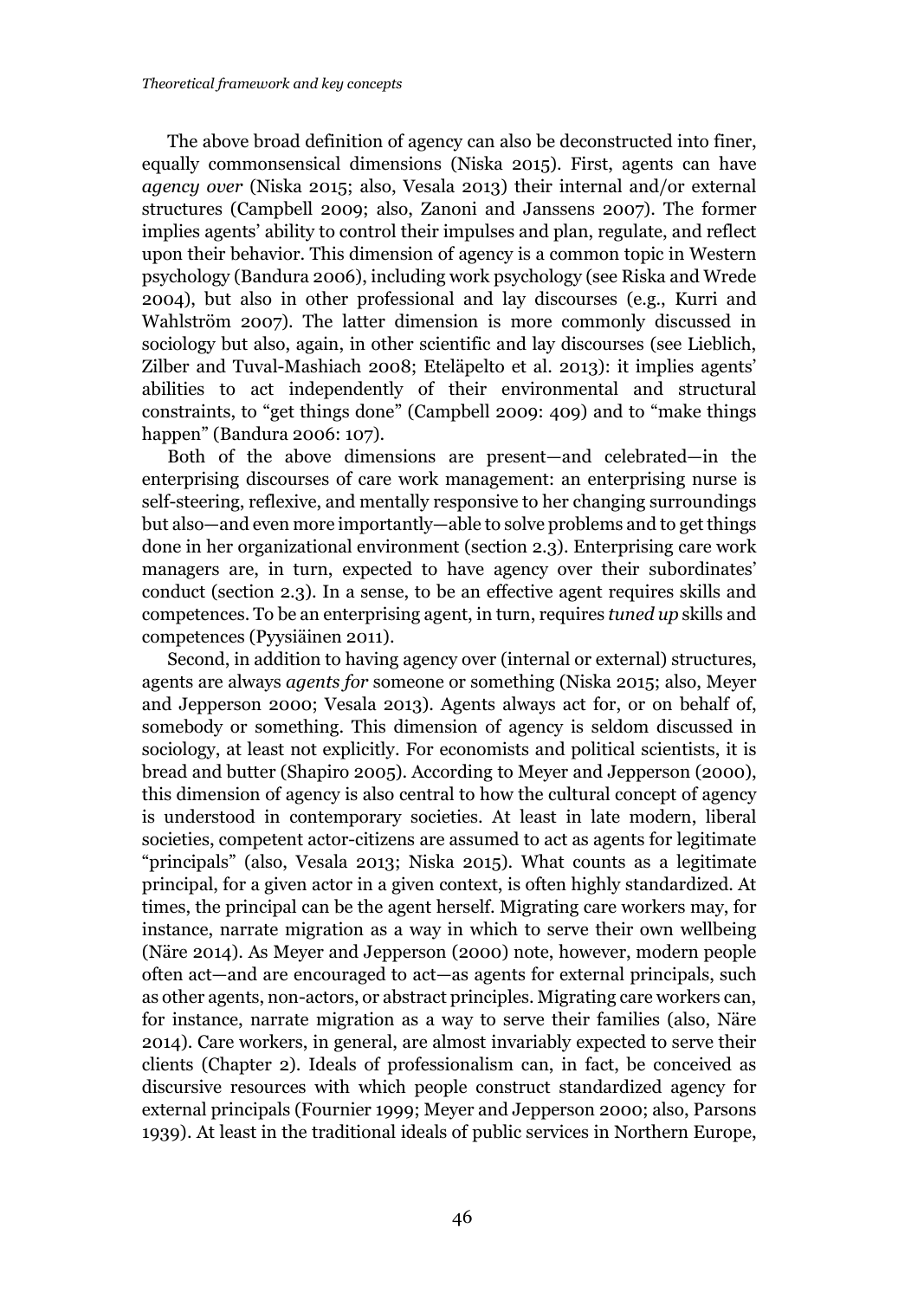however, professional agency is expected to serve several principals in tandem (section 2.1): from governmental authorities to the recipients of services and to professional actors themselves. Currently, the discourses of enterprising management promise similar alignments of interest between different actors (section 2.3).

From a macro-constructionist (such as a Foucauldian) perspective, the above constructions of agency are, again, functional for macro-political systems. Constructions of agency imply a form of power, one that is conventionally called productive (see Allen 2002; Sulkunen 2010; Seeck and Kantola 2009). According to McKee (2009: 471), for instance, productive power "is not the antithesis of […] human agency, it presupposes it," and according to Powell and Gilbert (2007: 196), "power operates through […] the constitution of agency." From a macro-constructionist perspective, productive power is, on one hand, a feature of discourse *in general*. Discourses define what counts as appropriate agency for appropriate principals (also, Fejes 2008; Miller 2008). On the other hand, productive power is a feature of late modern, liberal, and enterprising forms of government *in particular* (see section 2.3). In such forms of government, Meyer and Jepperson (2000: 110) argue, the individual "is entrapped in standardized agency more than in explicit social control schemes." People are invited to cultivate their personal agency, but this agency is "shaped in a new form and submitted to a set of very specific patterns" (Foucault 1982: 783). This understanding of agency is, of course, highly different from the abovementioned tradition of organization and management studies of equalizing agency with resistance. From a macroconstructionist perspective, agency is a dimension of subjectivity, if not submission, rather than resistance. Oftentimes, to be an agent for someone or something is also to be subject to power, a law, or a moral principle (also, Fejes 2008; Miller 2008; Seeck and Kantola 2009).

The micro-constructionist perspective to agency is, again, slightly different. This perspective conceives constructions of agency, and non-agency as well, to serve local, interactional functions, such as blame-avoidance and the presentation of positive selves (e.g., Kurri and Wahlström 2007; also, Tyldum 2015). Acting for older people, or having no agency at all, can be functional impressions when care work actors talk about their past, present, or future activities. As Weick (2001) notes, people often justify their actions by invoking silent constituents for whom they act as agents (also, Hughes 1984: 87–97). As a consequence, constructions of appropriate agency may also serve macropolitical functions: they can legitimate activities that might otherwise seem illegitimate. Thus, by serving their own (and their co-participants') facework in immediate encounters, actors may—perhaps unwittingly—also serve more distant others (e.g. Pyysiäinen and Vesala 2013). Also from a microconstructionist perspective, constructions of *agency-over* and *agency-for* are standardized and patterned (Niska 2015). To receive acceptance from their audience, constructions of agency must draw on established interpretive repertoires (Wetherell and Potter 1988), storylines (Davies and Harré 1990),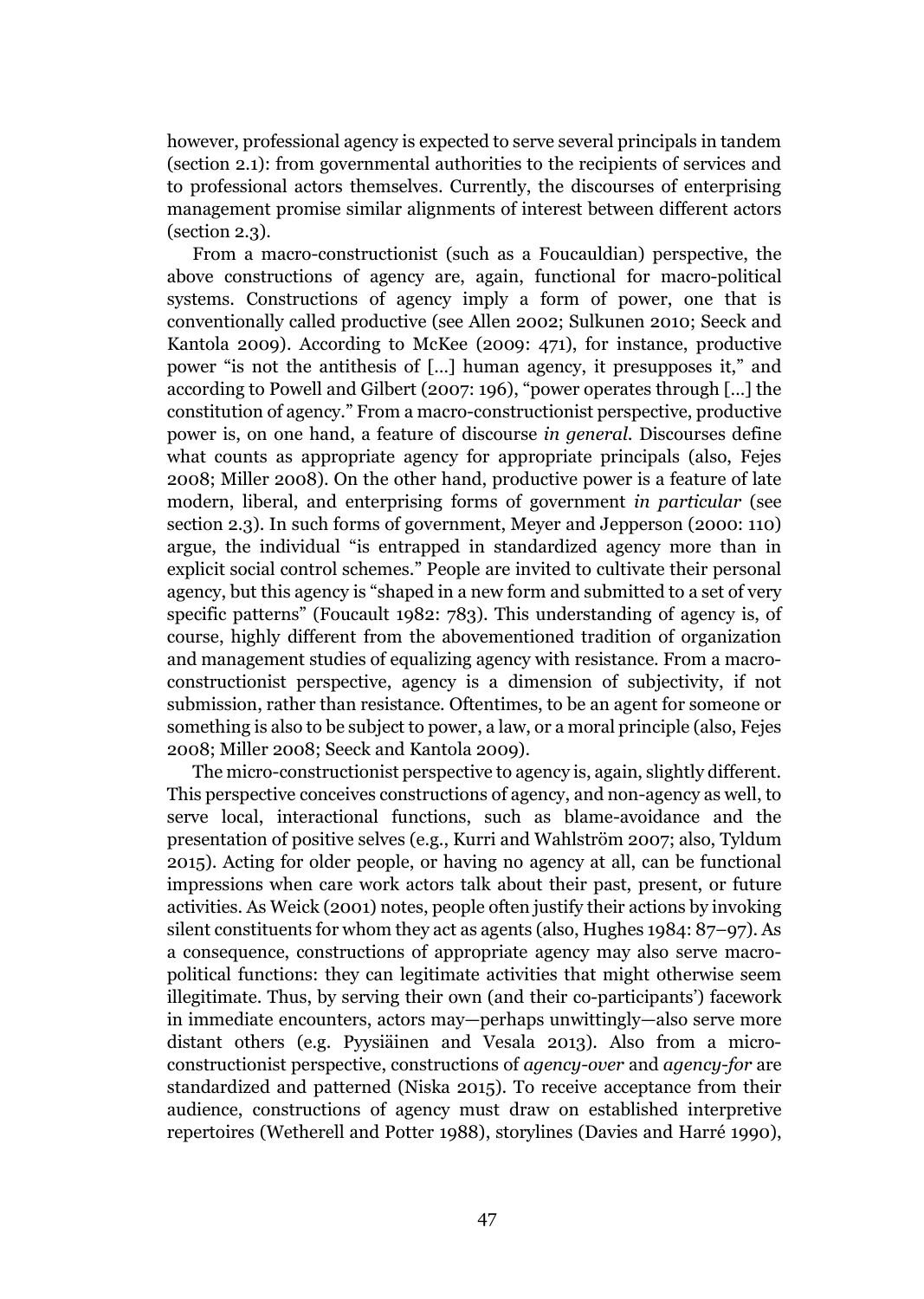or vocabularies of motive (Mills 1940). In public welfare work, professional and managerial discourses offer such vocabularies in particular.

## 4.3 ACTORS AND STRUCTURES IN CONSTRUCTIONIST RESEARCH

In this section, I briefly discuss the roles of actors, structures and materiality in constructionist research. This discussion addresses a frequent criticism constructionist research receives from other lines of sociology. According to this criticism, constructionist research over-evaluates the importance of individual action and/or language and mitigates the importance of societal structures and/or material artifacts in the analysis of social life (Ratner 2009; Elder-Vass 2012; also, Eteläpelto et al. 2013). This critique, I argue, overlooks the relational premises of constructionist research.

In *The Constitution of Society*, Giddens (1984: 2), for instance, argues against constructionist research, or what he calls interpretive sociologies, as follows: "In interpretive sociologies, action and meaning are accorded primacy in the explication of human conduct; structural concepts are not notably prominent, and there is not much talk of constraint." In fact, constructionist research tends to "regard society as the plastic creation of human subjects" (Giddens 1984: 2).

Giddens is of course right in that constructionist research is primarily interested in meanings, and meaning-making, as the object of social inquiry. Micro-constructionist research, moreover, tends to see a form of action, that is, language use, as a key aspect of meaning-making.

Giddens and his co-critics (e.g., Webb 2006: 8–9; also, Reed 2000; Ratner 2009), however, fail in at least two of their assumptions. First, in contrast to Giddens's argument, constructionist research is not primarily interested in explaining human conduct. Rather than explaining human conduct, constructionist research aims to explain how societies and their inhabitants themselves explain their conduct. The question of the importance of meanings and language in the sociological explanation of human conduct is a substantialist rather than a relational issue (see sub-section 4.1.1).

Second, and relatedly, constructionist research does not typically have any final theory regarding the constitution of society. Constructionist research does not aim to explain how societies work or how their activities are constituted. In respect to such questions, constructionist research is agnostic or mute (also, Hosking 2011). Constructionist research *examines* ontologies and theories—both scientific and lay—instead of *building* them. It can thus, perhaps better than any other line of research, allow the existence of multiple ontologies (also, Latimer 2008; Hosking 2011).

Unlike realist and substantialist research (e.g., Fairclough 2005), constructionist research typically avoids strong ontological commitments (also, Edwards, Ashmore and Potter 1995). Avoiding all ontological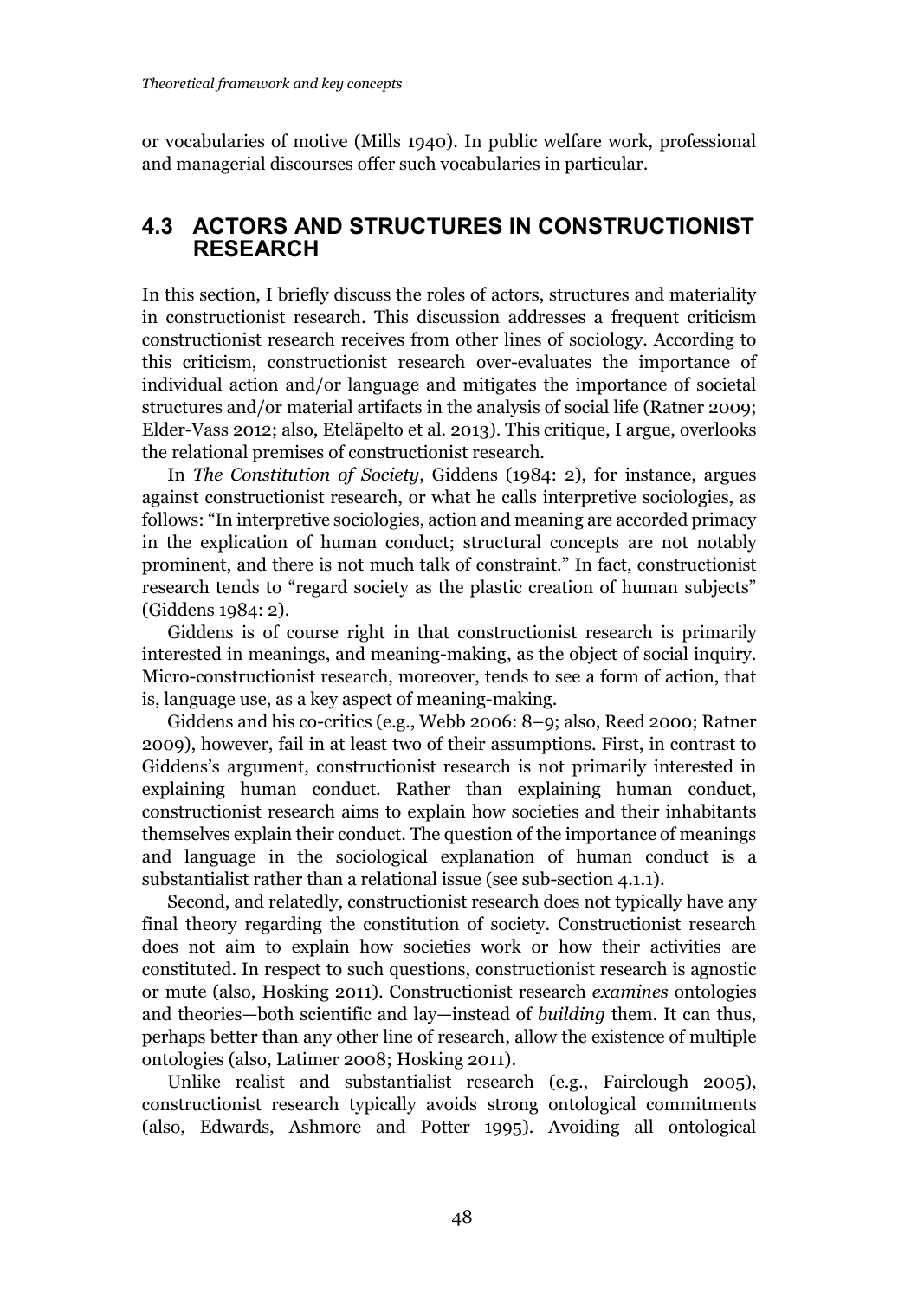commitments, however, is impossible (Burr 2003; also, Harré 2009). Even constructionist research must build on some ontological premises. Such premises can be conceived as heuristic tools for empirical research (also, Abbott 2004): they are neither right nor wrong, but they can be either more or less productive in respect to particular scientific purposes.

Constructionist research may not have an ontology of social life, but it needs to have an ontology of meaning-making. In micro- and macroconstructionist research, such ontologies are slightly different (see sub-section 4.1.2). In respect to meaning-making, macro-constructionist research highlights the transformative power of discursive structures, while microconstructionist research highlights the creative agency of language-users. Despite differences in their emphasis, both lines of constructionist research tend to share a similar practice-oriented standpoint to meaning-making and communication (e.g., Burr 2003; also, Foucault 1991b; Emirbayer and Maynard 2010). In fact, both lines of research can, perhaps ironically, align with Giddens's (1984) own formulation of societal practice (also, Sewell Jr 1992): as other practices, discursive (and dramaturgical) practice can be conceived as one that takes place between actors and their environment, that is, between actors who use language and the (contextual) rules and resources of language use (e.g., Goffman 1955; also, Davies and Harré 1990; Harré 2009). In constructionist research, such rules and resources may include grammar and vocabulary, and habitual rules of face-to-face interaction, but also discursive systems of knowledge and truth—the conventional topics of macro-constructionist inquiry. Resources (and rules) can transform, and such transformations, along with their unintended consequences, can be empirically examined (also, Harré 2009). The claim that constructionist research does not use "structural concepts" or "talk of constraint" (Giddens 1984: 2), however, is not very convincing.

Discursive practice depends on rules and resources because it is relational practice (also, Nikander 2008). A successful discursive performance, for instance, is one that is accepted by its audience (Burr 2003: 145; also, Goffman 1955; Tsoukas 2005). If the audience does not accept the performance, communicative problems are likely to result. Examples are easy to find: a selfpresentation can be designed as a truthful presentation but fall short of discursive resources. Consequently, its audience may take it as a mere presentation or, in the worst case, a false presentation (Goffman 1959). A speaker may present her actions as being guided by a noble motive, but if the actions do not seem to align with the proposed motive, the audience may take the motive as a mere justification rather than the real motive (Mills 1940). In this sense, relational performances are always precarious.

Among other resources, material things and artifacts can play a role in relational performances (e.g., Cousineau 2017). Relational performances can depend on uniforms, buildings, bodies, papers, pencils, and so forth. A convincing performance as an enterprising nurse may, for instance, require various resources: the interpretive repertoire of enterprising nursing but also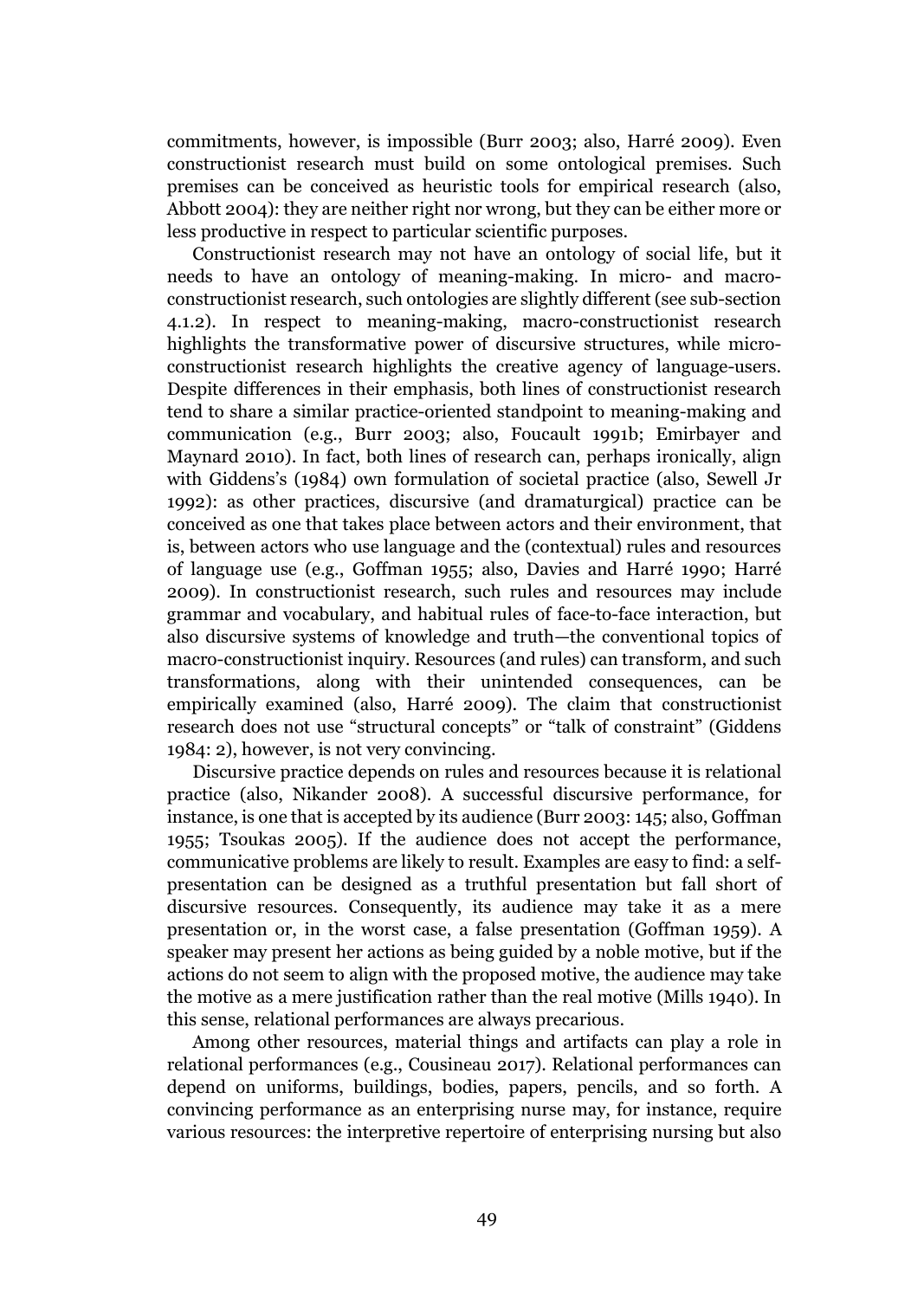a body that acts in a manner that supports the interpretation. Materials can also disturb discursive performances (also, Chia 2000): older clients can be constructed as objects of activation, but if their bodies do not respond to attempts to activate them, these attempts may lose their discursive credibility.

Material objects (or actors) and artifacts, together with discursive artifacts, can thus play an active role in discursive practice, as highlighted in (the early versions of) *actor-network theories* (Callon and Latour 1981; Callon 1984), for instance. Constructionist ontology is thus easily compatible with research on material artifacts (also, Latimer 2008). Not all research, however, needs to examine uniforms and buildings. What is theoretically possible and solid in general, and what is empirically interesting in a particular study, are two different questions.

In the above, I have used the notions of agency and structure to make sense of the theoretical framework of constructionist and relational research—and thus this dissertation. In the empirical chapters, I move on to examine how actors in the networks that I study—that is, care workers and care work managers—invoke impressions of agency and structure to make sense of their own work. It is not surprising that similar concepts may be used in different contexts. To paraphrase Garfinkel (1967), agency and structure are sensemaking devices for both "professional" and "lay" sociologists. Following Garfinkel, Giddens (1984: xxxiii) also notes how "there is no clear dividing line between informed sociological reflections carried on by lay actors and similar endeavours on the part of specialists." Impressions of agency and structure can thus play a similar role in, for instance, relational sociology, substantialist sociology, public welfare policy, and care work actors' social drama of work.

## 4.4 EMPIRICAL RESEARCH QUESTIONS

In Northern Europe, traditional professional discourses of care work construct care workers and care work managers as (ideally) educated, efficient, and selfgoverning agents for their older clients, governmental authorities, and themselves (section 2.1). Ideally, there is no conflict of interest between these three parties. Discourses of technocratic management disturb this ideal. They construct care workers as (ideally) obedient objects of their managers' control—often with the consequence of moral disdain among professional stakeholders (section 2.2). Finally, discourses of enterprising care work solve these moral problems: they construct care workers as (ideally) dynamic, selfdirective, and target-oriented agents for themselves, their older clients, and governmental authorities. Care work managers, in turn, help care workers achieve these targets through coaching, activation, and empowerment. Both care workers and care work managers have agency over their own conduct and the structural obstacles they encounter in their work environment (section 2.3).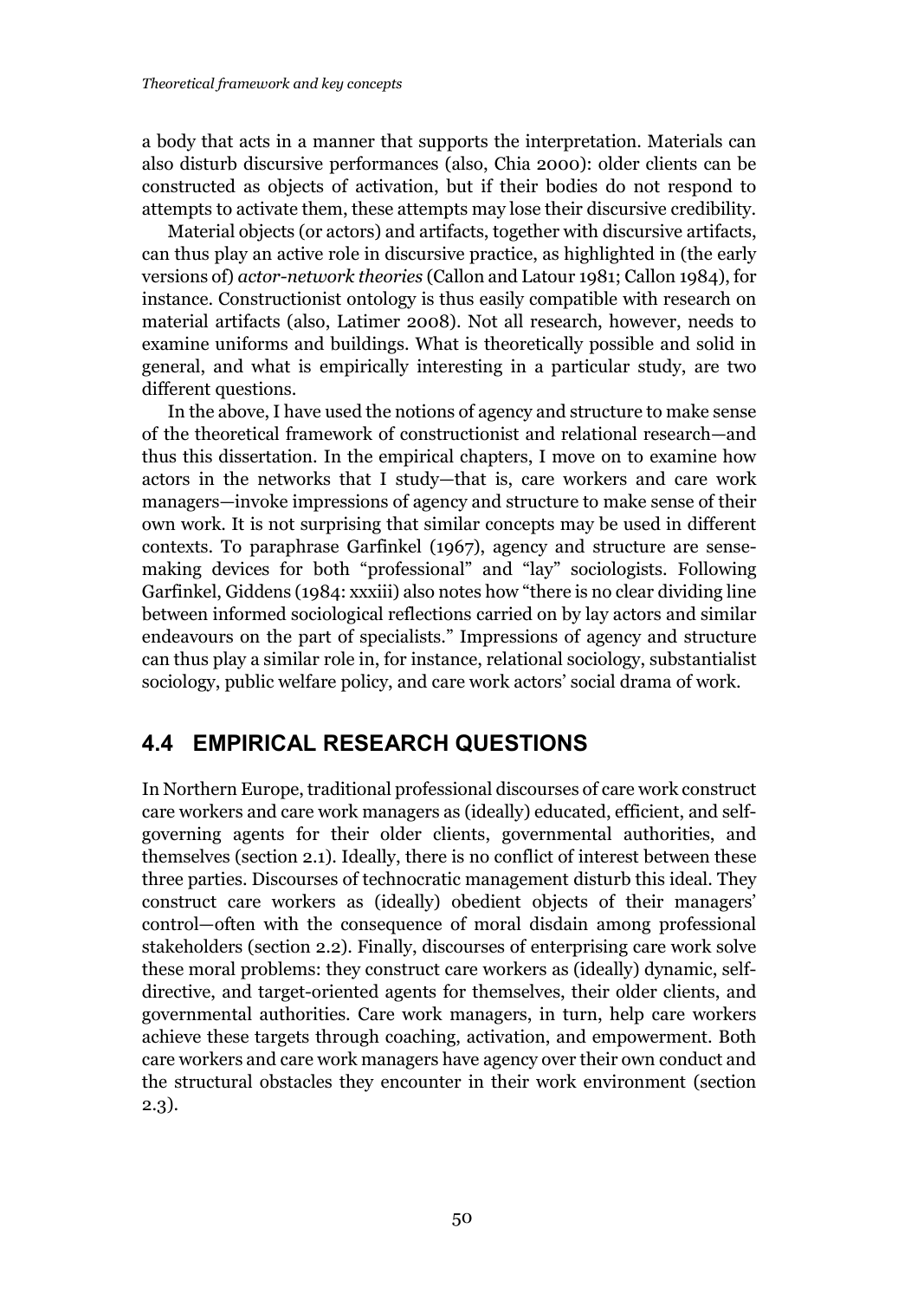Like traditional professional discourses, enterprising care work discourses imply a triple-win scenario: in addition to the (assumed economic) interests of political authorities, enterprising care work serves older clients' interests in good care and care workers' (putative) interests in personal autonomy. In sum, enterprising management invites all actors to cultivate their individual agency but in alignment with more distant governmental and economic objectives (Miller and Rose 2008; also, Foucault 1982).

Theoretically, the ideals of enterprising management should appeal to care work actors—and their (putative) desire to conceive themselves, and to be conceived by others, as liberal, autonomous and professional agents. The actual reception of these ideals among care work actors—such as care workers and care work managers—has, however, received little empirical attention in academic research (see Moffatt, Martin and Timmons 2014). Yet, the reception of these ideals is not self-evidently successful (Bolton 2004; also, Fournier 1999). Unlike technocratic modes of management, enterprising ideals cannot be forced on actors (also, Sulkunen 2006). Their moral appeal, and productive power, is based on opposite values: the values of personal autonomy and self-governance. An enterprising care work actor must have, or present, "an active desire to take responsibility for his or her own life" (Miller 2008: 262).

The empirical part of this dissertation examines processes that support, bolster, challenge, and hinder the implementation of enterprising management ideals within care work organizations in Finland. In particular, I examine these processes from a relational, constructionist, and dramaturgical perspective. From this perspective, the ideals of enterprising care work and management can be conceived as successful, at least to a degree, under one condition: if care work actors are willing and able to use them as productive, pragmatic resources in their social drama of work, including their positive selfpresentations. In line with the relational premises of this dissertation, such positive self-presentations are examined as precarious accomplishments which, in part, depend on the "mutual trust and reciprocal recognition" (Emirbayer 1997: 296) that actors receive from other actors. Thus, the empirical part of this dissertation explores the following questions:

- *(1) How can care workers and care work managers manage and maintain positive impressions of their occupational activities?*
- *(2) How can they draw on the enterprising care work discourse in their presentations of occupational agency?*
- *(3) How can care workers' and care work managers' presentations of occupational agency support and challenge each other?*

The above questions are mainly addressed in sub-studies I and III.

As regards enterprising care work discourses and their organizational reception, migrant care workers make an interesting case. Public debates have presented migrant workers as active, independent, and enterprising agents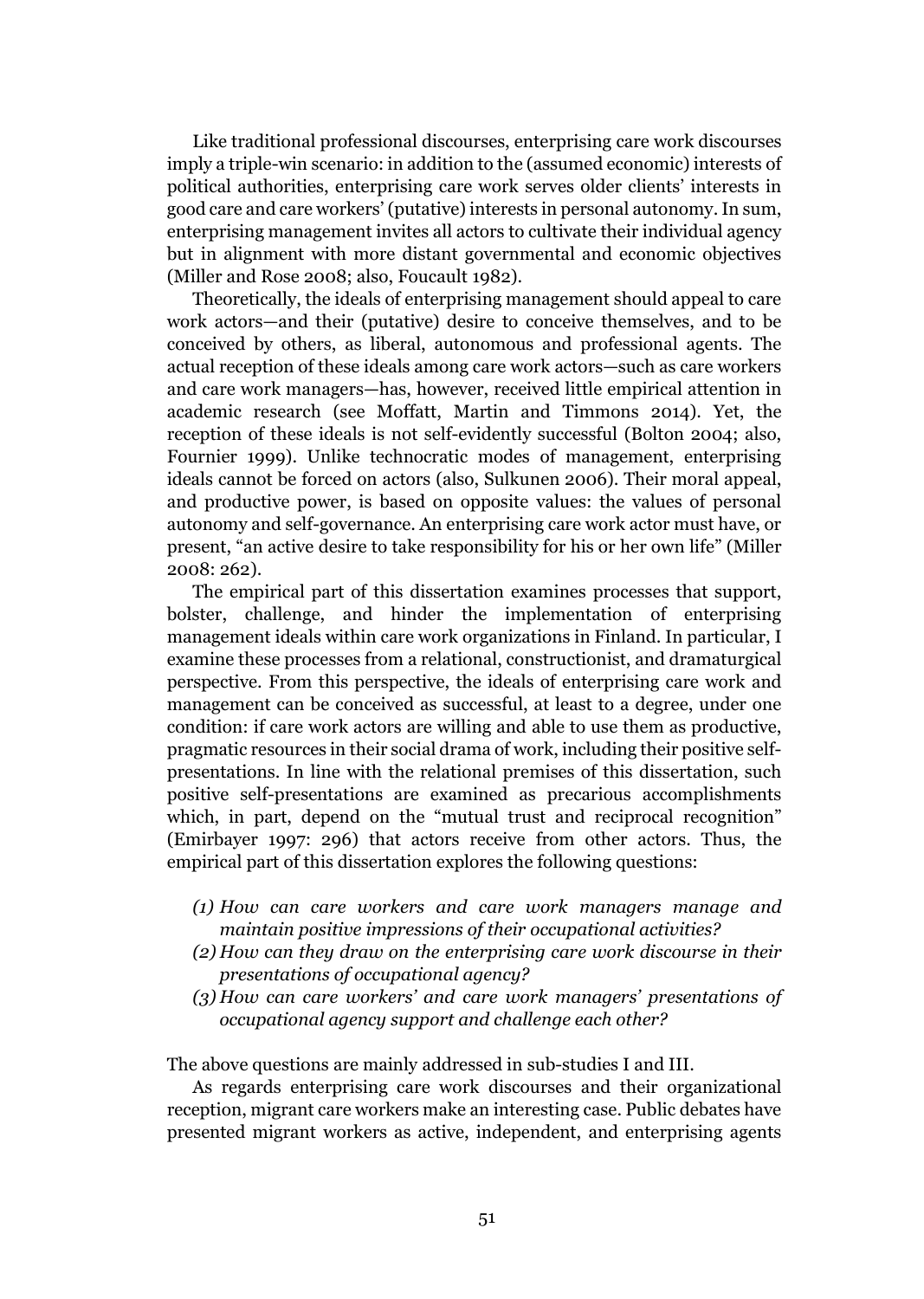but also as compliant objects of their managers' control. Public debates, moreover, have presented migrant workers as both inherently motivated *and* forced to work in (precarious) care jobs against their own will. The two latter interpretations, of course, challenge the (neo)liberal impressions of government without hierarchical violations of any actors' autonomy and interests. As a particular *case* of impression management, publicly circulating images of migrancy (and ethnicity) in care work thus have the *extreme* potential of both supporting and challenging enterprising and (neo)liberal ideals (Flyvbjerg 2006). Thus, the empirical part of this dissertation explores the following additional questions:

- *(4) How can migrant care workers and care work managers who recruit migrant care workers manage and maintain positive impressions of their occupational activities?*
- *(5) How can they draw on publicly circulating images of migrancy, ethnicity and enterprising care work in their presentations of occupational agency?*
- *(6) How can care work managers' and migrant care workers' presentations of occupational agency support and challenge each other?*

The above questions are mainly addressed in sub-studies II, III, and IV.

Together, these empirical research questions answer the research problem I formulated in section 2.5: they examine and illustrate the ways in which diversifying care work organizations in Finland can support and challenge the (neo)liberal policy ideals according to which the quality and efficiency of care can be served in tandem by activating all actors' enterprising agency and self-governance.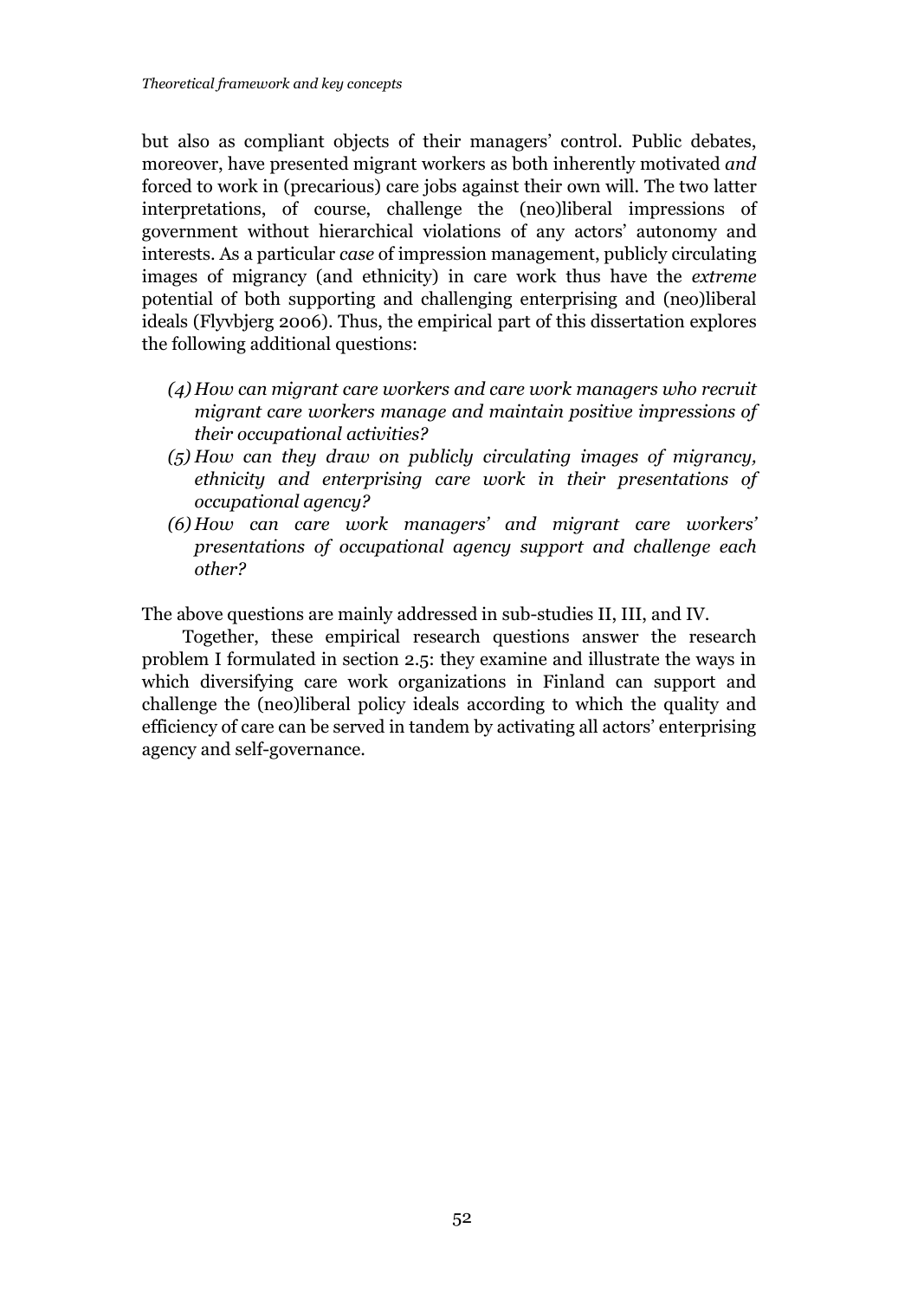# 5 METHODS AND MATERIALS

The empirical material of the dissertation consists of audio-recorded interviews with care work managers ( $N = 14$ ) and migrant care workers ( $N =$ 50) working in a municipal nursing home and home care in Helsinki. The interviews were conducted as part of a larger research project, *The Shaping of Occupational Subjectivities of Migrant Care Workers: A Multi-Sited Analysis of Glocalising Elderly Care* (2011–2015). The project was funded by the Academy of Finland (#251239).

In addition to the interviews, the project involved small-scale ethnographic research (i.e., short periods of participant observation). However, the ethnographic data I personally collected did not prove to be very applicable for this dissertation. Retrospectively, I started the data collection too early, without a clear research question and standpoint from which to structure my observations and field notes. Consequently, my field notes were somewhat scattered (e.g., some observations about the work environment, others about the clientele, and so forth). Finally, the most interesting part of the field notes consisted of my encounters with care workers and care work managers. During these encounters, also known as ethnographic interviews (see Heyl 2001; also, Huttunen 2010; Rastas 2010), these actors elaborated on their routines, the main challenges and delights in their work, their ethics, and so forth—in a manner similar to that in the audio-recorded interviews. A common theme in these discussions were problems in the quality of care, and different ways to solve them. The main difference between the two types of interviews was the audio-recorded interviews' better quality: they were more applicable in respect to both their content and the quality of recording.

This dissertation is thus based on the audio-recorded interviews. In what follows, I present these interviews (section 5.1), my perspective on them (section 5.2), and my analytical strategy (section 5.3).

## 5.1 ACTORS, STAGE, AUDIENCE

This dissertation examines old age care provision as a "social drama of work" (Hughes 1984: 345). Drama always requires actors, a stage, and an audience. This dissertation is mostly concerned with the drama itself and less so with the above elements. However, something needs to be said about them as well. Focusing on the drama alone might be a legitimate decision in strictly microconstructionist (such as conversation analytical) research (e.g., Schegloff 1997; Antaki and Widdicombe 1998; Widdicombe 1998), but this dissertation also adopts macro-constructionist perspectives. It assumes that particular actors (e.g., care workers) may have particular pressure—and particular resources to perform particular acts due to reasons that exceed situational requirements.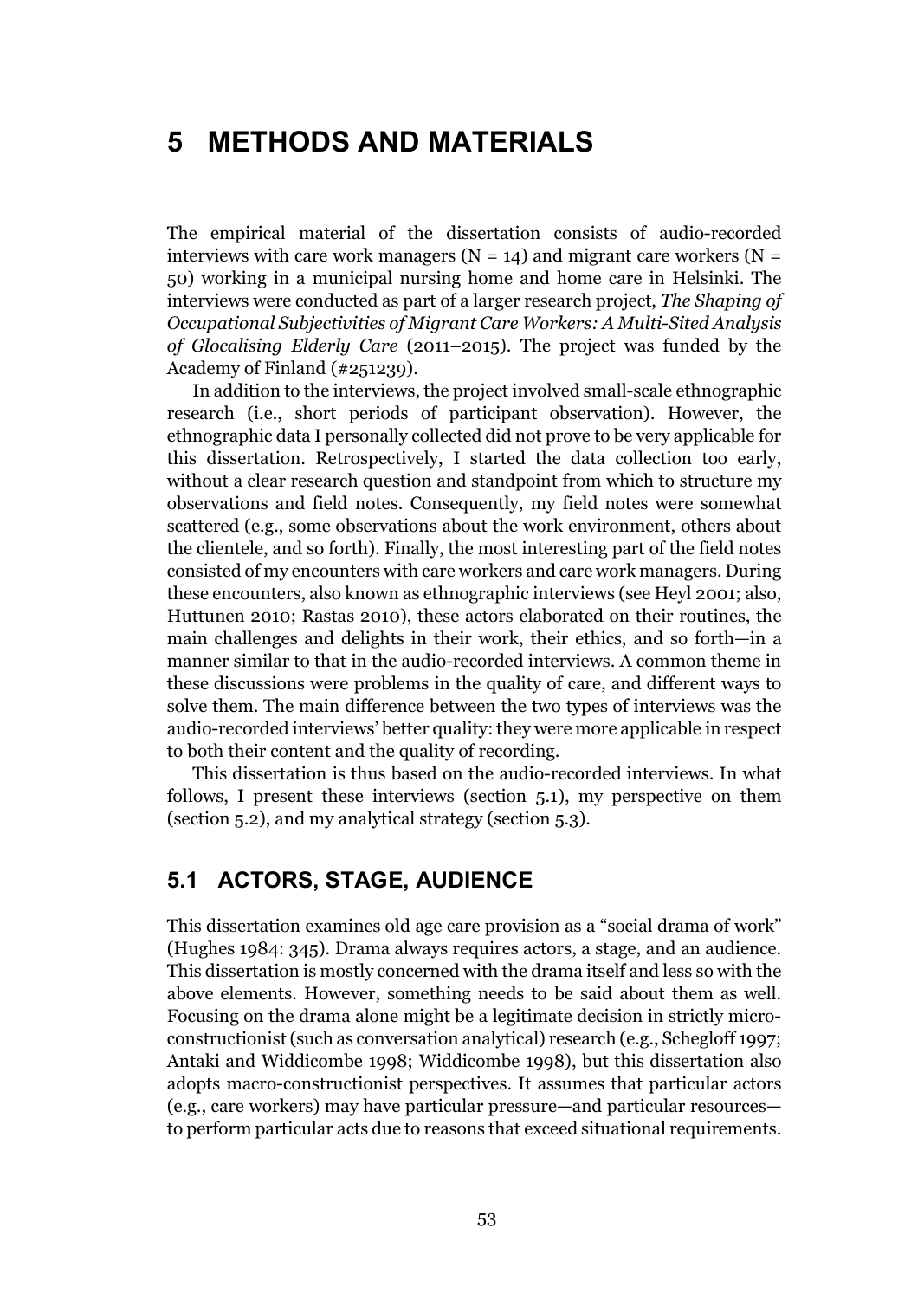1

In this dissertation, *actors* are classified into two groups, based on their occupational titles (also, Appendix 1): care work managers and (migrant) care workers. The interviewed care work managers included the head of a nursing home (N = 1), head nurses (N = 2), ward nurses (N = 4), home care supervisors  $(N = 6)$ , and a nursing expert<sup>2</sup> (N = 1). The managers were all responsible for organizational developments but did not participate in frontline nursing. All except one manager had subordinates. All the managers' educational backgrounds were in nursing or gerontology. Most managers had extensive experience working as nurses. In a sense, they might be classified as professionals "in the lead" (Witman et al. 2011). Due to their backgrounds, they seemed "at least nominally competent in performing the productive labour of those whom they supervise" (Freidson 1984: 12). However, they were rarely observed as doing so, at least during our fieldwork. Their most timeconsuming tasks seemed to include consultation, recruitment, and planning. Most interviewees had at least some training in management.

The majority of the interviewed care workers worked as nurses  $(N = 13)$  or practical nurses ( $N = 32$ ), and the rest as nursing assistants ( $N = 2$ ), social instructors ( $N = 2$ ), or public health nurses ( $N = 1$ ). In the nursing home, occupational differences seemed quite moderate. Compared to a practical nurse, a nurse had some additional responsibilities in regard to medication, but for an outsider, such as a researcher/observer, these differences were sometimes difficult to detect. The employees did not, for instance, wear external symbols of professional hierarchy (e.g., uniforms). In home care, the occupational differences were more evident, as the nurses, again, had more medical responsibilities and fewer responsibilities over physical care (e.g., bathing). However, the following analysis focuses on the actors' performances of professional agency *in action*—rather than differences observed by the researchers.

All the interviewed care workers had a migrant background (see Appendix 1). The majority had migrated from the former Soviet republics, sub-Saharan Africa, or (to a lesser degree) South-East Asia—like migrant care workers in Finland in general (Ailasmaa 2015b: 9–10; Koivumäki 2012: 30; Aalto et al. 2013: 43–45). Forty percent of them had lived in Finland for more than 10 years and 30% for five years or less. More than half of the interviewees ( $N =$ 30) had received formal education in care work exclusively in Finland. Most of the interviewees ( $N = 33$ ) had a Finnish or an EU/ETA passport; a minority (N = 17) were citizens of third countries. Circa 50% of the interviewees worked in permanent positions.

Four interviewers interviewed the actors in 2011–2013.3 The interviewers were active participants in the drama and also its first *audience*. In the interviews, however, the care work actors also talked to a wider audience, as

<sup>&</sup>lt;sup>2</sup> I have omitted the exact occupational title of the nursing expert to protect her anonymity.

 $3$  I personally conducted 30 interviews. The other interviewers were Lena Näre (N = 20), Miika Saukkonen ( $N = 10$ ), and Sofia Söderberg ( $N = 4$ ).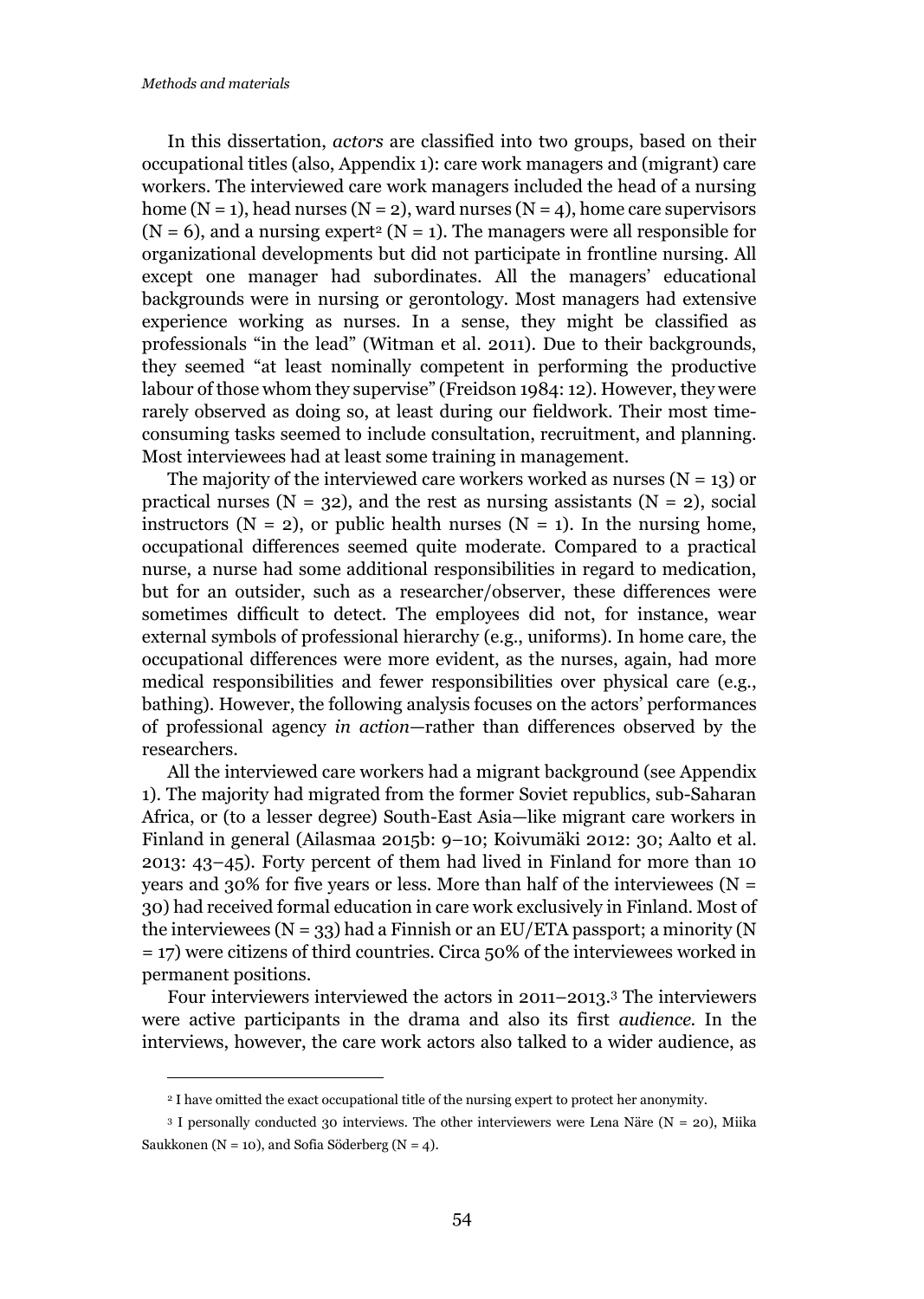participants typically talk in research interviews (see Iedema et al. 2004; Symon 2005; Pickard 2010). In our interviews, this audience became clear from occasional utterances such as "now *this* is only between you and me." Also, while introducing the project, we often reminded the participants of the wider audience of their accounts—that is, the potential audience of the results of our project (including this dissertation): municipal authorities, media representatives, other care work actors, and so forth. Moreover, participating in a research project was a familiar practice to many of the participants: in Finland, care work actors frequently participate in studies conducted by employers, municipalities, labor unions, and universities.

We interviewed the actors at their work premises. The workplaces included different wards ( $N = 7$ ) of a municipal nursing home and different units ( $N =$ 11) of municipal home care in Helsinki. Public sector social care and the discourses around this thus forms the stage of the drama. More particular qualities of this stage are examined in the sub-studies—as these qualities are called into being in the research interviews. The care work managers' interviews lasted from 49 to 136 minutes and those of the care workers from 27 to 115 minutes. The interviews were conducted in three different languages (59 in Finnish, four in English, and one in Swedish). Majority of the participants spoke Finnish on a relatively high level, as they of course have to— Finnish is the language they use in their daily work, for both communicative and discursive purposes.

The actors were invited to participate in the project as care work managers/supervisors and migrant care workers. The actors can, of course, hold various identities. Such identities require empirical research, but they also require relational resources, such as occupational titles, educational diplomas, passports, countries of origin, other people, and, finally, discourses on professionalism, managerialism, nationality, and ethnicity. This dissertation examines such resources in particular.

## 5.2 ACTOR INTERVIEWS AS DISCOURSE DATA

The interviews included a variety of questions from different analytical perspectives (see Appendix 2). The questions were structured in thematic sections, including the participants' views regarding their current jobs, the workload and organization of work in their units, migrant workers, and eldercare in Finland in general. More particular questions are explicated in the sub-studies.

Retrospectively, some of our questions may have caused awkward (albeit teachable) moments. For instance, care workers were not always eager to talk about migration nor to answer questions such as, *Are there any differences between care workers from Finnish and foreign backgrounds in your opinion?* In fact, many participants seemed reluctant to identify themselves as migrants at all. From a macro-constructionist perspective, such reluctance is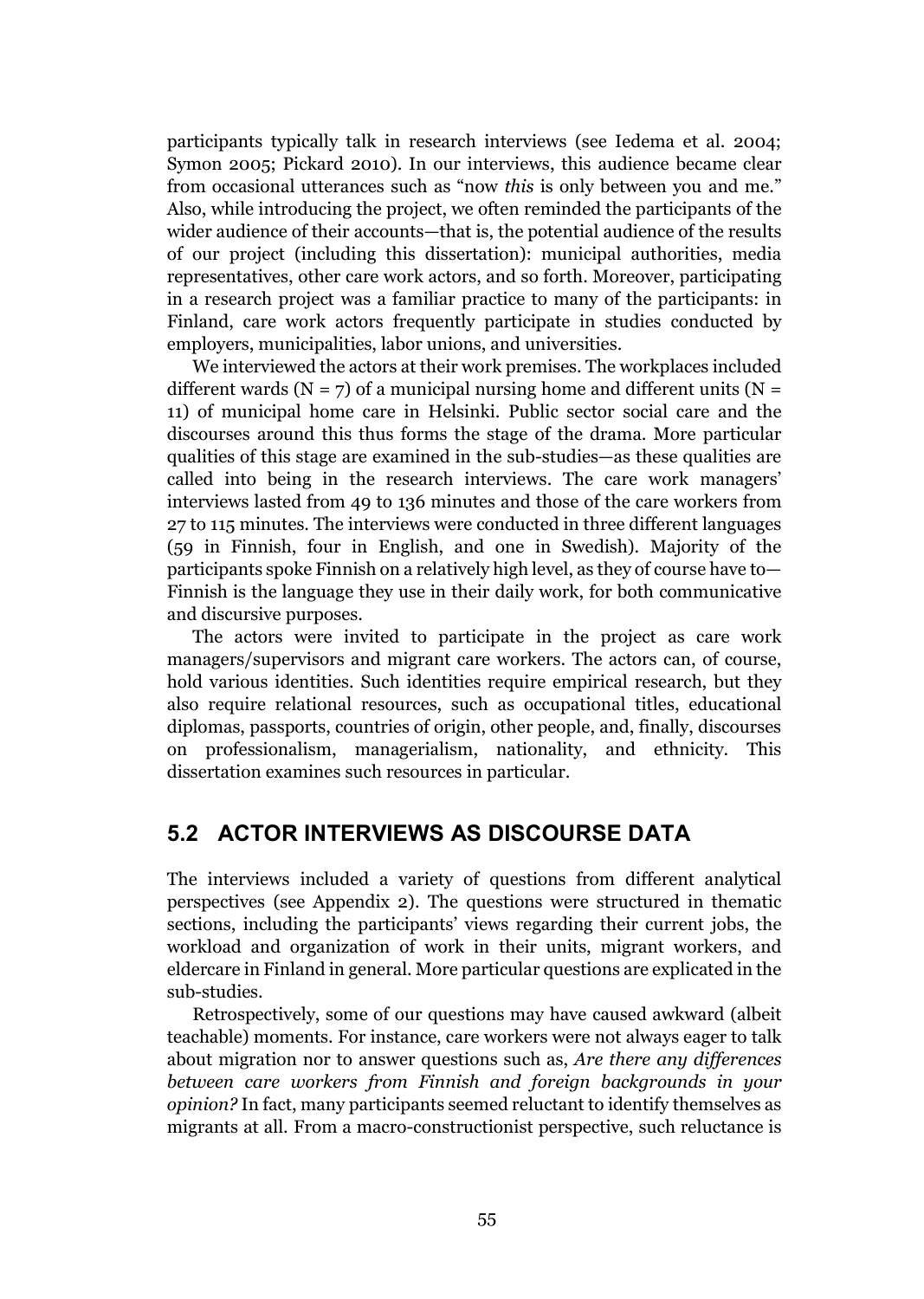easy to understand. First, the identity of a migrant is, in general, easily stigmatized in Western societies (Näre 2012b: 46; also, Wrede 2010c; Buchert 2015). Second, the identity of a migrant is rarely the only identity available for anyone (also, Killian and Johnson 2006; Valenta 2009). Our actors thus had both reasons and the resources to hold other identities. By topicalizing migrancy and ethnicity in our interviews, we invoked stigma related to migrant identities but also invoked (and supported) discursive practices of managing such stigma, including resources available for constructing other identities and more positive identities as people with migrant histories (also, Valenta 2009; Haikkola 2011). For research ethical considerations, inlcuding the ethics of interviewing for discourse analysis, see section 7.3.

This dissertation is based on audio-recorded one-on-one interviews. In recent methodological debates, many scholars have expressed a preference for ethnographic *observation* over interviews (e.g., Jerolmack and Khan 2014). The reasons for such a preference have, however, been theoretically diverse.

From a substantialist perspective, the general problem with (all kinds of) interviews is that they do not (allegedly) provide reliable evidence of how people behave in real life. According to Jerolmack and Khan (2014: 179, 181), for instance, interviews "are of limited value in explaining what people actually do," partly because people "routinely provide inaccurate accounts of their past activities." "From interviews alone," according to Jerolmack and Khan (2014: 184), "we cannot know what actually happens in interaction, but only what people think about situations and how they feel about them." Ethnography, in contrast, "observes behaviour directly," when all intervening factors, including "unconscious cognitive and behavioural dispositions," are accounted for (Jerolmack and Khan 2014: 182, 196).

From a relational perspective, this substantialist critique is not very interesting (also, Lamont and Swidler 2014). Relational research is not primarily concerned with factors that shape human behavior (section 4.3). Moreover, even substantialist scholars tend to accept that the meanings, rationalities, and ethics of actions cannot be examined by merely observing the actions (Gobo 2008: 167–172): to paraphrase Hume's law, *there is no ought from is* in ethnographic research; to examine rationalities and ethics, one must examine text and talk.

Interviews, however, are also criticized from relational and constructionist perspectives—such as the perspectives of cultural sociology, conversation analysis, and discursive psychology (e.g., Hepburn and Potter 2004; see Nikander 2012). According to such critique, cultural meaning is a situational accomplishment, and consequently "it is difficult to understand culture in any meaningful way apart from the particular social situations in which it is instantiated" (Jerolmack and Khan 2014: 205). Before I address this critique, I will briefly elaborate on my theoretical approach to the interview material.

Much like observational field notes can be recorded and analyzed from different theoretical and meta-theoretical standpoints (see Emerson, Fretz and Shaw 2001; Huttunen 2010), so can interviews. Among the most well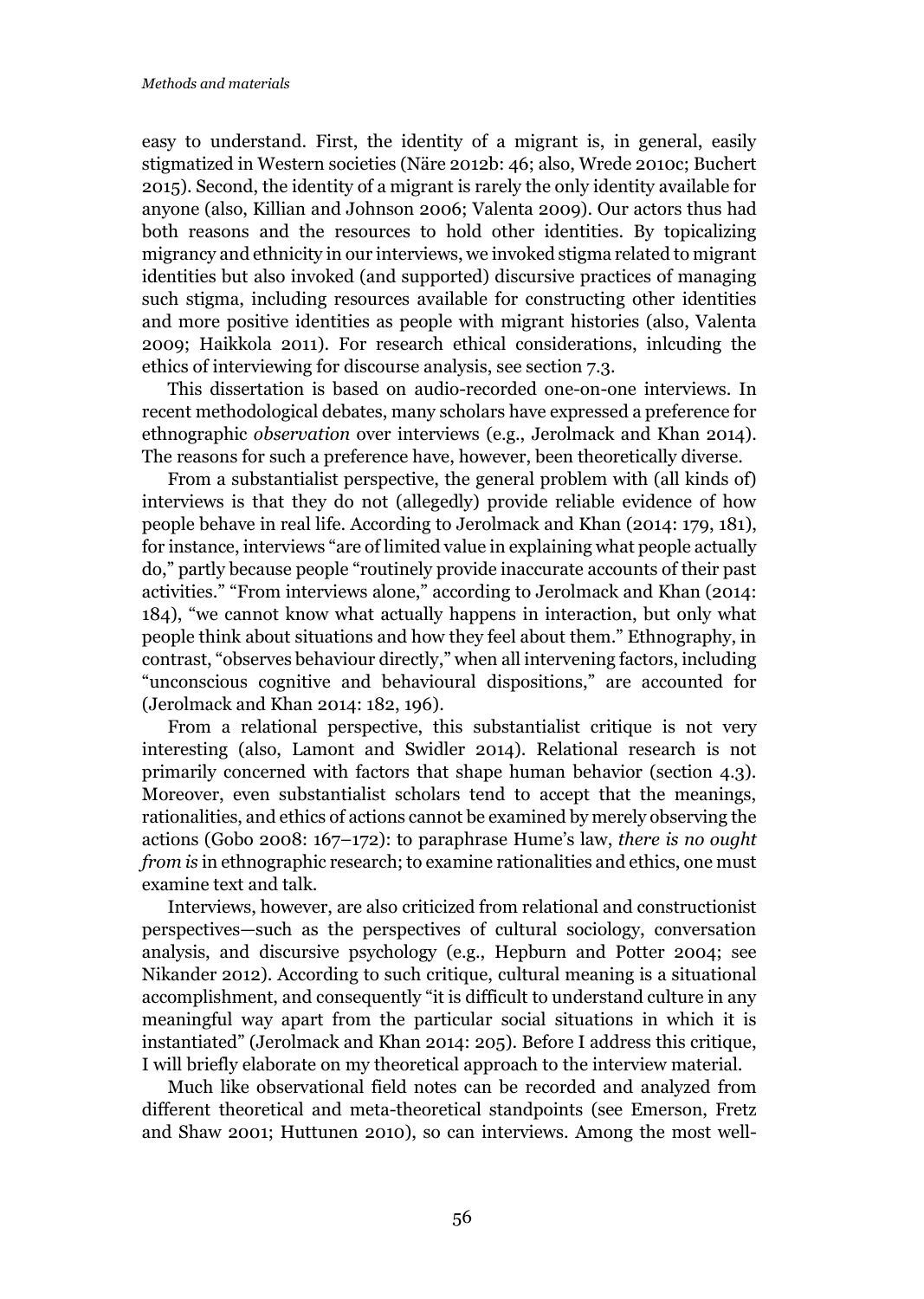known distinctions is that which Silverman (2001: 86–98; also, Willig 2012: 67–73) makes between positivist (or realist), emotionalist, and constructionist perspectives to interview material. From the perspectives that Silverman calls positivist and emotionalist, interviews are a means for collecting factual and authentic knowledge about informants' lives, including their inner lives (also, Alasuutari 1999: Willig 2012: 67–73). In care work, such knowledge might concern the informants' working conditions, wages, work histories, divisions of labor, and (recollections of) interactions at the workplace but also their emotions, experiences, perceptions, attitudes, and habitual dispositions. The reliability (and authenticity) of such knowledge is a constant concern for positivist and emotionalist research (Alasuutari 1999: Rapley 2004; Willig 2012: 67–70). From positivist and emotionalist perspectives, the reliability of interview data can be violated for many reasons, including the participants' tendency to provide positive self-presentations instead of self-disclosure (see Silverman 2001: 86–98; also, Jerolmack and Khan 2014).

A constructionist perspective toward interview material does not conceive interviews as a means for acquiring knowledge about life that is external to the interview encounter. In contrast, interviews are studied as encounters in their own right (Nikander 2012; Willig 2012: 71–73; also, Heyl 2001). As Hughes (1984: 508) notes, a research interview, as a site of social interaction, "is not merely a tool of sociology, but part of its very subject matter." Positive selfpresentation, for instance, does not violate the reliability of data; it is an intelligible and understandable phenomenon that can be sociologically examined (e.g., Lamont and Swidler 2014; also, Pickard 2010; Cederberg 2014). Nor is interview discourse merely a means to collect information regarding real life. Discourse itself belongs to real life.

Peräkylä (1996) further distinguishes between two different perspectives within what Silverman calls the constructionist perspective on interviews including ethnographic interviews. First, studies can examine how people deal with immediate interactional requirements, such as the need to perform positive self-presentations, in research encounters. Second, scholars can examine how established discursive formations, cultural distinctions, and forms of knowledge are enacted in research encounters. Peräkylä's distinctions, of course, align with those made between micro-and macroconstructionist perspectives (sub-section 4.1.2). This dissertation employs both micro- and macro-constructionist perspectives.

In respect to the generalizability of observations, a constructionist perspective to research interviews might still be conceived as inferior to a constructionist perspective to ethnographic observations, or to so-called naturally occurring data. However, clear distinctions between different types of research encounters can also mislead (Lamont and Swidler 2014; also, Nikander 2008). For instance, it would be a mistake to assume that actors in ethnographic and naturally occurring data do not perform for a researcher. In ethnographic and naturally occurring data, such performances may, of course,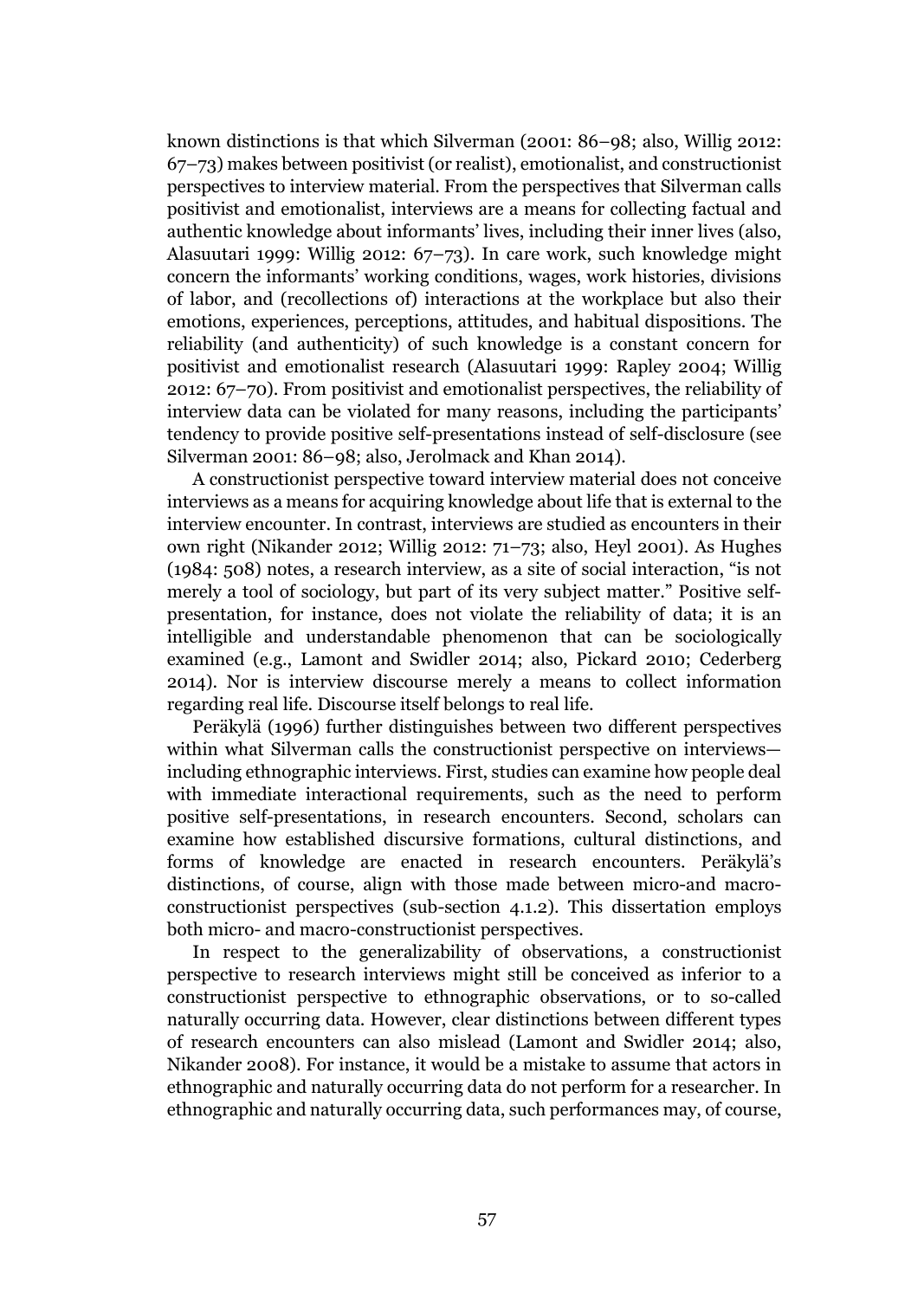include a larger number of actors and audiences and thus a more complex dramaturgical setting—but so can group interviews (e.g., Pietilä 2010).

Yet, research based on interviews, particularly on one-on-one audiorecorded interviews, tends to receive more critique than other types of research. The most serious critique is perhaps presented from a microconstructionist perspective (e.g., Hepburn and Potter 2004). If meaning is a situational achievement, then how can one draw any sensible inferences from such an artificial encounter as a research interview? How can self-presentation and language use in a research interview tell us anything about selfpresentation and language use in other contexts? These questions can be answered in at least two different ways.

First, making (generalizable) inferences from one encounter to another is certainly difficult. Similar difficulties, however, also apply to ethnographic observations and naturally occurring data. In and around care work, for instance, one might observe and record innumerable discursive contexts: weekly team meetings at the ward, informal coffee room discussions, bedside encounters, performance appraisals, bathing, diaries, (work-related) dinner table discussions between spouses, and so on. Similar encounters could be studied in different workplaces and countries and at different times. Beyond the endless list of observable contexts are discursive contexts that one can never observe, such as care work actors' internal dialogue (see Billig 2009). Although moving from interviews to naturally occurring or ethnographic data might increase the contextual variety of the observed practice, the scope is still limited. No method can capture all the situations of discursive practice.

To solve these problems, new kinds of research questions might be more helpful than new kinds of data: in addition to mapping the contextual variety of *actual* discursive practice, research can map patterns of *possible* discursive practice (also, Peräkylä 1996). If a particular way of using discourse, of performing professionalism or ethnicity, of avoiding blame or claiming credit, for example, is possible, reasonable, understandable, and functional in a certain context for a certain actor, it might also be possible, reasonable, understandable, and functional in another context for another actor. This type of generalization is certainly limited, but similar limits apply to interviews, ethnography, and naturally occurring data. Different methods have their own advantages, but they also have similar limits. There is no primary context of discursive practice that would allow straightforward generalization to *other*  contexts any better than an interview.

Second, if one takes a small step from micro- toward macroconstructionism, one can perhaps conceive patterns of discursive practice that are relatively consistent across situational contexts of face-to-face interaction. In (neo)liberal societies, the general demand to "present oneself as having some agency, power and control" (Reynolds, Wetherell and Taylor 2007: 348) in one's life applies to a broad spectrum of situational contexts: from personal relations (Reynolds, Wetherell and Taylor 2007) and therapeutic settings (Kurri and Wahlström 2007) to public welfare provision (Sulkunen 2010).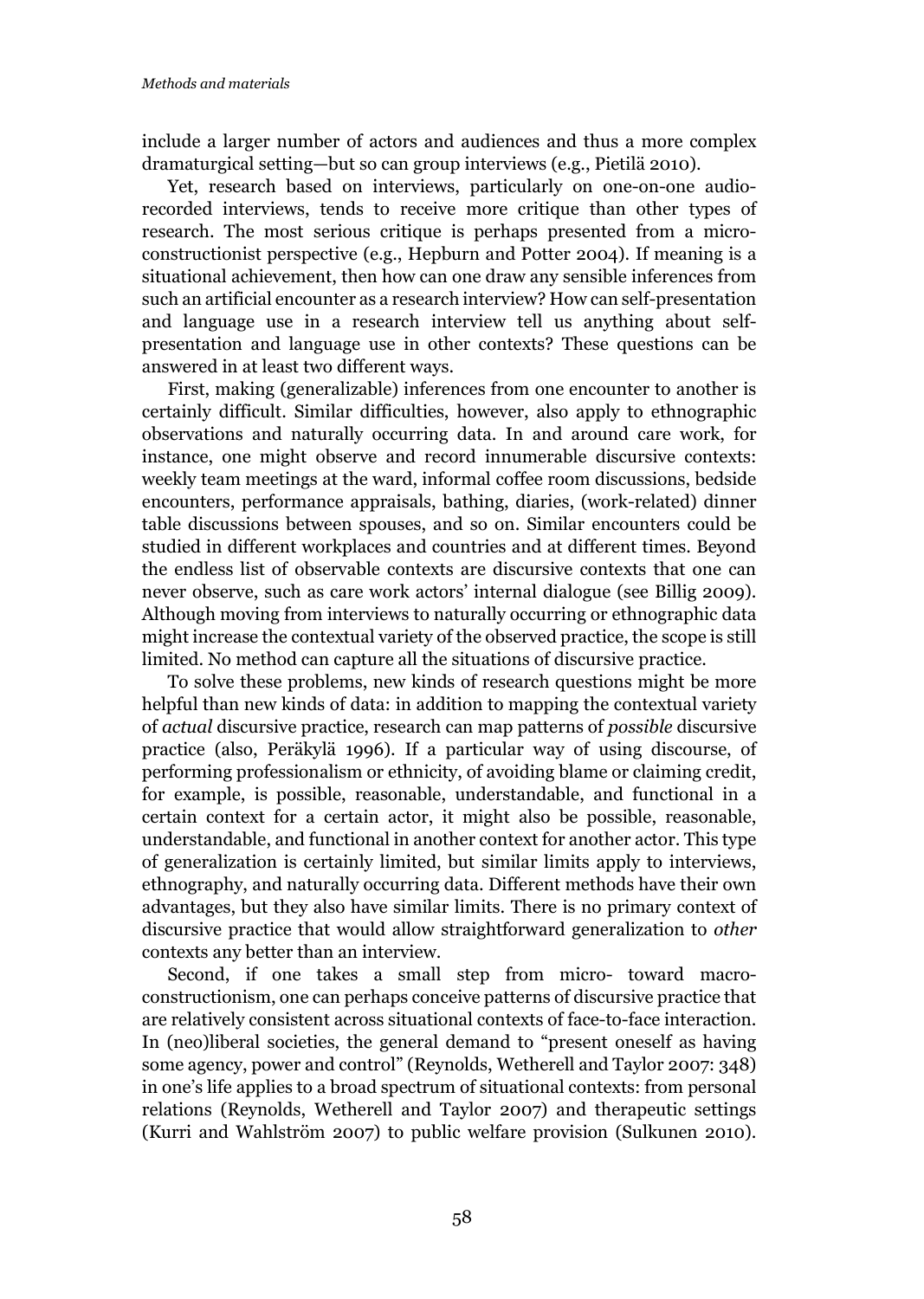Similar managerial and professional discourses, discourses of care and ethnicity, and so forth can be employed across situational settings (also, Nikander 2012). The *possibility* of employing a discursive resource is, of course, not the same as employing a discursive resource. However, the same difference between possible and actual practice applies to all methods and forms of data.

To sum up, this dissertation examines research interviews as situations of discursive practice (also, Lamont and Swidler 2014)—as encounters in which care work actors are invited and, inevitably, challenged to give morally acceptable yet convincing accounts of their work. Such a challenge is likely familiar to actors in care work (chapters 1 and 2). As Latimer (2008) notes, care workers cannot count on their (often invisible) work being self-evidently recognized and valued by others. Instead, they must be able to present their worth in front of different audiences (also, Allen 2001; 2012)—sometimes in many languages. The need for positive self-presentation applies to both care work managers and migrant care workers: they must all be able to demonstrate their effective agency for legitimate principals. The *one-on-one* interview situation perhaps gives the actors a degree of liberty to perform positive selves; their self-presentations are not challenged by the interviewer in the same way as they might be challenged in, for instance, workplace meetings (or focus groups discussions) with other organizational actors. At the same time, the obligation to present positive agency—in convincing ways applies to research interviews just as it does to any other social encounter.

## 5.3 ANALYTICAL STRATEGY

The interviews were audio-recorded and transcribed verbatim with the accuracy that the research questions required (also, Nikander 2010b)—except for one interview, in which the participant refused to be audio-recorded. The analysis included two types of readings. First, the data were organized in respect to the category of the speaker (i.e., care work manager or migrant care worker) and the theme of discussion. Such themes included the interviewed care work managers' and care workers' objectives, pleasures, and challenges in their work (sub-studies I, II, and III); the care work managers' discussions on the recruitment and management of (migrant) care workers (Sub-study II); and the care workers' discussions on migrancy and ethnic relations in work (Sub-study IV) (also, Appendix 2).

Second, I examined the above discussions as situations of discursive practice. At this stage of the analysis, I also examined the interviews in relation to their macro-discursive landscape, especially in Sub-studies I, II and III. (In Sub-study IV, my analysis is more micro-constructionist.) This macrodiscursive landscape played a dual role in my analysis. First, I conceived the discursive landscape as a context that creates moral *obligations* for actors to manage positive yet convincing self-presentations. Second, I conceived the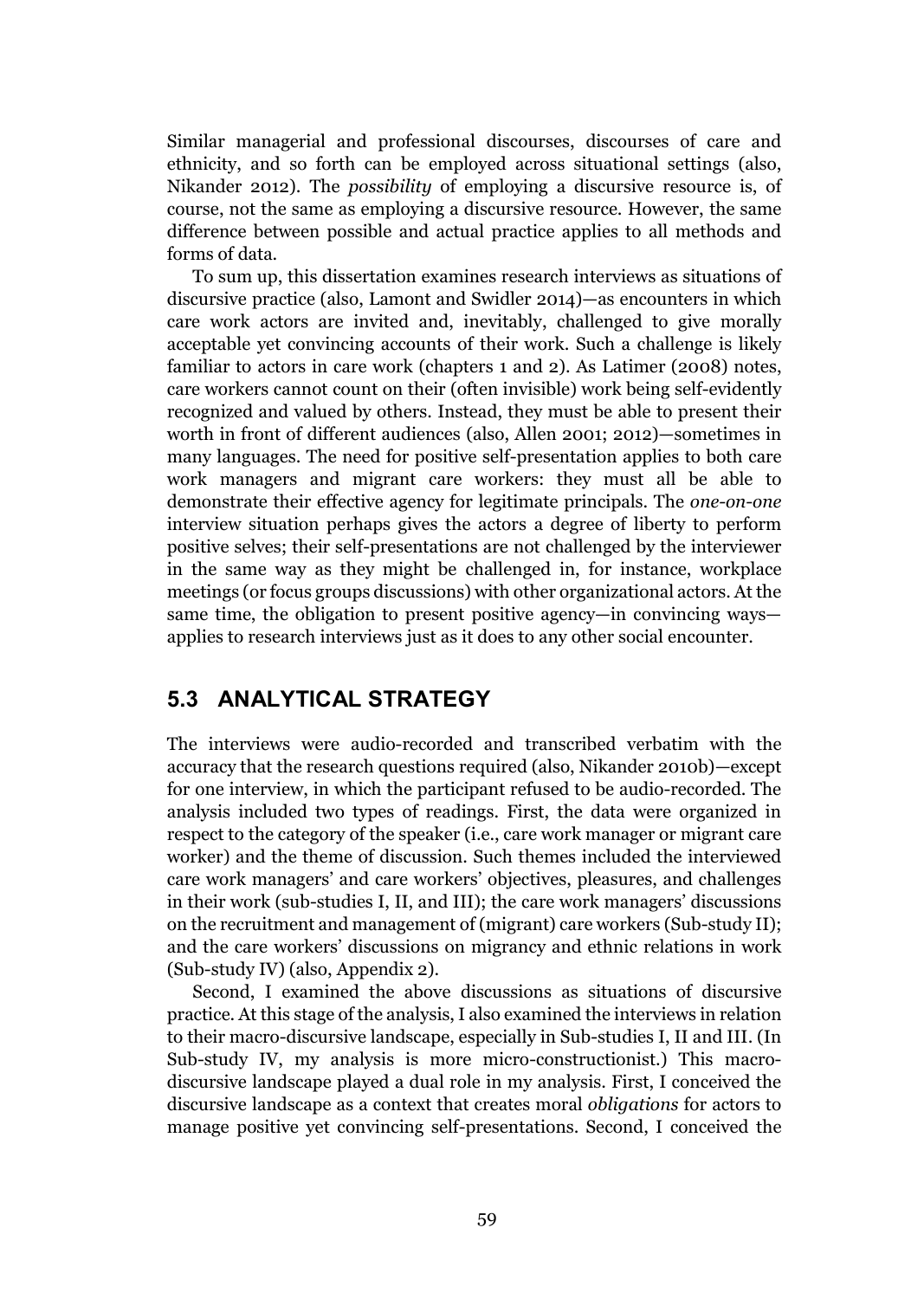discursive landscape as a context that offers relational *resources* for actors to manage such positive impressions.

In the identification of the above macro-discursive dimensions, I, again, employed different kinds of readings. First, I examined parts of the data and the entirety of the data in dialogue. This reading helped me identify reoccurring patterns in the data and see how they were updated and modified in individual data segments. Reoccurring patterns were particularly evident in the participants' talk about politically controversial matters, such as the (professional) agency of care work actors (Chapter 1) and the diversification of care labor (section 2.4). In discussing such matters, I argue, the participants' *orientations* (e.g. Schegloff 1997)—that is, what they focused on and found meaningful in the interview situation—exceeded the immediate, microdiscursive context of the interview (such as the interviewer's preceding question). Rather, the participants were orienting themselves toward broader socio-political discourses, cultural assumptions, and potential, more and less pleasant ways of being heard in the interview (Wetherell 1998; Nikander 2012). In short, they were orienting themselves toward their macro-discursive environment.

Second, to further identify macro-dimensions in individual data segments, I paid attention to counterfactuals (Becker 1998: 34 also, Wetherell and Potter 1988). By imagining alternative, possible, and potential avenues for the observed discursive practice—the employment of *alternative* discursive resources, the management of *alternative* impressions, the *omission* of resources and impressions, and so forth—I was able to ask further questions in respect to the observed practice; why did it take a particular form when other (i.e., counterfactual) forms were also possible? An easy explanation for the observed practice was, of course, the macro-discursive context—the relational resources it offered, and moral obligations it placed on the actors.

Scholars have also criticized the analysis of macro-discursive elements in face-to-face interaction. An important line of critique warns against the danger of tautology in this type of analysis (Antaki et al. 2003). If the analyst first extracts macro-discursive elements from her data and then moves on to explain her observations by referring to these same elements, her argumentation is tautological. The danger of tautology, however, can be avoided if the analyst also offers independent evidence of the macro-discursive elements that her analysis employs (Antaki et al. 2003). In my case (also, Lamont and Swidler 2014), I have extracted macro-discursive elements from my empirical materials but also from broader political and academic discussions (Chapter 2). Indeed, the main purpose of my analysis was not to extract novel macro-discursive elements from my data but to examine how previously well-known elements were employed in it, and with what relational consequences.

According to another line of critique, macro-discursive analysis of face-toface interaction is likely to fall short in empirical grounding (e.g. Schegloff 1997). According to this critique, macro-discursive elements cannot be directly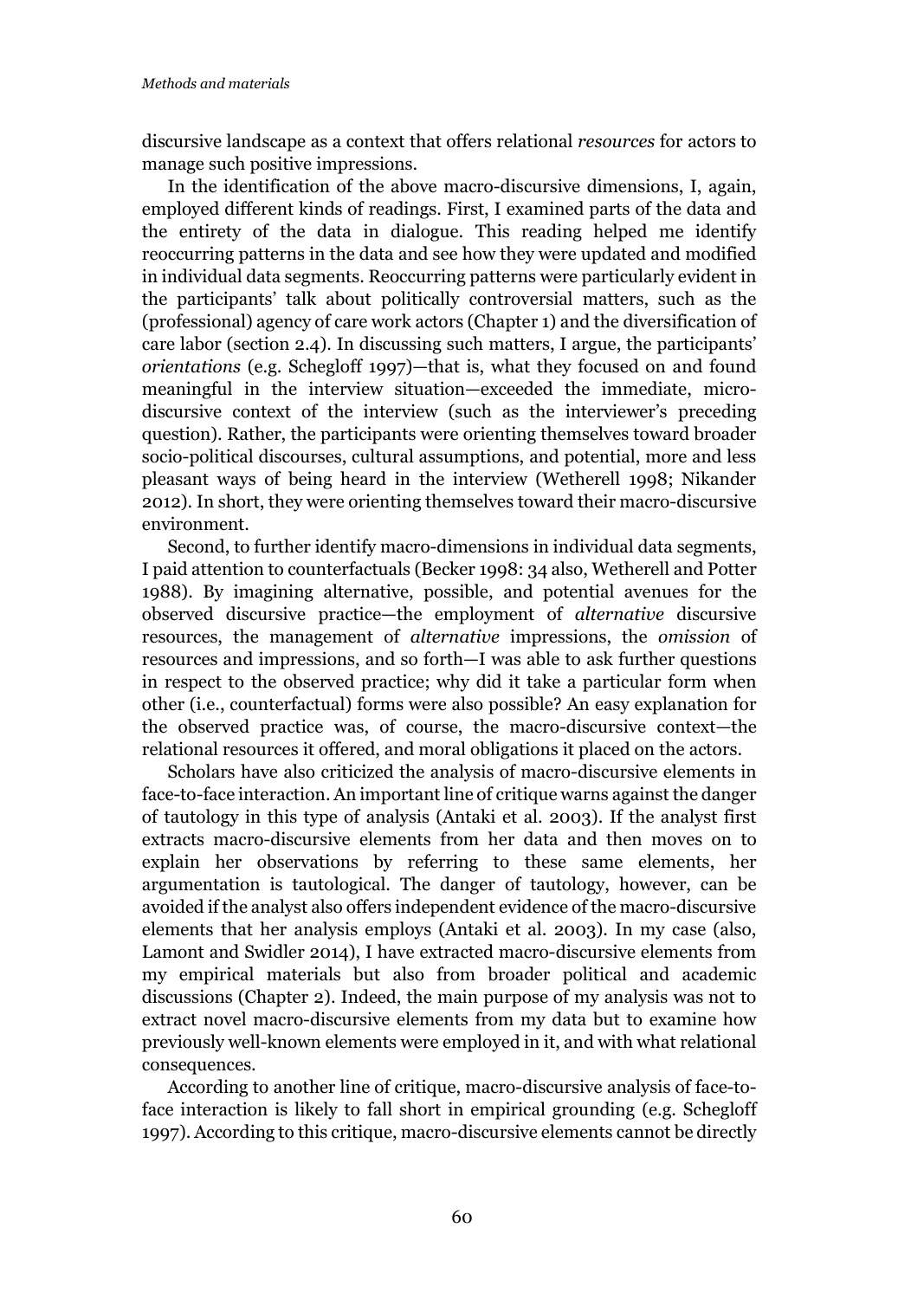observed in face-to-face interaction, whereas micro-discursive elements allegedly can—by following participants' turn-by-turn activities in a conversation (Schegloff 1997). Consequently, according to Schegloff (1997), macro-discursive analysis is likely to be arbitrary and imperialist, that is, driven by the analyst's rather than the participants' understanding about what is meaningful in the data. I answer to this critique in three ways. First, analyzing participant orientation is central to most lines of discursive research (including my dissertation). However, as Wetherell (1998) points out, Schegloff's notion of participant orientation is extremely narrow: it only includes participants' orientation to the preceding few turns in a conversation. Participant orientation can also be examined in a more inclusive manner—as participants' orientation toward broader discursive landscapes—as I explained above (also, Wetherell 1998).

Second, while my analysis was admittedly shaped by my analytical focus, so is all research (also, Wetherell 1998). From problem-setting to data selection and analysis, all research requires analytical decisions (e.g., Becker 1998; Abbott 2004). This applies to both micro- and macro-discursive research. Third, there are other values in research beyond empirical demonstrability. These values include, for instance, plausibility and insight (also, Wetherell 1998), and, finally, social relevance (also, Alvesson and Karreman 2000). A good perspective enables findings that are convincing yet socially relevant or, as Abbott (2004: 4) formulates it: "as social scientists, we aim to say something interesting—perhaps even true—about social life." To ensure interesting yet convincing findings, I have employed both micro- and macro-constructionist perspectives to my empirical material—including the orientations of my participants in the interviews. Finally, however, there are also other things to be analyzed in a conversation besides participant orientation, including the broader, societal and political consequences of discursive practices (also, Wetherell 1998). In a longer time-span, discursive practices can serve socio-political functions irrespective of participant orientation (also, sub-section 4.1.2.).

The aim to say something interesting and convincing also instructed me to select particular extracts for further analysis in the individual sub-studies. My process of selection (and analysis) can be described as a dialogue between the empirical material and broader academic and societal discussions. By reading these materials in tandem, I tried to formulate arguments that were convincing in respect to my data and yet novel, interesting, and relevant in respect to the broader academic and societal debates (also, Abbott 2004). In the individual sub-studies, I naturally selected extracts that supported my arguments. Ideally, my arguments should be convincing based on these extracts (see Hepburn and Potter 2004; Nikander 2008), and not based on the process behind selecting them (also, Töttö 2000: 40–45). I further discuss the empirical groundings of my findings in section 7.5.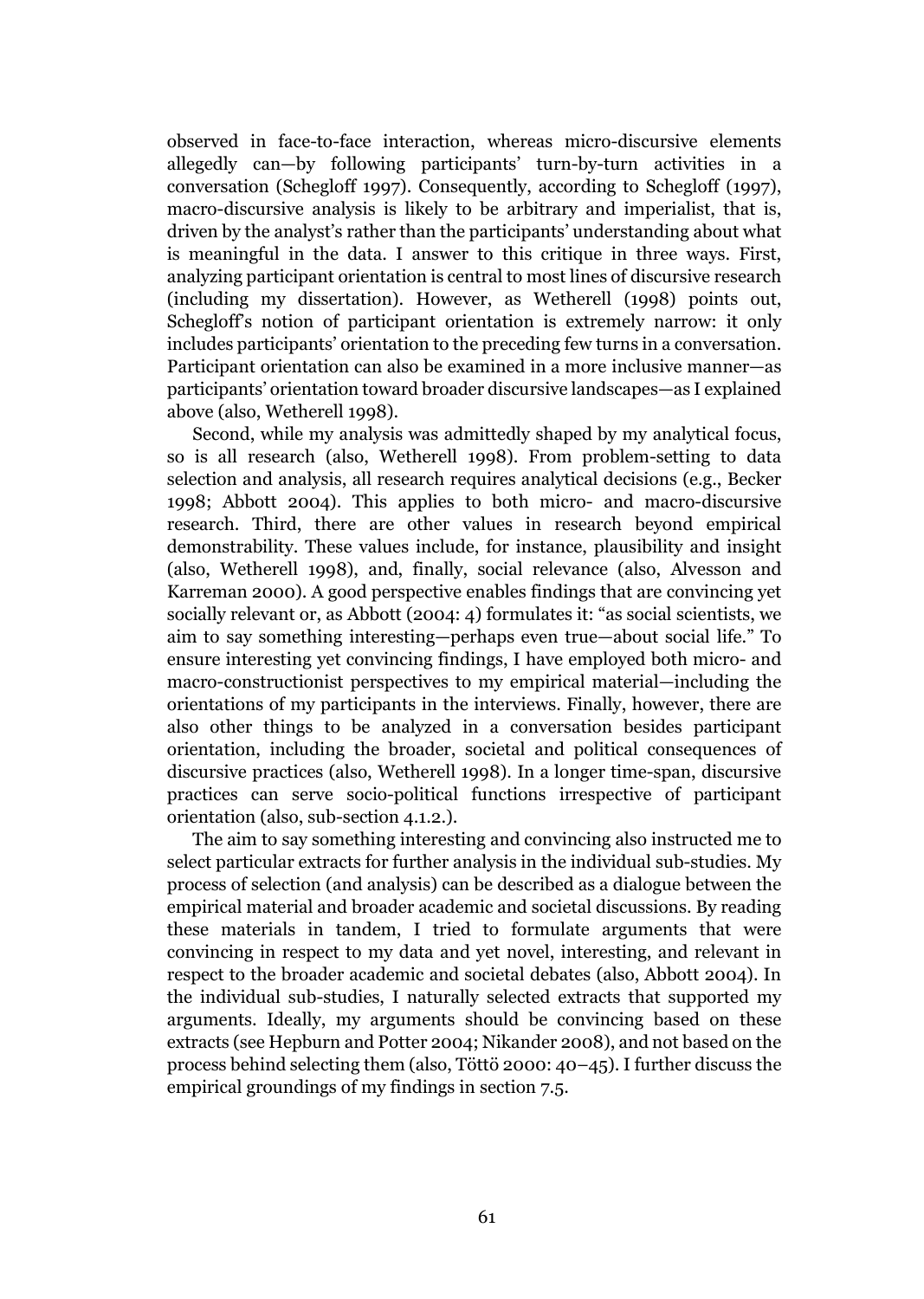# 6 SUMMARY OF FINDINGS

The following two sections examine the discursive and relational resources with which care work actors can manage positive impressions of their occupational activities in their current, politically controversial discursive context. Section 6.1 discusses resources *without* references to migrancy or ethnicity, answering the empirical research questions 1–3 and summarizing the results of sub-studies I and III. Section 6.2 demonstrates how migrancy and ethnicity can invoke new resources but also new challenges for care work actors' discursive practice. Thus, section 6.2 answers the empirical research questions 4–6 and summarizes the results of sub-studies II, III, and IV.

Sections 6.1 and 6.2 have an identical structure: they first examine care work managers' self-presentations and, second, demonstrate how care workers' self-presentations can both support and challenge their managers' self-presentations. By discussing the discursive import of migrancy and ethnicity in its own section (section 6.2), I highlight the relational standpoint of the analysis: migrancy and ethnicity are not examined as substantial qualities of individuals or groups but as relational resources that can be called into being, but also mitigated, in the social drama of work in and around care.

The interview extracts presented in this chapter are only illustrations. The original analyses are presented in the articles.

## 6.1 ACT ONE: ALIGNING PROFESSIONAL AND ECONOMIC INTERESTS

This section begins by examining the discursive and relational resources that care work managers can employ to manage positive self-impressions. First, the section demonstrates how managers can draw on impressions of non-agency: non-agential managers are not responsible for negatively valued organizational developments. Second, care work managers can draw on the discourse of enterprising care work (management) and present themselves as facilitators, activators, or coaches, and their subordinate care workers as objects of their activation and coaching. In these impressions, I argue, managers' agency aligns with both professional *and* managerial ideals: in theory, coaching can promote professional self-governance and improvements in the quality of care but also economic savings. These impressions can help managers manage professional agency and self-respect also in their economically constrained environment. Finally, the section moves on to demonstrate the ways in which care workers' discursive practice can challenge their managers' self-presentations. Care workers can question both their ability to act as enterprising agents and their interest in doing so.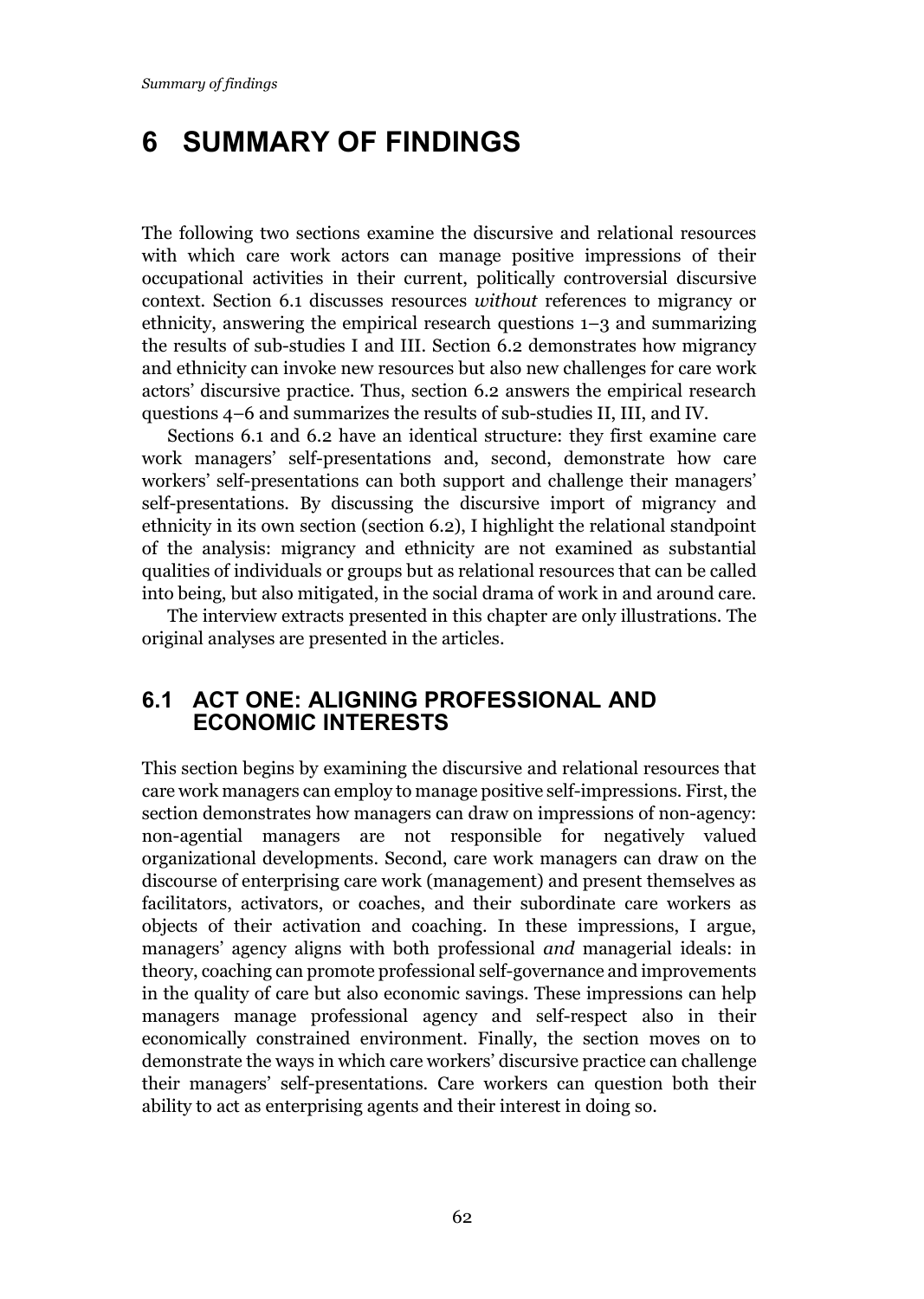#### 6.1.1 NON-AGENCY AS A DISCURSIVE RESOURCE

The interviewed care work managers inhabit a difficult discursive space, much as other welfare professionals in leadership roles—that is, actors with both a professional background (e.g., education and work experience) and administrative assignments that typically belong to employers and managers (e.g., the responsibility to supervise the work of others) (Llewellyn 2001; Thomas and Linstead 2002; Croft, Currie and Locket 2015). In an economically constrained public sector, such professionals face expectations that may seem difficult to combine. First, they need to serve (professional) principles of collegiality and the quality of service (section 2.1). Second, they need to serve (managerial) principles of productivity and economic efficiency (section 2.2).

How can care work managers deal with such expectations?

An important line of previous research has examined this question by examining the identity-change of professionals with administrative assignments (e.g., Thomas and Davies 2005). From a substantialist perspective, this line of research typically assumes that actors' identification with particular collectives (such as professionals or managers) also guides, shapes, and directs their action and behavior (e.g., Tummers, Bekkers and Steijn 2009). According to Spyridonidis, Hendy, and Barlow (2014; also, Doolin 2002; McGivern et al. 2015), for instance, professionals with administrative assignments are more likely to act in managerial ways if they identify themselves as managers.

A relational perspective complements the substantialist interpretations with an alternative one. From a relational standpoint, identifications do not guide, shape, or direct actions but serve more local, communicative, and performative functions. Identity-performances can help actors justify their activities. However, the same activities can often be justified with multiple discursive resources.

Sub-study I demonstrates how care work managers do not have to identify themselves as economically oriented or technocratic managers in order to execute activities that can be interpreted as economically oriented or technocratic. Instead of invoking identities to justify their actions, care work managers can draw on a different discursive resource: the structural constraints of their work (also, Clarke, Brown and Hailey 2009). They can present managerial requirements—such as the need to increase productivity and cost-efficiency, to execute budget cuts, or to exert control and discipline over their subordinates—as unpleasant and inescapable conditions of their work and as conditions over which they have no agency and no choice (also, Traynor 1996; Bolton 2005; Olakivi and Niska 2016).

Care work managers do not thus have to choose between professional and managerial identities. As well as constructing professional and managerial identities, they can construct *dis*-identification, and cynical distance, in respect to their work (also, Fleming and Spicer 2003). Such constructions can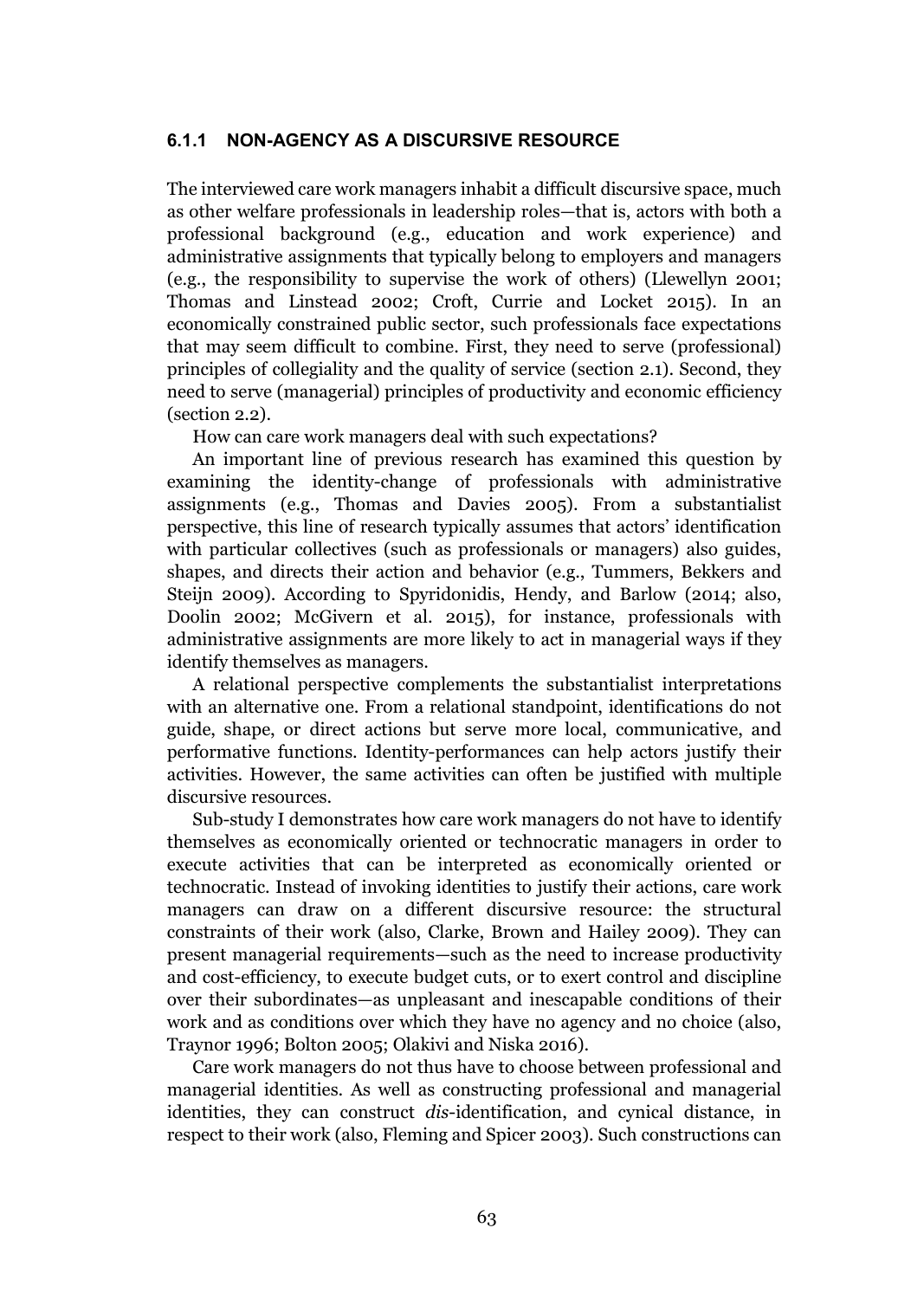be morally functional if the outcomes of their work appear as harmful or negative. According to the interviews (Sub-study I), such negative developments might include, for instance, reductions in the workforce and impairments in working conditions. As regards such developments, care work managers can—quite easily—present themselves as agentless: they do not have to claim personal responsibility over such outcomes. Thus, while previous research (and public discussions) have conceived care work actors' limited agency—in the current, managerial context—as a problem for care work actors (section 2.2), my study brings forth another argument: agentlessness can also be morally relieving.

#### 6.1.2 OVERLAPPING DISCOURSES: ROOM FOR POSITIVE AGENCY

From a micro-constructionist perspective, *agentless talk* (Kurri and Wahlström 2007) regarding organizational developments can be pragmatic for professionals with administrative assignments: by presenting themselves as agentless, they do not have to accept personal responsibility for developments that might appear negative or harmful. Agentless talk, however, may also involve discursive problems. In part, I argue, such problems derive from the macro-discursive context that care work managers inhabit. To actors who work as public servants, such as care work managers, being agentless may not always be morally acceptable (also, Newman 2005). Among other actors of (neo)liberal societies, care work managers are expected to have "agency, power and control" (Reynolds, Wetherell and Taylor 2007: 348) in their work. Moreover, they are expected to serve legitimate principals (Meyer and Jepperson 2000). In the interviews, these expectations were seen in care work managers' constant efforts to present themselves as agents for professional principles, including the quality of care and the wellbeing of their older clients.

According to previous, substantialist research, actors' efforts to construct professional agency, almost inevitably, *resist* managerial transformations (e.g., Doolin 2002; also, Thomas and Davies 2005). In Sub-study I, however, I argue that professional agency can also *support* reforms that researchers conventionally call managerial transformations. Or, to be more precise, actors can construct professional agency *in alignment* with managerial and economic objectives. Instead of having professional *or* managerial agency, actors can have *both* (impressions) at the same time. This *theoretical* potential, however, does not guarantee success in practice.

In addition to that of resistance, recent studies have viewed the agency of professionals with administrative assignments via another conceptual lens, the lens of *hybridity* (e.g., Thomas and Hewitt 2011). Instead of resisting managerial expectations, hybrid actors strike a balance between professionalism and managerialism; they accommodate some managerial (and economic) principles and objectives in their work alongside their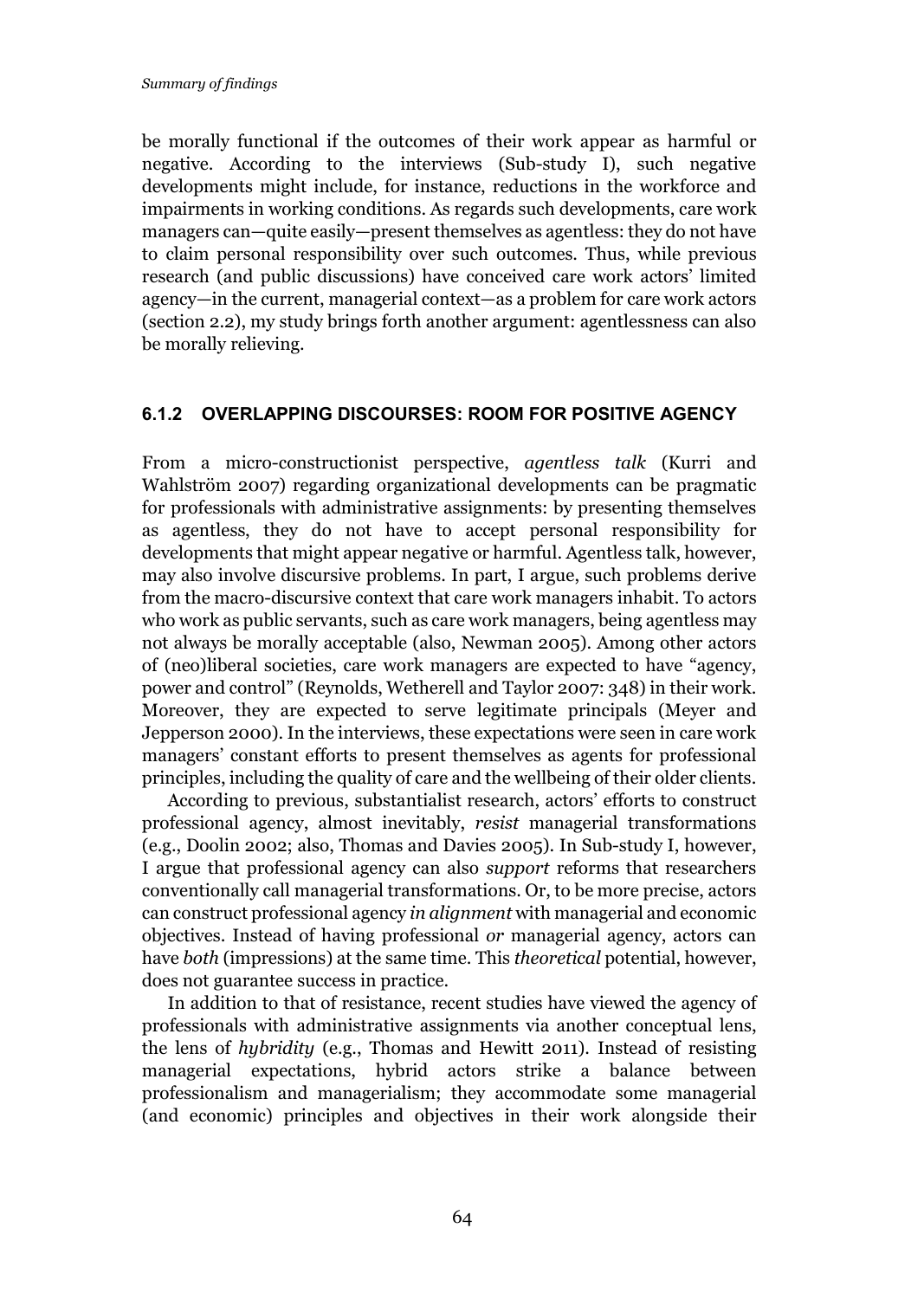professional ones (e.g., Kurunmäki 2004; Spyridonidis, Hendy and Barlow 2014; McGivern et al. 2015).

In Sub-study I, I argue that studies that highlight hybridity and resistance have a common element: they both conceive professionalism and managerialism as things, substances, or logics that *conflict* with each other. In studies on resistance, the relation of these two logics bears resemblance to a zero-sum game (also, Postma, Oldenhof and Putters 2015; Oldenhof, Stoopendal and Putters 2016): actors can support professionalism only by *resisting* managerialism. In studies on hybridity, different logics can intertwine, mix, and blend but cannot blur, merge, or mirror each other (also Schott, van Kleef and Noordegraaf 2016). By definition, only *distinctive* elements can form hybrids; otherwise, we would not call them hybrids (see Blomgren and Waks 2015; Noordegraaf 2015; Schott, van Kleef and Noordegraaf 2016).

Sub-study I provides an alternative perspective to both resistance and hybridity. It demonstrates how professional and managerial logics, or discourses, can also *overlap* in the discursive practices of social care work. When discourses overlap, similar discursive elements (such as values, interests, and objectives) apply to more than one discursive repertoire and can, therefore, be understood in more ways than one. Some ideals can be interpreted as both managerial *and* professional ones. In respect to such ideals, it becomes difficult for anyone to say where professionalism ends and managerialism begins (also, Noordegraaf 2015; Postma, Oldenhof and Putters 2015).

As I already indicated, the interviewed care work managers worked hard to maintain self-impressions as agents for professional principles, including the quality of care and the wellbeing of their older clients. In the context of budget cuts and dwindling resources, such self-impressions are not always easy to manage. As I argue in Sub-study I, one way to manage such self-impressions is to draw on professional discourses that overlap with managerial discourses. The socio-scientific care work discourse seems to offer such resources in particular (section 2.1). If *professional* care is defined in terms of empowering relations and care workers' ability to increase their clients' functional independence (also, Postma, Oldenhof and Putters 2015), such professionalism can also, potentially, please managerial and governmental stakeholders—that is, stakeholders with putative economic interests (also, Olakivi and Niska 2016). By drawing on the socio-scientific care work discourse, care work managers can, potentially, execute savings but still present their actions as agency for their clients. The latter impressions are, evidently, important for care work managers to "make their work tolerable" (Hughes 1984: 342) in current public social care provision.

In public welfare provision, professional discourses, finally, overlap with discourses of enterprising management (section 2.3): both discourses highlight the active agency of all employees. By promoting empowerment and self-governance care work managers can maintain impressions of their own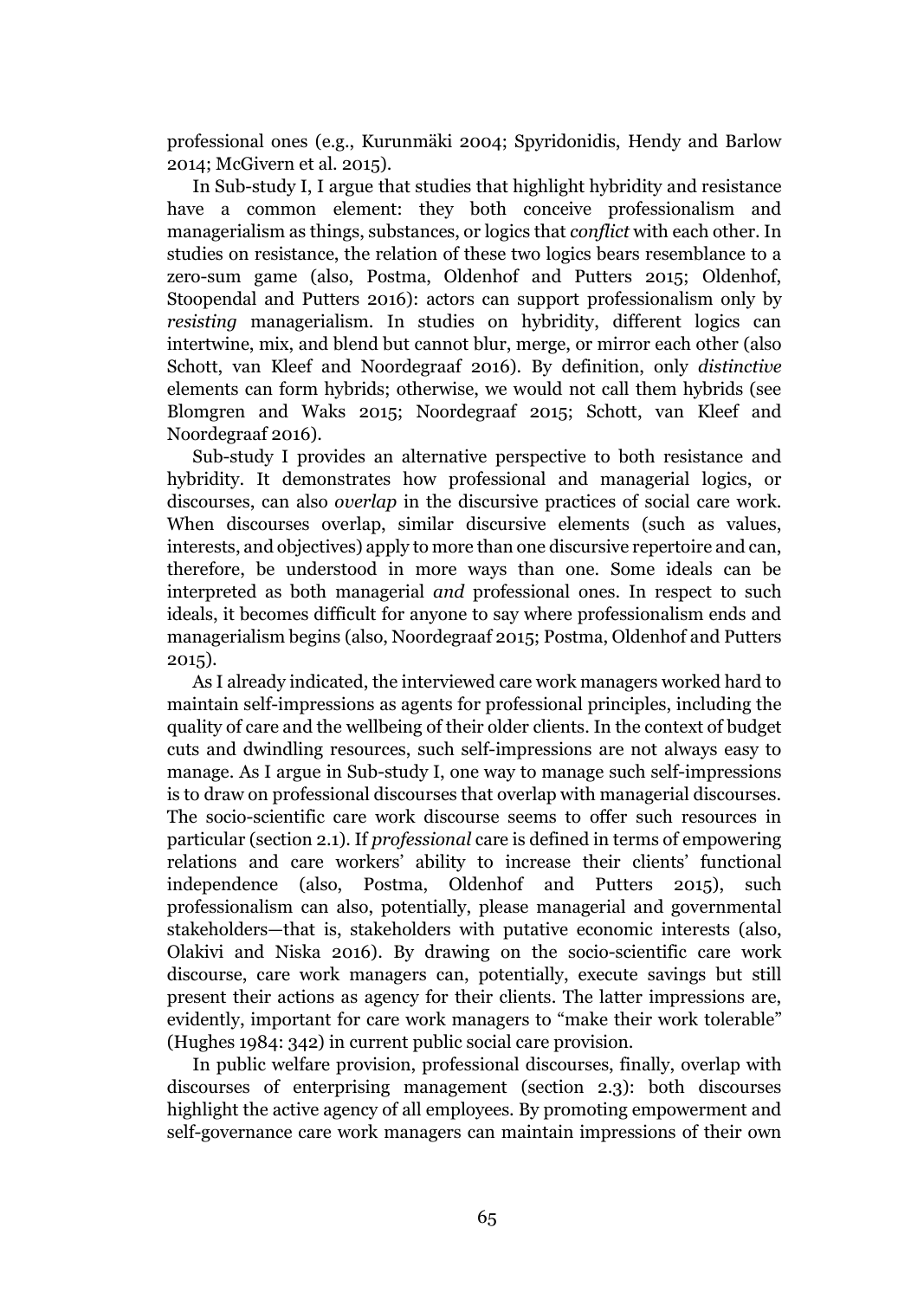professional agency without resisting economic objectives. Moreover, they do not have to compromise or settle for hybrid—that is, part professional and part managerial—agency. Instead, their agency can be compared to a "rabbit/duck illusion": depending on the eye of the beholder, it can appear as either professional or managerial. In Sub-study I, I argue that such interpretive ambiguities in the agency of care work managers are potentially pragmatic. Agency that is open to multiple interpretations can please multiple audiences (see Eisenberg 1984; Clarke, Brown and Hailey 2009; also, Leitch and Davenport 2007). Pleasing many audiences at once is, however, a precarious discursive achievement that may require complex discursive work.

#### 6.1.3 COACHING: A FRAGILE ACCOMPLISHMENT

The above impressions of managers' agency for older clients may not convince all audiences. In fact, the interviewed care work managers themselves acknowledged problems in the current quality of care, also in their own units (Sub-study I). Thus, they did not deny the public consensus according to which the quality of care in Finland is less than ideal (see Chapter 1). Indeed, trying to deny such problems might have been a difficult discursive task.

As regards problems in the quality of care, the interviewed care work managers had different options. Again, they could have presented themselves as agentless; they could have blamed problems in the quality of care on inadequate structural conditions and economic resources—and occasionally they did blame.

Again, however, such agentless talk did not seem entirely pleasant to the interviewed care work managers. According to my interpretation, the macrodiscursive, (neo)liberal context they inhabit requires them to present more agency and control in regard to the quality of care (also, Newman 2005). Moreover, their macro-discursive context offers them resources for such presentations. By drawing on the discourse of enterprising management, they can present themselves as democratic and inspiring leaders (O'Reilly and Reed 2010), facilitators (du Gay, Salaman and Rees 1996), coaches (Oldenhof, Stoopendal and Putters 2016), or "enterprising 'co-ordinators of care'" (Bolton 2005: 8), who activate their subordinates and help them become more responsible, proactive, self-steering, and target-oriented care workers, who, ideally, can improve the quality of care even without additional investments. An interviewed head nurse, for instance, described her job as follows4: "I prefer being like a coach, so that I support and try to find [a way] so that the people will find the right way to act and [find] their own strengths, and that way, support the functions as well." According to an interviewed ward nurse, in turn, her job was to "create team spirit" and to "spur" her staff members, to "sustain the functions" of the ward and to "ensure there were capable staff

1

<sup>4</sup> In the transcripts, square brackets signal removed words or added clarifications.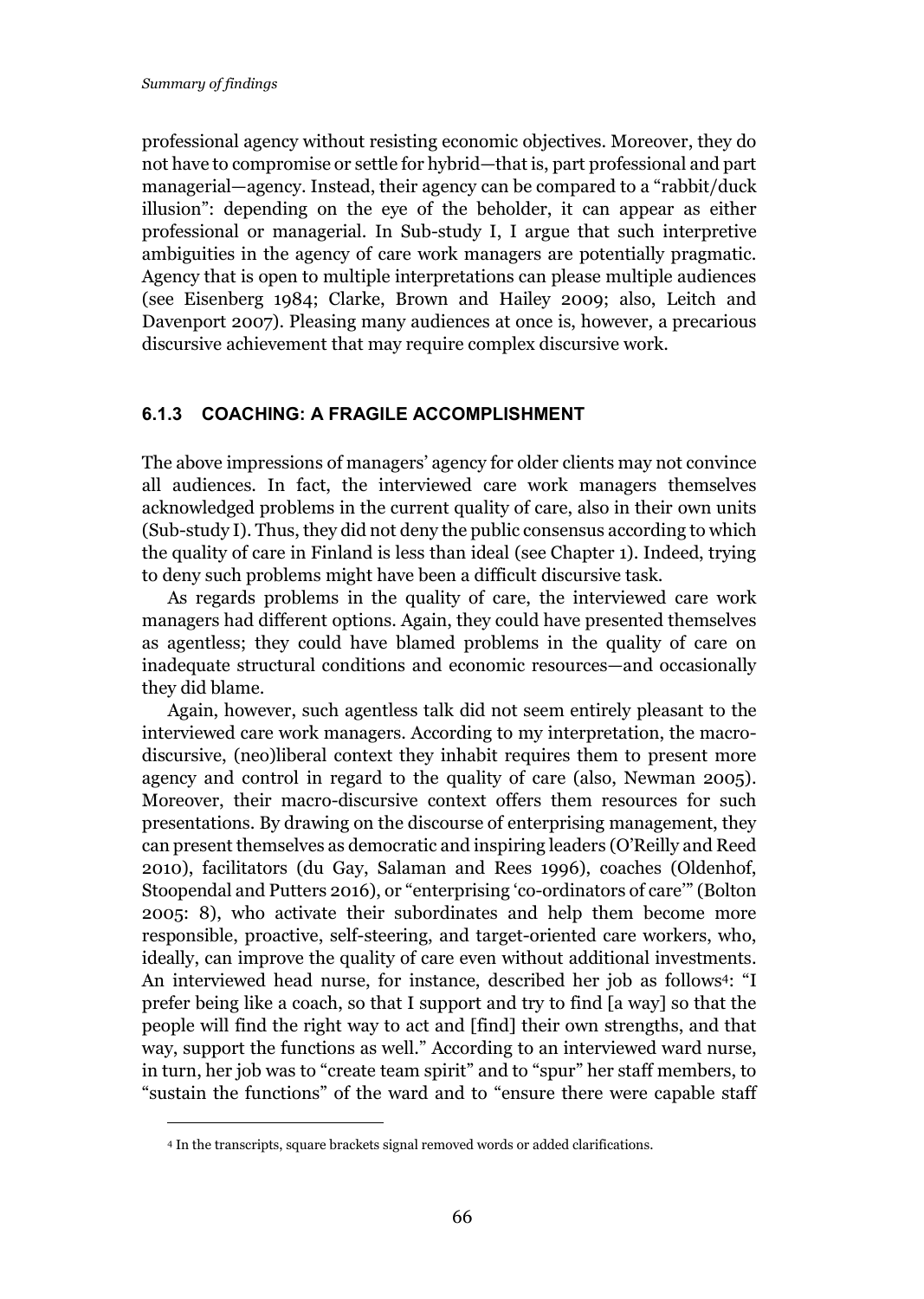members" to "carry out high quality care." In these presentations, I argue, professional and managerial discourses overlap.

In addition to the discourse of enterprising management, the discourse of technocratic management offers an important relational resource for care work managers' discursive practice. The principles of technocratic management work as a counterpart from which care work managers can distance themselves: instead of technocratic managers who control their staff members, they can present themselves as coaches who help their staff members become more capable in, committed to, and excited about their work (Sub-study I). Instead of controlling care workers, they can invite them to govern themselves (also, Fejes and Nicholl 2012).

As a discursive achievement, however, enterprising care work management is not without problems. It is easy to ask whether enterprising management can make a real difference—especially in the context of diminishing resources. What difference does activating care workers make if the real problem is a lack of care workers? In the interviews, care work managers often oriented themselves toward this question, that is, the potential counter-argument against their enterprising self-presentations (Sub-study I). Without adequate resources, their agency as enterprising coaches might appear as mere rhetoric—even a false presentation (section 4.3).

To manage the above discursive difficulties, care work managers could warrant their self-presentations with at least two kinds of relational resources. First, they could argue that problems in the quality of care are not only caused by inadequate resources but *also* by inadequacies in the agency of care workers (also, Traynor 1994): in their skills, competences, ethics, or interests. Second, managers could construct themselves as individuals who have agency over their subordinates' conduct, including their ability to manage themselves. An interviewed home care supervisor, for instance, described her work with her subordinates as follows: "In my opinion, when people always talk about the rush, the rush is a bit self-imposed. Sometimes you even have to stop people and go, like, 'Hey, would you just sit down and see that it's not really that bad after all?'"

In respect to the managers' own presentations of productive agency, the most pragmatic discursive practice constructs care workers' agency in a particular way: as a potentially malleable object of intervention but also as difficult to change (also, Riska and Wrede 2004). Such construction presents care workers' agency as a serious, important, and demanding object of work an object of work that requires managers to have highly developed management skills (also, section 2.2). Ideally, managers do not control but help care workers govern themselves, as an interviewed ward nurse explained: "I don't like the kind of surveillance, because it should be like, that it would come from within one's self."

Ideally, the enterprising management discourse enables care work managers to construct skilled agency *over* their subordinates' conduct and, simultaneously, effective agency *for* legitimate principles, including the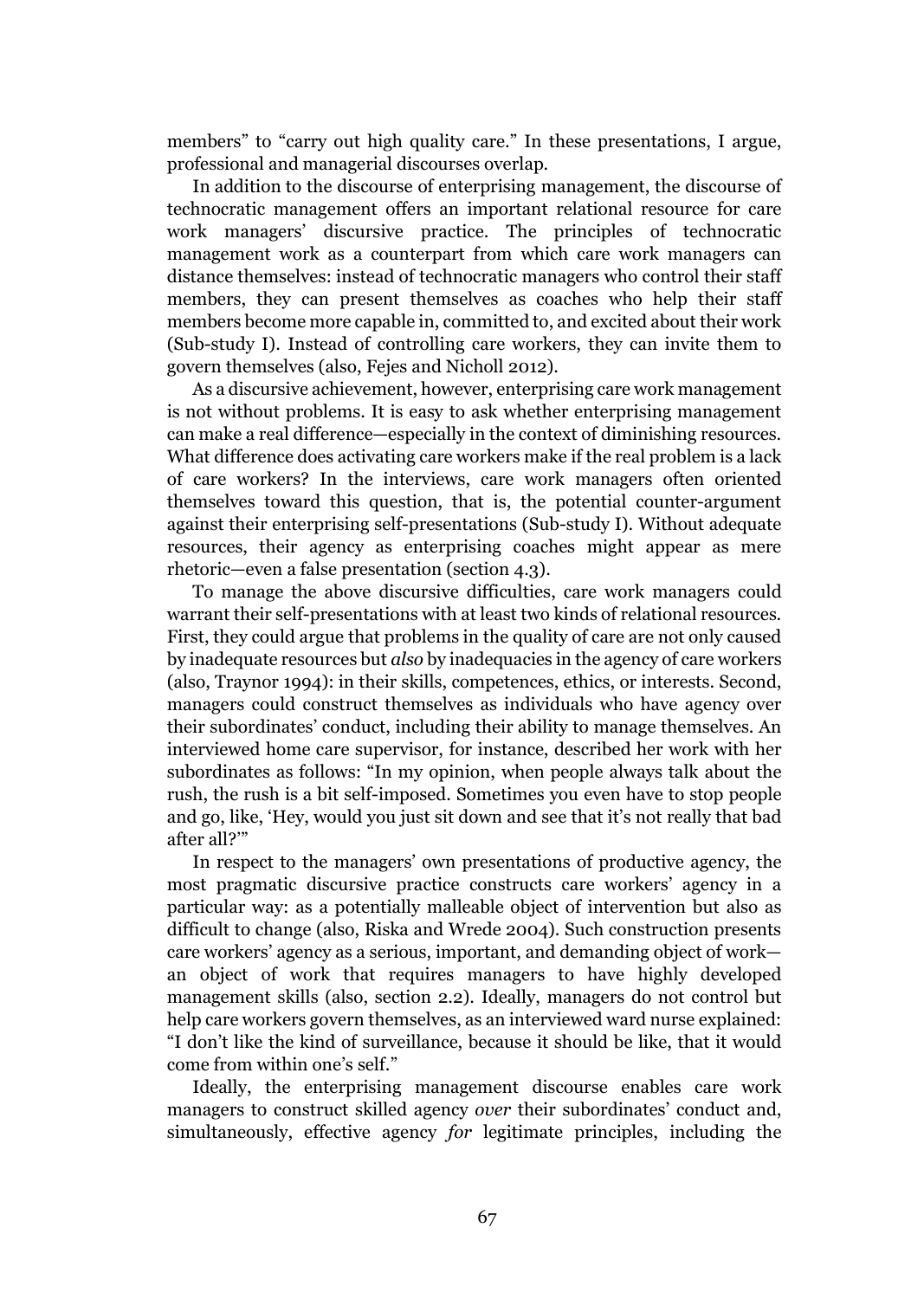quality of care and the wellbeing of their clients, without any request for additional resources. By drawing on the discourse of enterprising management, care work managers can thus—at least momentarily—align professional with economic objectives (also, Barnes 2000). The compatibility of professional and economic objectives was also accomplished when the interviewees articulated the qualities they expected from their (professional) staff (Sub-study I). Typical expectations included generic psychological and personal qualities, such as motivation, self-direction, social skills, the right kind of values, customer-orientation, respect for older clients, a positive attitude, innovativeness, and creativity. A good care worker had an internal desire and ability to work with older people even under difficult conditions.

The care work managers thus presented clear opinions regarding who was a "good nurse" in old age care and—simultaneously—presented themselves as experts in nursing (rather than technocratic and extra-professional managers). At the same time, their characteristics of a good nurse often downplayed the importance of medico-scientific knowledge and formal education. Instead, their expectations aligned with (some particular aspects of) the socio-scientific care work discourse but also—at least in theory—with governmental and economic attempts to reduce educational requirements (section 2.1).

Enterprising discourses may appeal to professionals with administrative assignments and their need for self-respect, but they may also create new communicative challenges. In the interviews, these challenges were seen in the managers' constant efforts to convince their audience (i.e., the interviewer), and perhaps themselves, that activation can make a real difference. The product of activation would be a professional nursing agent who is not only responsible for delivering care (Bolton 2004) but is also capable of doing so (Fejes and Nicoll 2012).

Perhaps paradoxically, however, care work managers may also need inactive, demotivated, and unprofessional staff members. They might even need staff members who *resist* their attempts to activate them. In the interviews, the figure of a resistant worker was repeatedly called into being. As an interviewed ward nurse formulated: "Although the work culture has changed [toward being more active], there are always those [care workers] who keep resisting." Such a figure of a resistant care worker is, I argue, relationally functional for managers' self-impressions. Managers may need to construct unprofessional and inactive staff members in order to have someone to activate and coach, someone they can help to become a better professional. Care work managers need an object for their professional interventions. Significantly, care work managers' professional agency is thus relational to their subordinates' alleged lack of it. Not all care workers, however, can be resistant and inactive—otherwise, also the managers would seem incompetent coaches, individuals with inadequate management skills.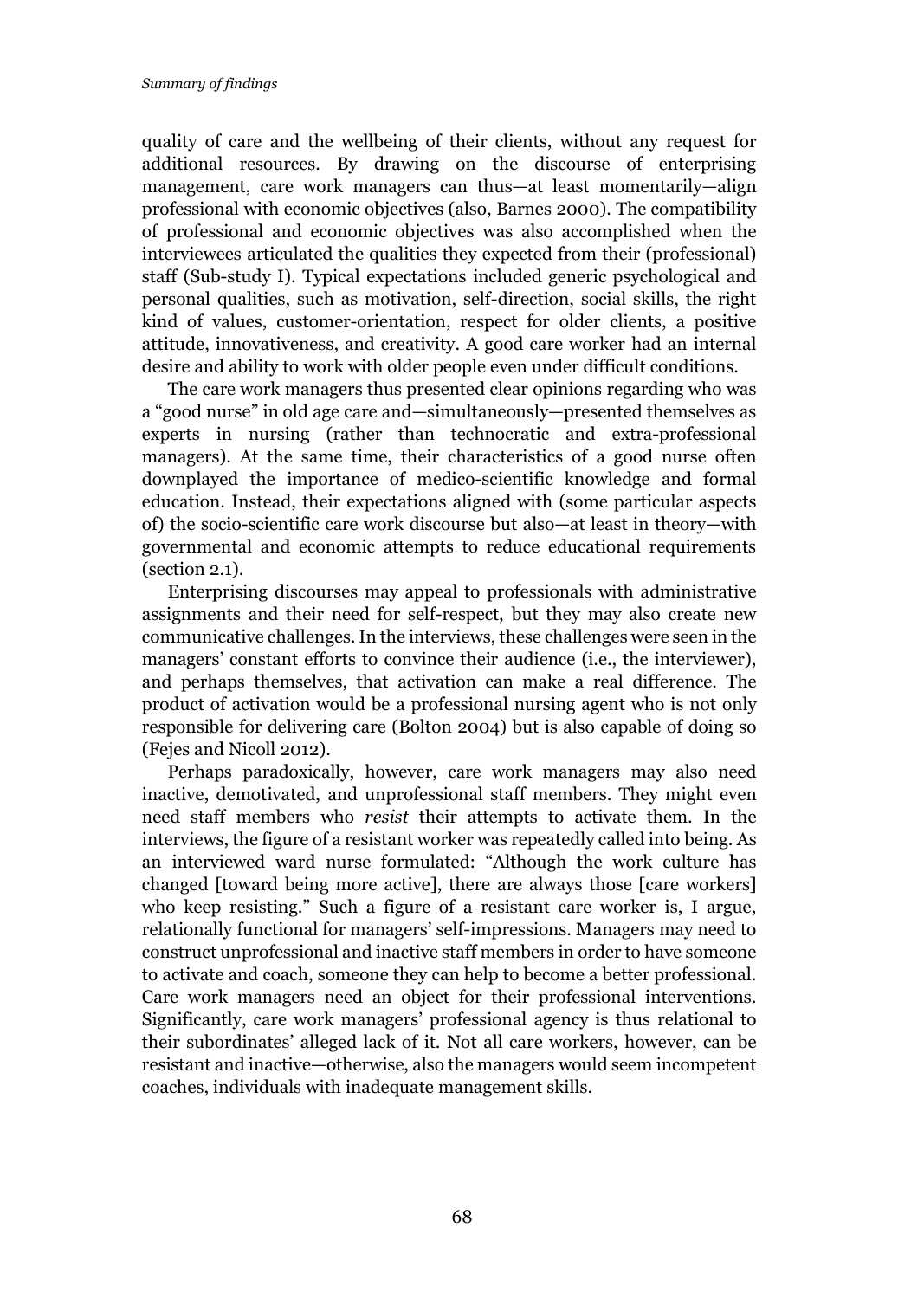#### 6.1.4 CARE WORKERS IN A DIFFICULT PLACE

Care work managers' self-presentations raise two key questions. First, are care workers willing and able to present themselves as objects of their superiors' coaching, that is, as individuals who need their superiors' help to become more active, committed, target-oriented, and self-directive professionals? Second, are care workers willing and able to agree with their superiors that problems in the quality of care can be solved if care workers become more active, committed, target-oriented, and self-directive? Sub-study III examines these questions. If the answers are negative, this creates direct friction in the networks of social care provision.

In general, the interviewed care workers showed commitment to the socioscientific principles of nursing (section 2.1). In this sense, at least, they aligned with their superiors' accounts. The ideal care worker they constructed was an adaptive and reflexive agent for her clients' holistic, bio-psychosocial wellbeing (also, Allen 2004; 2007). Moreover, the ideal care worker was an enterprising agent who was not hierarchically commanded but autonomously strove to actualize her inherent potential (see Pyysiäinen and Vesala 2013).

Like their supervisors, care workers also talked about structural problems in their work—including the limits of their own and their clients' bodies (Substudy III). In the interviews, a much-debated problem was the (alleged) lack of assistant workforce and the respective need to perform "menial" tasks (such as cleaning and kitchen work), which, according to the interviewees, do not belong to nursing (also, Tainio and Wrede 2008). In a sense, care workers, both nurses and practical nurses, were thus able to construct their professional *identities* in relation to duties that were constructed as extra-professional.

To present themselves as professional *agents*, however, care workers need to demonstrate abilities to act over structural obstacles. An enterprising care worker, in particular, does not simply protest against structural obstacles; she also finds novel ways to make things happen—and serve her clients regardless of such obstacles (e.g., Barnes 2000; Gibson 2013). In this way, the discourse of enterprising care work (management) also undermines traditional, professional divisions of labor, including divisions of labor between the assistant and professional workforce. In a sense, an enterprising care worker can rise above such divisions.

The currently dominant, socio-scientific nursing discourse, moreover, seems to offer care workers endless opportunities to demonstrate their enterprising agency. There are always more ways—little ways, at least—in which care workers can serve their clients' holistic, individual, biopsychosocial needs (also, Fejes 2008). An interviewed practical nurse, for instance, defined her job as follows: "It's a huge responsibility, [giving] home care. You don't just go to the customer's home and give medicine. No, you need to pay attention to the whole, the whole customer, to everything."

To make things happen—regardless of structural obstacles—the interviewed care workers suggested several solutions, such as the skilled use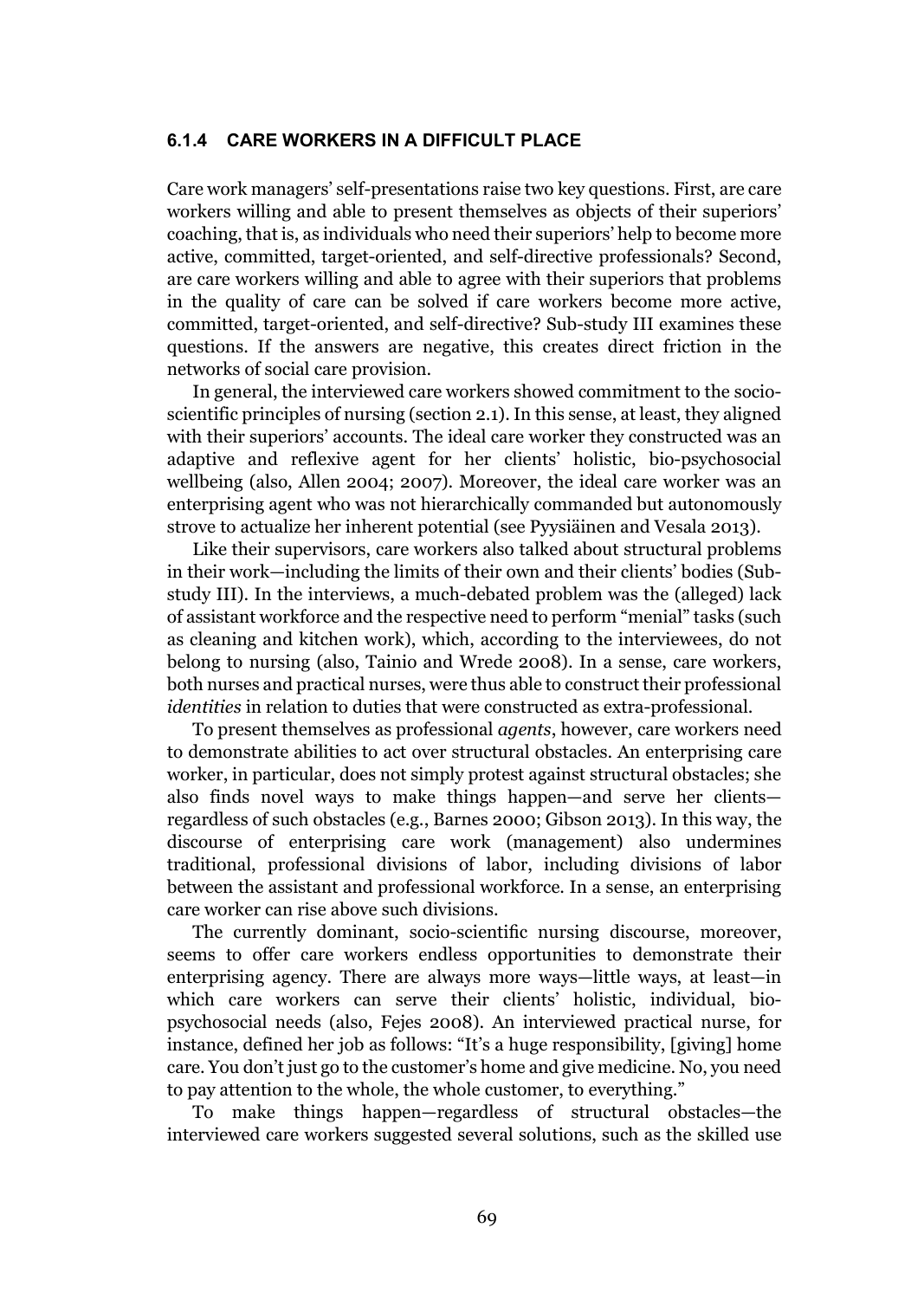of instruments, working together, and the proactive ability to regulate and plan one's actions. At times, the interviewed care workers thus seemed both able and willing to draw on the discourse of enterprising nursing and, like their supervisors, construct problems in care work as problems in care workers' skills and ethics. Motivated, committed, active, adaptive, and target-oriented care workers are able to make things happen in all conditions (Sub-study III).

From a substantialist perspective, structural problems, such as the lack of time and workforce, are factors that cause exhaustion and disdain among professional care workers (e.g. Stacey 2005; also, Trydegård 2012). From a relational perspective as well, structural obstacles can hinder care workers' abilities to *present* traditional, professional agency. To present *enterprising* agency, however, care workers also need structural obstacles; they need obstacles to demonstrate their ability to overcome them, plan ahead, make things happen, and provide care under all conditions. From a relational perspective, care workers can thus employ their structural environment as a resource for their agential performances (Sub-study III).

However, the interviews with care workers also demonstrate that impressions of enterprising agency are always contestable, precarious, and "open to threat" (Sulkunen 2010: 503). Although the interviewees often tried hard to construct themselves as enterprising agents, they equally often seemed to lack adequate resources for convincing presentations. Instead of ideal, enterprising agency, care workers often presented motivation to work hard and develop themselves but also structural constraints, such as a lack of time and money, that were difficult to overcome. According to a practical nurse we interviewed, for instance, "the nurses should be focused on the residents, the older people, not on the kitchen and the laundry and all sorts of things. But it's because the city is saving [money]."

Thus, much like their supervisors, care workers were able to highlight their difficult working conditions and to engage in *agentless talk* (Kurri and Wahlström 2007). From a (micro-)constructionist perspective, such talk is pragmatic for care workers' facework and self-respect. It reduces their personal responsibility for problems in the quality of care. Rather than blaming care workers' inadequate ethics or skills, agentless talk assigns problems in the quality of care to lack of time, money, and workforce—or to policy-makers who instead of serving older clients' holistic wellbeing serve economic and technocratic interests (Sub-study III). Finally, care workers' agentless talk can also challenge their managers' self-presentations as enterprising coaches. If care workers suffer from impossible working conditions, coaching them makes no sense.

To present themselves as agentless, however, care workers need relational resources. In the research interviews, care workers' professional collective seemed to offer such resources. In particular, care workers were able to construct a professional collective that knows the true conditions of care work but lacks the ability to make things happen. In the micro-discursive context of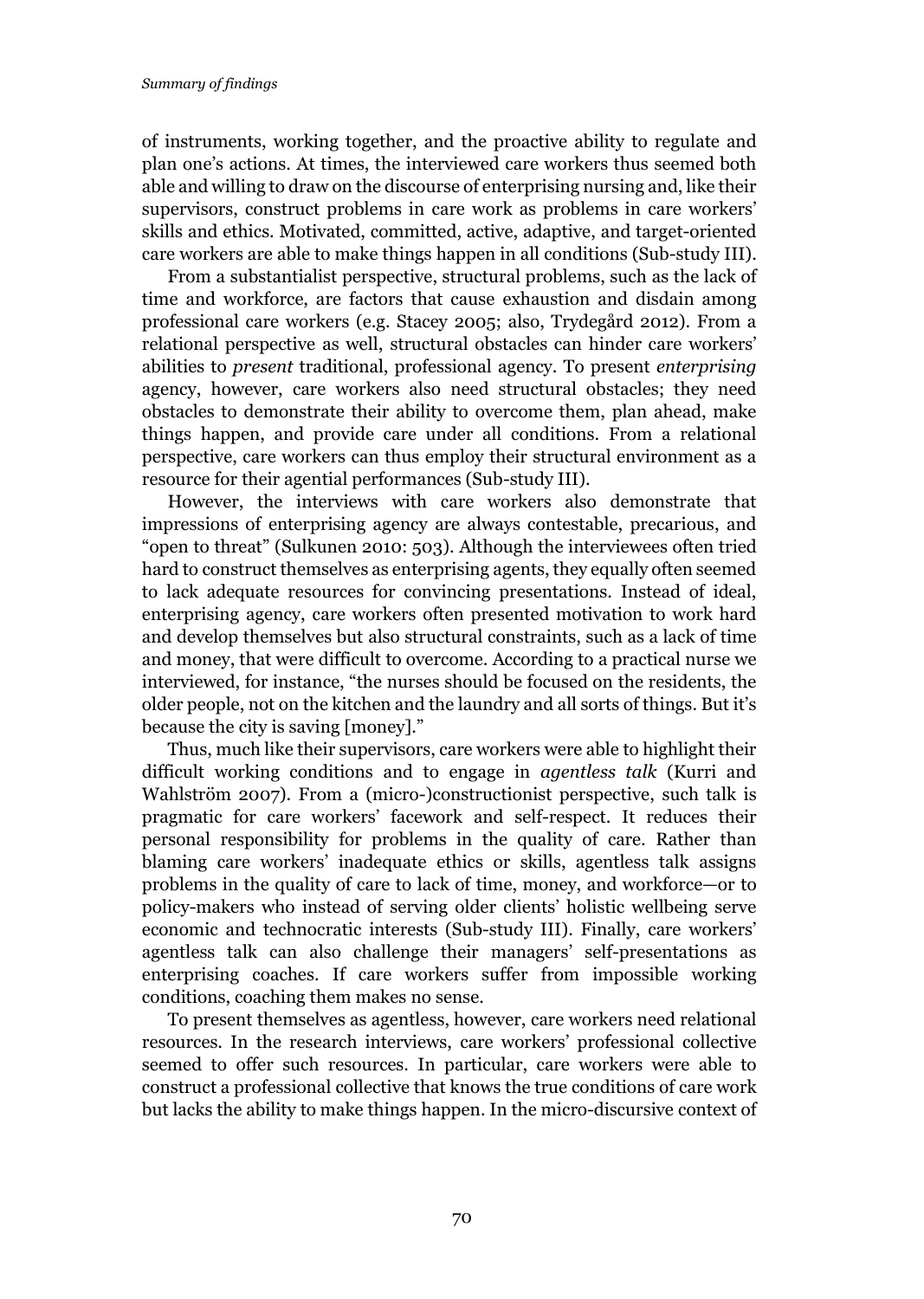the interview, I argue, the construction of professional collectives served a dual communicative function.

First, attributing the lack of agency to a larger collective can be morally pragmatic to an individual care worker: it supports the impression of "it is not only me who lacks agency." Second, if being agentless is a collective experience rather than the experience of a single care worker, it is more difficult to question as a factual statement—especially from outside of the constructed collective. By referring to a collective experience as the author of their structural constraints, care workers were thus able to shoot down a potential counter-argument—that is, the argument according to which care workers are agentless because of their inadequate skills or ethics rather than because of their impossible working conditions. Care workers' skills and ethics are, of course, what care work managers must address in order to present themselves as enterprising coaches—that is, as agents who can improve the quality of care by activating care workers.

Care workers were thus able to construct an epistemic hierarchy and a disparity of knowledge between themselves and their supervisors (see Symon 2005; also, Fisher and Kang 2013). Care workers can argue that their managers do not understand the real, material, and embodied conditions of care work (also, Traynor 1994). In doing so, they can construct their professional identities in relation to their managers' deficits—similar to how managers can construct their professional agency in relation to care workers' deficits (sub-section 6.1.3)!

For care work managers, the above epistemic hierarchies and disparities of knowledge, and thus care workers' agentless experience, can be difficult to question. However, they are not impossible to contest. By drawing on the ideals of enterprising management, and by invoking care workers who can seemingly make things happen (such as migrant care workers, see the following section), care work managers can always claim that the real problem is not in the material conditions but in the skills or ethics of care workers (Substudy I).

The interviewed care workers seemed aware of the above interpretations that might question their critique of their structural work conditions. Instead of factual statements, care workers' criticism might be received as a mere justification for problems in the quality of care—in the worst case, a justification of a demotivated and routinized nurse. Therefore, while articulating structural constraints in the research interviews, care workers often assured us (i.e., the interviewers) of their good intentions, interests, and ethics. Thus, they oriented themselves toward potential counter-arguments and negative ways of hearing them (Sub-study III). To further demonstrate their correct ethics, care workers were able to draw on the above epistemic hierarchy: care workers, not care work managers, know the real interests of older clients. As one nurse we interviewed formulated it: "I think it would be good for the management to also trust the nurses. [...] Each ward is different. And the employees can see what's best for the residents." Previous research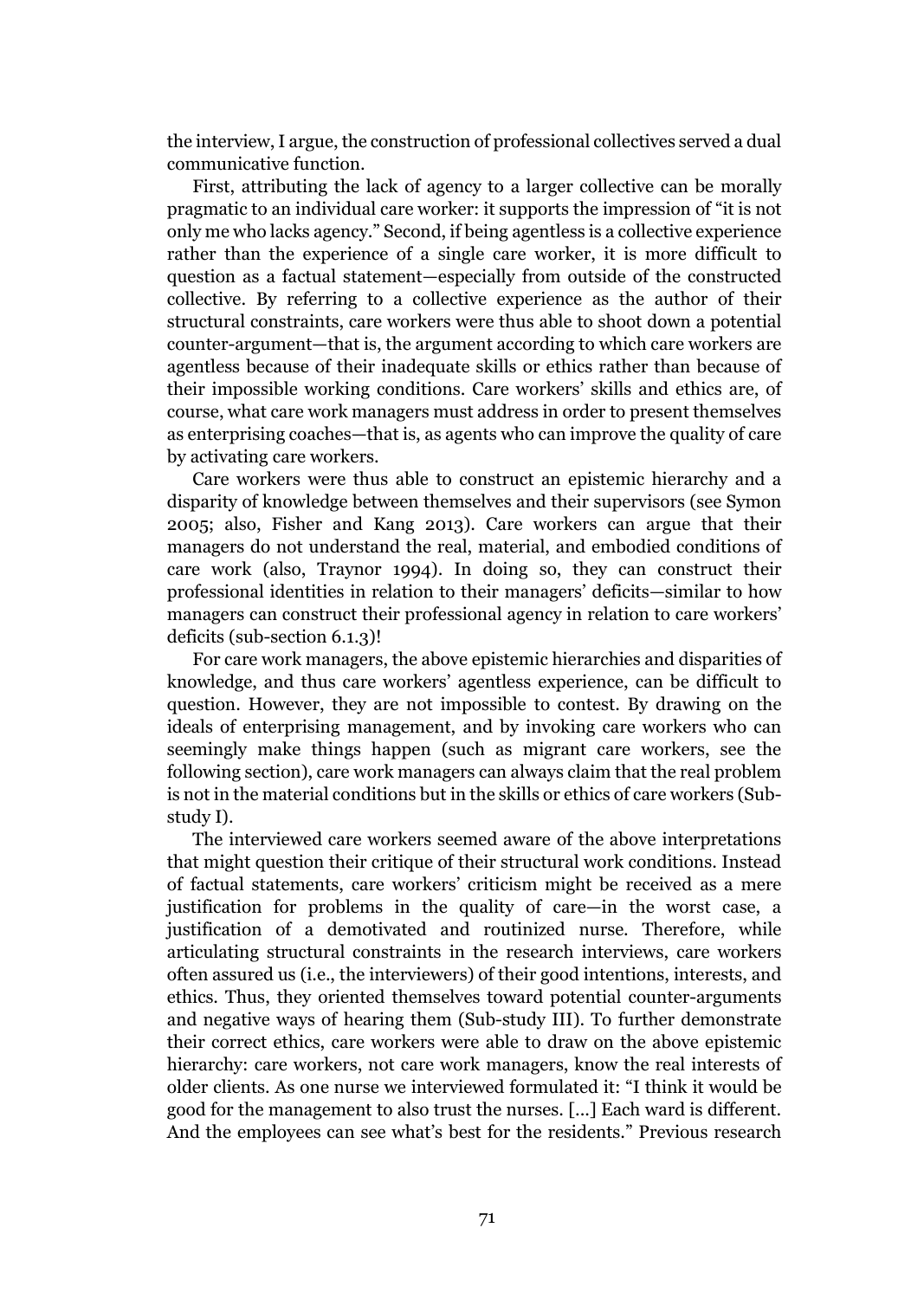has documented how nurses can construct similar professional boundaries and disparities of knowledge in relation to medical doctors (Allen 2001).

As the interviews demonstrate, invoking structural constraints is not always easy: it can require delicate discursive work and relational resources. It can be particularly difficult in a macro-discursive context of enterprising management that has "a continuing cultural imperative to present oneself as having some agency, power and control" (Reynolds et al. 2007: 348). As Meyer and Jepperson (2000: 107) note: "Helplessness [...] and passivity may be very natural human properties, but they are not the properties of the proper effective agent." In a discursive context that strives toward all actors' enterprising agency, invoking "impossible constraints" can lead to questions of skills, competences, ethics, and interests. In such a context, invoking "impossible constraints" can be morally and emotionally difficult.

There is, however, a way for care workers to invoke structural constraints without jeopardizing their self-presentations as effective agents. They can present themselves as agents without a choice, as skilled but forced enterprising agents who can and do act in enterprising ways but mainly because they have to, not because they self-evidently want to (also, Tainio and Wrede 2008). As a practical nurse described her work in an interview: "If it's part of your job, then it's just part of your job. No one else will do it. You need to take care of it. You just try to manage through the day." These interpretations bring a whole new tone to the discourse of enterprising nursing: the enterprising programs that were, at first, based on the free will and voluntary commitment (e.g., Barnes 2000; also, Sulkunen 2010) of independent agents take on a sense of obligation, even exploitation. These interpretations directly question care work managers' and political authorities' liberal attempts to align the interests of all stakeholders: enterprising nursing might serve care work managers, political authorities, and the recipients of care, but it does not always and self-evidently serve frontline care workers.

## 6.2 ACT TWO: MIGRANT WORKFORCE AS A RESOURCE AND A DILEMMA

In this section, I examine care work actors' discursive and relational resources vis-à-vis diversifying care work. The section begins by examining the resources with which care work managers can present their increasing tendency to recruit migrant workers as a tendency that serves the Finnish elderly. To manage this impression, care work managers can, for instance, construct migrants as professional nurses or as ethnic others who are culturally interested in care—in both cases, as good agents for the Finnish elderly. The section then moves on to demonstrate how these same resources can, in fact, enable a win-win impression: in this impression, the recruitment of migrant workers (to precarious care jobs) also serves migrant workers. Finally, the section demonstrates how migrant care workers can both support and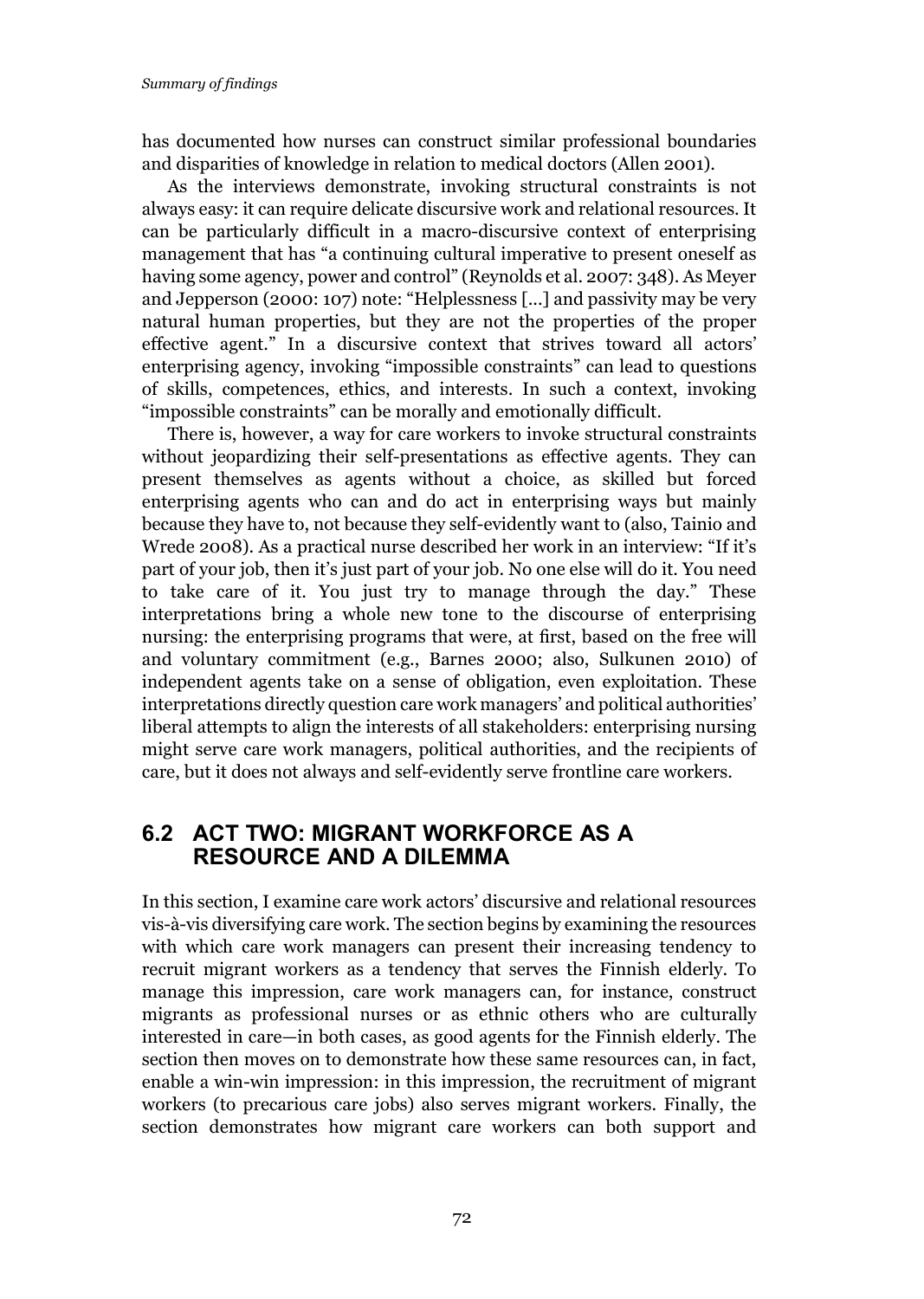challenge their managers' relational resources—perhaps unwittingly but also, in fact, quite fearlessly. Many migrants can present themselves as devoted and enterprising agents—in convincing ways. However, many migrants can also present themselves as actors who are enterprising because they have no alternatives. The latter impressions, of course, challenge the (neo)liberal impressions of all-win tendencies. Such a challenge, however, can be discursively difficult for many migrant workers: it contests the image of these migrant actors as devoted agents who willingly overcome the innumerable obstacles they encounter—that is, the image which seems important for many migrants in their complex, macro-discursive environment.

#### 6.2.1 MANAGERS' (NON-)AGENCY IN RECRUITMENT

In the interviews, the care work managers faced a discursive problem: how to manage morally appropriate yet convincing impressions of themselves as managers who recruit migrant workers. Public debates present migrant care workers in diverse ways (section 2.4): as active, independent, and enterprising agents but also as compliant objects of managerial control, or as members exploited, cheap and disposable labor. The latter two interpretations harm migrant workers but, potentially, also the managers who recruit them. In the most critical interpretations, managers' increasing tendency to recruit migrant workers is a practice guided by illegitimate, managerial, and economic interests and managers' biased, stereotypical conceptions of migrant workers (section 2.4). The recruitment of migrant care workers can also violate the interests of older clients if the language (or other) skills of migrants are conceived as deficient.

From a relational perspective, an interesting question is thus, *how can managers avoid these critical interpretations of themselves and their activities*? As the interviews demonstrate (see Sub-study II), one way for care work managers to avoid the above negative self-impressions is to construct *non-agency* in recruitment. Instead of a deliberate decision (cf. Cangiano and Walsh 2014), managers can construct the recruitment of migrant workers as an external, structural necessity and their only choice in the context of the aging population and consequent labor shortages—or in a context in which ignorant policy-makers refuse to improve the wages and working conditions of care work, thus making it difficult to recruit indigenous professionals (see section 2.4). If care work managers have little agency over recruitment, they can avoid the above critical interpretations of their recruiting tendencies.

The recruitment of migrant workers for old age care, however, does not need to be conceived as a negative or harmful tendency but, in contrast, a tendency that serves all stakeholders at once. The following two sub-sections discuss different ways to construct the increasing recruitment of migrants to care as a practice that serves, first, the Finnish elders (section 6.2.2) and, second, the migrants themselves (6.3.3).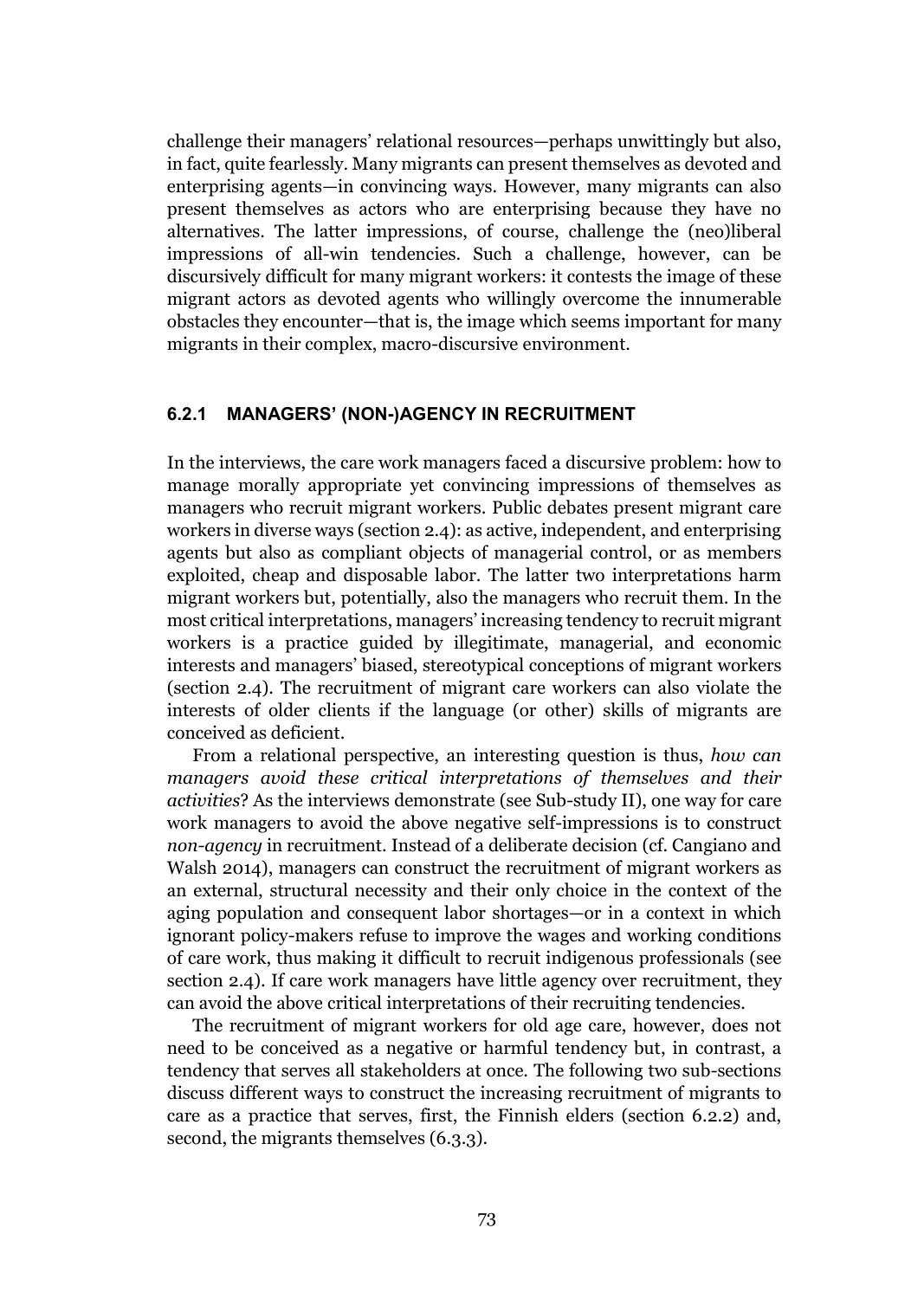#### 6.2.2 PROFESSIONAL NURSES AND ETHNIC OTHERS

The interpretation of a care worker's migrant background as a (potential) professional deficiency (section 2.4)—and thus a risk to the wellbeing of their clients—was constantly present in the discursive context of the research interviews (also, Sub-study IV). Evidently, both care workers and care work managers had to design their self-presentations against this discursive backdrop. The interviewed actors, however, also had a variety of relational resources to manage appropriate impressions. With such resources, care work managers were able to present the recruitment of migrant care workers as agency for older clients. In short, they were able to manage positive and respectable impressions of themselves by managing positive and respectable impressions of migrant workers.

First, by employing cultural stereotypes (see section 2.4), care work managers were able to construct migrant workers as inherently motivated, skillful, and capable of working with older people—even if their language skills were not ideal (Sub-study II). In the interviews, the care work managers constructed African and Asian migrants in particular as agents who have culturally inherited traits and abilities—such as respect for older people—that make them valuable care workers. As a head nurse we interviewed presented her attitude toward the diversification of the workforce in Finland: "I think we Finns have a lot to learn from other cultures. Our eldercare is not the best of all. We could learn a lot about the sort of respect towards older people and older age from other parts of the world. I would be very open-minded and welcoming of all new perspectives here."

As a result of the above constructions, recruiting migrants not only appeared to be a structural necessity—or a way in which to serve economic interests—but also a way in which to serve older clients. The credibility of these presentations, of course, depends on how migrant workers are constructed: not as individuals who primarily lack something (e.g., language skills) but as individuals with special assets (e.g., superior ethics and cultural heritage).

Second, in addition to constructing migrant workers as members of ethnic groups, care work managers were able to construct migrant workers as members of a(n international) community of professional nurses (Sub-study II). Such care workers are proper agents not because of their cultural roots but because of their professional ethics. Despite (potential) deficits in their language proficiency, professional nurses can serve their clients' interests. As a ward nurse noted in our interview: "We should somehow collect all the resources together and see that whatever country we're from, it's certain that, as nurses, we all serve the same purpose and work here for the older people."

Third and relatedly, care work managers can question the importance of (Finnish) language in care work (Sub-study II). In theory, people might construct language proficiency as a professional skill (also, section 2.4), even as a reason to exclude migrants from professional work (also, Dahle and Seeberg 2013; also, Sub-study IV). Care work managers—and care workers, see Sub-study IV—have, however, also access to an alternative argument: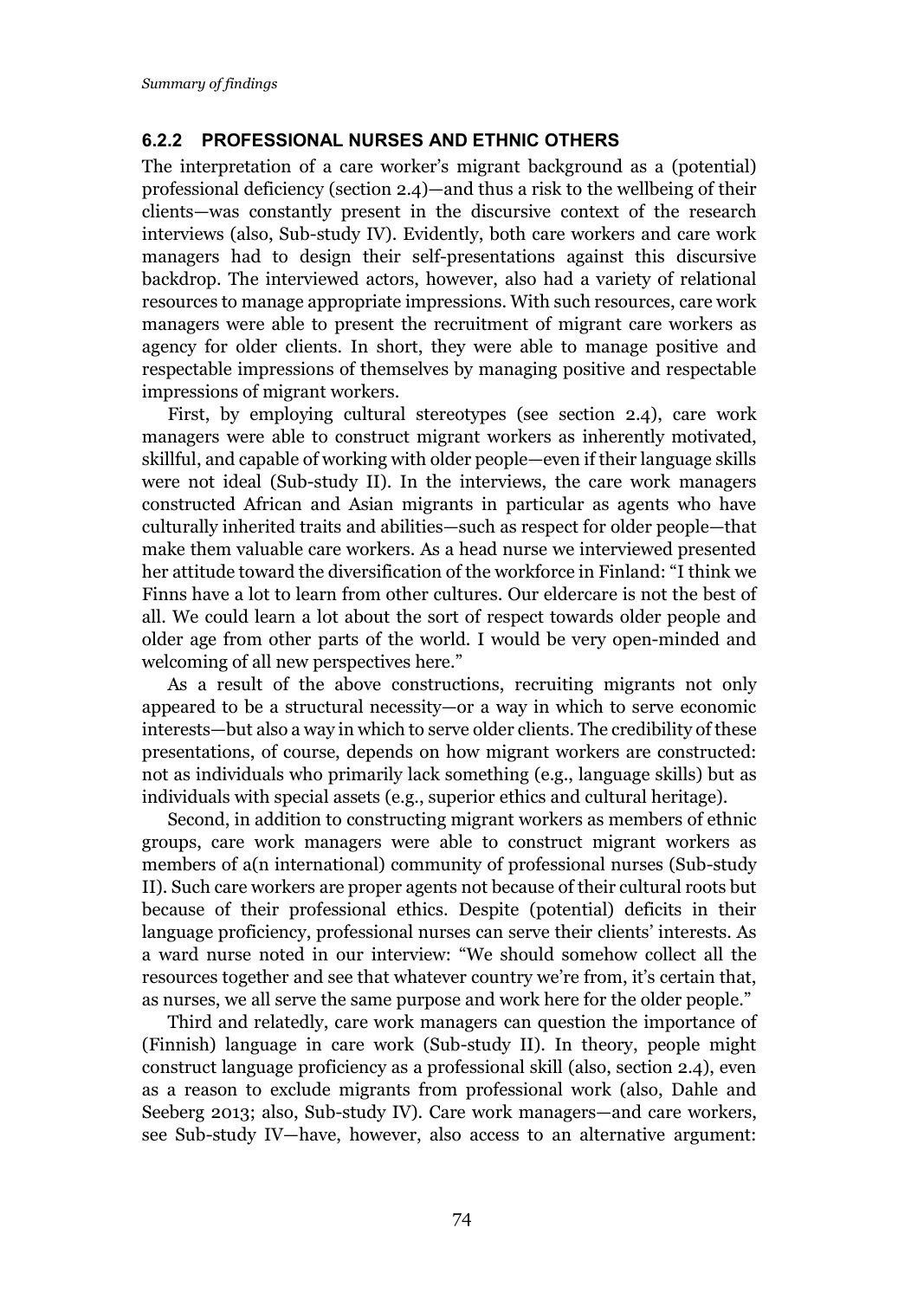language requirements do not serve older people, care workers do. Care work managers can thus construct overtly strict language requirements as bureaucratic (rather than professional) rules that hinder both their ability and that of care workers to make things happen. A good care worker knows how to serve her clients. Knowing a language is less important (Sub-studies II and IV).

Fourth and finally, the interviewed care work managers were able to construct a sharp distinction between the domestic and international recruitment of migrant workers (Sub-study II). Evidently, constructing international recruitment (from poorer countries) as a tendency that violates the interests of Finnish people—and sometimes also the recruited migrants is a pragmatic resource for care work managers; consequently, their own practices of domestic recruitment become a respectable alternative (Sub-study II). As the above-cited ward nurse noted: "It cannot be the solution that a kind of cheaper workforce is recruited from the Philippines because they're willing to work for these low wages. And there would be the language issue again."

Care work managers thus have many ways to present the increasing recruitment of migrant care workers as a tendency that serves the Finnish elderly population. The relational consequences of these different ways allow different interpretations. From a macro-constructionist perspective, especially the stereotypical and essentialist construction of migrants as culturally inclined to care work—rather than professional agents—might serve divisions of labor and organizational hierarchies. Such a discursive practice constructs migrant workers as ethnic others and reduces their ability to be recognized as educated professionals and, consequently, to attain more valued positions in the professional rank (see Dahle and Seeberg 2013; also, Zanoni and Janssen 2004; Weicht 2010).

From a micro-constructionist perspective, however, all the abovedescribed discursive resources serve a more local objective: the impression management of the care work managers in the interview context (and in other similar contexts). By constructing migrant workers as good agents for Finnish elders, care work managers can manage positive impressions of their *own* agency as individuals who recruit migrants. These impressions may, of course, also serve the continuing recruitment of migrant workers to precarious care jobs. From a less critical perspective, these positive impressions can also serve migrant workers: care work managers' abilities to justify their recruitment tendencies can also increase migrant workers' job-opportunities in care although, of course, social care work remains relatively precarious and less well compensated than, for instance, health care work. In any case, from a micro-constructionist perspective, it is not any *particular* discourse that matters in respect to these recruitment tendencies. Professional discourses can serve the exact same functions as ethnic othering: they can both justify the exact same recruitment practices. From a micro-constructionist perspective, it might be this *multiplicity* of discursive resources that helps managers justify their activities to themselves and others (Sub-study II).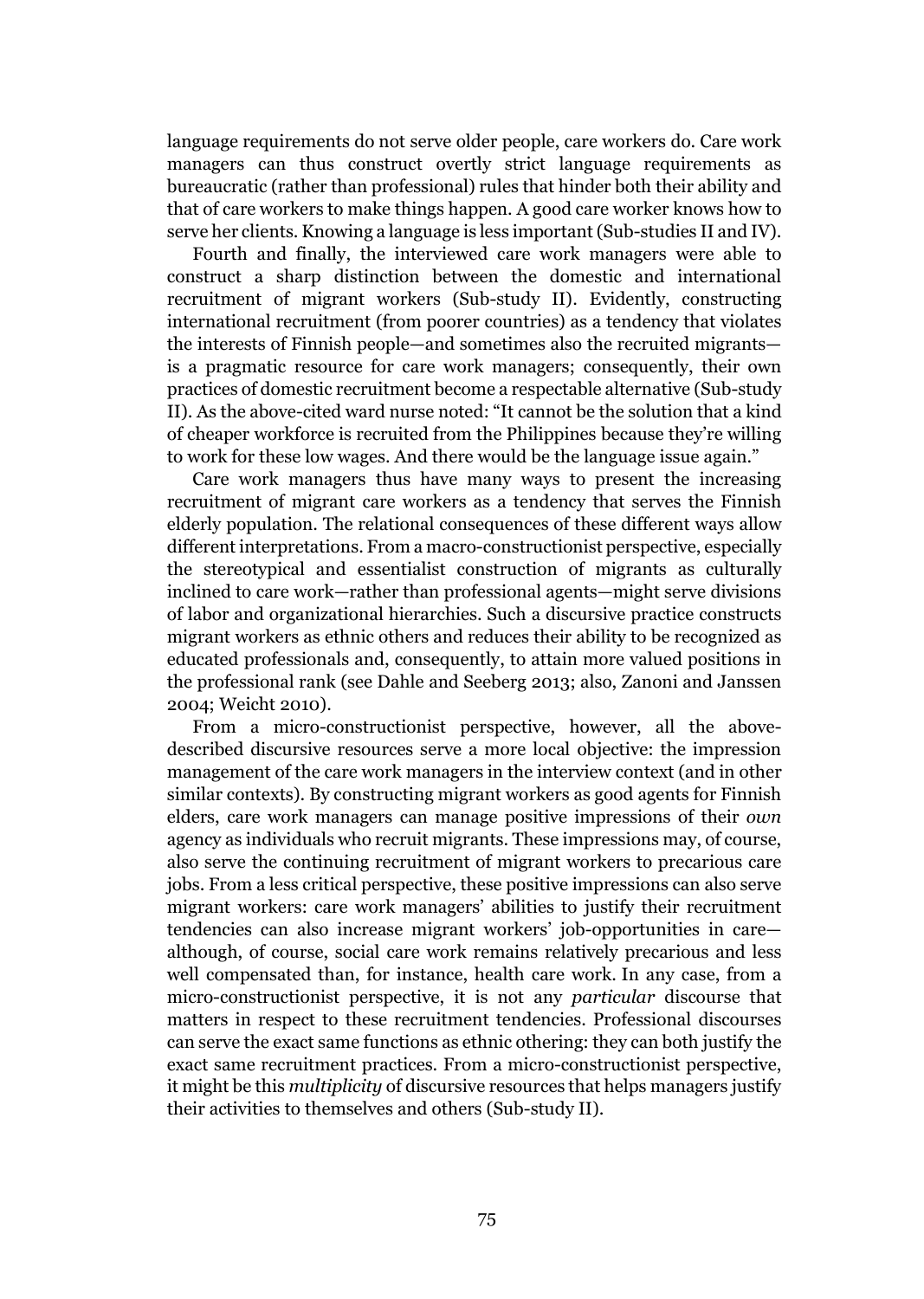In different contexts, care work managers may construct migrant workers in different ways. Even in the interviews, they did not only idealize migrant workers. Instead of ideal, enterprising agents, they occasionally presented migrant care workers as the opposite (also, England and Dyck 2016; Niska, Olakivi and Vesala 2012; Olakivi and Niska 2016): routine-oriented employees who only do what their managers require, work by following orders, lack critical depth, and have trouble learning to become self-steering (also, Substudy II). Such negative impressions might of course harm migrant care workers and their career prospects—as highlighted in previous research (e.g., Näre 2013). What I argue, however, is that such negative impressions can also harm care work managers as people who recruit migrants.

#### 6.2.3 CONSTRUCTING THE WIN-WIN SITUATION

In the above, I have examined some of the relational resources with which care work managers can construct the recruitment of migrant workers as agency for older clients. As I already indicated, whether these recruitment tendencies also serve migrant workers (or the migrant population), is a matter of dispute. In critical interpretations, the active recruitment of migrants for care work is a way for employers to save money: as long as there are migrants who are willing—or forced—to work in poor conditions and with low wages, there is no need to improve the quality of care work or care workers' wages (section 2.4). An interesting question is, thus, can managers present their recruiting tendencies as also agency for migrant workers?

Evidently, migrant care workers are not the most important principals for care work managers' occupational agency (Sub-study II). Care work managers' macro-discursive context primarily expects them to serve their older clients, not their subordinates. Ideally, however, managers could serve multiple principals in tandem, including their staff members (e.g., Jumisko, Hyry-Honka and Saranki-Rantakokko 2017; Kulmala 2017), as both Nordic welfare professionalism and the ideals of (neo)liberal government conventionally highlight (sections 2.1 and 2.3). At the very least, care work managers may need to avoid the most critical interpretations of their managerial practice. These critical interpretations present care work managers as driven by managerialist and technocratic interests of recruiting migrants as obedient and flexible care workers. In these interpretations, care work managers' tendency to recruit migrants serves the managers' self-interests while exploiting the vulnerable position of migrant workers.

To avoid such negative impressions of technocratic management and the exploitation of the vulnerable position of migrant workers, care work managers can present migrant workers as competent, self-governing agents who can serve their own interests. In these presentations, migrant care workers work in old age care—and often work extremely hard—because they want to, not because they have to. In our interview, a ward nurse described the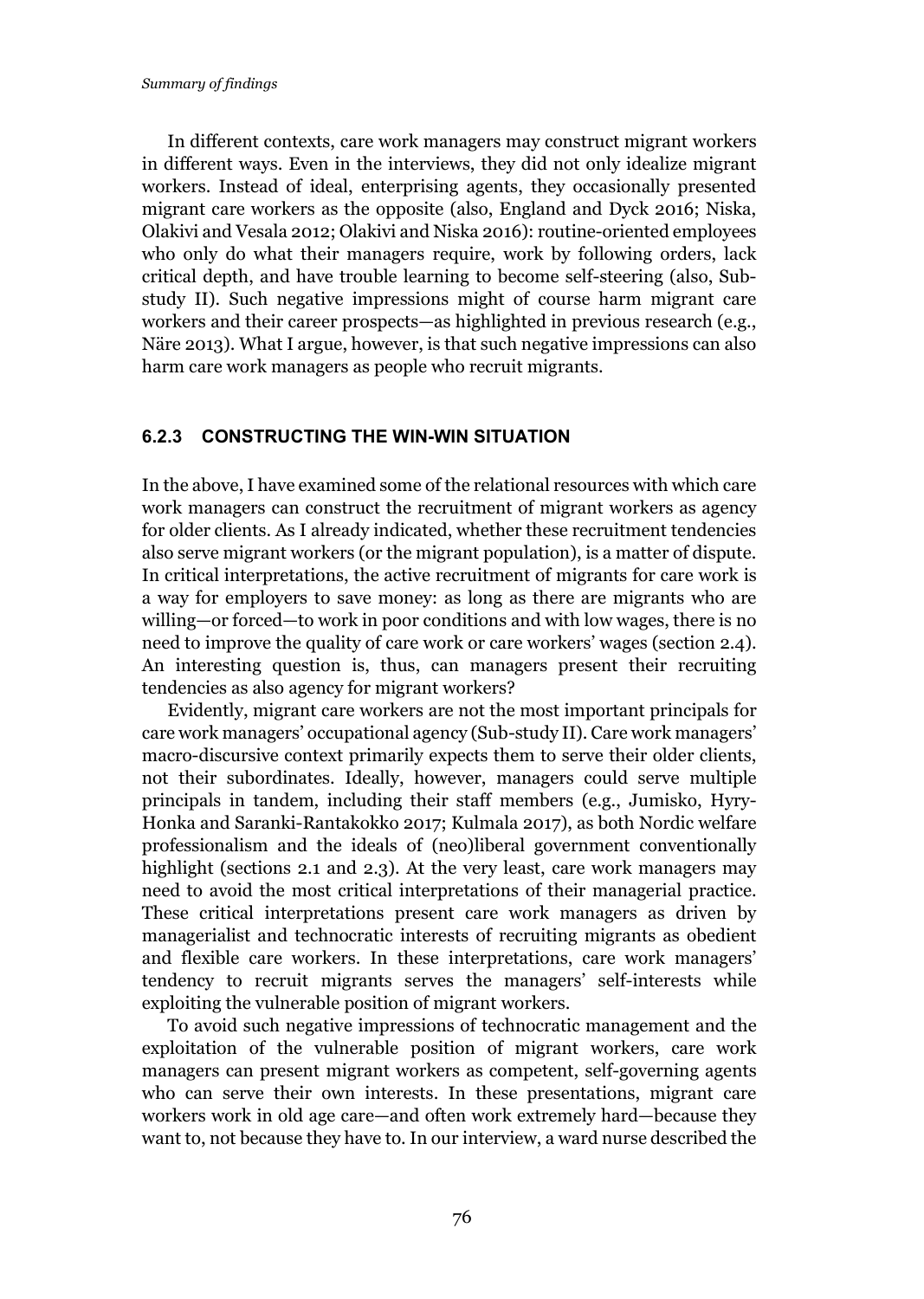African workers in her unit as follows: "Somehow, they don't make a fuss about anything. And they're always ready to yield. […] There can of course be the language problem, that they're not that good in Finnish. But then again, I've noticed that they're very reliable employees. […] They've come here to work for the residents."

Care work managers can thus construct migrant workers as agents who are driven by their interest in care work—and, in respect to many migrants, these constructions can be highly convincing. Impressions of migrants as either professional agents or natural carers (and thus ethnic others) can offer relational resources for such constructions: both figures are driven by a commitment to the wellbeing of their clients—and not primarily by monetary rewards. With these relational resources, care work managers can construct the increasing recruitment of migrant workers to old age care as a tendency that serves the older clients and migrant workers in tandem. Finally, these new recruitment tendencies can serve political authorities' and employers' (ostensible) interest in cost-efficiency (section 2.4). By employing motivated and skilled migrant workers, the quality of care can—in theory—be improved without additional investments (e.g., in working conditions or care workers' wages).

One problem with these presentations is that care work managers may have few resources to present old age care as an attractive job—although, for a migrant who might have difficulties finding employment it can be presented as better than nothing (e.g., YLE 31.8.2015a; also, Zanoni and Janssen 2004).

#### 6.2.4 HIGHLIGHTING INDIVIDUAL RESPONSIBILITY

The above interpretations by care work managers, however, are not selfevidently accepted by migrant care workers. In this sub-section, I draw on substudies III and IV to demonstrate how the interviewed migrant care workers' interpretations of their own work both supported and challenged their managers' constructions of the increasing recruitment of migrants to lowerlevel care occupations as a win-win situation.

According to previous research, migrant care workers (in Western countries) often face extra pressure to demonstrate their professional agency (i.e., skills, competencies, ethics, and interests) in front of native audiences (section 2.4). The interviewed care work managers also occasionally constructed migrant care workers as (potentially) deficient professionals in respect to their language skills or abilities to govern themselves, for instance (also, Näre 2013; Olakivi and Niska 2016). Thus, the managers were able to employ these negative interpretations and stereotypes—as well as the more positive ones (section 6.2.2). Unsurprisingly, the interviewed migrant care workers were also aware of the abovementioned negative stereotypes and impressions—especially in respect to their language skills (Sub-study IV). Thus, the identity of a migrant was easily recognized as a troubled one.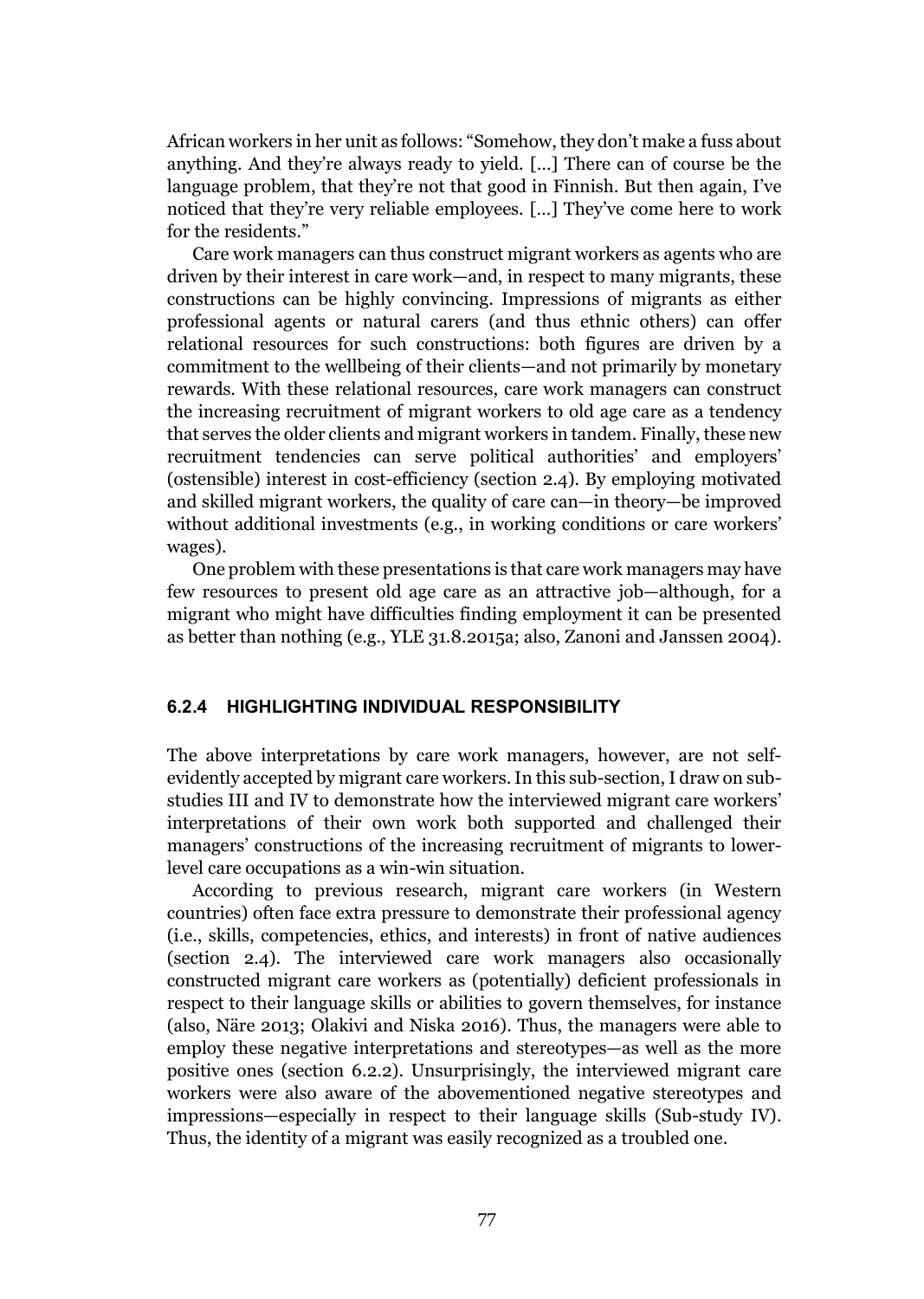In addition to troubles in care worker–client relationships (section 2.4), the identity of a migrant seemed to entail problems with peers and colleagues, including unequal, discriminatory, or unjust relations. In some interviews, nationally diverse workplace relations were constructed as difficult-bydefault, and the absence of difficulties was constructed as an exception to this rule (Sub-study IV).

Occasionally, the interviewed migrant care workers also constructed versions of their work that were problematic to their managers' selfpresentations—although, potentially, also for the migrants themselves (Substudy III). In these instances, the care workers presented—much in line with common sociological interpretations (section 2.4)—themselves as forced entrepreneurs of self: as someone skilled and competent, who makes things happen in an extra-effective manner, and who takes responsibility for her clients and herself—but out of an external necessity, not because she inherently wants to. Indeed, the interviewed care workers had good resources for such self-presentations. In the macro-discursive context that they inhabit, the image of a migrant worker who needs to work in care against her own preferences, and who needs to work extra-efficiently and to take care of herself, is as familiar as the image of an authentically motivated migrant care worker (section 2.4). These interpretive frames can both be convincing—also in respect to a single care worker—, but they have a very different political import: the latter supports the impression of a win-win situation, while the former constructs a conflict of interests. In one interview, a practical nurse presented her job situation as follows: "Since I come from abroad, I have to, I cannot give up [and say] 'I won't do it.' It is my work; I have to do it."

In fact, all the above critical interpretations of migrant care workers and their relations with their clients, colleagues, or managers might create problems for the politically functional all-win impressions—and for care work managers' positive self-presentations. First, if the professional skills of migrant care workers are constructed as potentially deficient, their increasing recruitment into old age care violates the interests of the older clients. Second, if migrant care workers are constructed as victims of discrimination or exploitation, their increasing recruitment to care work might serve the older clients but not the migrants themselves (unless managers' actively fight against discriminatory practices).

These critical impressions, of course, are not the only impressions that migrant workers can construct of themselves and their work. They also have resources for constructing their work in old age care as a win-win situation. These constructions, I argue, align with the ideals and expectations of care workers' macro-discursive environment: they support the general impression according to which problems in care work are not caused by political authorities, employers or managers and—in case these problems call for action—they can be addressed by agential care workers. By supporting these interpretations, migrant workers support the above win-win impressions, but also an impression of themselves as decent workers (in line with the agential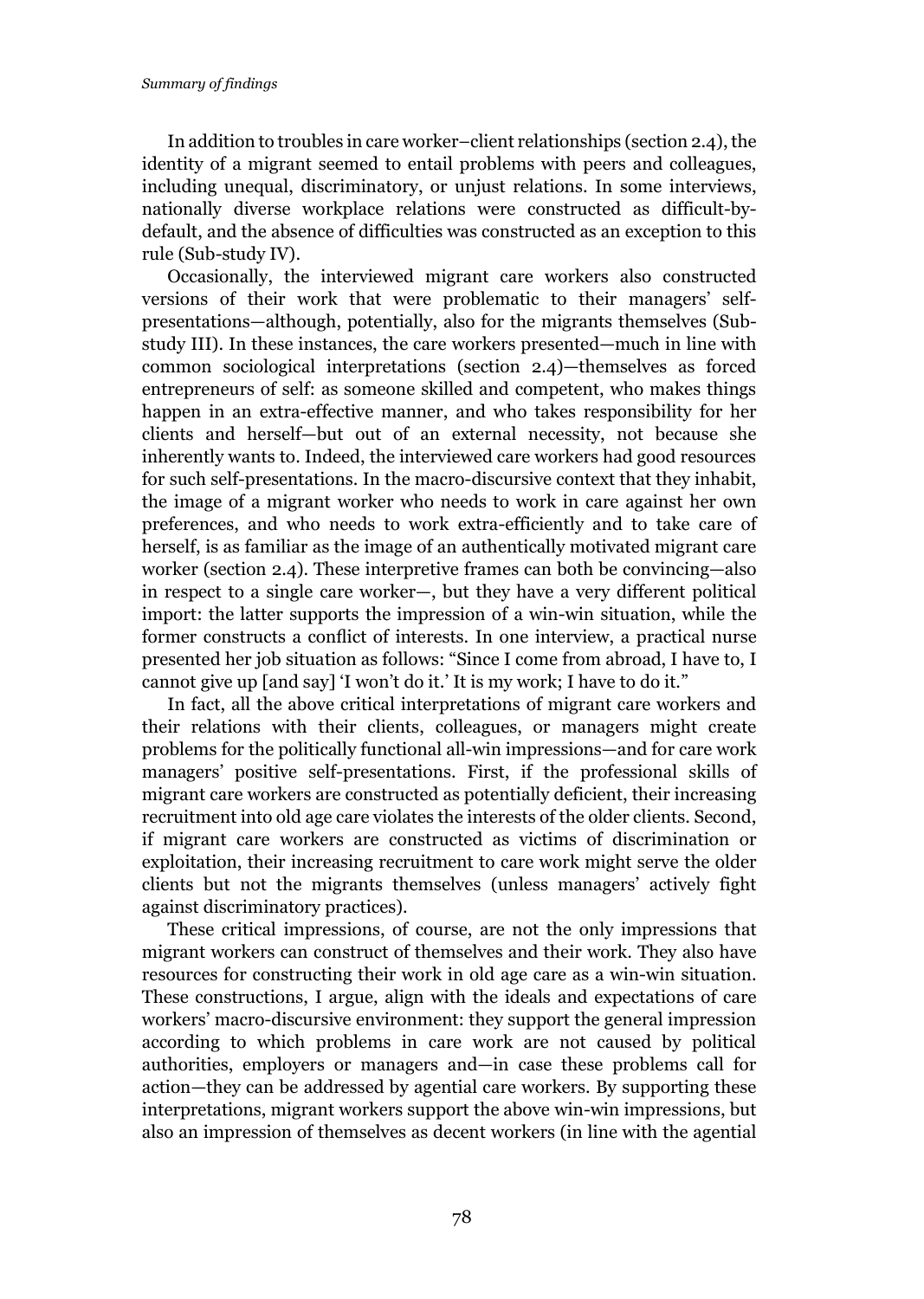expectations of their environment). Therefore, these interpretations are completely understandable; they make sense to many migrants in their difficult position. At the same time, they can, in the long run, serve the (neo)liberal organization of care. I end this section by examining these interpretations.

First, the interviewed care workers had the macro-discursive resources with which they could talk about discriminatory, unjust and negative experiences at work—and the elimination of such phenomena—without attributing any agency, blame, or responsibility to their managers or employers. Instead, they could attribute responsibility for negative experiences at work to the migrants themselves and their language skills or attitudes (Sub-study IV). In one interview, a practical nurse commented on workplace bullying as follows: "I think it so much depends on the person, how you relate to other people, the same way the other people will relate to you." This line of interpretation may not question negative experiences, such as bullying, at work. This line interpretation, however, gives a very particular sense to such experiences. First, the victim is partly responsible for her experiences (and therefore, ultimately, not a true victim but an active participant) (also, Berbrier and Pruett 2006). Second, and relatedly, these negative experiences are not directly related to migrancy, ethnicity, race, skin color or any other quality that the actor cannot change. Rather, they are related to individual and changeable qualities, such as care workers' attitudes or skills in Finnish, as a practical nurse stated in our interview, highlighting the responsibility of individual workers: "As long as you can speak Finnish, there is no problem". At the very least, these interpretations reduce care work managers' agency and responsibility for migrant care workers negative experiences. Migrant care workers, and their indigenous colleagues, as individual agents, are responsible for both negative and positive experiences (also, Varjonen 2013; Cederberg 2014). Evidently, these interpretations sit well with the (neo)liberal emphasis on individual agency, network-based governance, and flat organizational structures (section 2.3).

Second, migrant care workers' macro-discursive context can also construct some negative experiences as *a*political and acceptable: in these interpretations, it can be a normal state of affairs that older clients do not always treat migrants with respect (section 2.4), that the first immigrant at the workplace encounters difficulties, or that a care worker who does not speak fluent Finnish encounters discrimination—or receives less prestigious and more precarious jobs—irrespective of the language skills of her clients and coworkers (Sub-study IV). In these interpretations, the above phenomena can be negative to (at least some groups of) migrant workers, but no one can be blamed for them: they depend on cultural structures (Jewell Jr 1992) rather than active agents. Cultural explanations for the problems that migrants face are common also in sociological analyses and public debates (sections 2.4 and 3.1)—migrant workers, as a group of lay sociologists (Garfinkel 1967), can of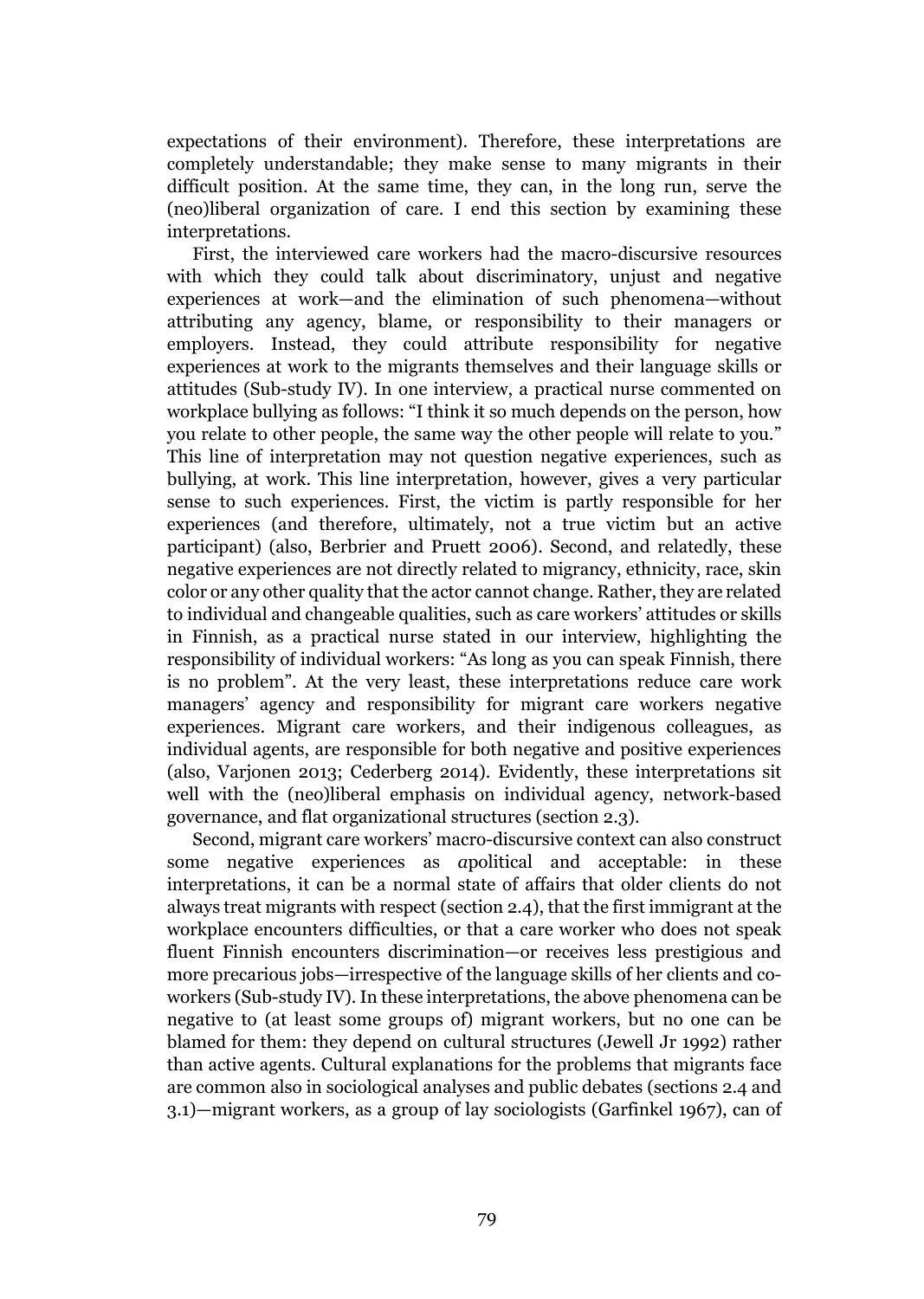course use similar explanations, and these explanations can be entirely convincing in their own interpretive frameworks.

Third, migrant care workers do not need to construct themselves as deficient professionals. Much like their managers, they can invoke impressions of ethnicity as resources for their presentations of skilled and committed agency for their clients. Moreover, migrant care workers can draw on ethnic stereotypes of their native (i.e., Finnish) colleagues as a relational resource—and, thus, manage positive impressions of themselves in their difficult situation. By constructing Finnish care workers as (potentially) routinized, demotivated, and ineffective agents—or as agents for incorrect principles, such as their own pleasure—migrant care workers can demonstrate their own agency for their clients' holistic, bio-psychosocial wellbeing (Substudy III). In the interviews, care workers with Asian or African backgrounds in particular used their "ethnicity," and their ethnic difference in regard to their Finnish colleagues as a relational resource through which to demonstrate their appropriate agency for legitimate principals (Sub-study III). In one interview, a practical nurse explained why she served her clients in ways that exceeded her official job description, referring to her Somalian background as follows: "They always say that you don't have to do those things, but I still do them; it's because of the cultural difference."

The discursive resources discussed above can serve some migrant workers. The same discursive resources, however, can also serve care work managers in two different ways. First, if migrant care workers are enterprising, skilled, and inherently motivated agents for their older clients, then recruiting migrants serves both older clients and migrant job-seekers. Again, the new recruitment tendencies serve all parties. Second, if migrant care workers can make things happen because of their superior ethics, their managers' coaching and activation practices may receive novel validation. Enterprising and capable migrant workers can support their managers' interpretation of care work in general: mind matters more than material conditions. As a practical nurse explained in our interview, referring to her Somalian background: "You need to give attention to the elderly in this job as a professional practical nurse. But then you sometimes hear from the Finnish employees that 'No, there is not enough time' [...] and 'Our work just goes like this.' For us, it would be like shocking, that sort of an attitude."

Finally, migrant care workers (Sub-study IV), much like their managers (Sub-study II), can question whether the need to speak fluent Finnish in care work is a necessary skill for a professional care worker. More than bureaucratic language requirements, they can argue, what matters is the ability to make things happen. As a practical nurse asked, rhetorically, in our interview: "Is it that important that one can speak so well on the level three [for instance], or is it important that one can take care of people?" In these ways, migrant care workers' resources for positive self-presentations are also their managers' resources for their respective self-impressions. They can, potentially, serve the self-respect of individuals in both groups of actors.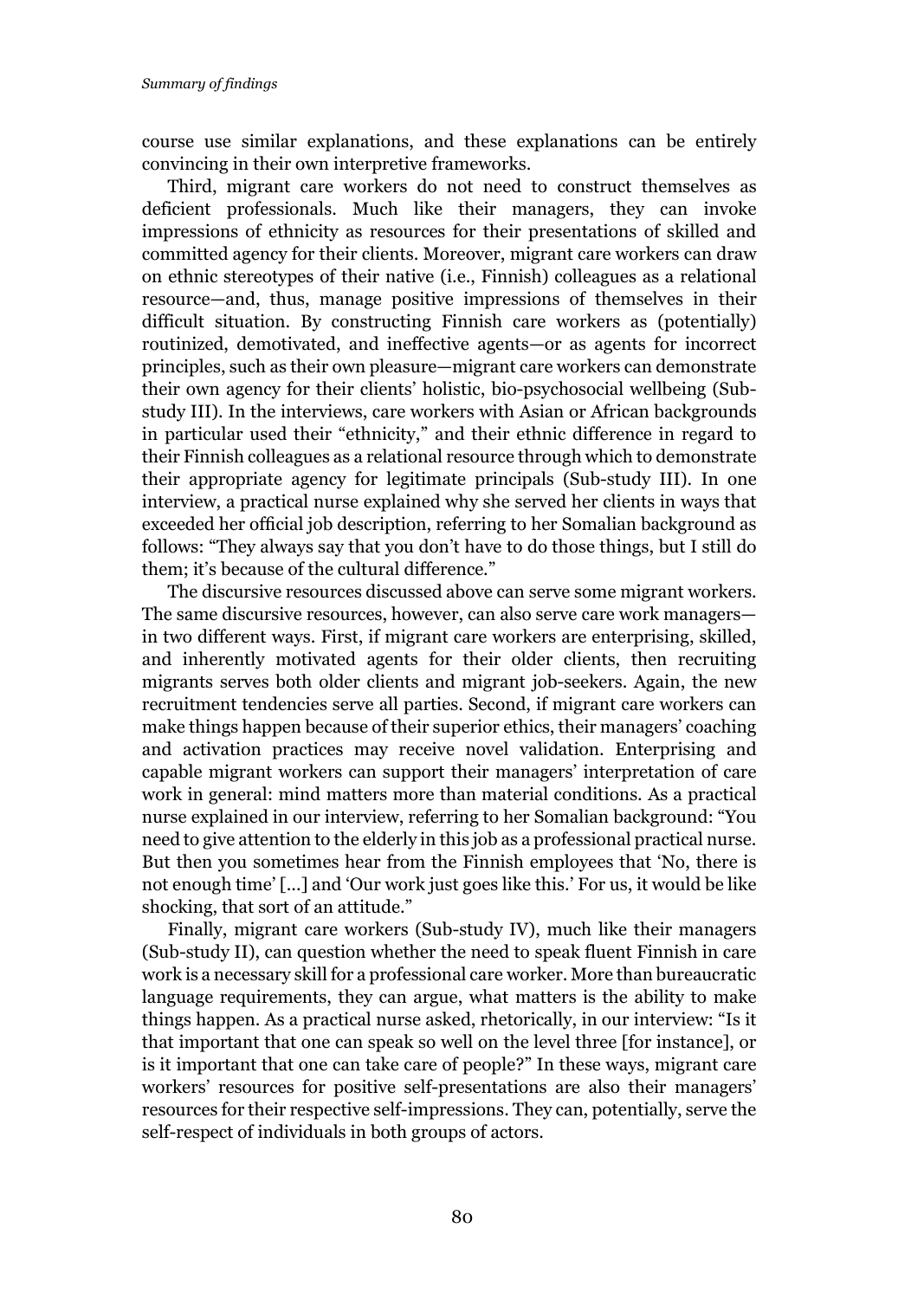# 7 DISCUSSION

In the above chapter, I summarized the findings of my empirical sub-studies from the perspective of the following research questions (also, section 4.4): How can care work managers and (migrant) care workers manage positive impressions of their occupational activities. How can they employ the enterprising care work discourse and circulating impressions of migrancy and ethnicity as relational resources in their self-presentations and agencyconstructions? How can care work managers and (migrant) care workers' selfpresentations and agency-constructions support/challenge each other? In this chapter, I revisit, elaborate on, and, once again, summarize my key findings.

First, I elaborate on my findings in respect to the theoretical objective I formulated in Chapter 1: The articulation of a relational research perspective from which one can examine the reception and implementation of political and governmental ideals in the everyday drama of work. In section 7.1, I address this task by clarifying the differences between substantialist and relational and micro- and macro-constructionist perspectives on my empirical topic. In section 7.2, I move on to my main empirical contributions and revisit my general research problem, articulated as follows (also, section 2.5): How can diversifying care work organizations support and challenge the (neo)liberal policy ideals according to which problems in the quality and efficiency of care can be solved by activating all actors' enterprising agency and self-governance. These two sections, of course, overlap to a degree, as they both elaborate on the same findings. Finally, I examine my research from the perspective of research ethics (section 7.3), practical implications (section 7.4), generalizability and objectivity (section 7.5), and the avenues it opens up for future inquiry (section 7.6).

## 7.1 FROM INTER-ACTING FORCES TO RELATIONAL PROCESSES

#### 7.1.1 TWO TYPES OF SOCIOLOGICAL QUESTIONS

Care work organizations can be examined as "collections of people trying to make sense of what is happening around them" (Weick 2001: 6). Ultimately, sociologists who study care work organizations do the exact same thing. In our attempts to make sense, sociologists ask different types of questions. In this dissertation, I have examined social care work from a relational perspective: as a social drama of work in which care work managers and migrant care workers perform their occupational selves in relation to each other and their socio-political environment—as these relations were called into being in the research interviews. Relational perspectives, however, only exist in relation to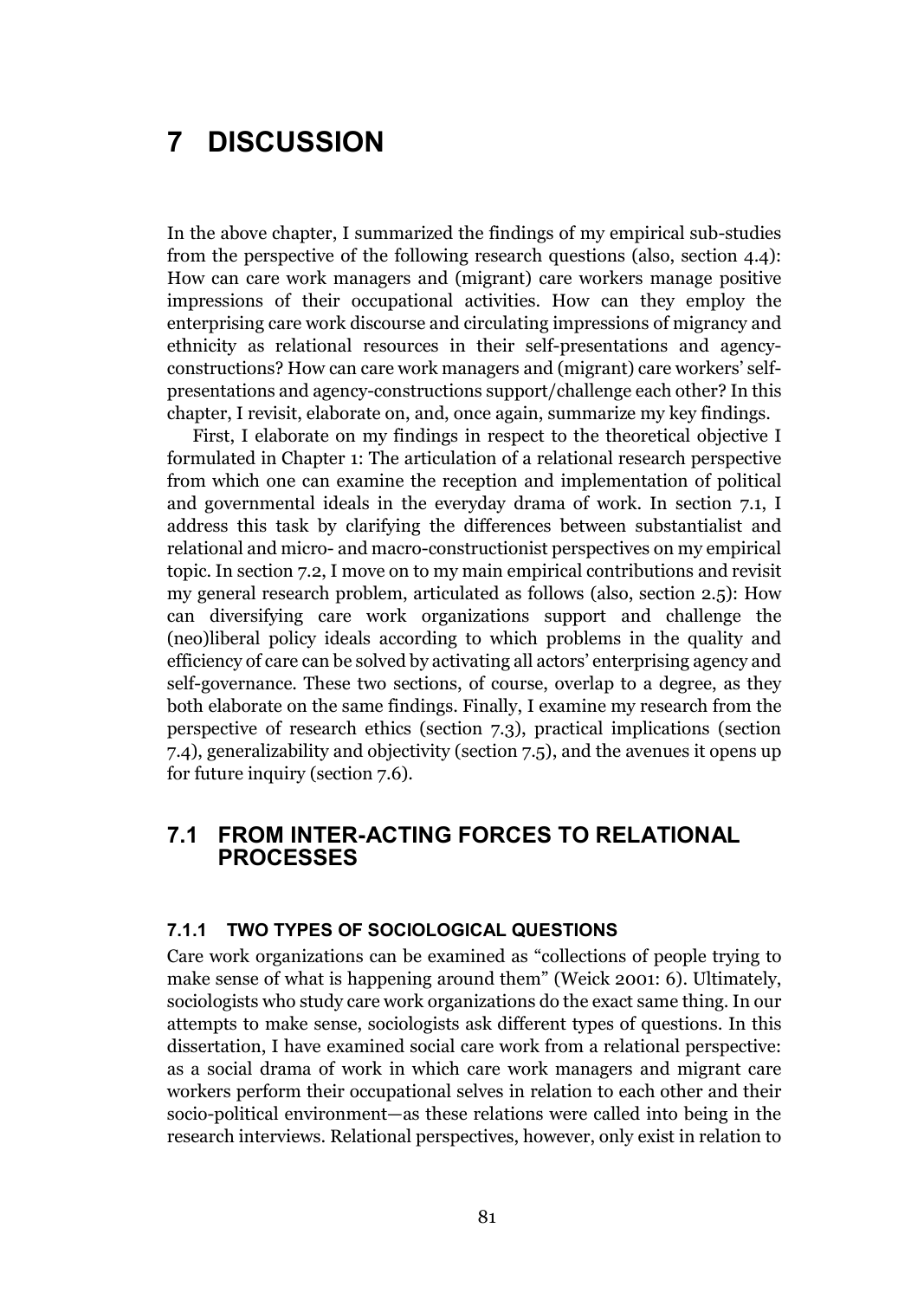substantialist perspectives (Emirbayer 2013). Therefore, the results of my empirical research are best described in comparison to substantialist interpretations.

Substantialist research asks questions about inter-acting entities, such as the following: How do socio-economic, political, and material things, forces, and structures shape the activities and conditions of care work actors (see section 3.1; also, sub-section 6.1.4)? How do cultural and cognitive factors (such as stereotypes, interests, identities and classification systems) shape the activities of care work actors (see sections 2.4 and 3.1; also, sub-section 6.1.1)? How can care work actors alter their external environment (see section 3.1)? And, perhaps most importantly, how do these (and other) inter-action processes change from one context to another (see section 3.1)?

Relational research does not begin from inter-acting entities but from "unfolding, ongoing" processes (Emirbayer 1997: 289) in which things and forces—such as individual agents and their structural environments—are called into being. Different interpretations call different things into being. Some interpretations, for instance, highlight care work managers' agency for their clients and/or subordinates, others their agency for economic interests or organizational inequalities. Finally, some interpretations play down their abilities to act. From a relational perspective, such diverse interpretations of occupational agency are not true or false, but they can be more and less convincing and more and less functional for organizational actors—and the transformations with which they are engaged.

Relational research can also ask questions about entities that are *not* called into being, that is, entities that are (strategically, routinely, or tacitly) *silenced* (Callon 1986), *non-communicated* (Vesala and Knuuttila 2012), *ignored* (McGoey 2012), or *black boxed* (Callon and Latour 1981) in order to reduce disturbing noise (Jessop 1998) and communication (Alvesson and Spicer 2012) in networks of public welfare provision. To present care work organization as a practice that is based on the voluntary agency of equal actors, for instance, may require that one ignores—that is, does *not* call into being some things, entities, structures, or forces, such as international legislation; global inequalities; poor wages and precarious work conditions in care work; flows of money from the public sector to private industries; or gendered, racialized, and class-based divisions of labor. In another interpretive framework, such things can be called into being, with consequences for meanings, interpretations, and, of course, the legitimacy of socio-political transformations.

Finally, relational processes are collective processes. Both care work managers' and (migrant) care workers' agency depends on an audience that accepts their interpretations and, ideally, supports them with their own discursive practice. Such compatibility of interpretations, however, cannot be taken for granted (Burr 2003; also, Niska 2015; Callon 1984). Care work managers, for instance, can present themselves as agents for their subordinate care workers (e.g., sub-section 6.2.3). Their subordinate care workers, in turn,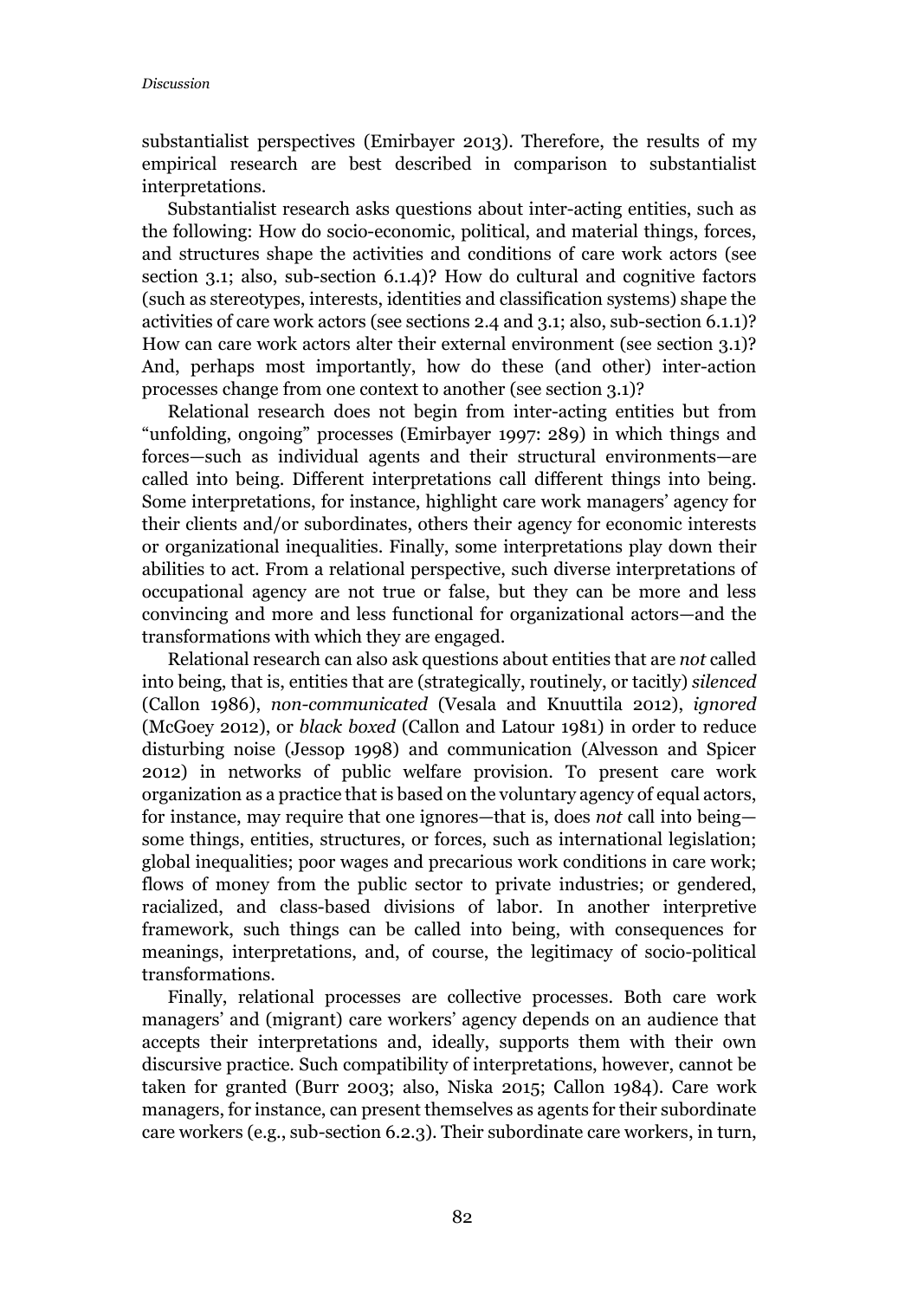can construct their interests in ways that differ from their managers' constructions (e.g., sub-section 6.2.4). Consequently, both actors' selfpresentations are effectively challenged. I discuss the compatibility of care work managers' and (migrant) care workers' self-presentations further in section 7.2. First, however, I reflect upon the empirical findings and the interpretations they allow from micro- and macro-constructionist perspectives.

#### 7.1.2 TWO PERSPECTIVES ON RELATIONAL PROCESSES

Relational processes can of course be examined from different theoretical perspectives. In this dissertation, I have highlighted the heuristic distinction between micro- and macro-constructionist standpoints. Broadly speaking, macro-constructionist interpretations highlight the compelling and productive power that a discursive field has over its actor-inhabitants (subsection 4.1.2). The current, (neo)liberal discursive climate, for instance, requires its actors to present a degree of "agency, power and control" (Reynolds, Wetherell and Taylor 2007: 348) in their lives and, moreover, to serve as agents for socially legitimate principals (Meyer and Jepperson 2000). From a micro-constructionist perspective, actors are not compelled by the discursive field they inhabit but can use the field and the resources it offers in pragmatic and creative ways: to present appropriate selves; solve communication problems they encounter; and maintain a sense of dignity, pride, and prestige (sub-section 4.1.2). In this dissertation, I have articulated some key differences between macro- and micro-constructionist perspectives, as well as some ways for combining them (also, Wetherell 1999).

Macro-constructionist research on public welfare provision often highlights how *managerial* and *enterprising* discourses construct actors as standardized agents for governmental and economic principles. In line with Doolin (2002: 375), for instance, the enterprising care work discourse I have examined might be conceived as a formation through which care workers and care work managers, "as subjects, come to understand and regulate their activities in terms of criteria inherent in broad governmental programmes." Alternatively, they can resist such programs.

In many respects, my interpretation aligns with Doolin's. As I have highlighted, however, care work actors do not need to *understand* and *present* themselves as agents for governmental or economic objectives. Neither do they have to personally *endorse* these objectives. And yet their actions and selfpresentations can support them. As I have highlighted, care work actors can maintain impressions of professional agency (and thus professional selfrespect), and still act in line with governmental and economic objectives. Their agency can, thus, allow both professional and managerial interpretations. Such ambiguous interpretations are enabled when governmental and managerial discourses *overlap* with professional discourses. In care work, for instance, the autonomy and self-governance of all actors can be understood as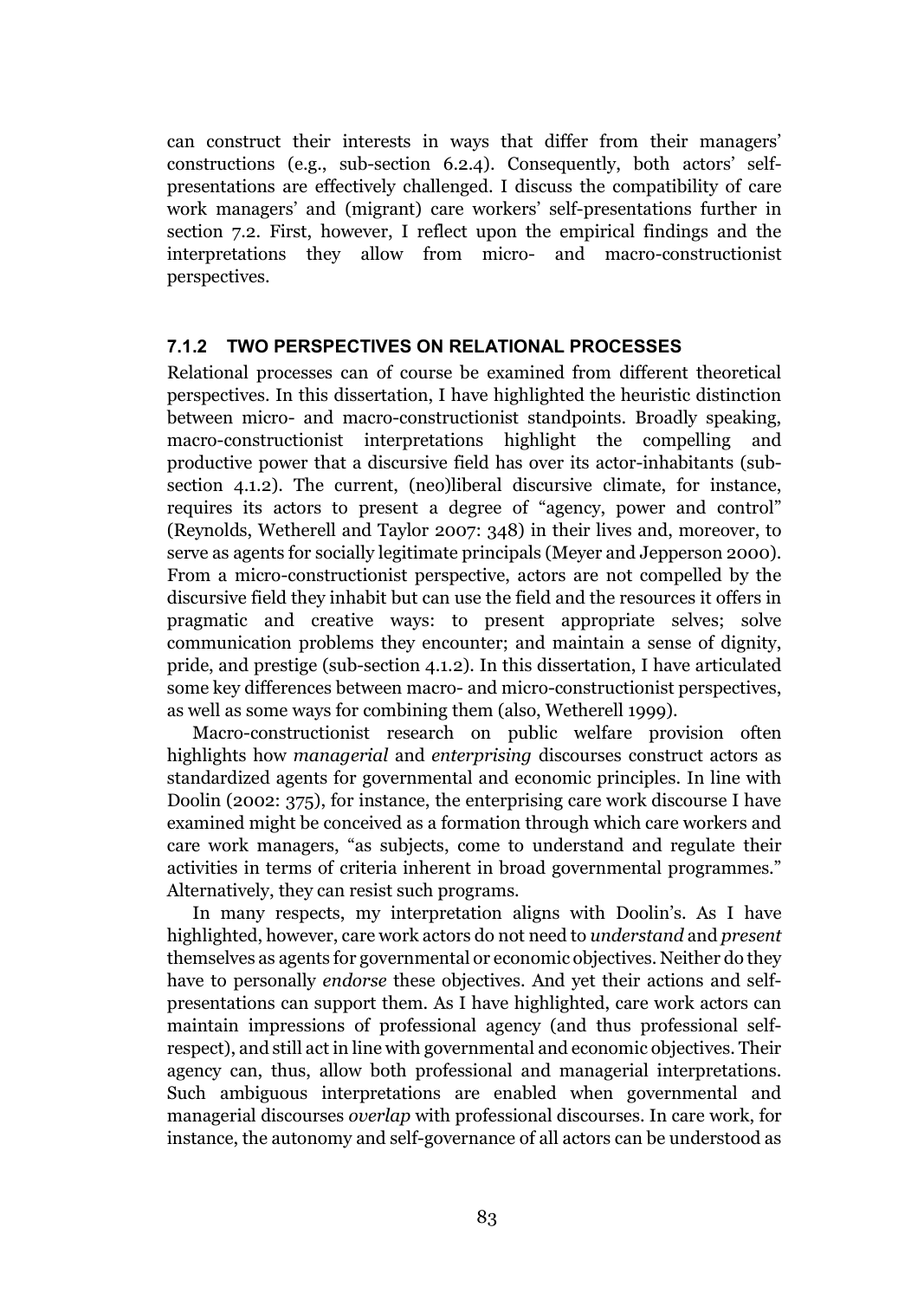both a professional *and* managerial ideal. Such intersections of different discourses, I argue, can serve as powerful tools in the implementation of governmental ideals. To cite Moffatt, Martin and Timmons (2014: 13), they can translate "the objectives and values of one party […] into terms acceptable by others." In such macro-discursive translations, one might argue, productive power (sub-section 4.2.2) hides from street-level actors like the infamous observer in Bentham's Panopticon (Foucault 1977; also, Ewick and Silbey 2003).

There is a long tradition in the social sciences of examining managerial discourses as devices that threaten the autonomy of professional actors (section 2.2 and sub-section 6.1.2). From a macro-constructionist perspective, however, professional discourses are tools of government as are any other discourses. According to Fournier (1999: 285), professional discourses articulate "professional subject positions, or the ways in which professionals should conduct themselves." Of course, all care work actors must serve their clients. Otherwise, they risk giving the impression of "either incompetence or corruption" (Meyer and Jepperson 2000: 108). The currently dominant socioscientific nursing discourse, moreover, expects care work actors to serve their clients' holistic wellbeing, not (only) their medical health. This macrodiscursive context, I argue, has a particular consequence for care work actors' social drama of work: it enables endless reflections (and disputes) on what should, could, can, and cannot be done by the frontline care workers to serve their clients' holistic wellbeing. When combined with the ideals of enterprising agency, the socio-scientific care work discourse offers endless opportunities for actors to evaluate their own and their colleagues' abilities to act. These opportunities are, I argue, qualities of care work actors' macro-discursive environment.

Micro-constructionist research has a slightly different focus. First, macrodiscursive frameworks often highlight the power of dominant discourses (see above). Micro-constructionist perspectives, in contrast, often highlight the *multiplicity* of discursive resources simultaneously available to actors (subsection 4.1.2). Care work managers, for instance, can present themselves as agentless in respect to managerial developments in care. Alternatively, they can employ the discourse of enterprising care work management and present themselves as enterprising coaches rather than technocratic managers. Similarly, they can present themselves as agentless in respect to the recruitment of migrant care workers. Alternatively, they can construct such recruitment as a good way to serve the Finnish elderly—and, potentially, also migrant workers. These constructions can, in turn, be accomplished in different ways: by presenting migrant workers as professional nurses but also as ethnic others.

Second, micro-constructionist perspectives can shed light on the *affective* and *emotional* aspects of discursive practice in face-to-face interaction. All the above discourses can, for instance, work as devices by which care work managers can "make their work tolerable, or even make it glorious to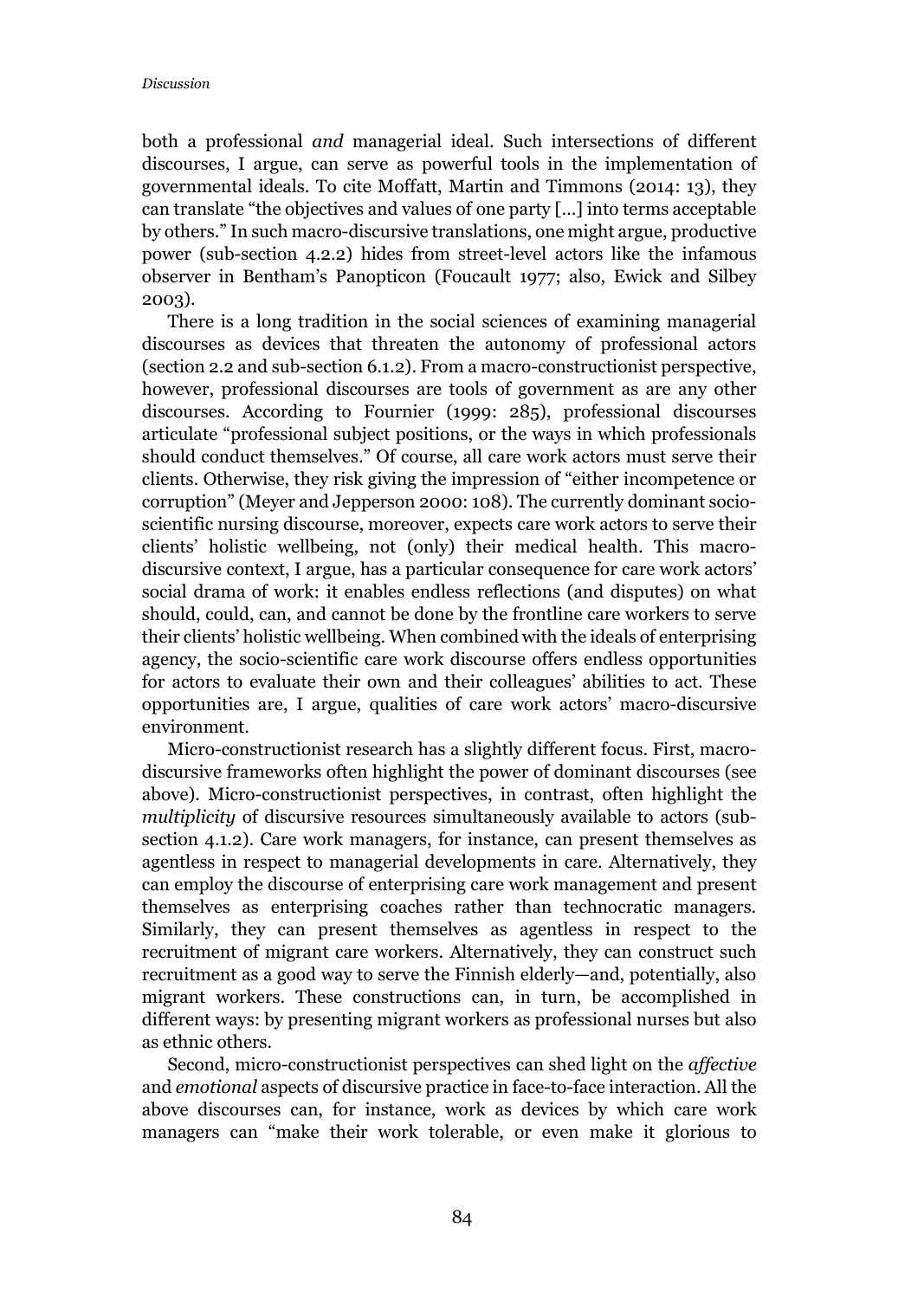themselves and others" (Hughes 1984: 342). One does not have to assume abstract forms of productive power, nor false consciousness (see Burr 2003), to understand why actors use particular discursive resources. These resources are, simply, functional for actors' moral self-presentations. From a microconstructionist perspective, care work actors are not captivated by dominant discourses. Instead, they are competent members of society (see Garfinkel 1967) who can look at their work from different societal perspectives and (tacitly and routinely) design their self-presentations to serve their own situational interests—in line with contextual requirements (Goffman 1959).

Micro-constructionist perspectives conceive actors as creative users of language. From a micro-constructionist perspective, actors' creativity primarily serves immediate interactional functions, including actors' positive self-presentation and self-respect. In a longer run, however, successful microdiscursive practice can also serve broader, macro-political transformations, by making these transformations tolerable to actors and their multiple audiences.

Of course, actors also need macro-discursive resources for their microdiscursive practices. Publicly circulating images of enterprising agency, holistic care, professional self-regulation, culture and ethnicity, and so on, offer such resources for care work actors. In a particular macro-discursive environment, some resources are always more dominant, salient, respected, valuable and pragmatic than others. In this way, macro-discursive resources both enable and constrain micro-discursive practice.

Therefore, it seems to me (also, Pyysiäinen 2011; Niska 2015), a productive way to analyze the organizational reception of political ideals—such as the ideals of enterprising agency or new recruitment ideals—is to analyze both macro- and micro-dimensions of such reception. Macro-discursive practice offers rules and resources for micro-discursive practice, and micro-discursive practice updates these rules and resources (section 4.1.2). Updating rules and resources in local interaction may require a degree of creativity and activity from street-level actors. This creativity and activity can support and enable the implementation of new discursive resources. As I move on to demonstrate, however, micro-discursive practice can also employ macro-discursive resources in unexpected and contradictory ways—also in ways that challenge and contest the basic expectations of a socio-political transformation.

## 7.2 MANAGERIAL TRANSFORMATIONS AS AGENCY PROJECTS

#### 7.2.1 THE MORAL APPEAL OF ENTERPRISING IDEALS

Empirically, this dissertation was set out to study the implementation and reception of the socio-cultural and political ideals of enterprising agency in diversifying care work organizations. Enterprising agency can, of course, have different manifestations (Niska, Olakivi, and Vesala 2014). In care work,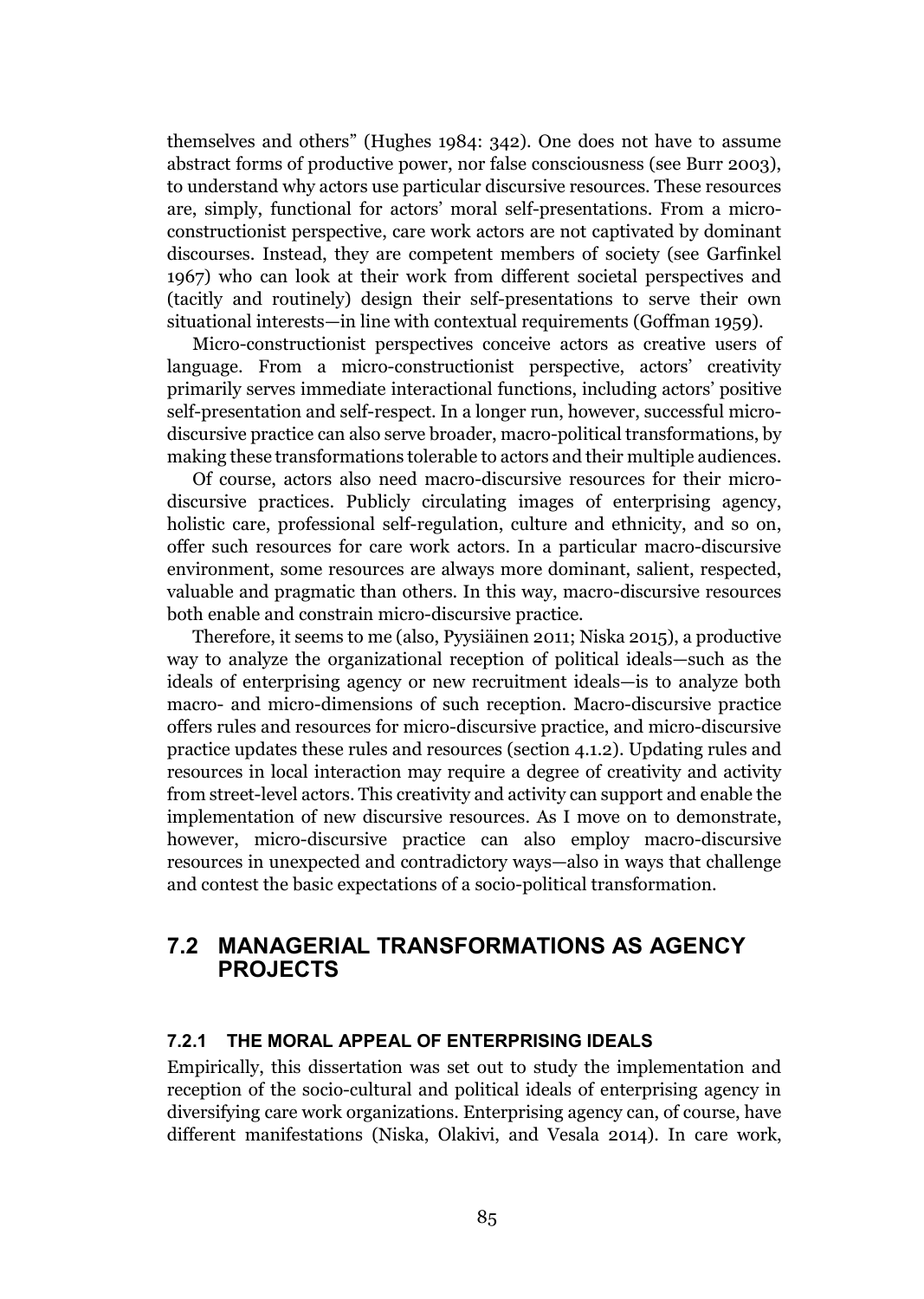enterprising agency can mean, among other things, flexibility, proactivity, target-orientation, self-governance, and the ability to overcome structural obstacles (also section 2.4). To cite Weber (1992: 31–32), the enterprising care work actor has the "shrewd," "daring" and "completely devoted" character, "clarity of vision," "ability to act" and "strength to overcome the innumerable obstacles" that she encounters in her work.

Evidently, enterprising care work discourses construct new ideals for both care workers and care work managers. Enterprising discourses expect care work managers—like other public managers (see Miller and Rose 2008)—to appear not only as experts in their specific professional fields (e.g., social care) but also as experts in regard to their subordinates' generic, psychosocial dispositions (also, Niska, Olakivi and Vesala 2014; Räsänen and Valvanne 2017). In short, enterprising discourses expect managers to have agency over their subordinates' *internal* structures and to help care workers overcome their *external* structures (see sub-section 4.2.2). The current macro-discursive climate can also expect care work managers to present themselves as skilled and enterprising diversity managers who can proactively recognize their subordinates' and job-applicants' skills, competences, ethics, and interests based on their national backgrounds (Zanoni et al. 2010; also, Zanoni and Janssens 2004).

Care workers, in turn, are expected to present themselves as enterprising agents who autonomously strive to actualize their inherent potentials (see Pyysiäinen and Vesala 2013). In addition to agency for correct principals (e.g., their clients), enterprising discourses expect care workers to have agency over their internal *and* external structures (see sub-section 4.2.2): beyond reflexivity and self-steering abilities, these discourses expect care workers to solve problems in their organizational environment, to make things happen, and to constantly develop themselves. The current macro-discursive context, moreover, constructs care workers as, ideally, agents for their clients' holistic, bio-psychosocial wellbeing (section 2.1). Depending on the perspective, care workers' need to serve their clients' holistic wellbeing can offer them endless opportunities or demands to present themselves as enterprising agents.

Enterprising discourses can be conceived as managerial discourses (section 2.3). Previous research has examined managerial transformations in public welfare provision as *identity projects* that offer new, managerially inspired identities to public welfare actors (sub-sections 4.2.1 and 6.1.1). Based on my theoretical and empirical examination, however, it might be more productive to examine managerial transformations as *agency projects* (also, Sulkunen 2007; 2010). What enterprising transformations primarily invite is the "formation, standardization, enactment, and celebration of agentic actorhood" (Meyer and Jepperson 2000: 117). Ideally, enterprising programs do not act against anyone's autonomy or interests but instead invite all stakeholders to cultivate their own agency and serve their own interests, although always in alignment with more distant governmental and economic objectives (Miller and Rose 2008; also, Foucault 1982; 1991a). Consequently, enterprising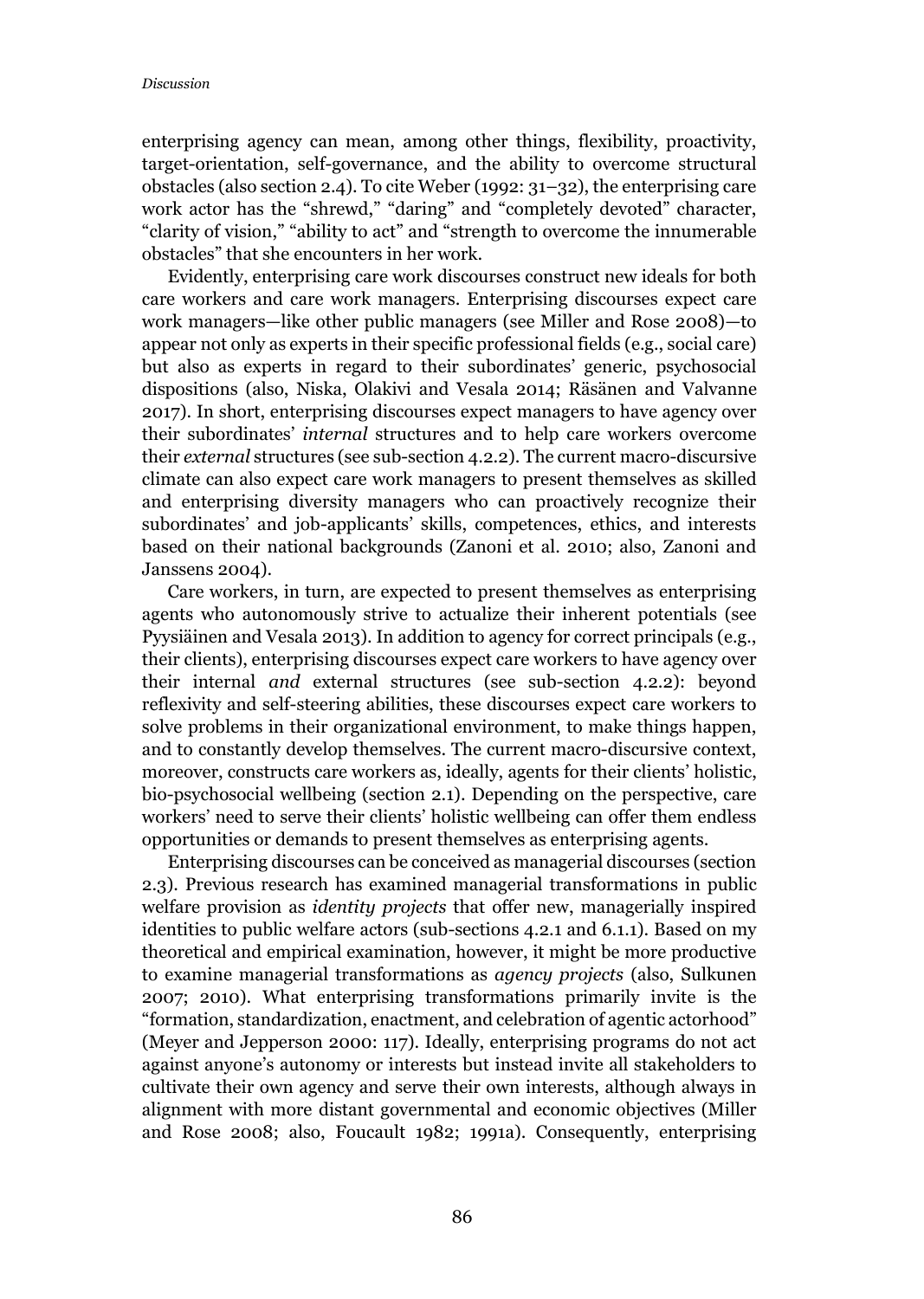programs can, in theory, translate socio-political concerns over aging populations and the poor quality of care (Chapter 1) into attempts to activate and support the personal agency of care workers (section 2.3). Hierarchies and inequalities can be effectively mitigated since all actors receive what they authentically need: personal autonomy and the ability to serve legitimate principals. Inherently motivated migrant care workers sit perfectly with these political imaginaries.

Based on the findings of this dissertation, enterprising, (neo)liberal discourses have a strong foothold in social care provision in the city of Helsinki. Evidently, the interviewed care work actors inhabited a discursive field in which the enterprising agency of all actors was a matter of constant reflection. Such reflections alone signify a degree of success in regard to enterprising transformations (also, Barnes 2000; Fejes 2008; Freshwater, Fisher and Walsh 2015): enterprising discourses offer meaningful and pragmatic resources for care work actors' discursive practice.

Moreover, at least in the context of the research interview, many care work managers and care workers worked hard to present themselves as corresponding to the enterprising care work ideals: care work managers as agents who can coach and activate their subordinate care workers; care workers as agents who autonomously strive to actualize their inherent potentials and to develop themselves; and both actors as agents who can make things happen, overcome structural obstacles, and serve their clients' wellbeing. This is hardly surprising. Like all employees, care workers and care work managers are struggling to maintain a habitable workspace and a sense of moral agency in their work (Brown and Lewis 2011; Clarke, Brown and Hailey 2009). By constructing their agency in alignment with enterprising care work ideals they can, ideally, achieve a degree of pride, prestige, and "ownership" (Stacey 2005) in their work. For care work actors, enterprising discourses can thus be morally appealing—if not morally compelling.

As the interviews demonstrate, however, enterprising presentations are not always easy to convincingly manage. Care work actors'—as perhaps all actors'—ability to appear as autonomous agents "is always vulnerable and open to threat" (Sulkunen 2010: 503). Perhaps paradoxically, however, also objecting to the ideals of enterprising agency can be difficult for care workers and care work managers. In the discursive context that these actors inhabit, they can engage in *agentless talk* (Kurri and Wahlström 2007), but they cannot always rely on their agentless talk being accepted by others. Their discursive context enables different interpretations of the same phenomena. What is an impossible structural constraint for one (e.g., a care worker) can be a mere excuse for another (e.g., a care work manager or another care worker) in the worst case, the excuse of a routinized, demotivated, and unprofessional care worker. What is convincing talk for one can be *merely* talk for another.

Presentations of enterprising agency can be particularly important for migrant care workers whose professional skills are, at times, questioned by native actors (section 2.4). In addition to extra pressure, migrant care workers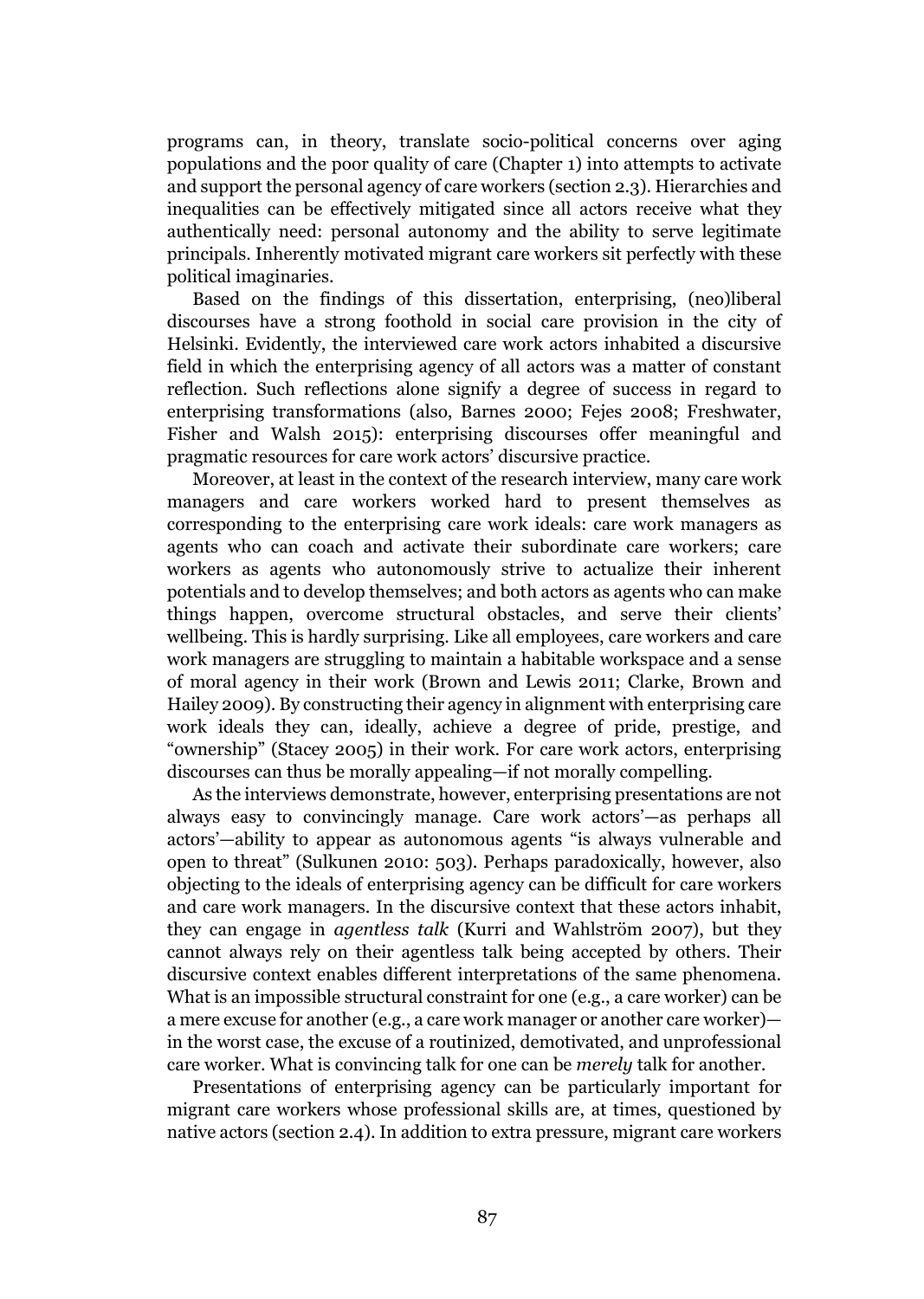seem to have extra resources for constructing enterprising agency; by constructing Finnish care workers as routinized and demotivated, migrant care workers can highlight their own enterprising activity. Migrant care workers' can also perform idealized, individual agency by overcoming structural constraints of organizational inequality, injustice and language barriers (Sub-study IV). This kind of agency is, apparently, valued in care workers' discursive environment.

#### 7.2.2 INTERNAL CONTRADICTIONS IN ENTERPRISING PROGRAMS

By constructing their professional agency in enterprising terms, care work actors can serve immediate interactive functions (e.g., positive selfpresentation) but also more distant economic and governmental objectives. From a governmental perspective, enterprising professionalism may seem an economically viable political project (also section 2.3). Enterprising discourses may, however, also create communicative problems in care work organizations. Such problems can be productively examined from the perspective of relational sociology. The main problems I have identified in this dissertation derive from the most basic relational premise: altering the agency of one actor is not easy without altering the agency of others. Moreover, the enterprising agency of care workers is not always compatible with the enterprising agency of care work managers—at least, the enterprising ideals of these two actors were not easily compatible in the *particular* ways in which they manifested in the empirical material.

By drawing on the discourse of enterprising management, care work managers can construct themselves as coaches whose primary task is to empower and activate their subordinate care workers' agential abilities. For care work managers, such discursive performances can be morally functional: managers can claim positive agency in respect to solving problems in the quality of care. The credibility of these performances, however, relies on three discursive premises. First, one must assume that (at least some) problems in the quality of care can be solved by activating care workers. Second, and relatedly, one must assume that there are (at least some) problems in care workers' current levels of agential activity. Third, to mitigate impressions of inequality and hierarchy, one must assume that cultivating care workers' (currently deficient) agential activity also serves the care workers themselves.

As my analysis indicates, the relational bind between care work managers' and care workers' occupational agency can cause communication problems in care work organizations. First, care workers may not agree with their managers in regard to the notion that problems in the quality of care derive from inactive care workers. Care workers might instead argue that the cause of such problems lies in structural working conditions and the lack of resources such as time, money, and workforce. Second, care workers may not be willing to present themselves as inactive, demotivated, routinized, underperforming, and unprofessional actors, needing to be coached by their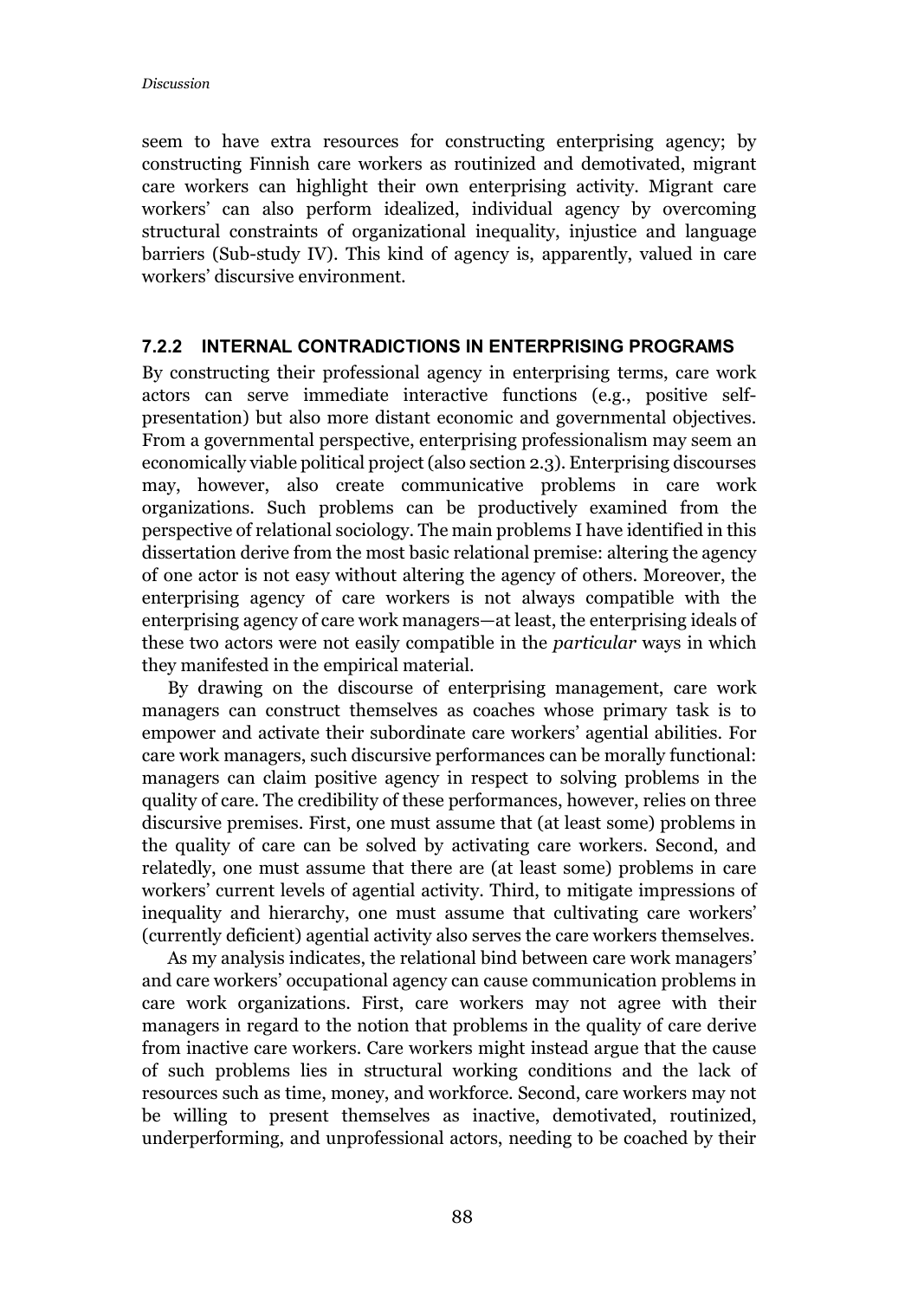superiors. In addition to invoking structural constraints, care workers—in this dissertation migrant care workers in particular—can present themselves as agents who are already active and enterprising and who, therefore, do not require their superiors' advice. Perhaps paradoxically, care workers' enterprising agency can, potentially, question the enterprising agency of their managers. This is because care work managers, in the end, require inactive agents as a relational resource for their own presentations of active agency. To present themselves as coaches, they need someone to coach. Their enterprising agency is relational to their subordinates' lack of it.

Third and finally, care workers may not always agree with the (neo)liberal assumptions that their enterprising, proactive, and independent agency also serves their own interests. In addition to independent agency or the inability to act, care workers can, at times, construct themselves as forced (or necessity) entrepreneurs, as responsible individuals who manage themselves and make things happen, but due to an external necessity. For a migrant care worker in particular, such impressions of forced entrepreneurship are easily available (also, section 2.4). In our cultural commonsense, the image of the migrant worker who is forced to work in care and forced to make things happen because of legal, political, economic, and cultural systems—is (almost) as familiar as the image of the intrinsically motivated migrant worker (section 2.4). In respect to the enterprising programs and their impressions of a winwin situation, the former impressions cause instant harm. They directly question the moral agency of the people who promote enterprising policies, such as policy-makers and care work managers, and construct conflicts of interest between different stakeholders, such care workers and managers or ethnic minorities and majorities. As such, these discursive acts can perhaps be theorized as moments of resistance against enterprising management. This is, perhaps, why such acts are also so difficult to put forward by care workers they can threaten care workers' moral impression as agents who act according to the expectations of their macro-discursive environment.

From the managers' perspective, the discursive problems their selfpresentations face are common problems in organizations that highlight the importance of flat organizational hierarchies (Thomas and Linstead 2002). If organizations expect their employees to manage themselves, then what role and value does this leave for managers in organizational divisions of labor? How can managers demonstrate their value and worth in such organizations? How can they manage self-managing employees—without creating impressions of hierarchy? Based on the findings of this dissertation, the interviewed managers were aware of, and constantly orienting themselves toward, such problems in their discursive position. Perhaps ironically, contemporary care work managers face discursive difficulties similar to the difficulties frontline care workers have traditionally faced (section 2.1): they need to put forward complex discursive performances in order to make the value of their work visible. In my data at least, their self-presentations as coaches who activate their staff members seemed highly precarious. Similar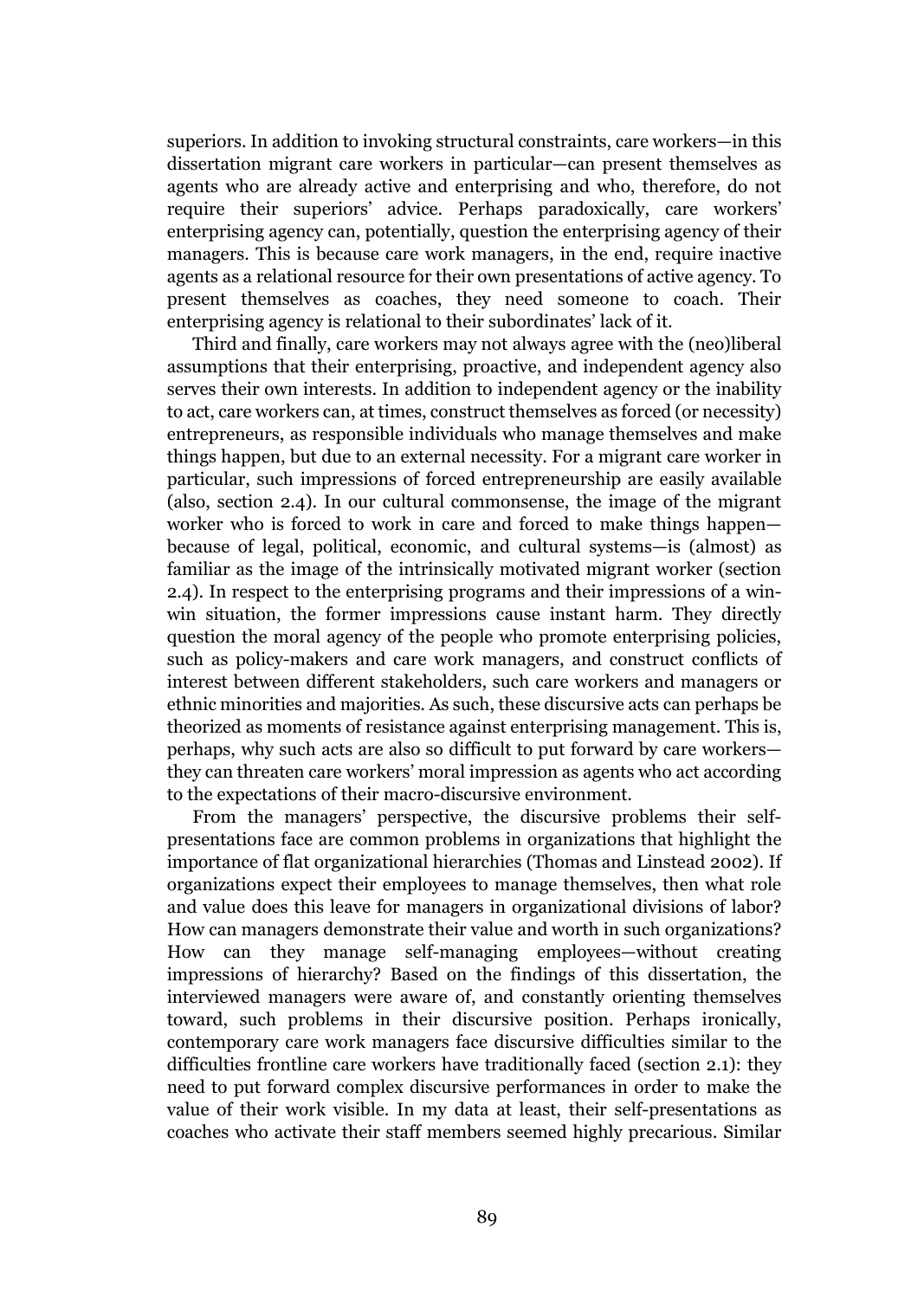precarity, in fact, seems to unite all care work actors from managers to migrant care workers.

As my analysis demonstrates, a way for care work actors to manage positive self-impressions is to construct other care work actors as professionally deficient. This discursive practice can be pragmatic for individual care workers but destructive to networks of care. This practice, however, does not *inevitably* cause drastic problems for care work actors' social drama of work. As long as these actors do not enter on to their stage together (as in the research interviews), they might be able to manage without direct conflicts. Care work managers can maintain positive impressions of their personal and professional agency in relation to their "unprofessional" subordinates, and care workers in relation to their "unprofessional" managers; that is, in relation to managers who do not understand the true conditions of care work or the true interests of older clients, and whose mistakes their subordinates thus need to correct (see Hughes 1984: 316–325; also, Fisher and Kang 2013). By constructing themselves as forced entrepreneurs (or intrapreneurs), care workers can create a cynical distance from their unwanted position (Fleming and Spicer 2003) yet claim dignity and prestige for their agential ability to make things happen. Occasionally, care workers can align with their managers' interpretations and blame problems in the quality of care on their care worker colleagues, thus supporting their superiors' discursive practice. Managers, in turn, can close their ears to their subordinates' complaints, including their agentless talk, and take such complaints as grumbles from inactive, unprofessional, or resistant care workers who, in fact, are mainly calling for more coaching.

Care workers and care work managers may thus offer pragmatic relational resources for each other's discursive performances—as long as their performances are not designed for each other but for their colleagues or third parties (such as an interviewer in a research interview). Problems are likely to follow if these two actors need to perform for each other. Without extradelicate interactive facework, their self-presentations are likely to challenge each other's faces. The resource for one's performances may not be its most accepting audience.

Care work actors can thus use enterprising care work discourses in meaningful and pragmatic but also in surprising and inherently contradictory ways. Their discursive practice can sustain and support enterprising transformations in care work but can also challenge them. Enterprising discourses may invoke pride and prestige but also new communicative problems in care work organizations. Whether such problems will, eventually, cause more profound changes in the political organization of care remains to be seen.

The findings, however, enable a modest prediction. Until care work managers' organizational environment offers them more ways to make their work meaningful and tolerable to themselves and others, they will keep on coaching their staff members. Consequently, the above interpretive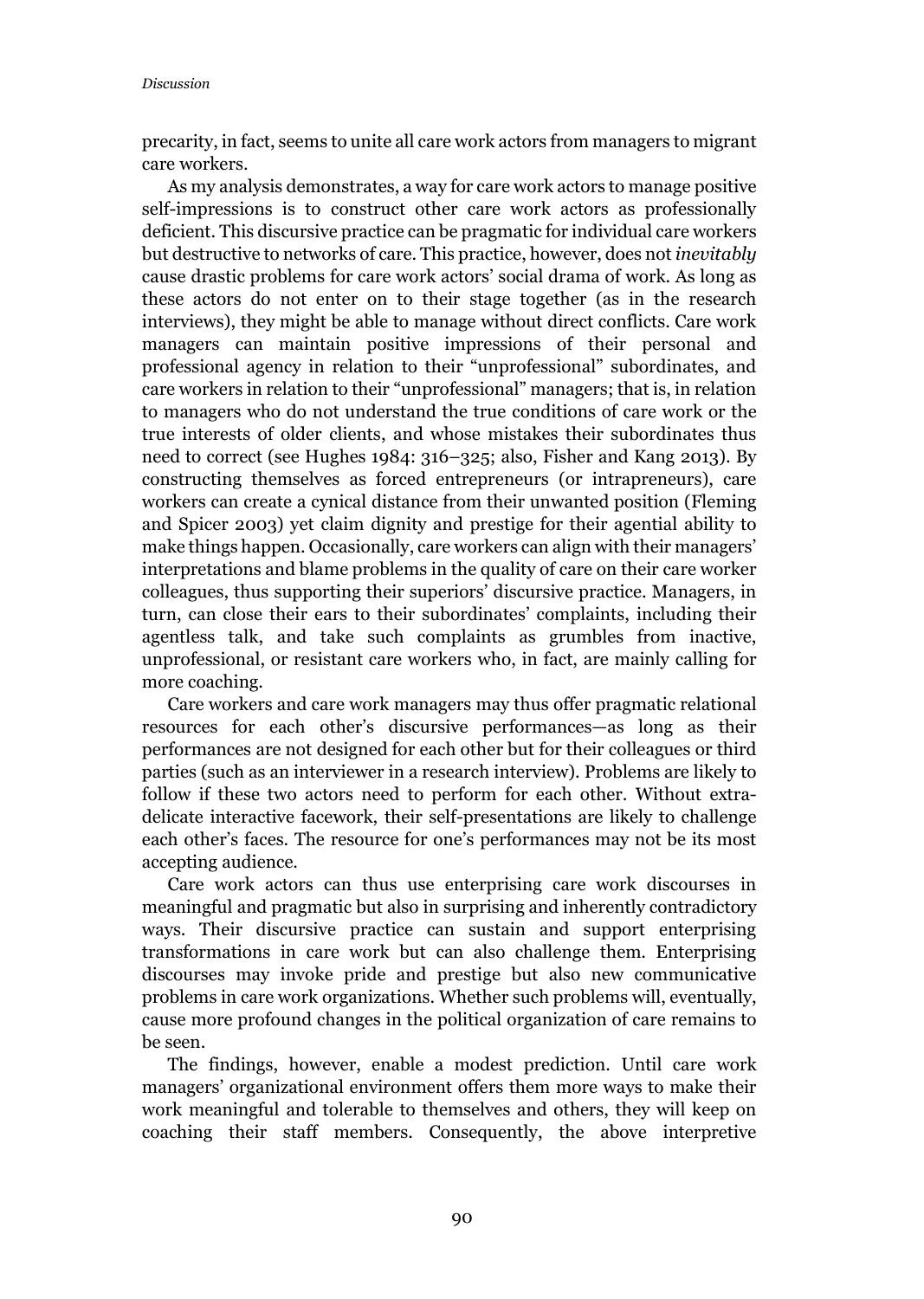controversies, and the organizational blame game (also, Chapter 1), are likely to continue.

## 7.3 RESEARCH ETHICAL CONSIDERATIONS

The ethical principles and frames of evaluation in research vary across schools and paradigms (e.g., Ryen 2004). In respect to ethical conduct concerning research participants, however, two principles have obtained broad consensus among scholars in the humanities and social and behavioral sciences (The National Advisory Board on Research Ethics 2009; also, Kuula 2006). According to the first principle, the principle of informed consent, researchers should support and respect their research participants' ability to make autonomous decisions regarding whether or not to participate in their studies. According to the second principle, researchers should not place their participants in situations that include risks of harm that exceed "risks encountered in normal life" (The National Advisory Board on Research Ethics 2009: 3). The principle of avoiding harm should apply to both field encounters and the consequences of published results (also, Kuula 2006). According to a third widely accepted principle, the two above principles are particularly compelling when research participants are in socially marginalized and vulnerable positions (such as migrants or ethnic minorities) (e.g., Hammersley and Atkinson 2007; The National Advisory Board on Research Ethics 2009).

Of course, there are other research-related ethical principles according to which studies can be evaluated (also, The National Advisory Board on Research Ethics 2009): research should, for instance, produce new, socially relevant, and scientifically adequate knowledge without fearing the reactions of societal authorities (also, Resnik 1998; Hammersley and Atkinson 2007). Researchers should also avoid harming future researchers' ability to conduct research (e.g., by damaging the reputation of scientific research) (also, Resnik 1998). Critical theorists, finally, highlight unmasking societal relations of power and dominance as the ethical objective of scientific inquiry (e.g., Owen 2002). In actual research, different ethical principles easily conflict with each other, forcing researchers to weigh the violation of one principle against the violation of another (Brinkman 2007; Hammersley and Atkinson 2007; The National Advisory Board on Research Ethics 2009).

In respect to informed consent, the project in which the interviews of this study were conducted adopted the following guidelines. First, we informed our research participants of the general research questions, aims, and purposes of the project: the project was to focus on work practices, including hierarchies and divisions of labor, and the status, conditions, and experiences of migrant care workers. Second, we informed our participants of our ways of handling the data (including the audio-recordings) and securing their anonymity in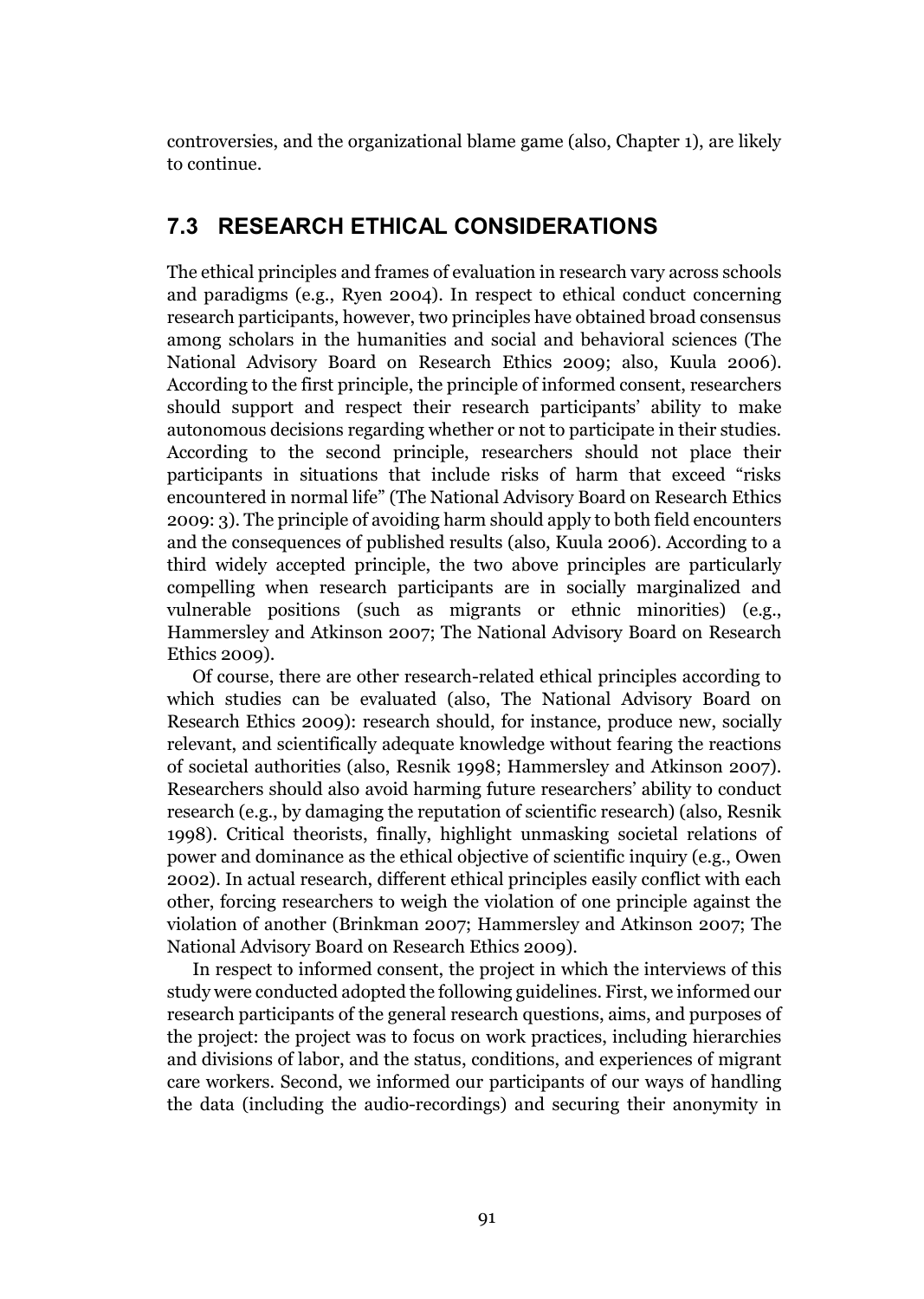future publications. This information was given in both verbal and written form, and the interviewees gave their written consent.

Third, we highlighted to our potential participants that their participation would be entirely voluntary and, indeed, some employees refused to participate. Highlighting the ability to refuse participation was important as we were to conduct the interviews in an institutional setting and during the participants' working hours and, moreover, recruited some care workers for the study via their superiors. Thus, it was important to highlight to the participants that taking part in our study was not included in their workrelated duties. We also informed them of their right to withdraw from the research at any time.

The concept of informed consent is somewhat ambiguous in all research. Giving a full, complete account of one's research plan to one's participants is virtually impossible (see Kimmel, Smith and Klein 2011; Hammersley 2013; Taylor 2014). Few scholars can inform their participants of all their specific, theoretically formulated research questions, hypotheses, theoretical and meta-theoretical standpoints, and key concepts. Offering such information might be especially difficult if a research project includes multiple research questions from different theoretical standpoints.

How much, then, is enough to obtain "informed consent"? According to most scholars, explaining the general aims of the project by using lay language typically suffices. According to some scholars (e.g., Willig 2012: 40; Hammersley 2013), however, interview-based constructionist research is an exception. The problem with such research is not only that it employs data for purposes that the participants are not fully informed of (as all research does). In addition, it understands the nature of the interview encounter—that is, what is going on during it—in ways that may differ from the understandings of the participants (Hammersley 2013).

In the case of the present study, for instance, we informed our participants of the general aims of the larger project: that we were interested in their work practices and divisions of labor and their thoughts, views, and concerns about their work, for instance. We did not, however, inform them about the more particular theories that I have employed in this dissertation. In this dissertation, the participants' thoughts, views, and concerns have not represented emotionalist (section 5.2) evidence of their innermost feelings nor positivist (section 5.2) evidence of their workplace practices but constructionist evidence of the societal conversations, discourses, and rationalities involved in care work.

Thus, some scholars, including Willig (2012: 40) and Hammersley (2013), might argue that not informing the participants of my specific research interests—although my interests only formed a minor part of the whole project—counts as deception and thus violates the participants' autonomy more than the commonplace practice of not explicating everything. I can address this critique in two different ways.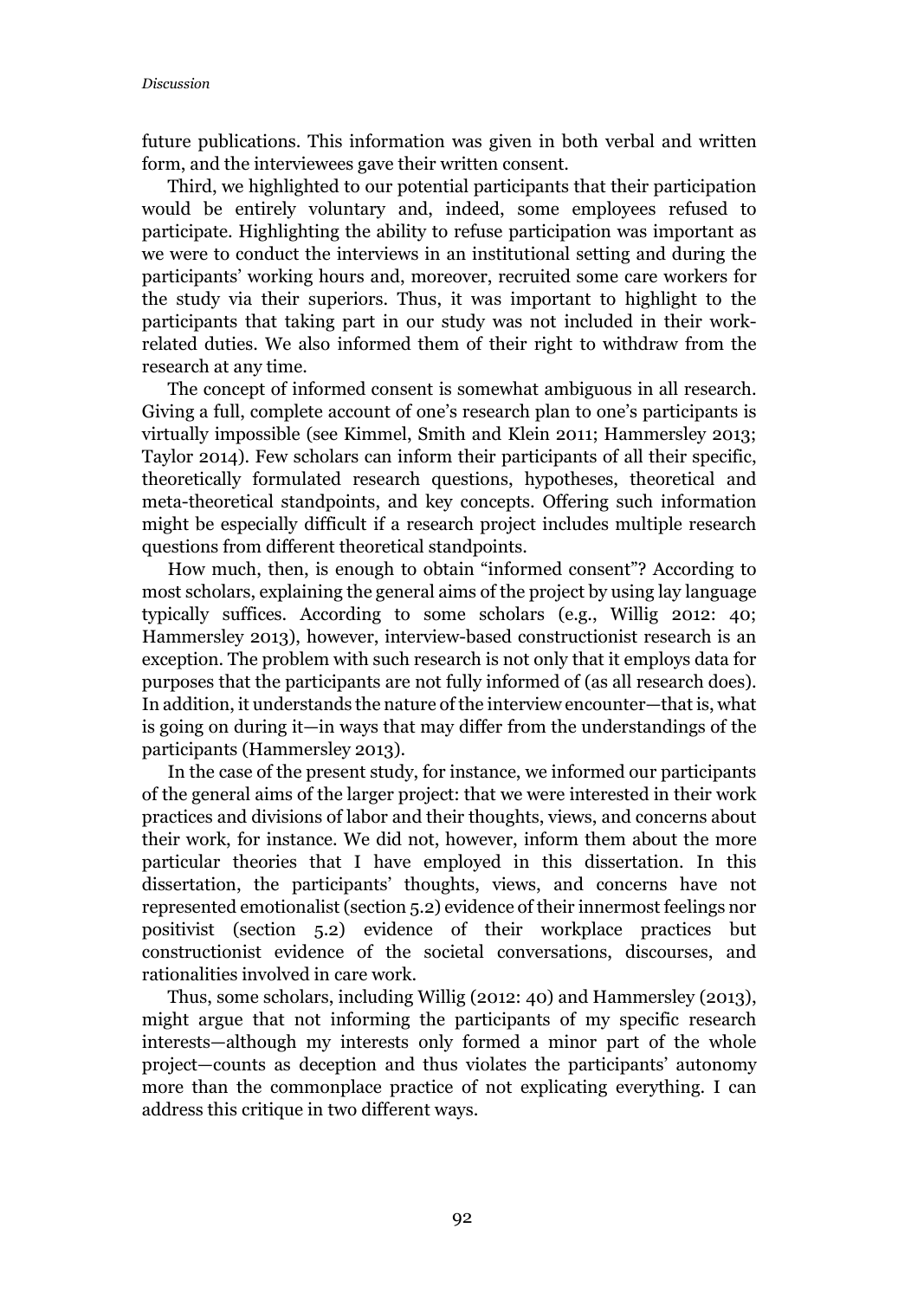First, it is of course possible that some of the participants may have oriented themselves to the interviews—and their thoughts, views, and concerns—from perspectives that align with positivism or emotionalism better than constructionism. In contrast to what Willig and Hammersley imply, however, constructionist perspectives are not necessarily that alien to lay reasoning. People are generally quite used to the idea that things and issues can be viewed from different perspectives, that final truths are rare, that factual statements may require additional justifications, and that the management of impressions is an integral part of face-to-face interaction. In fact, these and other kinds of interactive phenomena are easy to detect from the interviews of this dissertation. Thus, regardless of how we informed our participants, it is not self-evident that they oriented themselves to the interviews from straightforward positivist and emotionalist perspectives. Nor did we ask them to confess anything or engage in "full disclosure." Thus, my and my participants' understandings regarding what was going on in the interviews did not self-evidently conflict with each other.

Of course, I could still have adopted an emotionalist or positivist perspective toward my interview material—assuming that such perspectives align better with the information we provided regarding our project. This choice might have respected our participants' autonomy (in respect to informed consent), but it might have violated other ethical principles, such as the critical aim to examine power relations. This brings me to my second reply to the type of critique presented by Willig (2012) and Hammersley (2013). According to my interpretation, the interviews I examined not only contained information regarding the participants' internal or external lives (section 5.2) but they also contained delicate discursive work in which the participants (as all people) tried hard to manage appropriate impressions of themselves as proper agents—because they have to! Ignoring such discursive work would mean closing one's ears to societal relations of power—including relations of power in the interview context (also, Heyl 2001). Such ignorance of discursive practice, I argue, would also be ethically problematic.

Future research can perhaps find better ways to inform research participants about discursive and constructionist interests also in multiparadigmatic projects. At this stage of my research, I can no more give such information to my participants. Yet, I have decided to continue my research. In my case, I argue, different ethical principles, to an extent, conflict with each other. Informed consent is of course important, but so is examining power relations and showing respect for one's research participants (e.g., Resnik 1998). I have decided to show respect for my participants by treating them as people who, as all individuals, both *want to* and *can* manage positive impressions of their activities (and who have every right to do so), but whose discursive environment also puts their facework and self-respect under pressure. I hope my readers will treat my participants with similar respect. Finally, I of course hope that my choice (to use the data) will not cause too much harm to my research participants.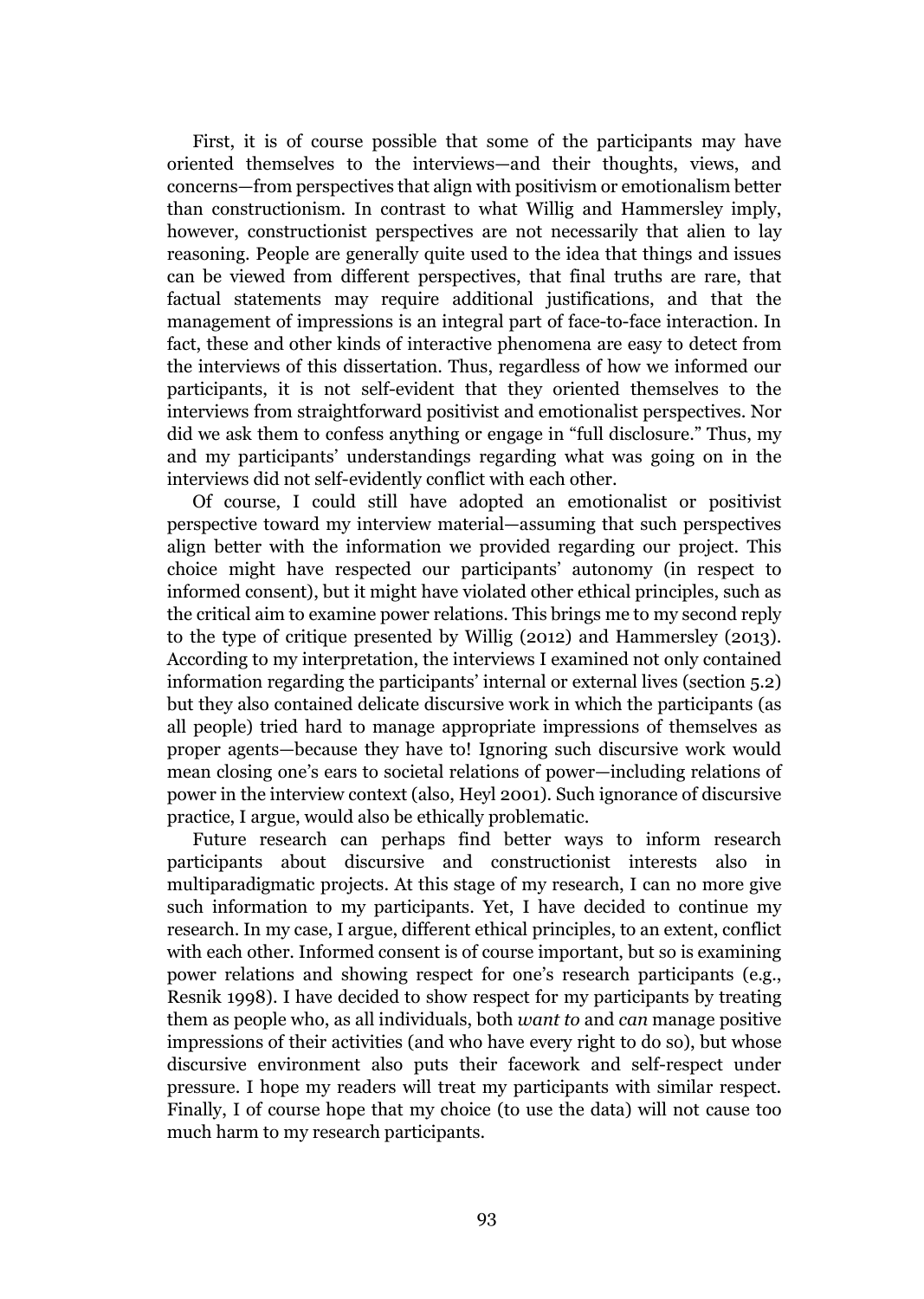From a consequentialist perspective, one might in fact argue that not causing harm to one's research participants is an ethical principle that is superior to any other principle—especially if the participants are in vulnerable positions. This principle can apply to both field encounters and the dissemination of research results (The National Advisory Board on Research Ethics 2009). In our project, we followed this principle by, for instance, trying to avoid causing severe stress in the research interviews. Respectively, we did not intentionally challenge our participants' self-presentations but rather supported their facework. Indeed, supporting actors' facework in one-on-one research interviews can be relatively easy compared to, for instance, supporting their facework in naturally occurring data, ethnographic fieldwork or focus groups, in which actors are more likely to challenge each other's faces (also, Pietilä 2010). In this sense, one-on-one interviews can be relatively costefficient also for research participants. In my publications, I have tried to treat my participants with respect and, also, maintain their anonymity—including the anonymity of their work units (e.g., wards and districts)—as we promised before the interviews.

In respect to avoiding harm, I need to discuss one more issue. This issue relates again to my theoretical perspective. According to one line of critique (e.g., Willig 2012: 40), constructionist research cannot serve its research participants because it inevitably overlooks their authentic experiences. Instead of focusing on the participants' authentic experiences (such as experiences of inequality or discrimination), it focuses on the ways in which such experiences are talked into being, into social and political existence (also, Miller and Rose 2008). Consequently, these experiences lose their appearance as unquestionable and authentic facts—and instead appear as discursively produced facts. Such a research practice, the critics argue, is particularly problematic if the participants are socially marginalized individuals (e.g., migrants) whose "voice" in society has already been silenced.

It is true that my research, and constructionist research in general, does not aim to "give a voice" to its research participants' authentic experiences. From a constructionist perspective, the concept of authenticity is problematic both ontologically and epistemologically. Instead, however, constructionist research can "give a voice" to and shed light on the problems and difficulties that people have when talking about their authentic experiences. From a constructionist perspective, one can easily conceive that while talking about their lives, people easily—if not always and inevitably—design their accounts to maintain appropriate impressions and to please and convince their audiences. Seeing such presentations as authentic experiences is an individualist interpretation that ignores the political aspects of social performances, that is, the precarity and vulnerability of positive selfpresentations (also, Reynolds, Wetherell and Taylor 2007; Cederberg 2014; Tyldum 2015).

Second and relatedly, as Harding (2006) for instance notes, it is far from self-evident that marginalized collectives always have their "own voice" (also,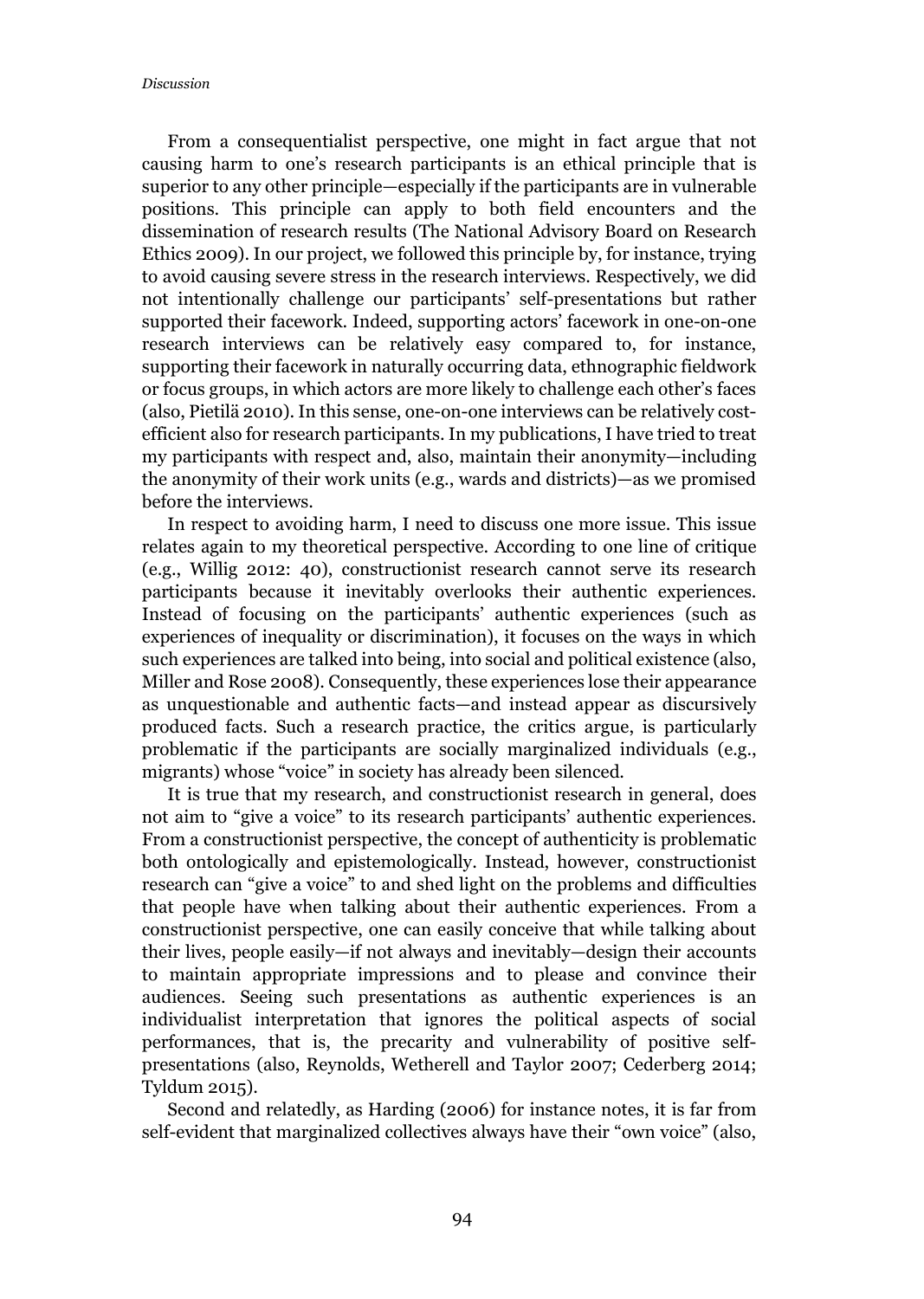Fricker 2006). They can talk the same talk and use the same discourses as people in hegemonic positions. In the case of my dissertation, for instance, the migrant care workers often aligned their talk with broader governmental discourses. To interpret their talk as (emotionalist) evidence of their authentic experience might again be a politically problematic interpretation. This does not mean that constructionist research questions the authenticity of their experiences—or invites other people to question them. The question of authenticity is simply not an interesting one for constructionist research. From a constructionist perspective, there are more interesting questions to be asked, including the above questions about the societal recognition of experiences.

In this dissertation, I have approached my research participants as competent members of society (Garfinkel 1967) who can use language, including governmental discourses and ethnic stereotypes, to construct recipient-designed versions of their work, including their experiences (also, Rapley 2004). Such competent members of society not only have experiences but also socially-mediated relations to their experiences (see Taylor 1985). In my opinion, as I argued above, this approach shows respect for my research participants: it treats them as adult members of society who can serve their own interests, including their self-respect, in relation to the expectations they face in face-to-face interaction. Naturally, I also understand that not all scholars share my ethical views. After all, as I have demonstrated above, ethics are closely tied to ontology: ethical considerations depend on our understandings of our research encounters, and our understandings of our research encounters depend on social ontology. Constructionist ethics may thus differ from positivist and emotionalist ethics.

### 7.4 PRACTICAL IMPLICATIONS

In the above section, I discussed the ethics of my research in respect to my individual research participants. In this section, I discuss the broader societal interests that my research is best able to serve, that is, the agency-for dimension of my own work.

In line with the constructionist tradition, the interests I see my findings best able to serve are, first, communicative, and second, critical. My findings can serve communicative interests as they demonstrate how issues in care work can be interpreted in different ways and from different perspectives. Consequently, the findings, if properly disseminated, can increase care work actors' understanding of themselves and each other—and of their discursive practice, which is generally tacit, implicit, and taken for granted (also, Goffman 1959; Giddens 1984). By articulating *why* different actors might conceive phenomena—such as the occupational agency of care work actors in different ways, my findings can help actors understand the basic contradictions in their communicative environment. Solving such contradictions may of course remain difficult, and my research may not offer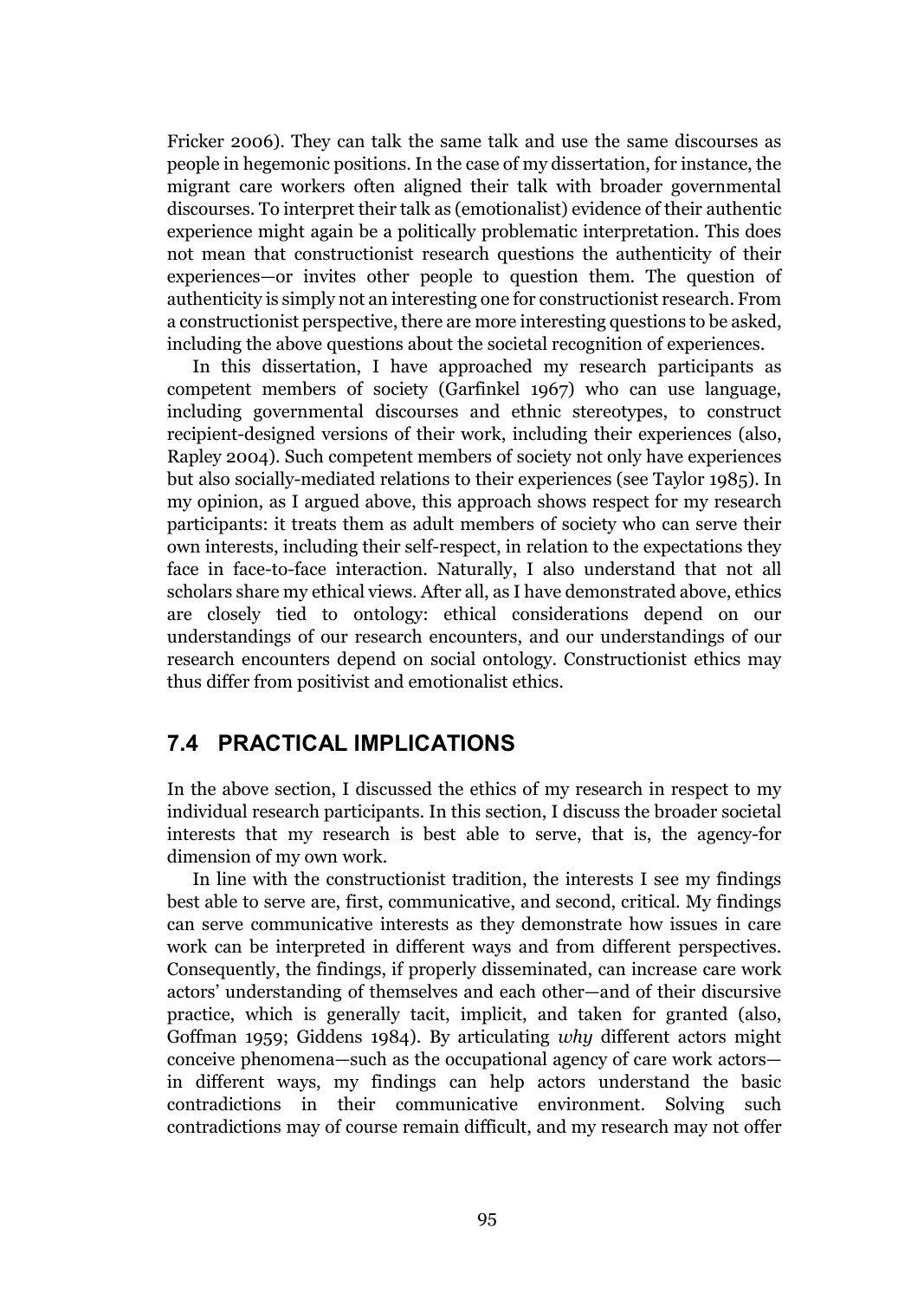simple guidelines for solving them—such interventions are likely to require the kind of applied research that exceeds the scope of my dissertation. Already my findings could, however, help actors understand the relational dynamics of the contradictions I have demonstrated and, when they cannot be solved, help them *avoid* conflicts between each other. At the very least, my findings can help actors distinguish between (communicative) problems that are easy and those that are difficult to solve. All this, of course, requires that the findings be properly disseminated. Facilitating communication in contemporary care work is, nevertheless, an important societal challenge (e.g. Allen 2015; Loppela 2017; Syvänen, Strömberg and Kokkonen 2017).

Helping actors communicate their activities may, of course, also serve wider socio-political transformations (sub-section 4.1.2). In this study, I have brought light to some discursive resources through which care work actors both care work managers and (migrant) care workers—can present themselves in positive ways and justify their activities. These resources can, for instance, help promoting diversification of care work in future (in case such promotion is considered as a socially sustainable tendency, as it may well be, as long as it does not create new occupational hierarchies).

My research can also serve critical interests. According to critical theorists (e.g., Owen 2002), critical research does not merely replace false assumptions with objective knowledge or dominant discourses (or norms) with marginalized ones. Critical research must also examine *how* different discourses, both dominant and marginal, work in a society (also, Harding 1995; Hacking 1999; Sulkunen 2010) by inquiring into, for instance, the (macro-)discursive functions they serve. Only after such examination can critical research unmask and delegitimate relations of dominance (Harding 2006).

From a macro-constructionist standpoint, my research has demonstrated how governmental discourses, such as the discourse of enterprising care work, can invite actors to pursue self-presentations that serve their own interests yet also serve more distant socio-political objectives. Such demonstrations can help actors realize how even their most personal concerns, such as their concerns over their moral worth, are tied to macro-political discourses (also, Burr 2003). For actors who question their moral worth, my findings can offer emotional relief. My findings demonstrate how problems in care work need not be attributed to individual actors and their lacking agency—neither to care workers nor care work managers. Alternative interpretations do exist. Broader evaluations of care work actors' (collective) abilities to alter their macrodiscursive and other environments, however, fall outside of the scope of this dissertation.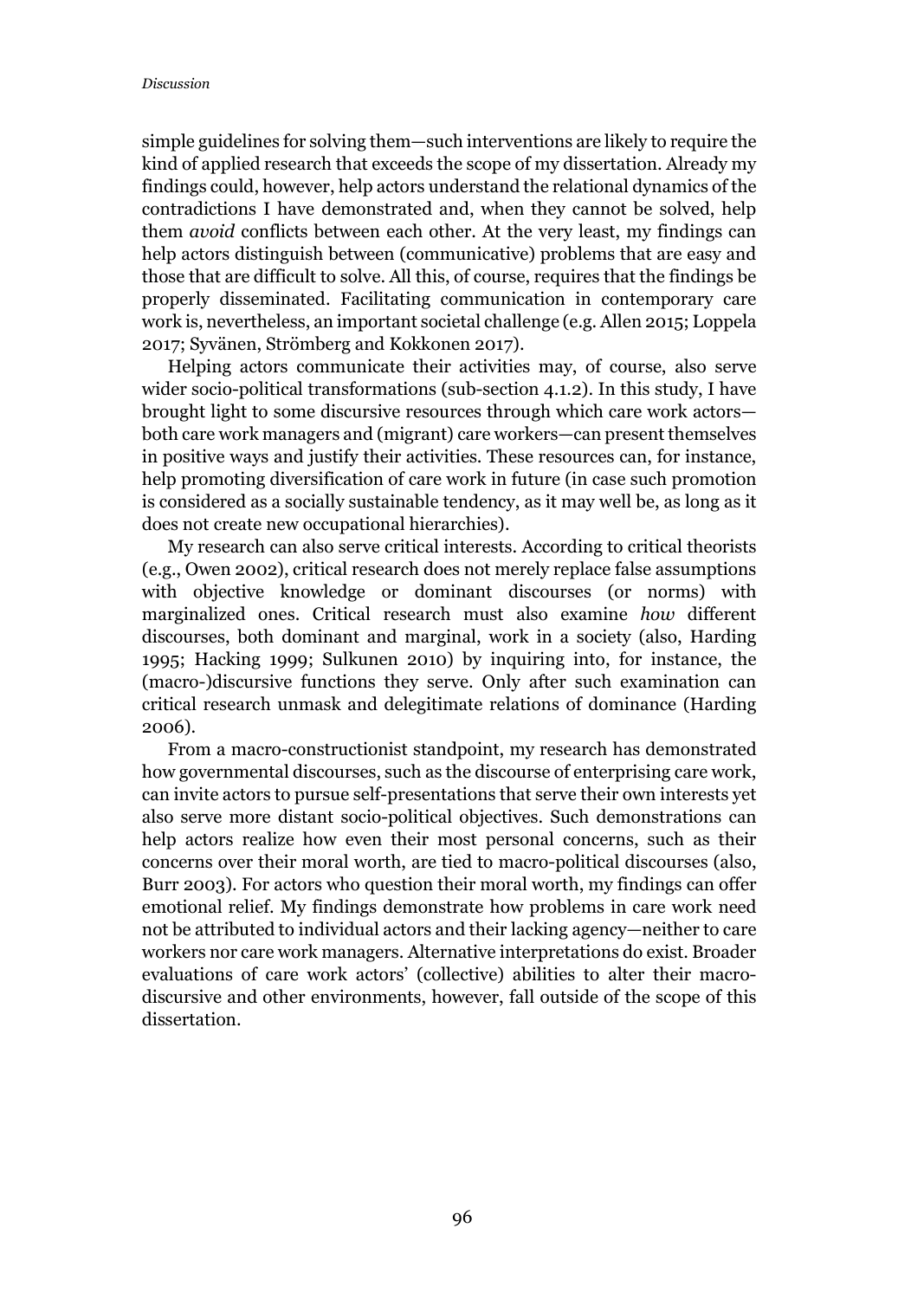## 7.5 GENERALIZABILITY AND OBJECTIVITY

In the previous section, I discussed the societal value of my research. In this section, I evaluate my research in respect to two scientific values: empirical and theoretical *generalizability* and *objectivity*.

In respect to generalizability, my research of course differs from quantitative (and quasi-quantitative) inquiry. It does not, for instance, tell anything about the *frequency* of the use of particular relational resources in different contexts (e.g., care work organizations) or among different actors (e.g., care workers and care work managers). Nor does my study describe a single historical *development* (e.g., Becker 1998: 40–44), such as the story of the implementation of the enterprising management ideals within a particular organization.

Instead of a single story, my dissertation examines the *relational patterns* involved in the implementation of enterprising care work ideals and the employment of migrant care workers in and around the studied organizations. My study demonstrates how different discursive resources *can* be used by different actors, and it examines the relational (and logical) consequences of their *possible* use. Instead of as a historical development, my research examines this relational practice *in action*: in research interviews. However, it also assumes that the observed relational practice is not limited to the examined interviews. An interview is a particular context, but care work actors' obligation and desire to manage positive self-presentations, and the publicly circulating resources they have for such management, are by no means restricted to this context.

Generalizing from any micro-discursive context (e.g. an interview) to another of course has limitations (also, Nikander 2012), which I have discussed in section 5.2. In respect to the empirical findings, two particular limitations can be re-addressed. First, it is clear that the interviewer, as an audience of the interviewees' accounts, can always import ideals and discourses to the data that refer to the identity of the interviewer (also, Nikander 2012). The fact that the interviewers of this study were social scientists, for instance, may have overemphasized the importance of the socioscientific care work discourse in the data. Care work actors might present themselves differently to a medical practitioner compared to a social scientist (or a political authority, a care worker, a client, a relative of a client, and so forth). Second and relatedly, the most important audiences of care work actors' everyday performances were absent from the interviews. Although the actors may have targeted their performances to a wider audience than the interviewer (also, section 5.2), they did not have to expect direct approval or validation from such audiences. Neither were their self-presentations questioned or challenged in the interviews in the same way they might be challenged in other micro-discursive contexts (e.g., in workplace encounters).

In this sense, interviews can be examined as a *critical case* of care work actors' impression management (Flyvbjerg 2006). If people cannot manage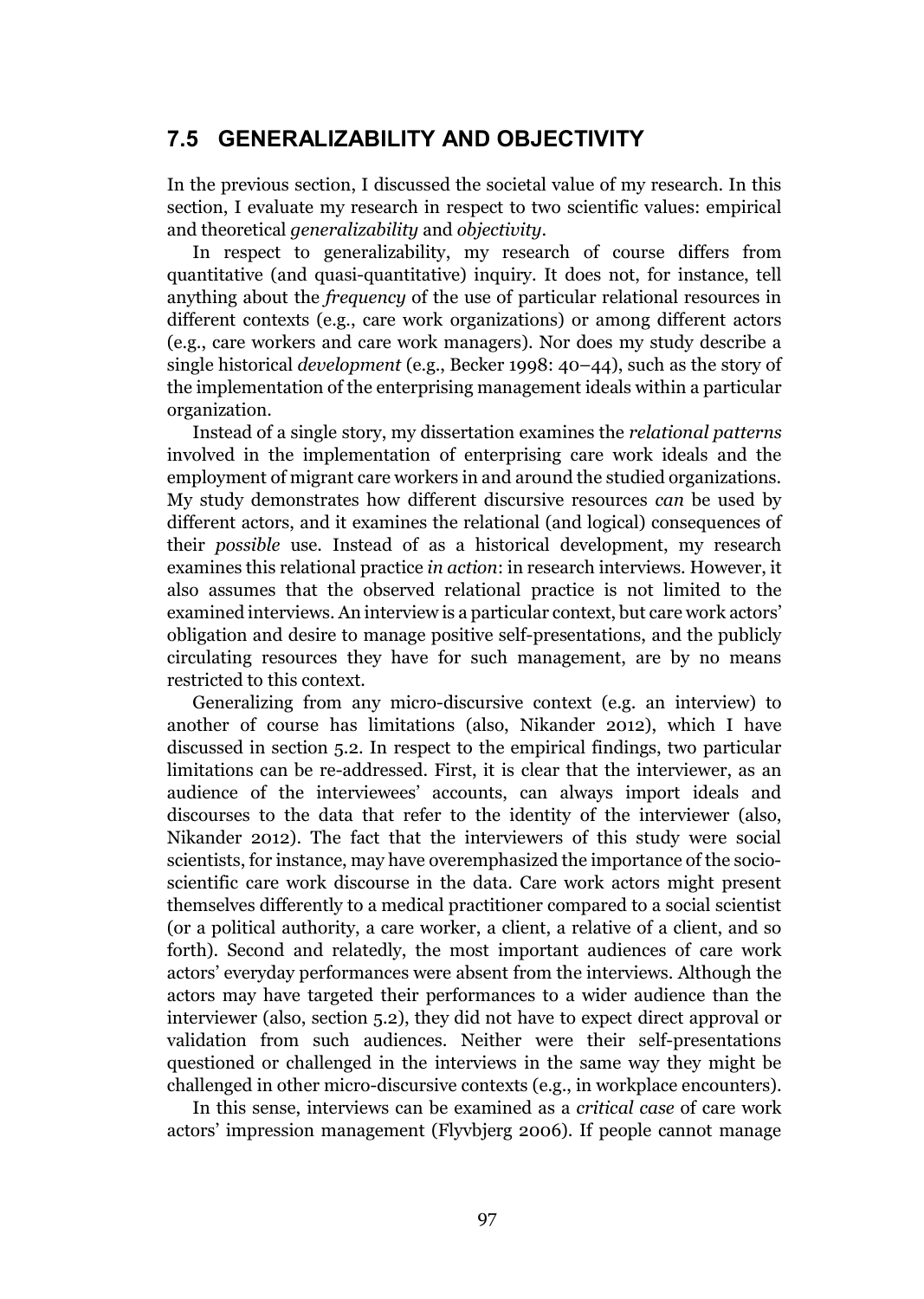positive self-presentations in interviews, their abilities to manage such selfpresentations are likely to be restricted also in other contexts. Therefore, care work managers' difficulties in presenting themselves as coaches, and migrant care workers difficulties' in presenting themselves as competent professionals and enterprising agents, should be taken particularly seriously. These difficulties were evident *already* in the interviews.

Despite the above limitations in generalization, some aspects of the studied practice can be generalized to contexts other than the interview (also, section 5.2). Care work actors must—and assumedly want to—perform positive selfpresentations also in other encounters than a research interview, both in their work and free time. Their need and desire to perform positive agency for legitimate principals applies to many contexts, from performance appraisals to informal coffee room discussions, as does their need and desire to give convincing accounts of themselves and each other. In such performances and accounts, care work actors can, or must, draw on existing discursive resources—similar to the resources they drew on in the interviews (see Nikander 2012). Finally, although care work managers and (migrant) care workers were not simultaneously present in the interviews, one can easily assume that the relational resources their environment offers them are likely to cause communicative conflicts. One does not have to study actual interaction between actors to argue that some of their self-presentations challenge each other—with the likely consequence of communicative difficulties.

In addition to the empirical results, the theoretical and methodological framework I articulated can be generalized to other contexts in future research (also, section 7.5). In this dissertation, I made at least three theoretical and methodological contributions. First, I clarified the differences and similarities between micro- and macro-constructionist perspectives to socio-political discourse in general and to interview discourse in particular. Second, I clarified the meta-theoretical differences between substantialist and relational sociology in research on (care) work, professions, and ethnicity. Third, I demonstrated how the theoretical standpoint I articulated can be employed to study the implementation, reception, and translation of socio-political ideals across discursive contexts in public welfare policy and social care provision.

Besides generalizability, my findings and interpretations can be evaluated in respect to their objectivity. Objectivity can be conceived as one among the main principles of scientific inquiry (Reiss and Sprenger 2014)—among the principles that distinguish science from other lines of human inquiry, such as literature and arts. Objectivity in research can, however, mean many things. According to one definition, empirical findings, interpretations and claims are objective if they are "accurate representations of the external world" and not "influenced by particular perspectives" (see Reiss and Sprenger 2014). These ideals of objectivity, however, seem impossible to reach, and not only in social sciences but in all research (Reiss and Sprenger 2014; also, Koskinen 2016).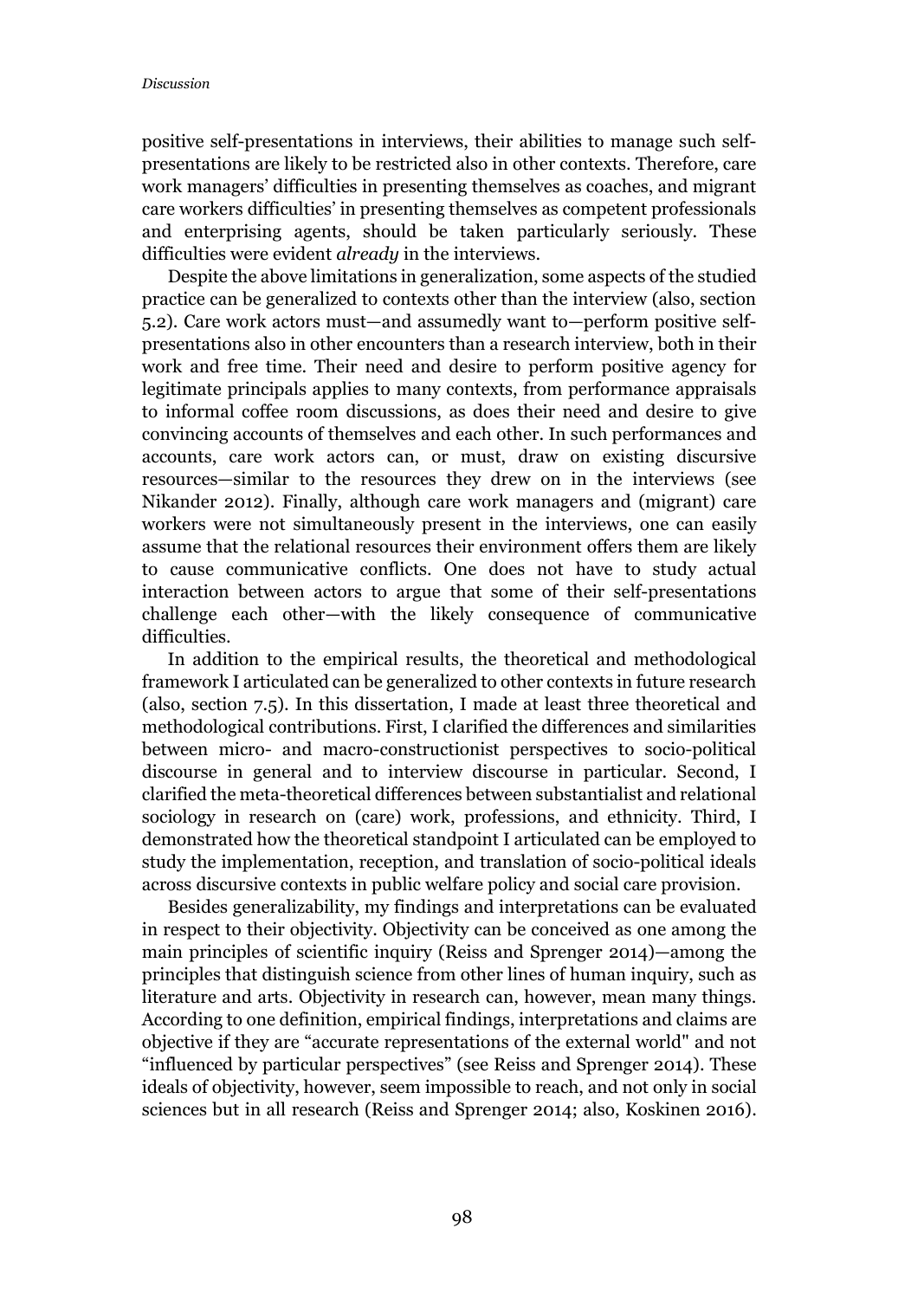According to a broad consensus, research always includes interpretation, and interpretation always includes a perspective (also, Hekman 1997).

According to another ideal, the best way to increase the objectivity of research is to increase the multiplicity of interpretations—mainly by promoting marginalized knowledge and by challenging socially dominant discourses (Harding 1995; 2006). This ideal of objectivity, however, is not broadly accepted. From a constructionist perspective, in particular, even knowledge from the societal margins is discursively formulated (also, Hekman 1997). Criticizing dominant discourses from the perspective of marginalized discourses does not, as such, make research more objective (in any widely accepted sense of this concept)—although it might increase the plurality of knowledge.

Some ideals of objectivity can, however, also inform social and human sciences (e.g. Koskinen 2016), including constructionist research. In social sciences, findings always depend on a perspective, but also on empirical evidence. Vis-à-vis such evidence, some interpretations are always more convincing than others—this premise is accepted also in constructionist research (e.g., Tsoukas 2000). Finally, if the presented interpretations are convincing to a broad audience, they are objective in at least one sense of the concept: they do not depend on the subjective assessment of a single researcher (see Reiss and Sprenger 2014). Ideally, the audience that evaluates interpretations is also plural and diverse (in respect to values and perspectives) (Koskinen 2016).

In this dissertation, I have done my best to ensure that every single reader has the opportunity to evaluate my interpretations. Therefore, I have not only explicated my analytical process. I have also offered my readers—as much as possible—the ability to analyze the same empirical extracts I have analyzed myself and, potentially, to draw alternative conclusions (also, Nikander 2008). For this purpose, one might argue, I should have transcribed the extracts in more detail. However, transcription criteria always depend on the aims of research (also, Nikander 2010b). In respect to my aims—that is, the analysis of discursive resources—the chosen transcription notation was detailed enough. In the sub-studies, empirical extracts are presented in English only; the original extracts are available on request from the author—although, ideally, they would be presented in the articles next to the translations (Nikander 2010b). This practice, however, is not accepted by all journals.

Finally, I have tried to increase transparency—and to avoid false neutrality (see Harding 1995)—by clarifying and reflecting upon my theoretical perspectives. When different perspectives enabled different interpretations of the data, I clarified such differences. Also, I never claimed that the interpretations I make are the only possible ones. I claimed only that they are convincing within the interpretive frameworks I articulated.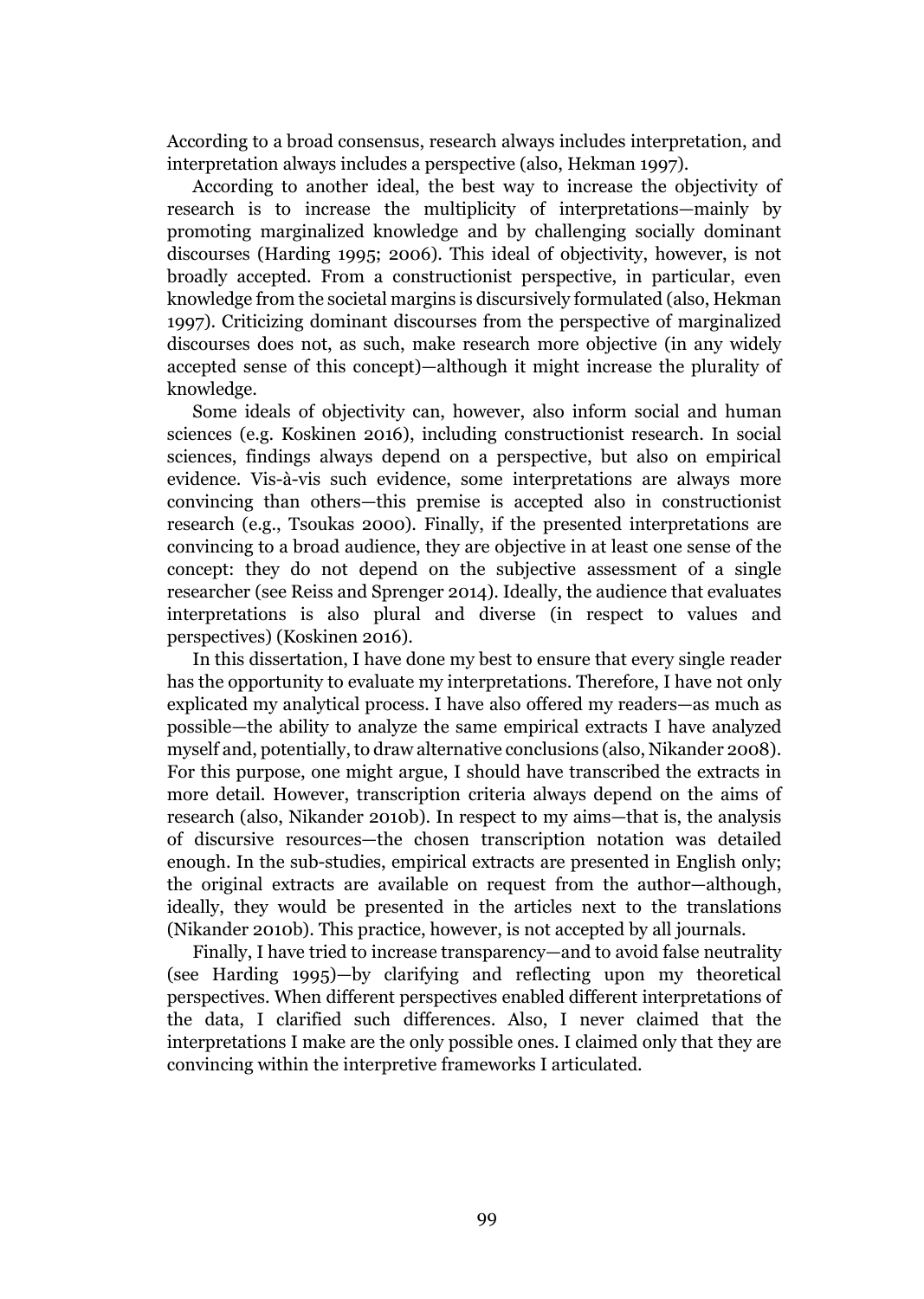## 7.6 FUTURE STUDIES

This dissertation has opened up questions and avenues for future research (also, sections 7.4 and 7.5). All my future studies do not necessarily require new data but can also approach the existing data with novel questions. In this study, I did not pay much attention to the discursive *architecture* of the interviews I analyzed (see Nikander 2012). Instead of analyzing how the participants presented themselves as appropriate care work actors, one might examine how they presented themselves as appropriate interviewees (and interviewers) (Nikander 2012). Such a study might help further illuminate the discursive practice of a research interview—in particular, an interview in which one actor is invited to participate as a member of a collective (e.g., immigrant care workers) and, to a degree, to speak on behalf of a larger collective.

The existing data could also be used for analyzing care work actors' presentations of enterprising agency in the labor market: in between of jobs, in finding and applying for jobs, in networking and career planning, and so forth; my study examined their agency mainly in their current workplaces.

Care work actors' performances of occupational agency could also be studied in other datasets. Ethnographic or naturally occurring data from workplace encounters might be used to examine how care work actors manage impressions of themselves and each other when different actors are simultaneously present. Most significantly, this kind of research could help analyze how care work actors deal with and solve communicative problems when such problems arise. These questions could also be analyzed by arranging focus group discussions with care workers and care work managers. Ethnographic or naturally occurring data, walking interviews, or photo elicitation methods might in turn help analyze how care work actors employ material artifacts as relational resources for their discursive performances of occupational agency.

In this study, I have mainly examined care work actors' performances of occupational agency in relation to, first, each other, and second, their discursive environment, including the abstract principles of good care and economic efficiency. The latter principles are abstract in the sense that the actors who are putatively most interested in these principles are absent from my interview material: that is, the elderly clients (and their relatives) and municipal authorities, employers, and policy-makers. My participants were, for instance, able to define good care and the interests of their clients—and to perform agency for those interests – without being disrupted by the vocal or bodily actions of their recipients of care. Also, based on previous research, I have assumed that care work managers must occasionally manage impressions of agency for economic principles in front of their employers and superiors (e.g., municipal authorities). In this dissertation, I have examined care work managers' relational resources for such performances. How such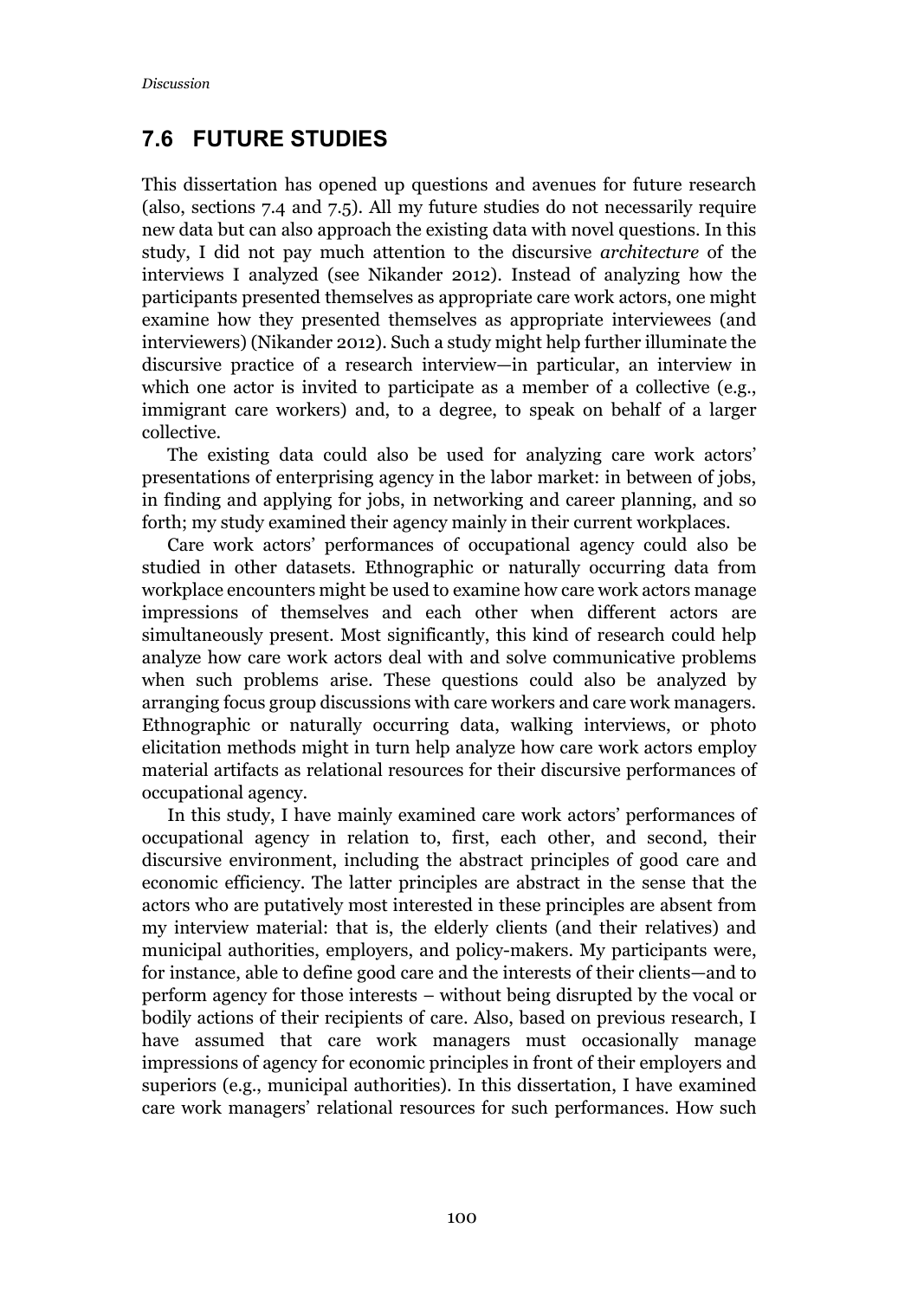resources are employed in actual—either face-to-face or mediated interaction—is, again, a topic for subsequent research.

Some parts of my study could also be redone in another macro-discursive context. In 2011–2013, few of the interviewed migrant care workers used their skills in languages other than Finnish or Swedish, or their knowledge in respect to the migrant population, as a resource for constructing positive agency for the recipients of care. The assumed older client they constructed was primarily a native Finn. Now, four to six years later, the proportion of migrants among the (potential) recipients of care has increased in Helsinki (Statistics Finland 2016a). By interviewing care work actors now, one could examine whether care work actors' discursive environment has also changed.

From a macro-constructionist perspective, one could also dig into historical archives and trace the introduction, travel, and development of the enterprising management discourse in Finnish social care policy. Such developments have received relatively little historically oriented scholarly attention in Finland compared to research on the ideals of technocratic management. Similar attention could be paid to the development of socioscientific care work discourses, which, in general, has received less sociological attention than medical discourses. The extent to which socio-scientific research, including sociological theories, has *actually* influenced the historical development of—what I have called—the socio-scientific discourse of care is not known. Based on thematic and logical analogies, and macroconstructionist theory (also, sub-section 4.1.2), there is reason to suspect an influence. However, detailed historical analyses are still lacking—and the discourse I termed social-scientific might also be labeled otherwise, without changing the main results of my dissertation. The same of course applies to the names of other discourses.

Finally, the theoretical framework I articulated can of course be brought from care work to other thematic areas (also, section 7.5). Questions regarding occupational *selves* are ubiquitous in contemporary (and liberal) working life. According to Räsänen and Trux (2012), for instance, questions that tend to concern all employees at some points of their life include *how can I manage my work*, *what interests do I serve in my work*, and *who am I as a person who is working in this way*? In the vocabulary of this dissertation, these questions concern the three dimensions of the self (section 4.2): agency over, agency for, and identity. This dissertation, among many others (also, Räsänen and Trux 2012), has demonstrated how these questions in regard to the self (and agency) are not personal or private questions, or questions of neutral scientific inquiry, but questions of political interest and struggle. This dissertation has outlined one case example of how to study such a struggle.

Another field of application that can benefit from the theoretical and empirical work of this dissertation concerns the implementation, adaptation, and reception of governmental ideals in everyday communication—in public welfare provision in particular. In addition to the agency of public welfare actors, I have examined political communication around another pressing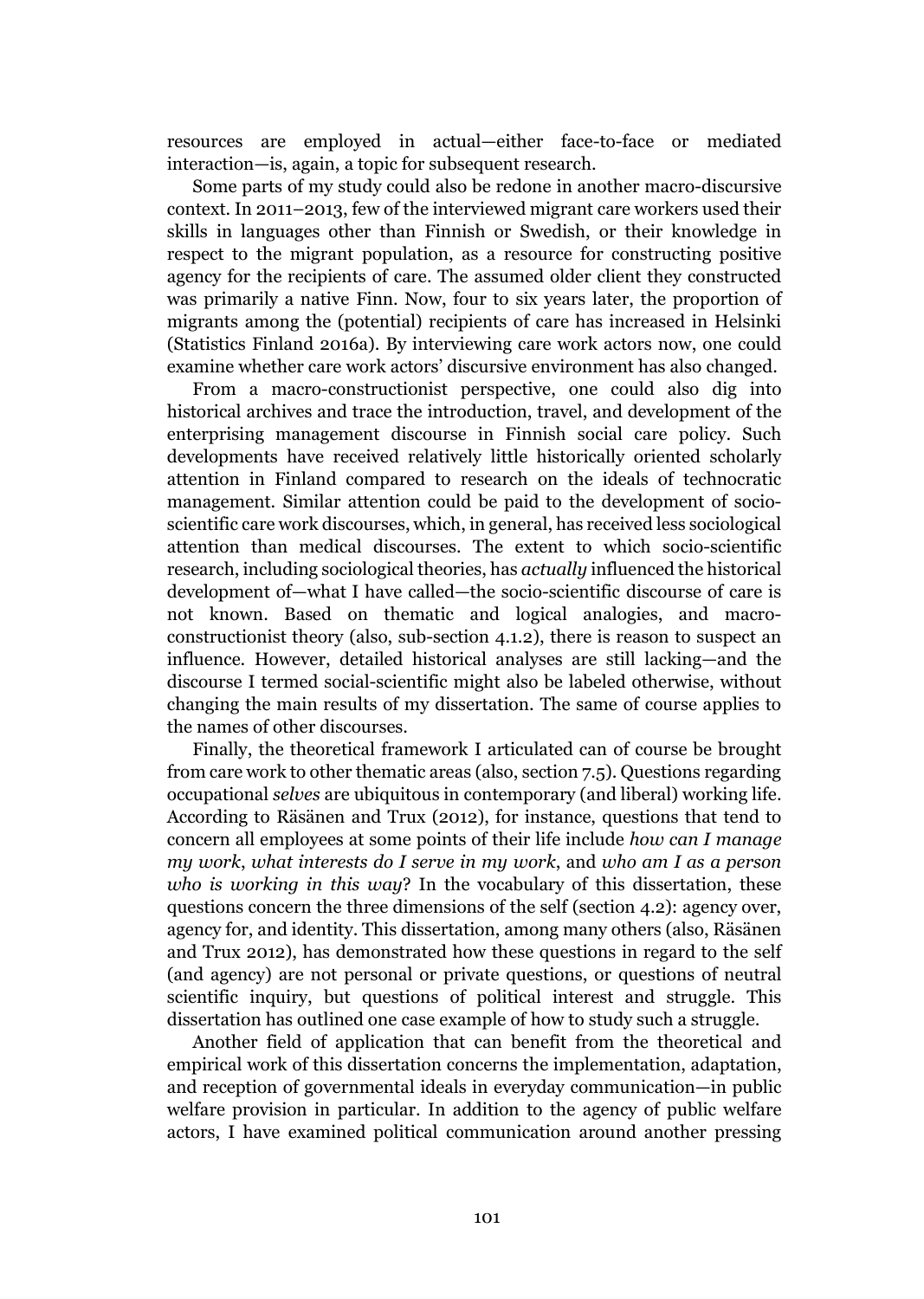issue in (neo)liberal societies: the alignment of interests between different actors (Miller and Rose 2008; also, Jessop 1998; O'Reilly and Reed 2010). My empirical research on the alignment (and misalignment) of interests between care work managers, migrant care workers, municipal authorities, and the recipients of care can be followed by similar research in other discursive contexts.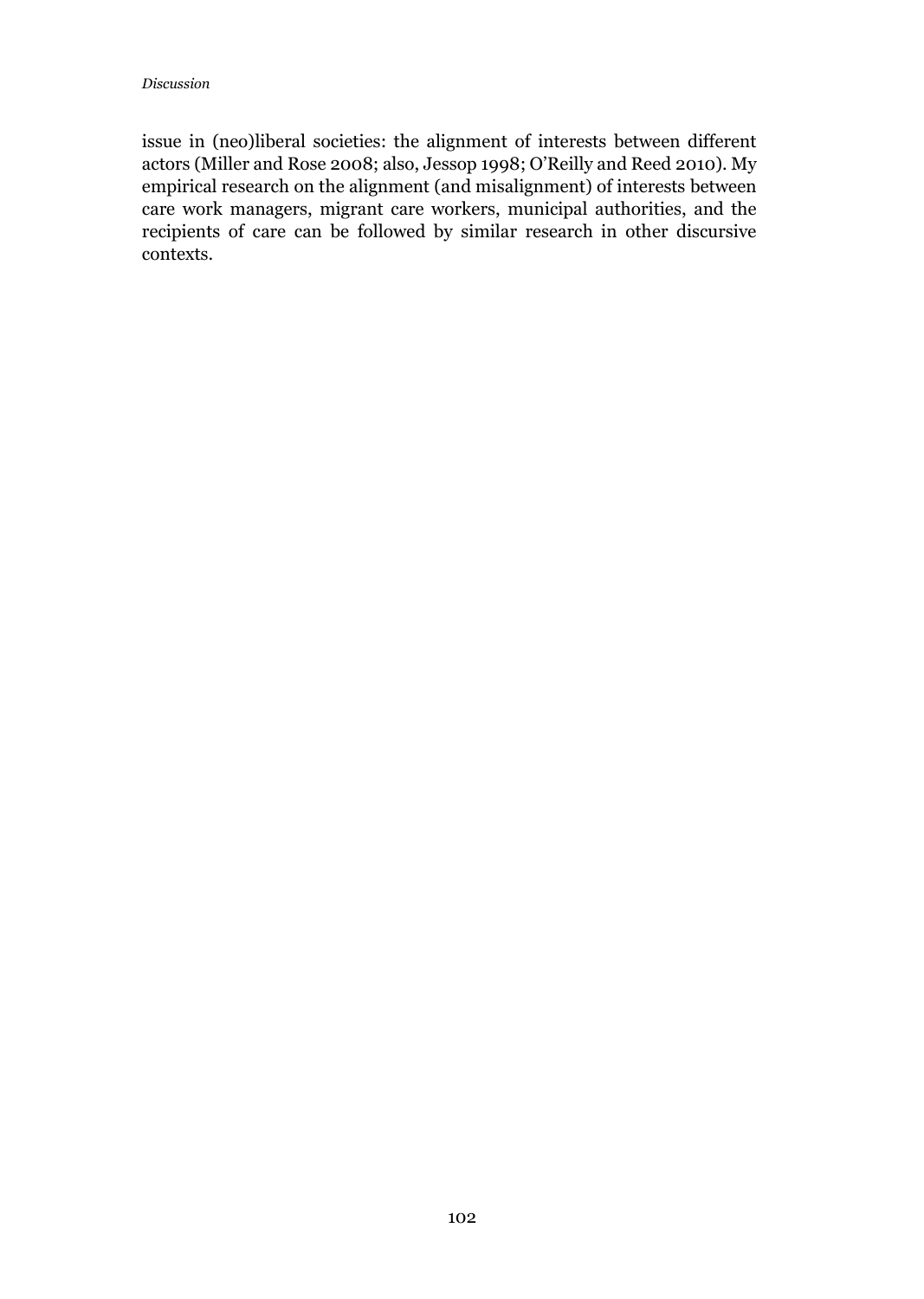## 8 CONCLUDING REMARKS: AGENTS UNDER CONSTRUCTION

Sociological research has a long and strong tradition of examining and uncovering social inequalities and conflicts of interests between actors in (the so-called) late modern, industrialized, liberal societies. This tradition has produced important knowledge in the field of public welfare provision, including social care provision. An important line of research has demonstrated how the application of managerialist (i.e., technocratic) principles of work organization, adopted from the private sector, has reinforced inequalities in care work and acted against the interests of care work actors, especially care workers and the recipients of care (section 2.2).

In this study—as in many other studies, albeit often less explicitly—the above inequalities and conflicts of interests were conceptualized as developments that, in one way or another, endanger the professional agency of care work actors. First, they reduce care work actors' abilities to act as autonomous professionals who make independent decisions; govern themselves; and use their education, skills, and competences to solve problems in their work. Second, they reduce care work actors' ability to act as *agents for* (Niska 2015; also, Meyer and Jepperson 2000; Vesala 2012) respected professional interests, mainly the quality of care and their clients' wellbeing (sections 2.1 and 2.2).

In addition to the tradition that examines social inequalities and conflicts of interests, sociological research has a tradition that examines how such conflicts are solved, silenced, or mitigated in (the so-called) late modern, industrialized, liberal societies. Research on (neo)liberal governmentality, in particular, has examined contemporary policies that seek to mitigate open expressions of injustice, form interest-alignments between different actors, and support all actors' abilities to serve their own interests (Chapter 1 and section 4.2.2). In this study, I have examined such *agency programs* (section 7.2) in the provision of social care.

More particularly, I have examined a specific managerial discourse, the discourse of enterprising care work (management), as a socio-political attempt to align the interests of different care work actors, and to create a sense of fairness, justice and equality among them (section 2.3). According to this enterprising ideal, care work organizations can improve the quality and economic efficiency of care in tandem by cultivating all actors' personal (and professional) agency. In theory, this ideal should please many parties. Political authorities, tax-payers, and the recipients of care can receive better care with less monetary investments. Care work managers can avoid negative impressions of themselves as controlling, hierarchical, and technocratic managers and instead maintain self-impressions as senior professionals who coach their junior colleagues to become better (and more active) professionals.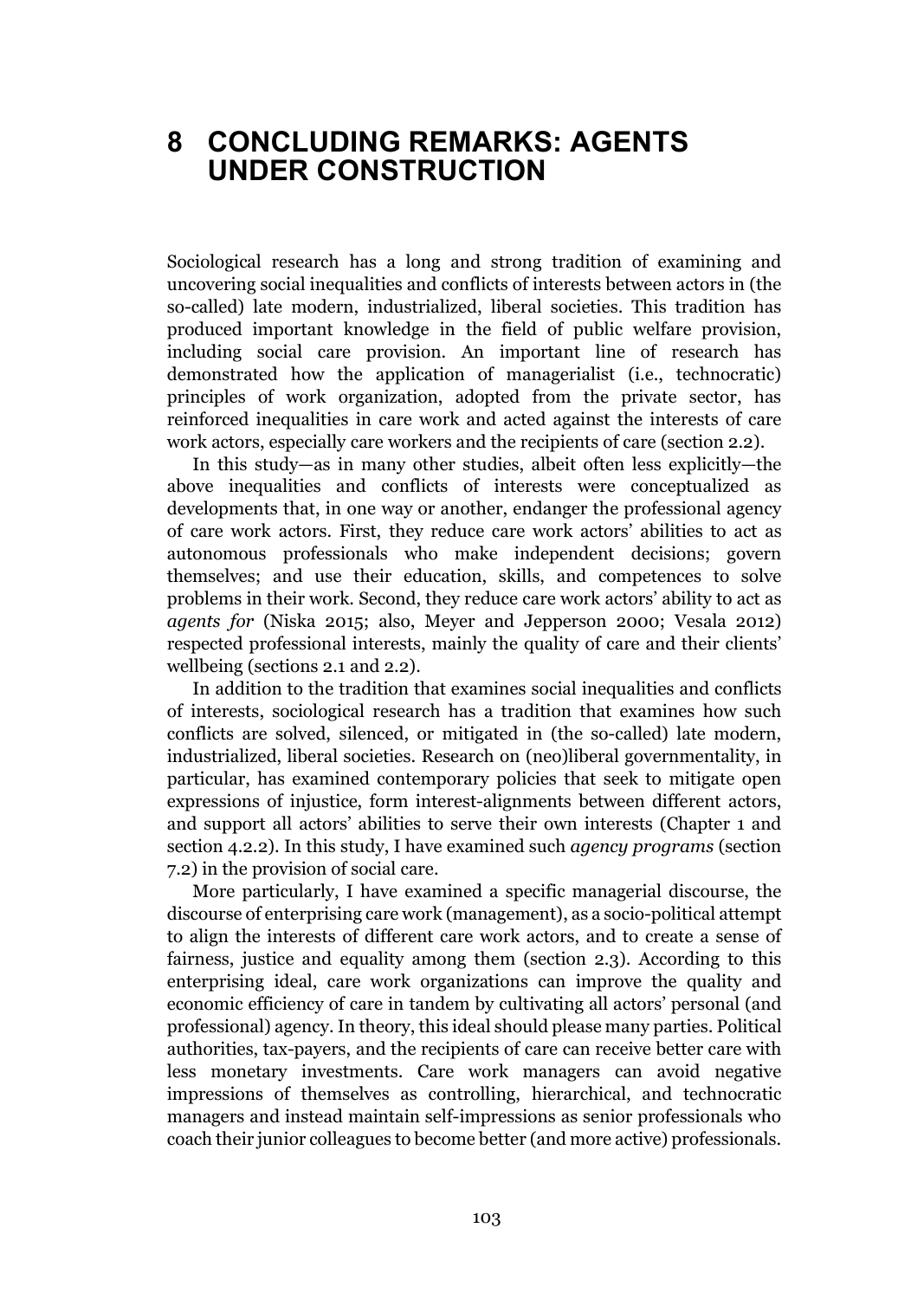Finally, care workers can present themselves as autonomous, professional agents who can overcome structural obstacles, make things happen, and serve their clients' needs. The cultural image of an inherently motivated, skilled, and enterprising migrant worker fits perfectly to these visions (section 2.4).

Sociological research on political discourse has often examined such discourse in esteemed political arenas (e.g., policy documents) but overlooked its reception, implementation, and adaptation among its target populations. In my empirical study, I examined the reception, implementation, and adaptation of the enterprising care work discourse in street-level social care provision. In particular, I examined the ways in which care work actors can employ the enterprising care work discourse as a relational and discursive resource in their social drama of work. By social drama of work, I referred to ongoing and unfolding processes in which care work actors perform and construct their occupational selves, including their occupational agency, in relation to each other's and their own socio-political environment. From this analytical perspective, I was able to create dialogue between broad but somewhat abstract socio-political discourses and concrete face-to-face interaction in and around care work.

My empirical findings demonstrated how the enterprising care work discourse offers appealing and pragmatic resources for care work managers' self-constructions—and, to a lesser degree, to care workers' self-constructions. More than being pragmatic and appealing, however, presentations of enterprising agency—for professional interests—may have a sense of moral obligation in care work actors' discursive environment. Thus, while care work actors may have trouble in presenting themselves as agents who can make valuable things happen—as also highlighted in previous research—my empirical findings bring forth another issue: contesting enterprising ideals, and presenting non-agency, can be equally difficult.

 At the same time, the enterprising care work discourse is likely to create novel problems in care work organizations' communicative networks. These problems have a simple source: care work actors' occupational agency appears to always allow competing interpretations. Three interpretations can be particularly problematic for the relations between care workers and care work managers.

According to the first interpretation, problems in the quality of care cannot be solved by activating care workers because such problems are caused by the structural environment of care work, such as the lack of time and workforce. According to the second interpretation, care workers can act in enterprising ways, but such action does not self-evidently serve the care workers themselves. Care workers' enterprising agency is not guided by an internal motivation as much as an external force—such as the lack of alternatives. According to the third interpretation, care workers are already enterprising, and, therefore, they do not need coaching, or any other intervention, from their managers.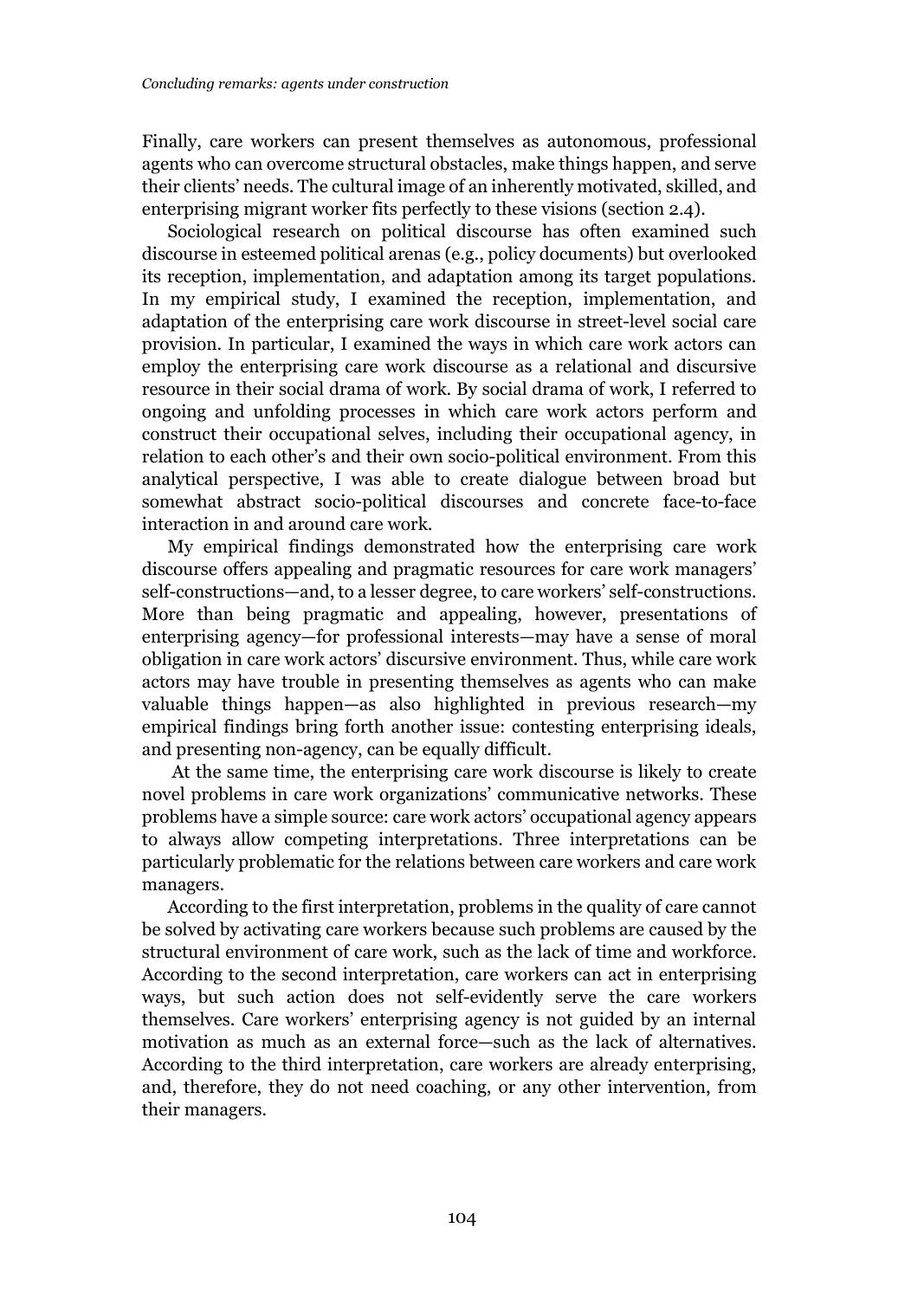All these interpretations might alone cause communicative problems in care work organizations. These three interpretations, however, can also challenge each other: they construct different versions of care workers abilities and their structural environment. Together, these contradictions in care work actors' discursive practice have at least one clear consequence: as long as care work actors have the current socio-political pressure to develop their occupational agency, disputes in and around care work are likely to continue. The larger political consequences of these disputes, along with care work actors' means to manage (with) them, are important topics for future research.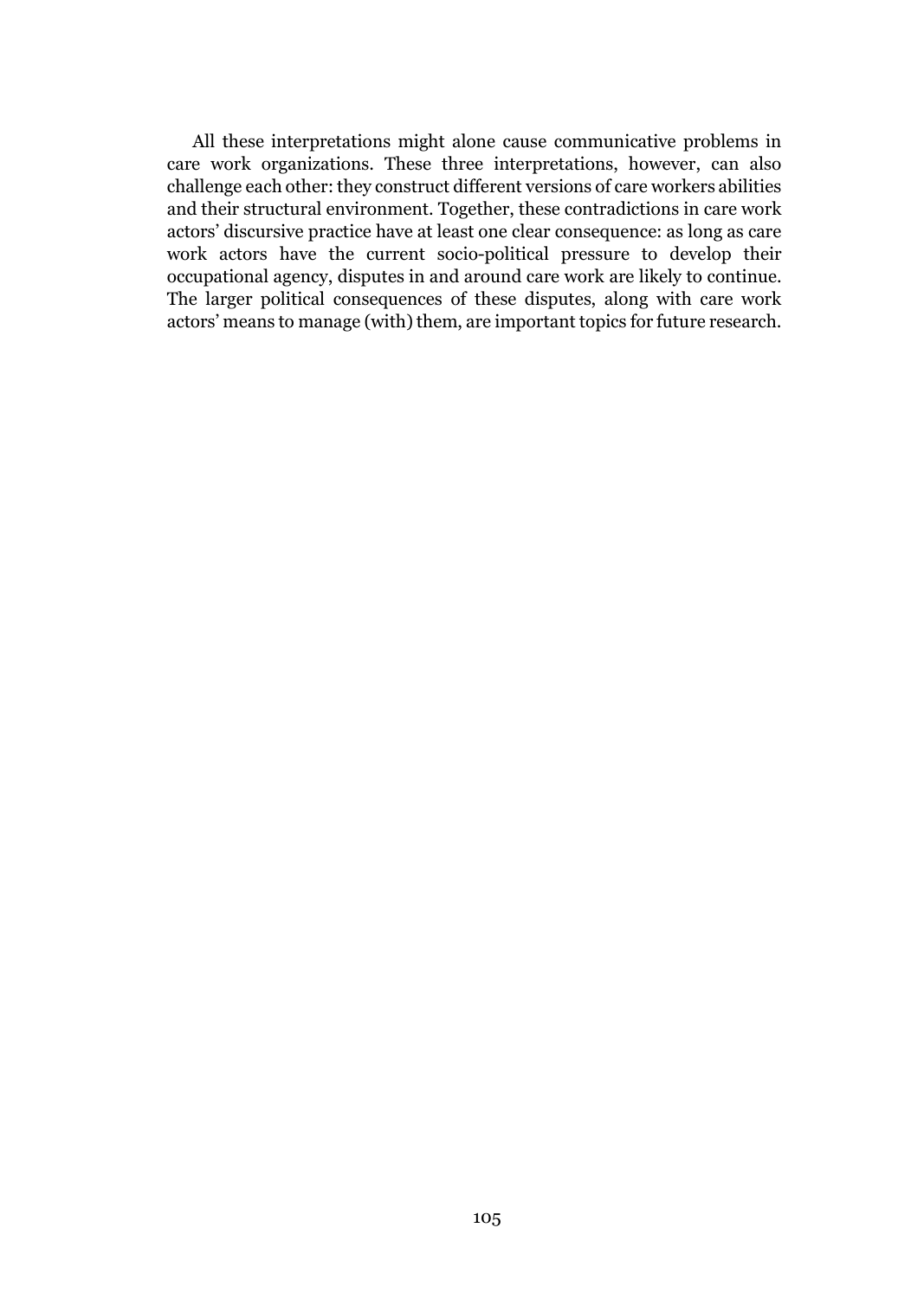# REFERENCES

- Aalto, A. M., Elovainio, M., Heponiemi, T., Hietapakka, L., Kuusisto, H. & Lämsä, R. (2013). *Ulkomaalaistaustaiset lääkärit ja hoitajat suomalaisessa terveydenhuollossa: haasteet ja mahdollisuudet.* Helsinki: National Institute for Health and Welfare.
- Abbott, A. (1988). *The system of professions. An essay on the division of expert labour.* Chicago: The University of Chicago Press.
- Abbott, A. (2004). *Methods of discovery. Heuristics for the social sciences.*  New York: W. W. Norton & Company.
- Act on qualification requirements for social welfare professionals, 272/2005.
- Act on supporting the functional capacity of the older population and on social and health care services for older persons, 2012/980.
- Acker, J. (2006). Inequality regimes: Gender, class, and race in organizations. Gender & Society, 20(4), 441–464.
- Adhikari, R. & Melia, K. M. (2015). The (mis)management of migrant nurses in the UK: a sociological study. *Journal of nursing management*, 23(3), 359–367.
- Ailasmaa, R. (2015a). *Terveys- ja sosiaalipalvelujen henkilöstö 2013*. Helsinki: National Institute for Health and Welfare.
- Ailasmaa, R. (2015b). *Terveys- ja sosiaalipalveluiden henkilöstön kansainvälinen liikkuvuus 2012*. Helsinki: National Institute for Health and Welfare.
- Al-Amoudi, I. & Willmott, H. (2011). Where constructionism and critical realism converge: Interrogating the domain of epistemological relativism. *Organization Studies,* 32(1), 27–46.
- Alasuutari, P. (1999). *Laadullinen tutkimus.* Tampere: Vastapaino.
- Alasuutari, P. (2006). Ssuunnittelutaloudesta kilpailutalouteen: miten muutos oli ideologisesti mahdollinen? In R. Heiskala & E. Luhtakallio (eds.), Uusi jako. Miten Suomesta tuli kilpailukyky-yhteiskunta (pp. 43– 64). Helsinki: Gaudeamus.
- Allan, H. T., Larsen J. A., Bryan K. & Smith P. A. (2004). The social reproduction of institutional racism: internationally recruited nurses' experiences of the British health services. *Diversity in Health and Social Care,* 1(2), 117–125.
- Allen, A. (2002) Power, Subjectivity, and Agency: Between Arendt and Foucault. *International Journal of Philosophical Studies,* 10(2), 131–149.
- Allen, D. (2001). Narrating Nursing Jurisdiction: "Atrocity Stories" and "Boundary‐Work". *Symbolic Interaction,* 24(1), 75–103.
- Allen, D. (2004). Re-reading nursing and re-writing practice: Towards an empirically based reformulation of the nursing mandate. *Nursing inquiry,*  $11(4)$ ,  $271-283$ .
- Allen, D. (2007). What Do You Do at Work? Profession Building and Doing Nursing. *International Nursing Review,* 54(1), 41–48.
- Allen, D. (2012). Bringing It All Back Home: The (Re)domestication and (De)medicalisation of Care. In C. Ceci, K. Björnsdóttir & M. E. Purkis (eds.), *Homecare: International and Comparative Perspectives* (pp. 101–120). New York: Routledge.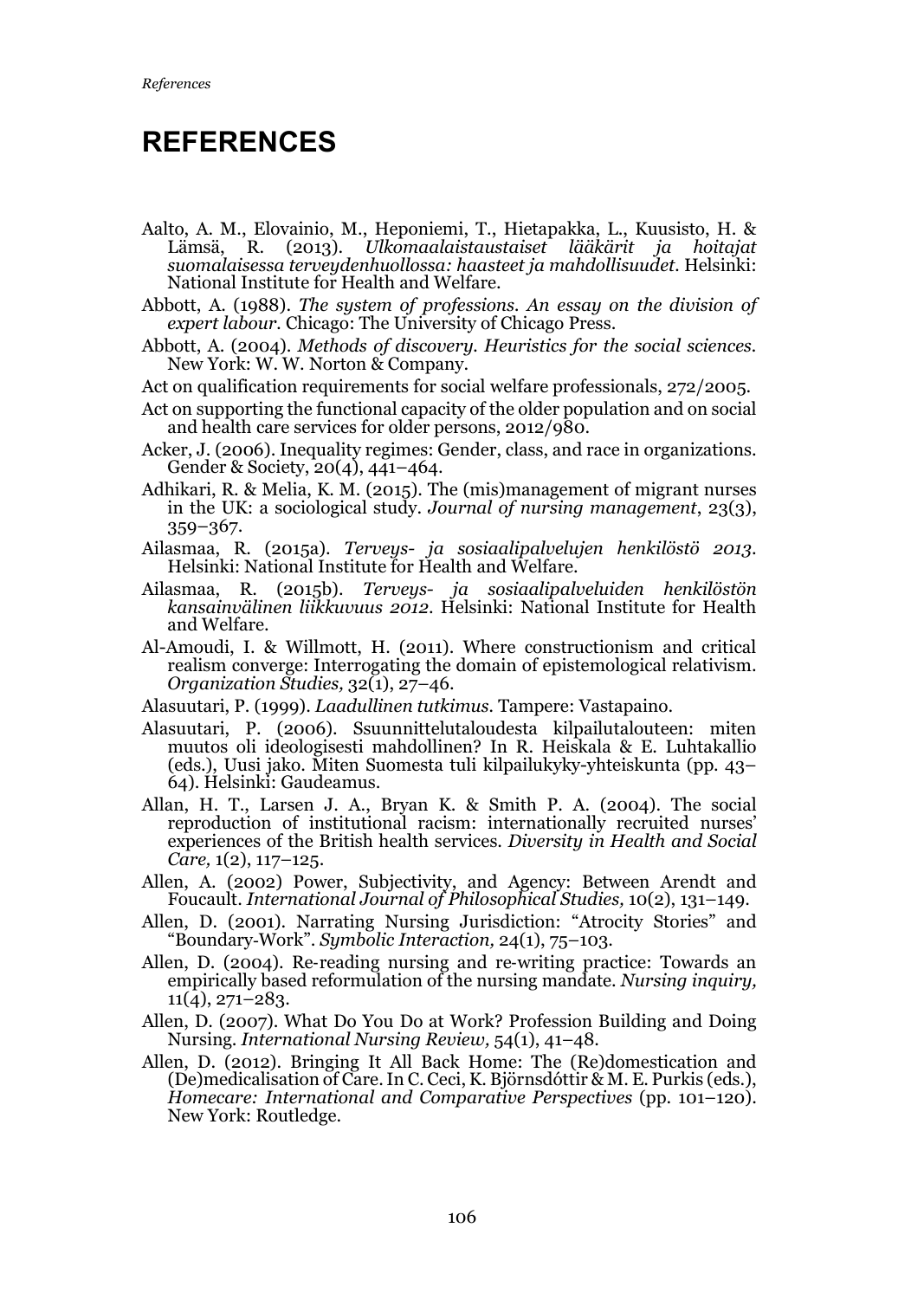- Allen, D. (2014). Lost in translation? 'Evidence' and the articulation of institutional logics in integrated care pathways: from positive to negative boundary object? *Sociology of Health & Illness,* 36(6), 807–822.
- Allen, D. (2015). Inside 'bed management': ethnographic insights from the vantage point of UK hospital nurses. *Sociology of Health & Illness,* 37(3), 370–384.
- Alvesson, M. & Karreman, D. (2000). Varieties of Discourse: On the Study of Organizations through Discourse Analysis. *Human relations,* 53(9), 1125– 1149.
- Alvesson, M. & Spicer, A. (2012). A stupidity‐based theory of organizations. *Journal of management studies,* 49(7), 1194–1220.
- Alvesson, M. & Willmott, H. (2002). Identity regulations as organizational control: producing the appropriate individual. *Journal of Management Studies,* 39(5), 619–644.
- Antaki, C. & Widdicombe, S. (1998). Identity as an Achievement and as a Tool. In C. Antaki & S. Widdicombe (eds.), *Identities in Talk* (pp. 1–14). London: Sage Publications.
- Antaki, C., Billig, M., Edwards, D. & Potter, J. (2003). Discourse analysis means doing analysis: A critique of six analytic shortcomings. *Discourse analysis online*, 1. Available from: <https://dspace.lboro.ac.uk/dspacejspui/handle/2134/633>. [Last accessed 17.8.2017.]
- Anttonen, A. & Sipilä, J. (1996). European social care services: is it possible to identify models? *Journal of European social policy,* 6(2), 87–100.
- Apesoa-Varano, E. C. (2007). Educated Caring: The Emergence of Professional Identity among Nurses. *Qualitative Sociology*, 30(3), 249– 274.
- Arnkil, R. (2004). The Finnish workplace development programme: A small giant? *Concepts and Transformation,* 9(3), 249–278.
- Autto, J. & Nygård, M. (2015). Johdanto: Mitä on hyvinvointivaltion kulttuurintutkimus? In J. Autto & M. Nygård (eds.), *Hyvinvointivaltion kulttuurintutkimus* (pp. 8–41). Rovaniemi: Lapland University Press.
- Bandura, A. (2006). Toward a Psychology of Human Agency. *Perspectives on Psychological Science*, 1(2), 164–180.
- Barnes, L. (2000). The Social Production of an Enterprise Clinic: Nurses, Clinical Pathway Guidelines and Contemporary Healthcare Practices. *Nursing Inquiry*, 7(3), 200–208.
- Becker, H. S. (1998). *Tricks ofthe trade. How to think about your research while you're doing it.* Chicago: University of Chicago.
- Berbrier, M. (2008). The diverse construction of race and ethnicity. In J. F. Gubrium & J. A. Holstein (eds.), *Handbook of constructionist research* (pp. 567–591). New York: Guilford Press.
- Berbrier, M. & Pruett, E. (2006). When is inequality a problem? Victim contests, injustice frames, and the case of the office of gay, lesbian, and bisexual student support services at Indiana University. *Journal of contemporary ethnography,* 35(3), 257–284.
- Berger, P. & Luckmann. T (1966). *The social construction of reality. A treatise in the sociology of knowledge*. New York: Doubleday.
- Billig, M. (2009). Discursive psychology, rhetoric and the issue of agency. *Semen, 27(1).* Available from: <http://semen.revues.org/8930>. [Last] accessed 17.8.2017.]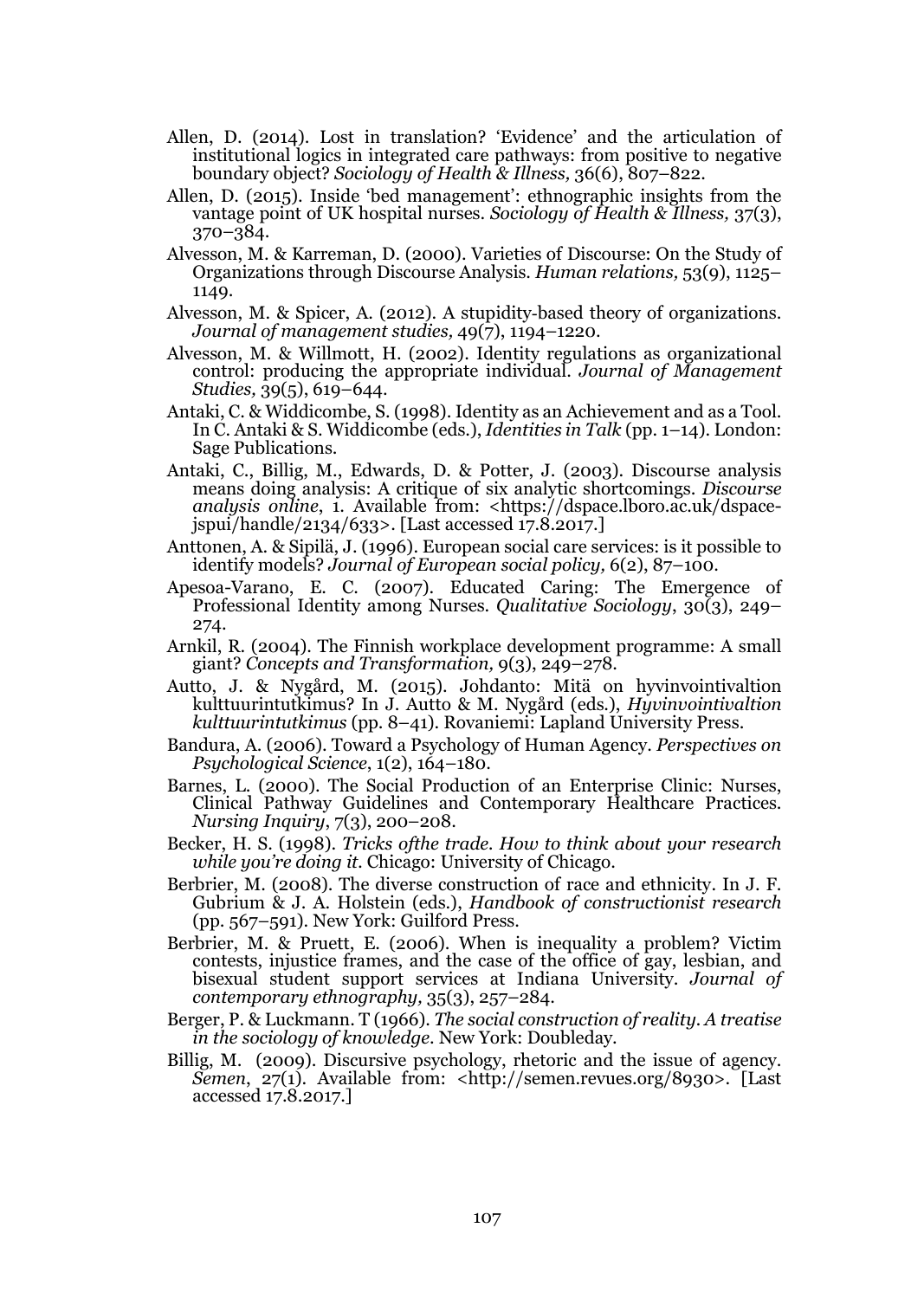- Blomgren, M. (2003). Ordering a profession: Swedish nurses encounter new public management reforms. *Financial Accountability & Management,*  $19(1), 45-71.$
- Blomgren, M. and Waks, C. (2015). Coping with Contradictions: Hybrid Professionals Managing Institutional Complexity. *Journal of Professions and Organization,* 2(1), 78–102.
- Boltanski L. & Chiapello, E. (2006). *The new spirit of capitalism.* London: Verso.
- Bolton, S. C. (2004). A Simple Matter of Control? NHS Hospital Nurses and New Management. *Journal of Management Studies*, 41(2) 317–333.
- Bolton, S. C. (2005) 'Making up' Managers. The Case of NHS Nurses. *Work, Employment & Society*, 19(1), 5–23.
- Brante, T. (1988). Sociological approaches to the professions. *Acta Sociologica,* 31(2), 119–142.
- Brinkmann, S. (2007). The good qualitative researcher. *Qualitative Research in Psychology,* 4(1–2), 127–144.
- Brown, A. D. & Lewis M. A. (2011). Identities, Discipline and Routines. *Organization Studies,* 32(7), 871–895.
- Brubaker, R. (2002). Ethnicity without groups. *European Journal of Sociology,* 43(2), 163–189.
- Buchert, U. (2015). *Maahanmuuttajuuden institutionaaliset kategoriat*  [Research reports 87/2015]*.* Helsinki: Rehabilitation Foundation.
- Burr, V. (2003). *Social Constructionism.* London: Routledge.
- Callon, M. (1984). Some elements of a sociology of translation: domestication of the scallops and the fishermen of St Brieuc Bay. *The Sociological Review,* 32(1), 196–233.
- Callon, M. & Latour, B., (1981). Unscrewing the big Leviathan: how actors macro-structure reality and how sociologists help them to do so. In K. Knorr-Cetina & A. V. Cicourel (eds.), *Advances in social theory and methodology: toward an integration of micro- and macro-sociologies*  $(pp. 277-303)$ . London: Routledge.
- Campbell, C. (2009). Distinguishing the power of agency from agentic power. A note on Weber and the "black box" of personal agency. *Sociological Theory,* 27(4), 407–418.
- Cangiano, A. and Walsh, K. (2014). Recruitment processes and immigration regulations: the disjointed pathways to employing migrant carers in ageing societies. *Work, Employment & Society,* 28(3), 372–389.
- Carter, J. (2000). New Public Management and Equal Opportunities in the NHS. *Critical Social Policy*, 20(1), 61–83.
- Carvalho, T. (2012). Managerialism and Professional Strategies: A Case from Nurses in Portugal. *Journal of health organization and management*, 26(4), 524–541.
- Carvalho, T. (2014). Changing Connections between Professionalism and Managerialism: A Case Study of Nursing in Portugal. *Journal of Professions and Organization*, 1(2), 179–190.
- Cederberg, M. (2014). Public discourses and migrant stories of integration and inequality: Language and power in biographical narratives. *Sociology,* 48(1), 133–149.
- The City of Helsinki (2015): Kotihoidon työtehtävien kelpoisuudet. Available from: <http://www.hel.fi/www/toihinsoteen/fi/sinakomeilleko/kelpoisuudet>. [Last accessed 17.8.2017.]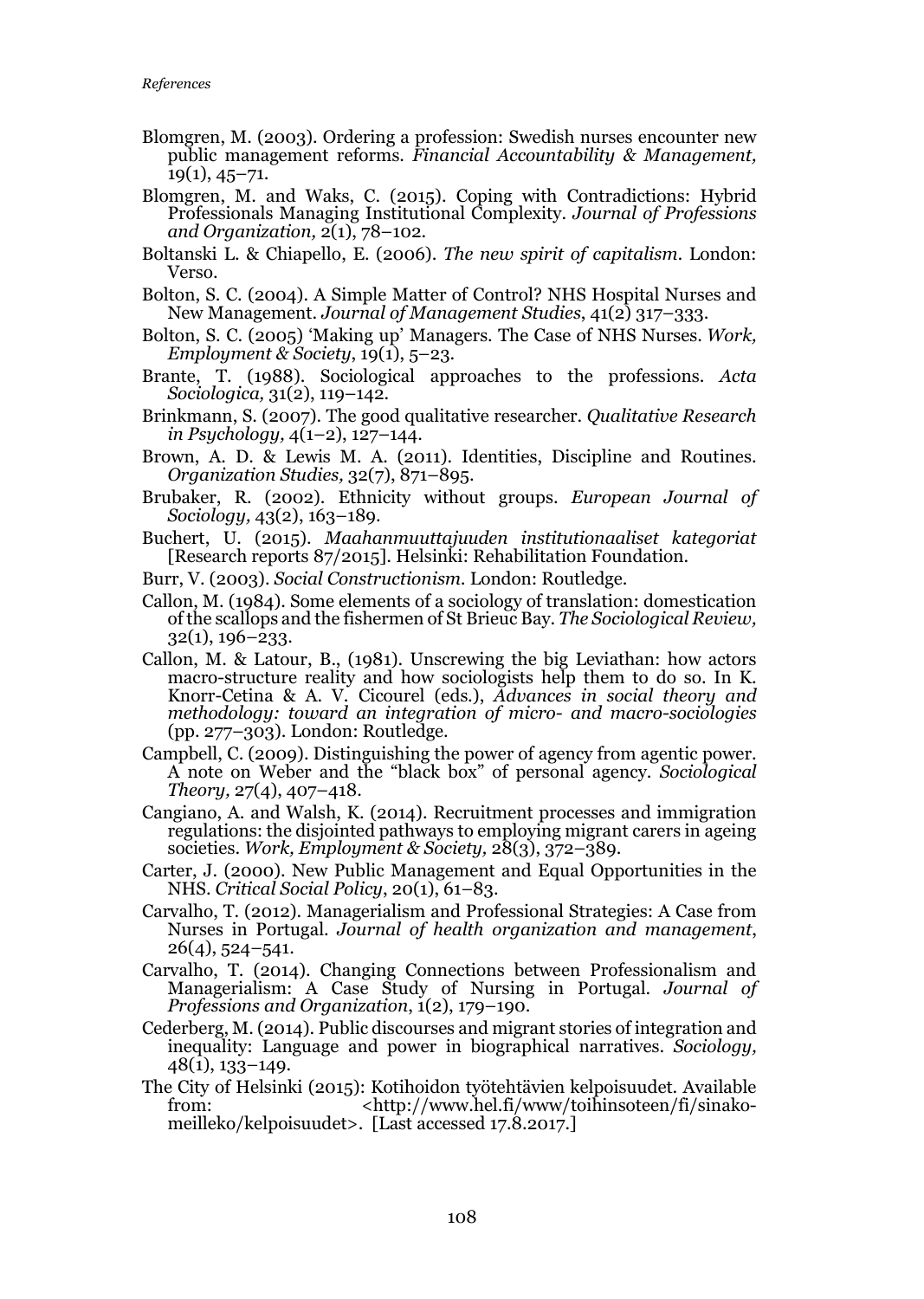- Chia, R. (2000). Discourse analysis as organizational analysis. *Organization,*  $7(3), 513 - 518.$
- Clarke, C. A., Brown, A. D. and Hailey V. H. (2009). Working Identities? Antagonistic Discursive Resources and Managerial Identity. *Human Relations,* 62(3), 323–352.
- The Constitution of Finland, 1999/731.
- Cousineau, M. J. (2017). Revisiting the sociology of identities and selves with discursive resources. *Sociology Compass,* 11(12), 1–12.
- Croft, C., Currie, G. and Lockett, A. (2014). Broken 'Two-Way Windows'? An Exploration of Professional Hybrids. *Public Administration,* 93(2), 380– 394.
- Currie, G., Finn, R. & Martin, G. (2010). Role transition and the interaction of relational and social identity: new nursing roles in the English NHS. *Organization Studies,* 31(7), 941–961.
- Dahl, H. M. (2009). New Public Management, Care and Struggles about Recognition. *Critical Social Policy,* 29(4), 634–654.
- Dahl, H. M. (2012). Who Can Be Against Quality: A New Story about Home-Based Care: NPM and Governmentality. In C. Ceci, K. Björnsdóttir & M. E. Purkis (eds.), *Homecare: International and Comparative Perspectives* (pp. 139–157). New York: Routledge.
- Dahle, R. & Seeberg, M. L. (2013). Does She Speak Norwegian? *Nordic Journal of Migration Research*, 3(2), 82–90.
- Davies, C. (2000). The demise of professional self-regulation: a moment to mourn. In G. Lewis, S. Gewirtz & John Clarke (eds.), *Rethinking Social Policy* (pp. 276–289). London: Sage Publications.
- Davies, C. (2002a). Managing Identities: Workers, Professions and Identity. *Nursing Management,* 9(5): 31–34.
- Davies, C. (2002b). Continuing to manage professional identities. *Nursing Management,* 9(6), 31–34.
- Davies, B. & Harré, R. (1990). Positioning: The Discursive Production of Selves. *Journal for the Theory of Social Behavior,* 20(1), 43–63.
- Day, D. (1998). Being Ascribed, and Resisting, Membership of and Ethnic group. In C. Antaki & S. Widdicombe (eds.), *Identities in Talk* (pp. 151– 170). London: Sage Publications.
- Doolin, B. (2002). Enterprise Discourse, Professional Identity and the Organizational Control of Hospital Clinicians. *Organization Studies,* 23(3), 369–390.
- Doyle, M. & Timonen, V (2009). The Different Faces of Care Work: Understanding the Experiences of the Multi-Cultural Care Workforce. *Ageing & Society*, 29(3), 337–350.
- du Gay, P. (1996). Organizing Identity. Entrepreneurial Governance and Public Management In S. Hall & P. du Gay (eds.), *Questions of cultural identity* (pp. 151–169). London: Sage Publications.
- du Gay, P., Salaman, G. & Rees, B. (1996). The Conduct of Management and the Management of Conduct: Contemporary Managerial Discourse and the Constitution of the 'Competent' Manager. *Journal of Management Studies*, 33(3), 263–282.
- Edwards, D., Ashmore, M. & Potter, J. (1995). Death and furniture: The rhetoric, politics and theology of bottom line arguments against relativism. *History of the human sciences,* 8(2), 25–49.
- Eisenberg, E. M. (1984). Ambiguity as strategy in organizational communication. *Communication monographs,* 51(3), 227–242.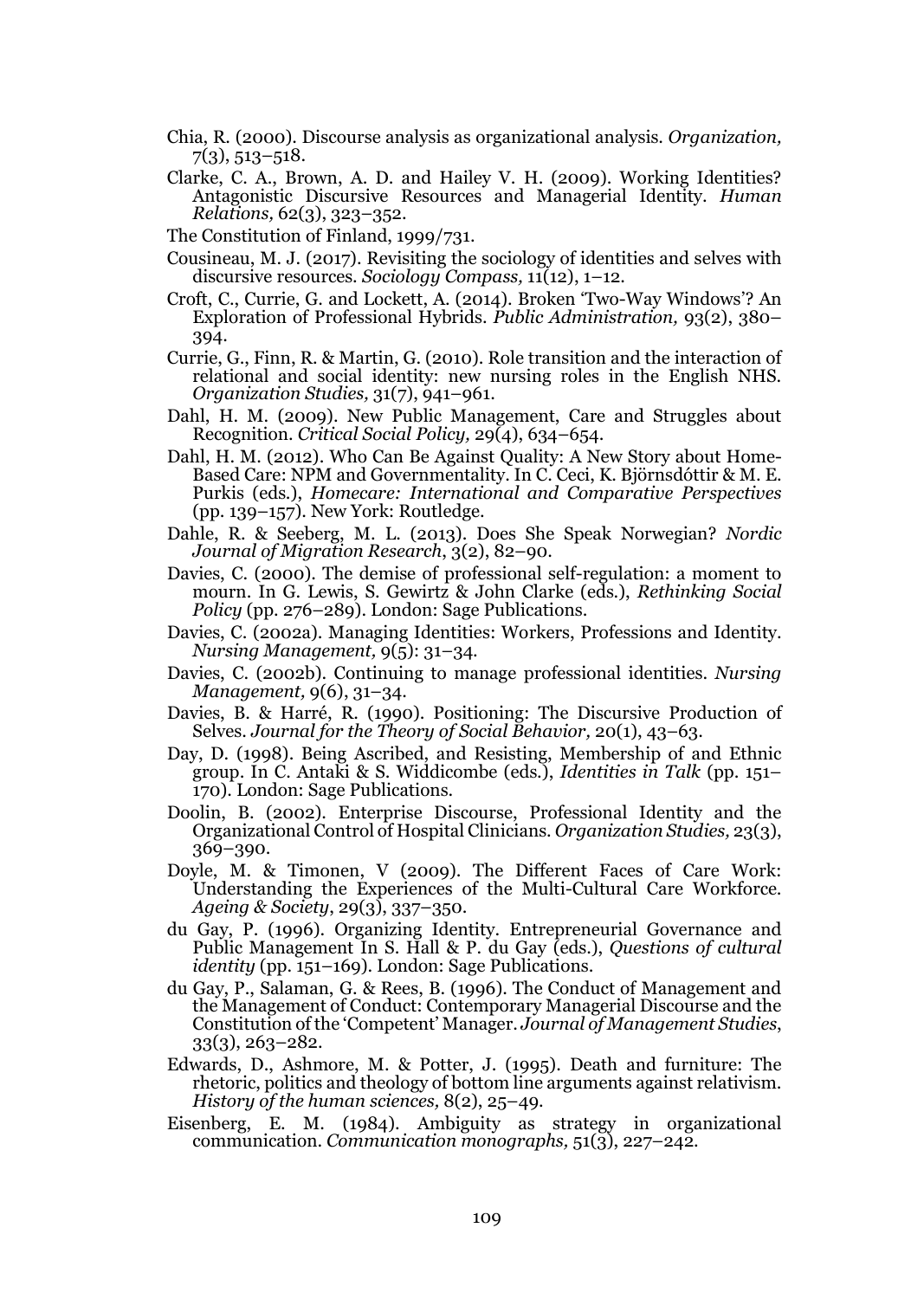- Elder-Vass, D. (2012). Towards a realist social constructionism. *Sociologia, problemas e práticas,* 70, 5–24.
- Emerson, R. M., Fretz, R. I. & Shaw, L. L. (2001). Participant observation and fieldnotes. In P. Atkinson, A. Coffey, S. Delamont, J. Lofland & L. Lofland (eds.), *Handbook of ethnography* (pp. 352–368). Los Angeles: Sage Publications.
- Emirbayer, M. (1997). Manifesto for a relational sociology. *American Journal of Sociology*, 103(2), 281–317.
- Emirbayer, M. (2013). Relational sociology as fighting words. In C. Powell, & F. Dépelteau (eds.), *Conceptualizing relational sociology: ontological and theoretical issues* (pp. 209–211). New York: Palgrave MacMillan.
- Emirbayer, M. & Maynard, D. W. (2011). Pragmatism and ethnomethodology. *Qualitative Sociology,* 34(1), 221–261.
- England, K. & Dyck, I. (2016). Global care at home: Transnational care workers caring for older people in Toronto. In K. Walsh & L. Näre (eds.), *Transnational migration and home in older age* (pp. 227–238). New York: Routledge.
- Eräsaari, L. (2011). Sosiaalipalvelut käännöksen jälkeen. In E. Palola & V. Karjalainen (eds.), *Sosiaalipolitiikka – Hukassa vai uuden jäljillä* (pp. 181–203)? Helsinki: National Institute for Health and Welfare.
- Eteläpelto, A., Vähäsantanen, K., Hökkä, P. & Paloniemi, S. (2013). What is agency? Conceptualizing professional agency at work. *Educational Research Review*, 10, 45-65.
- Evetts, J. (2003). The sociological analysis of professionalism: Occupational change in the modern world. *International sociology*, 18(2), 395–415.
- Evetts, J. (2009). New Professionalism and New Public Management: Changes, Continuities and Consequences. *Comparative Sociology,* 8(2), 247–266.
- Ewick, P. & Silbey, S. (2003). Narrating social structure: Stories of resistance to legal authority. *American Journal of Sociology,* 108(6), 1328–1372.
- Fairclough, N. (2005). Peripheral vision: Discourse analysis in organization studies: The case for critical realism. *Organization Studies,* 26(6), 915– 939.
- Farrell, C. & Morris, J. (2003). The neo-bureaucratic state: Professionals, managers and professional managers in schools, general practices and social work. *Organization,* 10(1), 129–156.
- Fejes, A. (2008). Governing nursing through reflection: A discourse analysis of reflective practices. *Journal of Advanced Nursing,* 64(3), 243–250.
- Fejes, A. & Nicoll, K. (2011). Activating the worker in elderly care: a technique and tactics of invitation. *Studies in continuing education,* 33(3), 235–249.
- Fejes, A. & Nicoll, K. (2012). Rhetorical Activation of Workers: A Case Study in Neo-Liberal Governance. In P. Hager, A. Lee & A. Reich (eds.), *Practice, Learning and Change. Practice-Theory Perspectives on Professional Learning* (pp. 167–181). Dordrecht: Springer Science & Business Media.
- Fisher, L. T. & Kang, M. (2013). Reinventing dirty work: immigrant women in nursing homes. In N. Flores-González, A. R. Guevara, M. Toro-Morn & G. Chang (eds.), *Immigrant Women Workers in the Neoliberal Age* (pp. 164– 185). Urbana: University of Illinois Press.
- Fleming, P. & Spicer, A. (2003). Working at a cynical distance: Implications for power, subjectivity and resistance. *Organization,* 10(1), 157–179.
- Flyvbjerg, B. (2006). Five Misunderstandings about Case-Study Research. *Qualitative Inquiry,* 12(2), 219–245.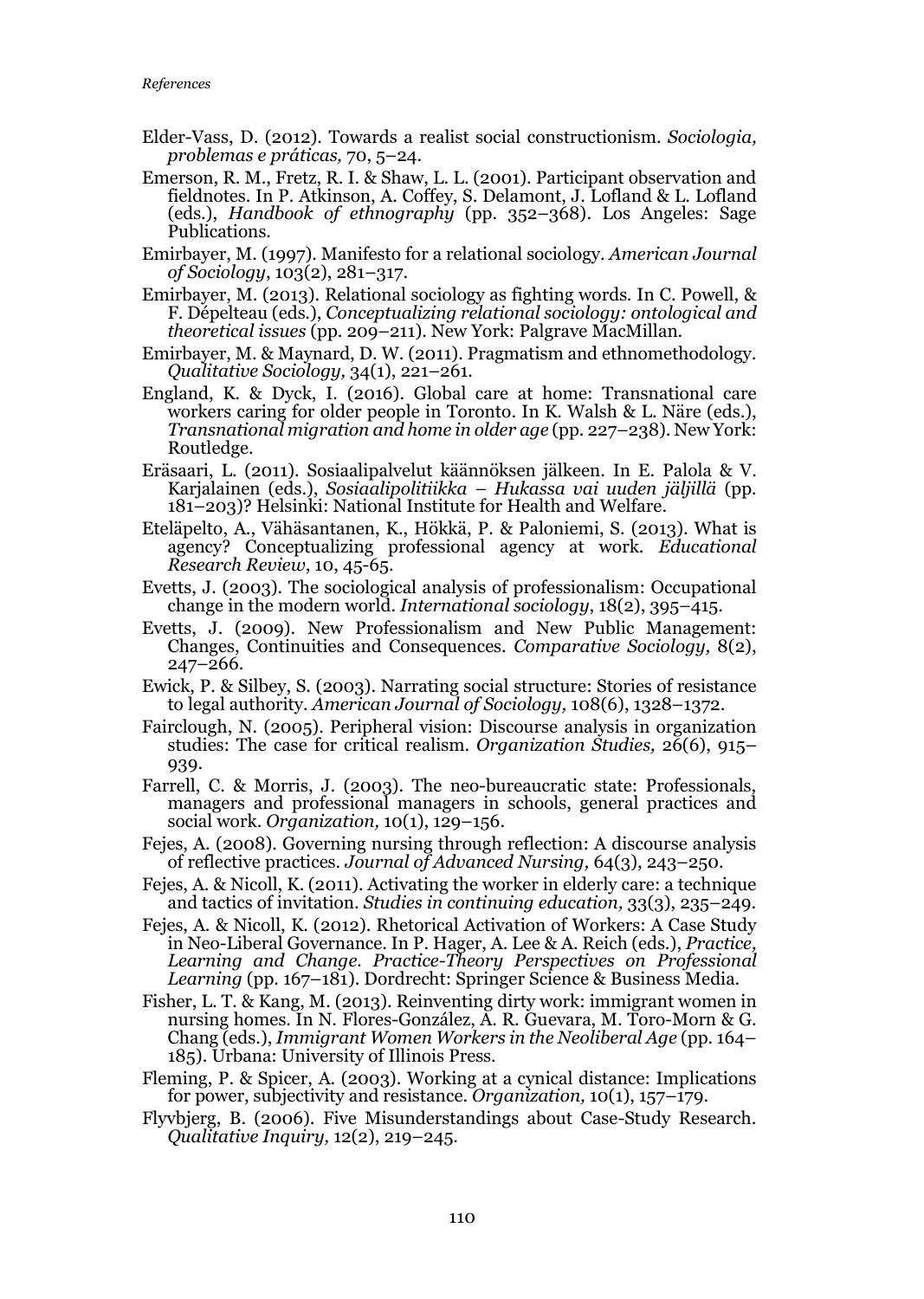- Foucault, M. (1977). *Discipline and Punish: The Birth of the Prison* [transl. A. Sheridan]*.* New York: Vintage Books.
- Foucault, M. (1978). *The History of Sexuality. Volume 1: An Introduction*  [transl. R. Hurley]*.* New York: Vintage Books.

Foucault, M. (1982). The Subject and Power. *Critical Inquiry,* 8(4), 777–795.

- Foucault, M. (1991a). Governmentality [transl. R. Braidotti & C. Gordon]. In G. Burchell, C. Gordon & P. Miller (eds.), *The Foucault Effect: Studies in Governmentality* (pp. 87–104). Chicago: University of Chicago Press.
- Foucault, M. (1991b). Politics and the study of discourse [transl. C. Gordon]. In G. Burchell, C. Gordon & P. Miller (eds.), *The Foucault Effect: Studies in Governmentality* (pp. 53–72). Chicago: University of Chicago Press.
- Fournier, V. (1999). The appeal to 'professionalism' as a disciplinary mechanism. *The Sociological Review,* 47(2), 280–307.
- Fournier, V. (2000). Boundary Work and The (Un)Making of the Professions. In N. Malin (ed.), *Professionalism, Boundaries and the Workplace* (pp. 67–86). London: Routledge.
- Freidson, E. (1984). The Changing Nature of Professional Control. *Annual Review of Sociology,* 10, 1–20.
- Freshwater, D., Fisher, P. & Walsh, E. (2015). Revisiting the Panopticon: professional regulation, surveillance and sousveillance. *Nursing inquiry,*  $22(1), 3-12.$
- Fricker, M. (2006). Powerlessness and social interpretation. *Episteme,* 3(1-2), 96–108.
- Fuchs, S. (2001). Beyond Agency. *Sociological Theory,* 19(1), 24–40.
- Gabriel, Y. (1999). Beyond happy families: A critical re-evaluation of the control-resistance-identity triangle. *Human Relations,* 52(2), 179–203.
- Gallo, E. & Scrinzi, F., (2016). Outsourcing elderly care to migrant workers: the impact of gender and class on the experience of male employers. *Sociology,* 50(2), 366–388.
- Garfinkel, H. (1967). *Studies in ethnomethodology*. Englewood Cliffs, NJ: Prentice-Hall.
- Gavanas, A. (2013). Elderly care puzzles in Stockholm. *Nordic Journal of Migration Research,* 3(2), 63–71.
- Gibson, T. (2013). The Entrepreneurial Rationalities of Governing and the Construction of the Enterprising Nurse. *Qualitative Health Research,* 23(1), 93–104.
- Giddens, A. (1984). *The constitution of society: outline of the theory of structuration*. Berkeley: University of California Press.
- Gleeson, D. and Knights, D. (2006). Challenging Dualism: Public Professionalism in 'Troubled' Times. *Sociology,* 40(2), 277–295.
- Gobo, G. (2008). *Doing ethnography.* Los Angeles: Sage Publications.
- Goffman, E. (1955). On face-work: an analysis of ritual elements in social interaction. *Psychiatry,* 18(3), 213–231.
- Goffman, E. (1959). *The Presentation of Self in Everyday Life.* Garden City: Anchor Books.
- Gordon, C. (1991). Governmental Rationality: An Introduction. In G. Burchell, C. Gordon & P. Miller (eds.), *The Foucault Effect: Studies in Governmentality* (pp. 1–52). Chicago: University of Chicago Press.
- Grey, C. (1999). 'We are all managers now'; 'we always were': on the development and demise of management. *Journal of Management Studies,* 36(5), 561–585.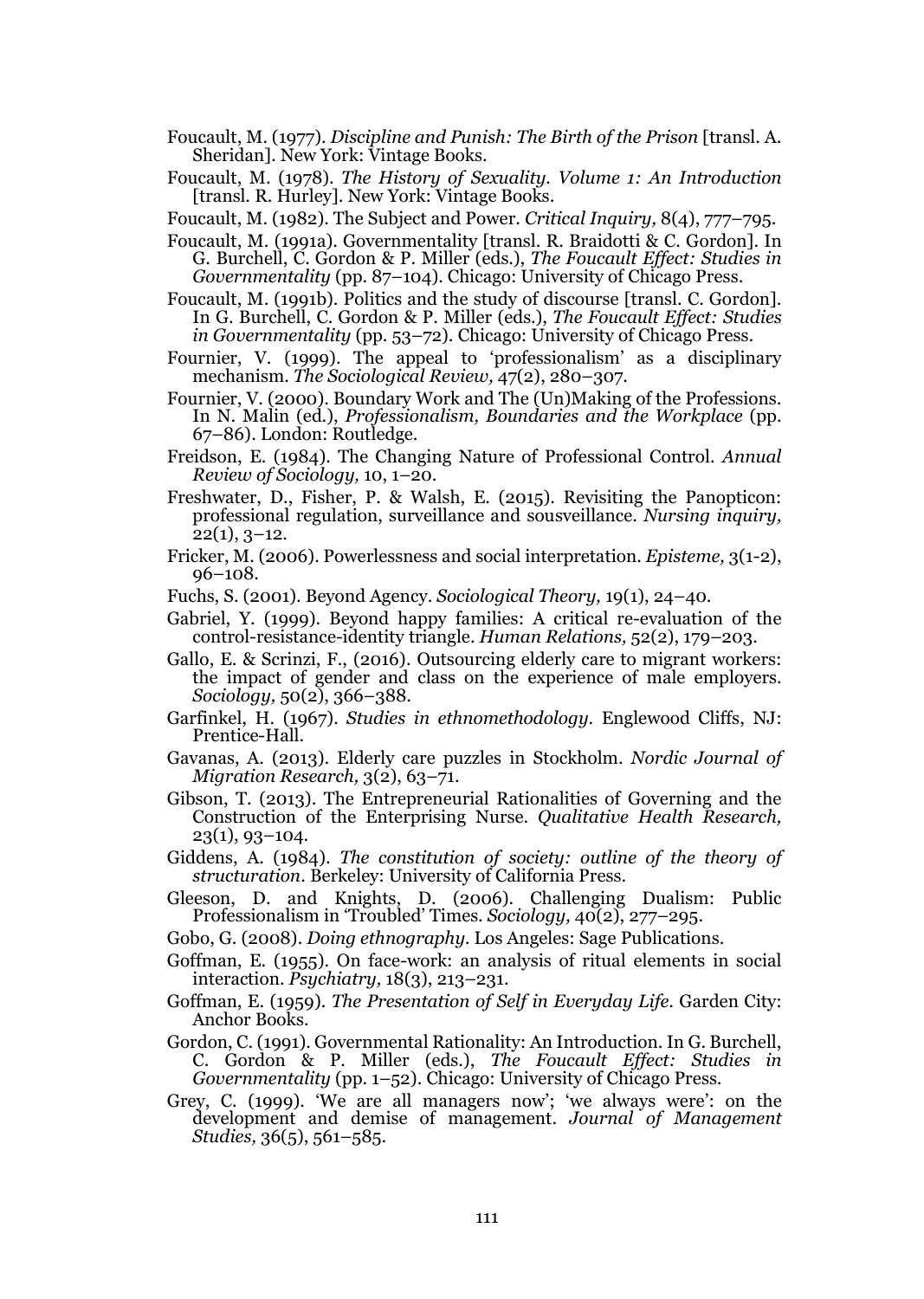- Grin, J. & van de Graaf, H. (1996). Implementation as communicative action. *Policy Sciences,* 29(4), 291–319.
- Hacking, I. (1999). *The social construction of what?* Cambridge: Harvard University Press.
- Hacking, I. (2004). Between Michel Foucault and Erving Goffman: Between Discourse in the Abstract and Face-to-Face Interaction. *Economy and society,* 33(3), 277–302.
- Haikkola, L. (2011). Transnational and local negotiations of identity. *Nordic Journal of Migration Research,* 1(3), 156–165.
- Hammersley, M. (2014). On the ethics of interviewing for discourse analysis. *Qualitative Research,* 14(5), 529–541.
- Hammersley, M. & Atkinson, P. (2007). *Ethnography: Principles in practice.* London: Routledge.
- Harding, S. (1995). Strong objectivity: A response to the new objectivity question. *Synthese,* 104(3), 331–349.
- Harding, S. (2006). Feminist standpoints. In S. N. Hesse-Biber (ed.), *Handbook of feminist research: theory and praxis* (pp. 46–64). Los Angeles: Sage Publications.
- Harlow, E., Berg, E., Barry, J. & Chandler, J. (2013). Neoliberalism, managerialism and the reconfiguring of social work in Sweden and the United Kingdom. *Organization,* 20(4), 534–550.
- Harré, R. (2009). The siren song of substantivalism. *Journal for the Theory of Social Behaviour,* 39(4), 466–473.
- Harris, S. R. (2006). Social constructionism and social inequality: An introduction to a special issue of JCE. *Journal of Contemporary Ethnography,* 35(3), 223–235.
- Harris, S. R. (2008). Constructionism in Sociology. In J. A. Holstein & J. F. Gubrium (eds.), *Handbook of Constructionist Research* (pp. 231–247). New York: The Guilford Press.
- Healy, G., Bradley, H. & Forson, C. (2011). Intersectional Sensibilities in Analysing Inequality Regimes in Public Sector Organizations. *Gender, Work and Organization,* 18(5), 467–487.
- Heiskanen, T. and Jokinen, E. (2015). Resources and constraints of line manager agency in municipal reforms. *Nordic Journal of Working Life Studies,* 5(3), 79–100.
- Hekman, S. (1997). Truth and method: Feminist standpoint theory revisited. *Signs: Journal of Women in Culture and Society,* 22(2), 341–365.
- Helkama, K. (2012). Arvot ja arvomaailman muutos. In K. Helkama & A. Olakivi (eds.), *Pyhtää: yhteiskunnallinen ja psykologinen muutos. Sosiaalipsykologista seurantatutkimusta 1975–2007* (pp. 31–50) [Publications of the department of social research 2012: 19]. Helsinki: University of Helsinki.
- Helkama, K. (2015). *Suomalaisten arvot. Mikä meille on oikeasti tärkeää*? Helsinki: Suomalaisen kirjallisuuden seura.
- Henriksson, L. (2000). Professiot ja sukupuolten välinen työnjako terveystyössä. Teoksessa I. Kangas, S. Karvonen & A. Lillrank (eds.), *Terveyssosiologian suuntauksia* (pp. 85–103). Helsinki: Gaudeamus.
- Henriksson, L. & Wrede, S. (2008a). Care work in the context of a transforming welfare state. In S. Wrede, L. Henriksson, H. Høst, S. Johansson & B. Dybbroe (eds.), *Care work in crisis. Reclaiming the Nordic ethos of care* (pp. 121–130). Studentlitteratur: Lund.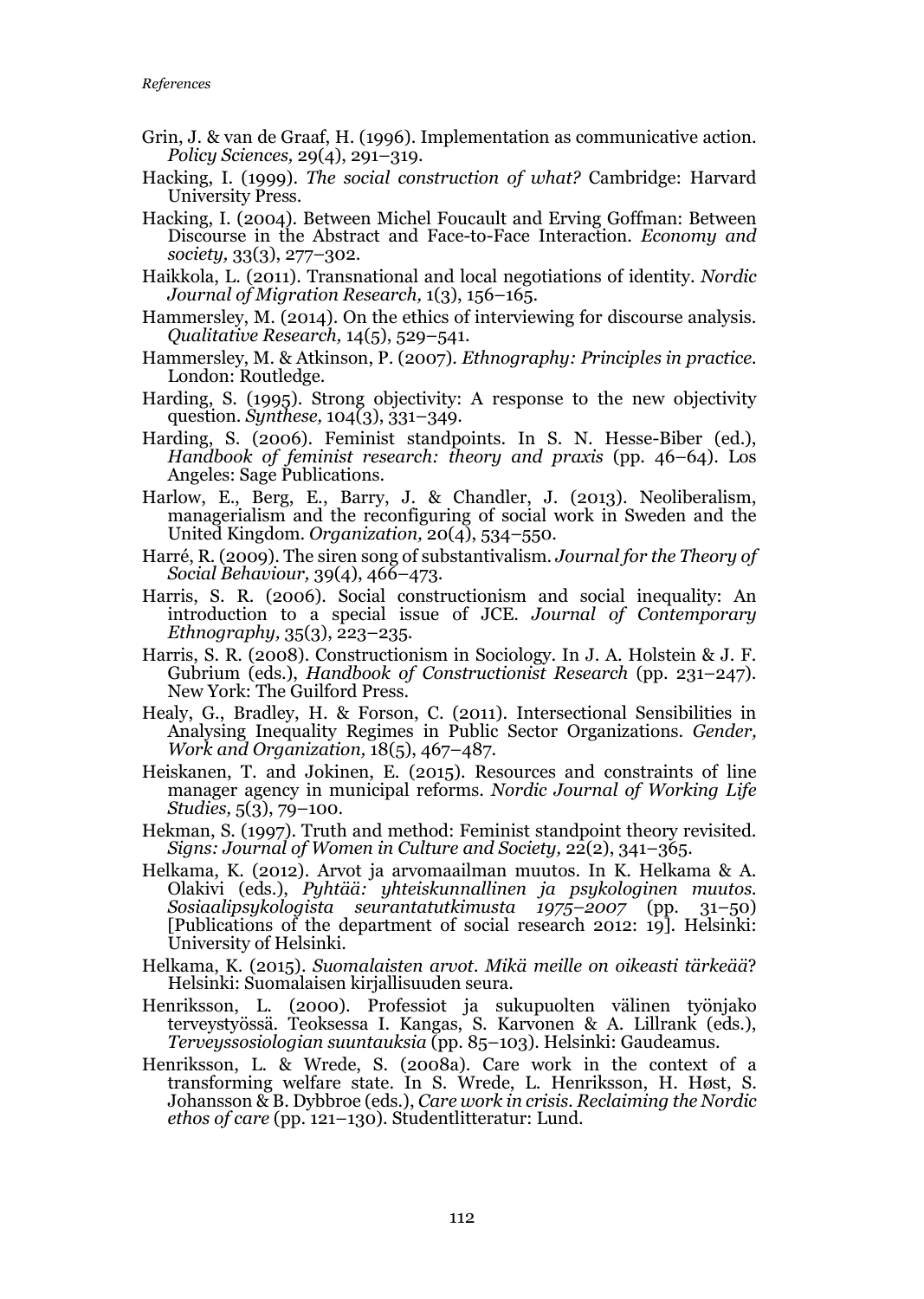- Henriksson, L. & Wrede, S. (2008b). The Making of Medico-Managerial Care Work Culture in Public Home Care for the Elderly. In S. Wrede, L. Henriksson, H. Høst, S. Johansson & B. Dybbroe (eds.), *Care work in crisis. Reclaiming the Nordic ethos of care* (pp. 131–152). Studentlitteratur: Lund.
- Henriksson, L., Wrede, S. & Burau, V. (2006). Understanding professional projects in welfare service work: Revival of old professionalism? *Gender, Work & Organization,* 13(2), 174–192.
- Hepburn, A. & Potter, J. (2004). Discourse analytic practice. In C. Seale, G. Gobo, J. F. Gubrium & D. Silverman (eds.), *Qualitative Research Practice. Concise Paperback Edition* (pp. 168–184). London: Sage Publications.
- Heyl, B. S. (2001). Ethnographic interviewing. In P. Atkinson, A. Coffey, S. Delamont, J. Lofland & L. Lofland (eds.), *Handbook of ethnography* (pp. 369–383). Los Angeles: Sage Publications.
- Hewison, A. (1999). The new public management and the new nursing: related by rhetoric? Some reflections on the policy process and nursing. *Journal of Advanced Nursing,* 29(6), 1377–1384.
- Hirvonen, H. & Husso, M. (2012). Hoivatyön ajalliset kehykset ja rytmiristiriidat. *Työelämän tutkimus – Arbetslivsforskning,* 10(2), 119– 133.
- Hitlin, S. & Elder, G. H. (2007). Time, self, and the curiously abstract concept of agency. *Sociological Theory,* 25(2), 170–191.
- Halford, S. & Leonard, P. (2006). Place, space and time: Contextualizing workplace subjectivities. *Organization Studies,* 27(5), 657–676.
- Hoppania, H.-K. (2015). *Care as a Site of Political Struggle* [Publications of the Department of Political and Economic Studies 25]. Helsinki: University of Helsinki.
- Hoppania, H.-K. (2017). Käsitepolitiikkaa: kamppailu hoivasta. *Politiikka,*  59(1), 6–18.
- Hoppania, H.-K., Karsio, O., Näre, L., Olakivi, A., Sointu, L., Vaittinen, T. & Zecher, M. (2016). *Hoivan arvoiset: vaiva yhteiskunnan ytimessä.* Helsinki: Gaudeamus.
- Hoppania, H.-K., Olakivi, A. & Zechner, M. (2017). Johtamisen rajat vanhushoivassa. In J. Kulmala (ed.), *Parempi vanhustyö: menetelmiä johtamisen kehittämiseen* (pp. 202–224). Jyväskylä: PS-Kustannus.
- Hosking, D. M. (2011). Telling tales of relations: Appreciating relational constructionism. *Organization Studies,* 32(1), 47–65.
- Helsingin Sanomat 19.2.2012. Vanhukset nostettiin makuulta. Kaupunki*.*
- Helsingin Sanomat 26.10.2015. Asiantuntijat hallituksen säästösuunnitelmista vanhustenhoidossa: Ei onnistu. Kotimaa*.*
- Helsingin Sanomat 13.1.2018. Vanhuksen epäillään kuolleen kotihoidon laiminlyönnin seurauksena Espoossa – hoitajien mukaan päivät ovat täynnä vaaratilanteita. Kaupunki.
- Hughes, E. C. (1984). *Sociological Eye. Selected Papers.* New Brunswick: Transaction Books.
- Huttunen, L. (2010). Tiheä kontekstointi: haastattelu osana etnografista tutkimusta. In J. Ruusuvuori, P. Nikander & M. Hyvärinen (eds.), *Haastattelujen analyysi* (pp. 39–63). Tampere: Vastapaino.
- Iedema, R., Degeling, P., Braithwaite, J. & White, L. (2004). 'It's an interesting conversation I'm hearing': the doctor as manager. *Organization Studies,*  $25(1), 15-33.$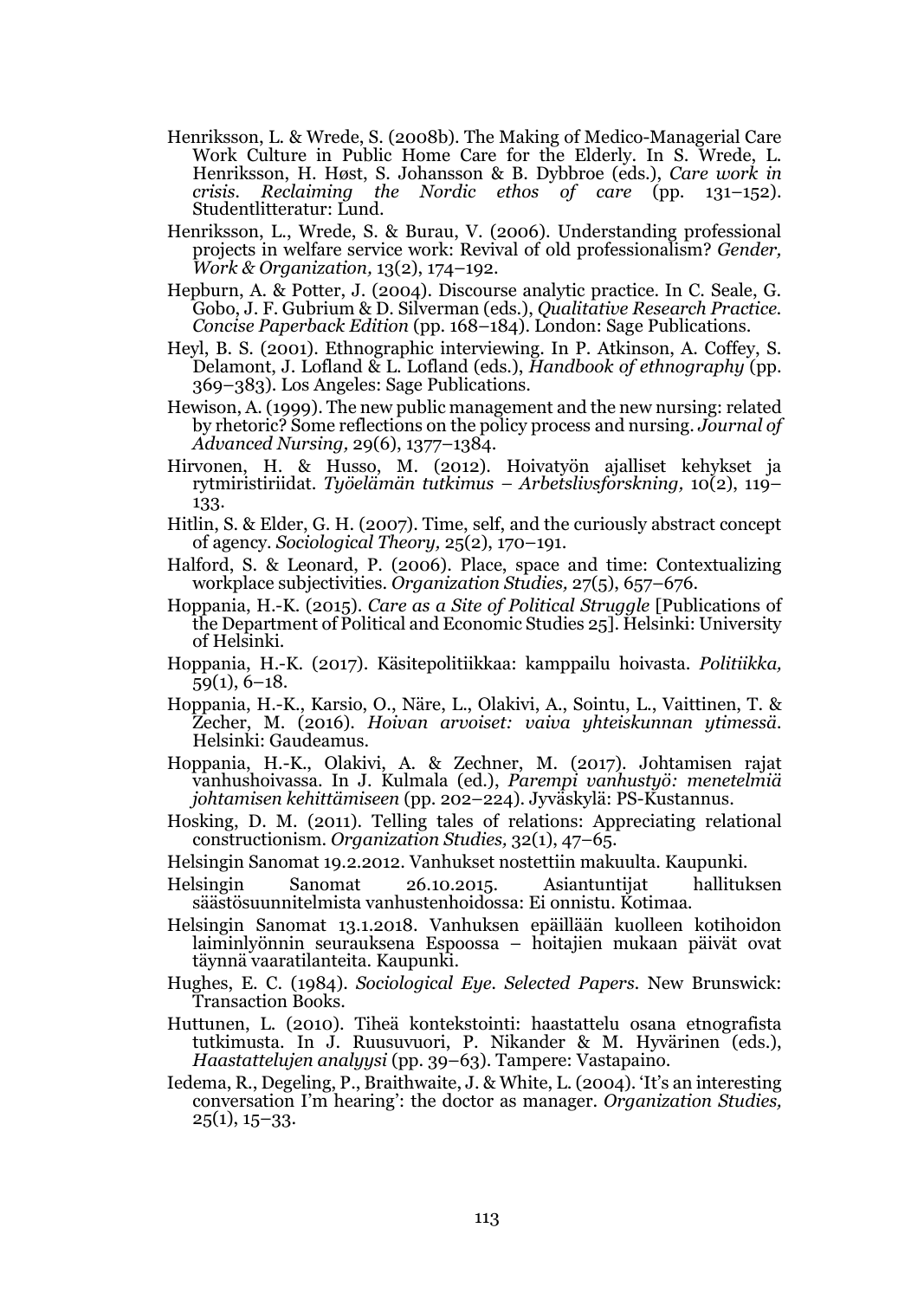- Isaksen, L. W. (2010). Introduction. In L. W. Isaksen (ed.), *Global Care Work. Gender and Migration in Nordic Societies* (pp. 9–22). Lund: Nordic Academic Press.
- Jerolmack, C. & Khan, S. (2014). Talk is cheap: Ethnography and the attitudinal fallacy. *Sociological Methods & Research,* 43(2), 178–209.
- Jespersen, P. K. & Wrede, S. (2009). The changing autonomy of the Nordic medical professions. In J. Magnussen, K. Vrangbaek, R. B. Saltman (eds.), *Nordic health care systems. Recent reforms and current policy challenges* (pp. 151–179). Berkshire: Open University Press.
- Jessop, B. (1998). The rise of governance and the risks of failure: the case of economic development. *International social science journal,* 50(155), 29– 45.
- Joseph, J. (2013). Resilience as embedded neoliberalism: a governmentality approach. *Resilience,* 1(1), 38–52.
- Juhila, K. (2004). Leimattu identiteetti ja vastapuhe. In A. Jokinen, L. Huttunen & A. Kulmala (eds.), *Puhua vastaan ja vaieta. Neuvottelu kulttuurisista marginaaleista* (pp. 20–32). Helsinki: Gaudeamus.
- Juhila, K. & Raitakari, S. (2010). Ethics in professional interaction: Justifying the limits of helping in a supported housing unit. *Ethics and Social Welfare,* 4(1), 57–71.
- Julkunen, R. (1991). Hoiva ja professionalismi. *Sosiologia,* 28(2), 75–83.
- Julkunen, R. (1994). Hyvinvointivaltiollisen professioprojektin katkos. *Tiede & Edistys,* 19(3), 200–213.
- Julkunen, R. (2006). Kuka vastaa? Hyvinvointivaltion rajat ja julkinen vastuu. Helsinki: Stakes.
- Julkunen, R. (2008). *Uuden työn paradoksit. Keskusteluja 2000-luvun työprosess(e)ista.* Tampere: Vastapaino.
- Jumisko, E., Hyry-Honka, O. & Saranki-Rantakokko, S. (2017). Vanhustyön esimiehen arvoympäristö ja eettinen stressi. In J. Kulmala (ed.), *Parempi vanhustyö: menetelmiä johtamisen kehittämiseen* (pp. 174–188). Jyväskylä: PS-Kustannus.
- Kerpershoek, E., Groenleer, M. & de Bruijn, H. (2016). Unintended responses to performance management in Dutch hospital care: Bringing together the managerial and professional perspectives. *Public Management Review*, 18(3), 417–436.
- Ketokivi, K. & Meskus, M. (2015). The Dilemma of 'the Capable Actor' and the Case of Disrupted Lives. *Contemporary Social Science,* 10(1), 39–51.
- Killian, C. & Johnson, C. (2006). 'I'm Not an Immigrant!': Resistance, Redefinition, and the role of Resources in Identity Work. *Social Psychology Quarterly,* 69(1), 60–80.
- Kingston, G., McGinnity, F. & O'Connell, P. J. (2015). Discrimination in the labour market: nationality, ethnicity and the recession. *Work, employment and society,* 29(2), 213–232.
- Kirkpatrick, I. & Ackroyd, S. (2003). Transforming the Professional Archetype? The New Managerialism in UK Social Services. *Public Management Review,* 5(4), 511–531.
- Koivuniemi, S. (2012). *Maahanmuuttajataustainen koulutettu hoitohenkilöstö sosiaali- ja terveydenhuollon työyhteisöissä* [Tehyn julkaisusarja B 1/12]. Helsinki: Tehy ry.
- Kortteinen, M. (1992). *Kunnian kenttä. Suomalainen palkkatyö kulttuurisena muotona.* Hämeenlinna: Hanki ja jää.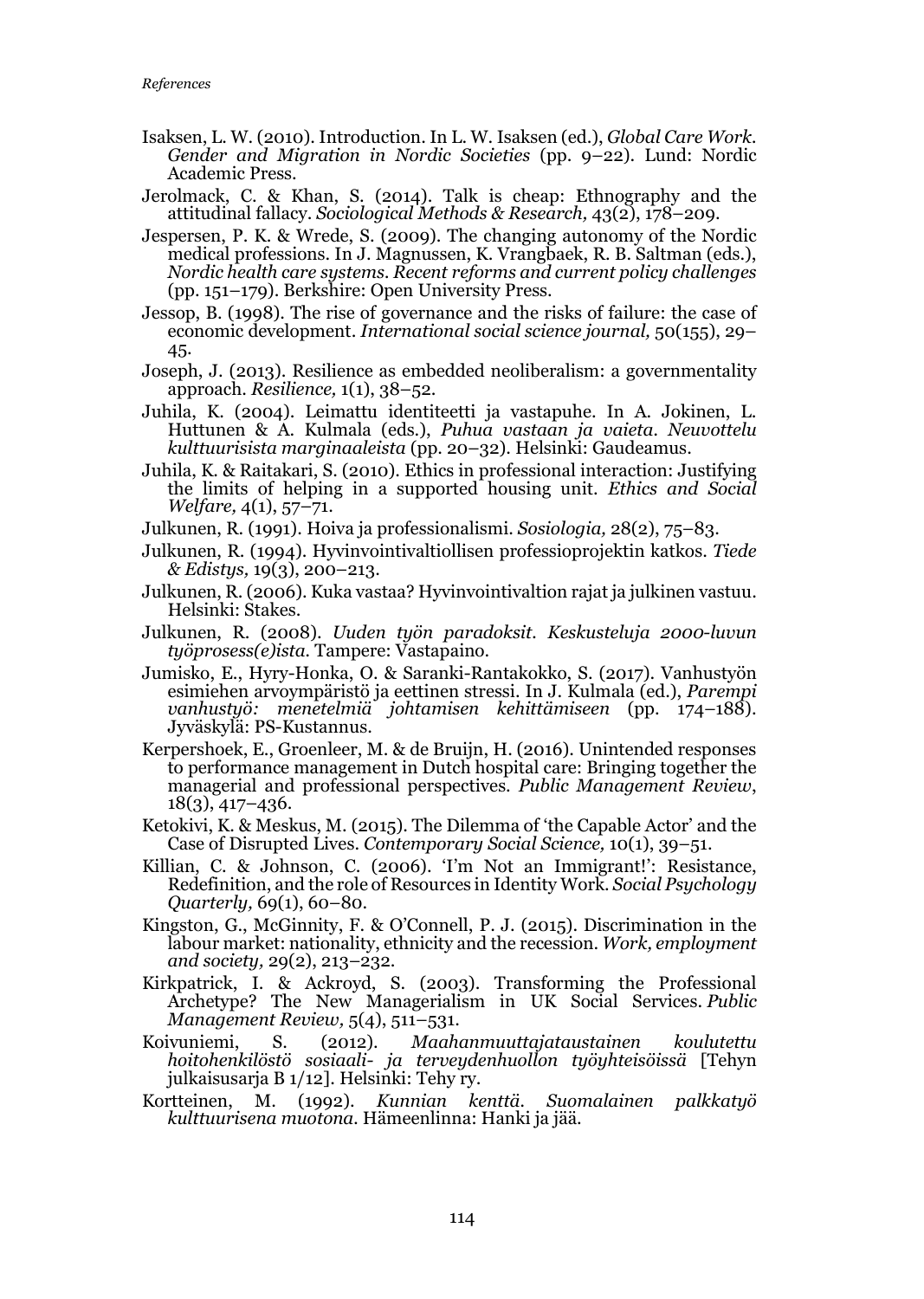- Koskinen, I. (2016). Objektiivisuus humanistisissa tieteissä. *Niin & näin,*  $23(4)$ ,  $35-42$ .
- Kullas, T. (2009). Havaintoja määräaikaisten hoitajien määristä kunta-alalla 2000-luvulla. Helsinki: SuPer.
- Kulmala, J (2017). Hyvällä johtamisella tyytyväisempiä työntekijöitä ja onnellisempia vanhuksia. In J. Kulmala (ed.), *Parempi vanhustyö: menetelmiä johtamisen kehittämiseen* (pp. 10–19). Jyväskylä: PS-Kustannus.
- Kuokkanen, A. (2015). *Johtamisen ihmissuhdekoulukunta Suomessa: Työntekijäkeskeiset johtamisopit suomalaisen työelämän muutoksessa*  [Työ ja ihminen – tutkimusraportti 43]*.* Helsinki: Finnish Institute of Occupational Health.
- Kurri, K. & Wahlström, J. (2007). Reformulations of Agentless Talk in Psychotherapy. *Text & Talk,* 27(3), 315–338.
- Kurunmäki, L. (2004). A Hybrid Profession the Acquisition of Management<br>Accounting Expertise by Medical Professionals. Accounting, Medical Professionals. *Organizations and Society,* 29(3), 327–347.
- Kuula, A. (2006). *Tutkimusetiikka: aineistojen hankinta, käyttö ja säilytys.* Tampere: Vastapaino.
- Lamont, M. & Swidler, A. (2014). Methodological pluralism and the possibilities and limits of interviewing. *Qualitative Sociology,* 37(2), 153– 171.
- Latimer, J. (2008). Critical Constructionism in Nursing Research. In J. A. Holstein & J. F. Gubrium (eds.), *Handbook of Constructionist Research*  (pp. 153–170). New York: The Guilford Press.
- Laurén, J. & Wrede, S. (2008). Immigrants in Care Work: Ethnic Hierarchies and Work Distribution. *Finnish Journal of Ethnicity and Migration,* 3(3), 20–31.
- Leary, M. R. & Tangney, J. P. (2003). The Self as an Organizing Construct in the Behavioral and Social Sciences. In M. R. Leary and J. P. Tangney (eds.), *Handbook of Self and Identity* (pp. 3–14). New York: The Guilford Press.
- Lehto, J. (2003). Uusi julkissektorin hallinta ja kilpailuttaminen sosiaali- ja terveydenhuollossa. In E. Ollila, M. Ilva & M. Koivusalo (eds.), *Kilpailuttaminen sosiaali- ja terveyspolitiikan näkökulmasta* (pp. 35–41). Helsinki: Stakes.
- Leitch, S. & Davenport, S. (2007). Strategic ambiguity as a discourse practice: the role of keywords in the discourse on 'sustainable'biotechnology. *Discourse Studies,* 9(1), 43–61.
- Lieblich, A. Zilber, T. B. & Tuval-Mashiach, R. (2008). Narrating human actions: The subjective experience of agency, structure, communion, and serendipity. *Qualitative Inquiry,* 14(4), 613–631.
- Llewellyn, S. (2001). 'Two-Way Windows': Clinicians as Medical Managers. *Organization Studies,* 22(4), 593–523.
- Loppela, K. (2017). Työmotivaaion tukeminen dialogisen johtamisen keinoin. In J. Kulmala (ed.), *Parempi vanhustyö: menetelmiä johtamisen kehittämiseen* (pp. 157–173). Jyväskylä: PS-Kustannus.
- Lymbery, M. (1998). Care management and professional autonomy: The impact of community care legislation on social work with older people. *The British Journal of Social Work,* 28(6), 863–878.
- MacKenzie, R. & Forde, C. (2009). The rhetoric of the good worker'versus the realities of employers' use and the experiences of migrant workers. *Work, employment and society,* 23(1), 142–159.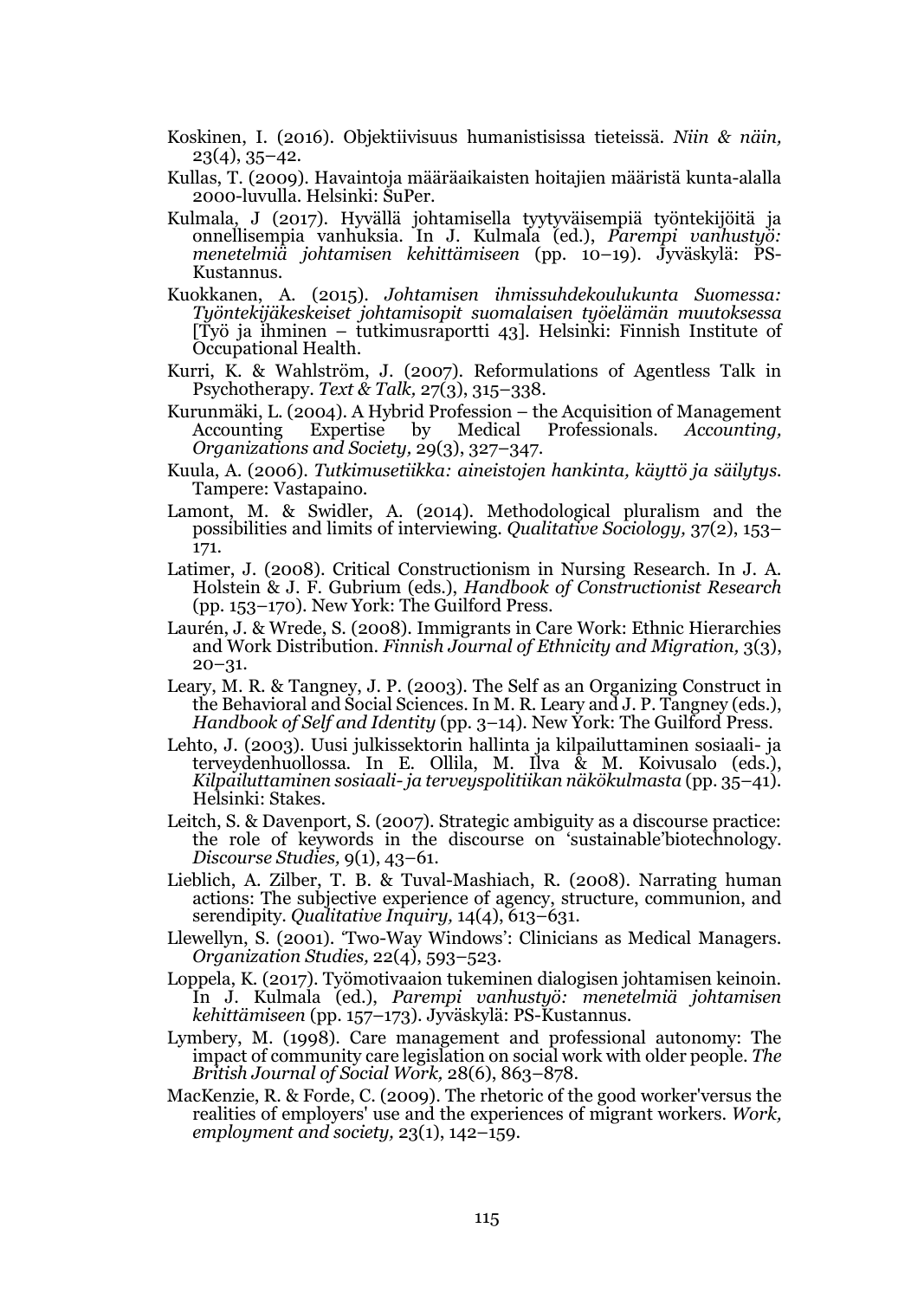- Manicas, P. (1998). A realist social science. In M. Archer, R. Bhaskar, A. Collier, T. Lawson & A. Norrie (eds.), *Critical realism: essential readings* (pp. 313–338). London: Routledge.
- McDonough, P. (2006). Habitus and the Practice of Public Service. *Work, Employment & Society,* 20(4), 629–647.
- McGivern, G., Currie, G., Ferlie, E., Fitzgerald, L. & Waring, J. (2015). Hybrid Manager–Professionals' Identity Work: The Maintenance and Hybridization of Medical Professionalism in Managerial Contexts. *Public Administration,* 93(2), 412–432.
- McGoey, L. (2012). The Logic of Strategic Ignorance. *The British Journal of Sociology,* 63(3), 533–576.
- McKee, K. (2009). Post-Foucauldian Governmentality: What does it Offer Critical Social Policy Analysis? *Critical Social Policy,* 29(3), 465–486.
- Meyer, J. W. & Jepperson, R. L. (2000). The 'actors' of modern society: The cultural construction of social agency. *Sociological Theory,* 18(1), 100–120.
- Miller, L. (2008). Foucauldian Constructionism. In J. A. Holstein & J. F. Gubrium (eds.), *Handbook of Constructionist Research* (pp. 251–274). New York: The Guilford Press.
- Miller, P. & Rose, N. (2008). *Governing the Present. Administering Economic, Social and Personal Life.* Cambridge: Polity Press.
- Mills, C. W. (1940). Situated actions and vocabularies of motive. *American sociological review,* 5(6), 904–913.
- Misra, J., Woodring, J. & Merz, S. N. (2006). The globalization of care work: Neoliberal economic restructuring and migration policy. *Globalizations,* 3(3), 317–332.
- Moffatt, F., Martin, P. & Timmons, S. (2014). Constructing Notions of Healthcare Productivity: The Call for a New Professionalism? *Sociology of Health & Illness*, 36(5), 686–702.
- Mueller, F. & Whittle, A. (2011). Translating management ideas: A discursive devices analysis. *Organization Studies*, 32(2), 187–210.
- Mumby, D. K. (2005). Theorizing resistance in organization studies: A dialectical approach. *Management communication quarterly,* 19(1), 19– 44.
- The National Advisory Board on Research Ethics (2009): *Ethical Principles of Research in the Humanities and Social and Behavioural Sciences and Proposals for ethical Review.* Helsinki: National Advisory Board on Research Ethics.
- Newman, J. (2005). Enter the Transformational Leader: Network Governance and the Micro-politics of Modernization. *Sociology,* 39(4), 717–734.
- Nieminen, S. (2010). Neuvotteluja ammatillisesta jäsenyydestä. Maahanmuuttajasairaanhoitajat terveydenhuollon työyhteisöissä. In S. Wrede & C. Nordberg (eds.), *Vieraita työssä* (pp. 147–171)*.* Helsinki: Gaudeamus.
- Nieminen, S. (2011). Maahanmuuttajasairaanhoitajien työläät tiet ammattiin. In A. Laiho & T. Ruoholinna (eds.), *Terveysalan ammatit ja koulutus* (pp. 224–246). Helsinki: Gaudeamus.
- Nikander, P. (2008). Constructionism and Discourse Analysis. In J. A. Holstein & J. F. Gubrium (eds.), *Handbook of Constructionist Research*  (pp. 413–428). New York: Guilford Publications.
- Nikander, P. (2010a). Jäsenkategoria-analyysi ja haastattelun kulttuuriset järjestykset. In J. Ruusuvuori, P. Nikander & M. Hyvärinen (eds.), *Haastattelujen analyysi* (pp. 242–268). Tampere: Vastapaino.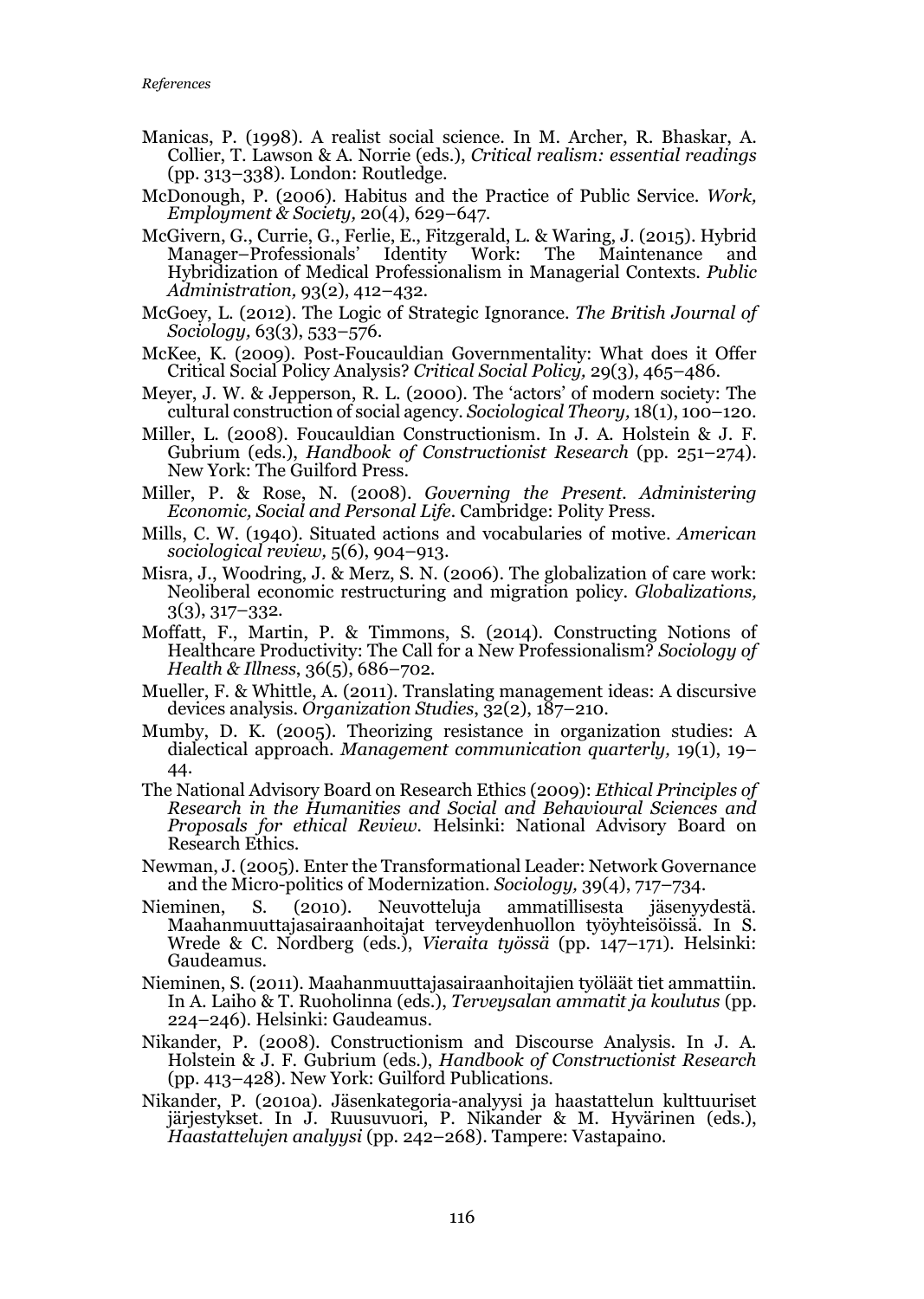- Nikander, P. (2010b). Laadullisten aineistojen litterointi, kääntäminen ja validiteetti. In J. Ruusuvuori, P. Nikander & M. Hyvärinen (eds.), *Haastattelujen analyysi* (pp. 432–442). Tampere: Vastapaino.
- Nikander, P. (2012). Interviews as Discourse Data. In J. F. Gubrium, J. A. Holstein, K. Mackinney-Marvasti & A. Marvasti (eds.), *Handbook of Interview Research (2nd Edition)* (pp. 397–413). London: Sage.
- Niska, M. (2015). *Who is serving whom? An agency-for perspective on enterprise promotion in rural Finland* [Publications of the Department of Social Research 2015:13]*.* Helsinki: University of Helsinki.
- Niska, M., Olakivi, A. & Vesala, K. M. (2014). Toimintojen tukemisesta toimijuuden hallintaan. Yrittäjämäisyyden virttäminen asiantuntijatyönä. In L. Myyry, S. Ahola, M. Ahokas & I. Sakki (eds.), *Arkiajattelu, tieto ja oikeudenmukaisuus* (pp. 200–222). Helsinki: University of Helsinki.
- Niska, M., Vesala, H. T. & Vesala, K. M. (2016). The Use of Social Psychology in Rural Development? Two Readings of Rural Business Owners' Values. *Journal of Community & Applied Social Psychology,* 26(6), 581–595.
- Non-discrimination act, 1325/2014.
- Noordegraaf, M. (2007). From 'Pure' to 'Hybrid' Professionalism. Present-day Professionalism in Ambiguous Public Domains. *Administration & Society,* 39(6), 761–785.
- Noordegraaf, M. (2015). Hybrid Professionalism and Beyond: (New) Forms of Public Professionalism in Changing Organizational and Societal Contexts. *Journal of Professions and Organization*, 2(2), 187–206.
- Nordberg, C. (2016). Outsourcing Equality: Migrant Care Worker Imaginary in Finnish Media. *Nordic Journal of Working Life Studies,* 6(3), 101–118.
- Näre, L., (2012a). Hoivatyön glokaaleilla markkinoilla: filippiiniläisten sairaanhoitajien rekrytointi Suomeen jälkikolonialistisena käytäntönä. *Sosiologia,* 49(3), 206–221.
- Näre, L. (2012b). *Moral Economies of Reproductive Labour. An Ethnography of Migrant Domestic and Care Labour in Naples, Italy* [*SSKH* Skrifter 33]. Helsinki: University of Helsinki.
- Näre, L. (2013). Ideal Workers and Suspects. Employers' Politics of Recognition and the Migrant Division of Labour in Finland. *Nordic Journal of Migration Research*, 3(2), 72–81.
- Näre, L. (2014). Agency as capabilities: Ukrainian women's narratives of social change and mobility. *Women's Studies International Forum,* 47(Part B), 223–231.
- Näre, L. & Nordberg, C. (2016). Neoliberal Postcolonialism in the Media: Constructing Filipino Nurse Subjects in Finland. *European Journal* o*f Cultural Studies,* 19(1), 16–32.
- O'Brien, T. (2007). Overseas nurses in the National Health Service: a process of deskilling. *Journal of clinical nursing,* 16(12), 2229–2236.
- Olakivi, A. (2012). Henkisen ja ruumiillisen työn erottelu työnjaon käytäntönä. In K. Helkama, K. & A. Olakivi (eds.), *Pyhtää: yhteiskunnallinen ja psykologinen muutos. Sosiaalipsykologista seurantatutkimusta 1975–2007* (pp. 51–94) [Publications of the department of social research 2012: 19]*.* Helsinki: University of Helsinki.
- Olakivi, A. (2017). Terveyden ammattilaiset. Professiososiologisia näkökulmia. In S. Karvonen, L. Kestilä & T. Mäki-Opas (eds.), *Terveyssosiologian linjoja* (pp. 107–124). Helsinki: Gaudeamus.
- Olakivi, A. & Niska, M. (2016). Constructing homelikeness: migrant caregivers and the politics of 'activation' in public care provision in Finland. In: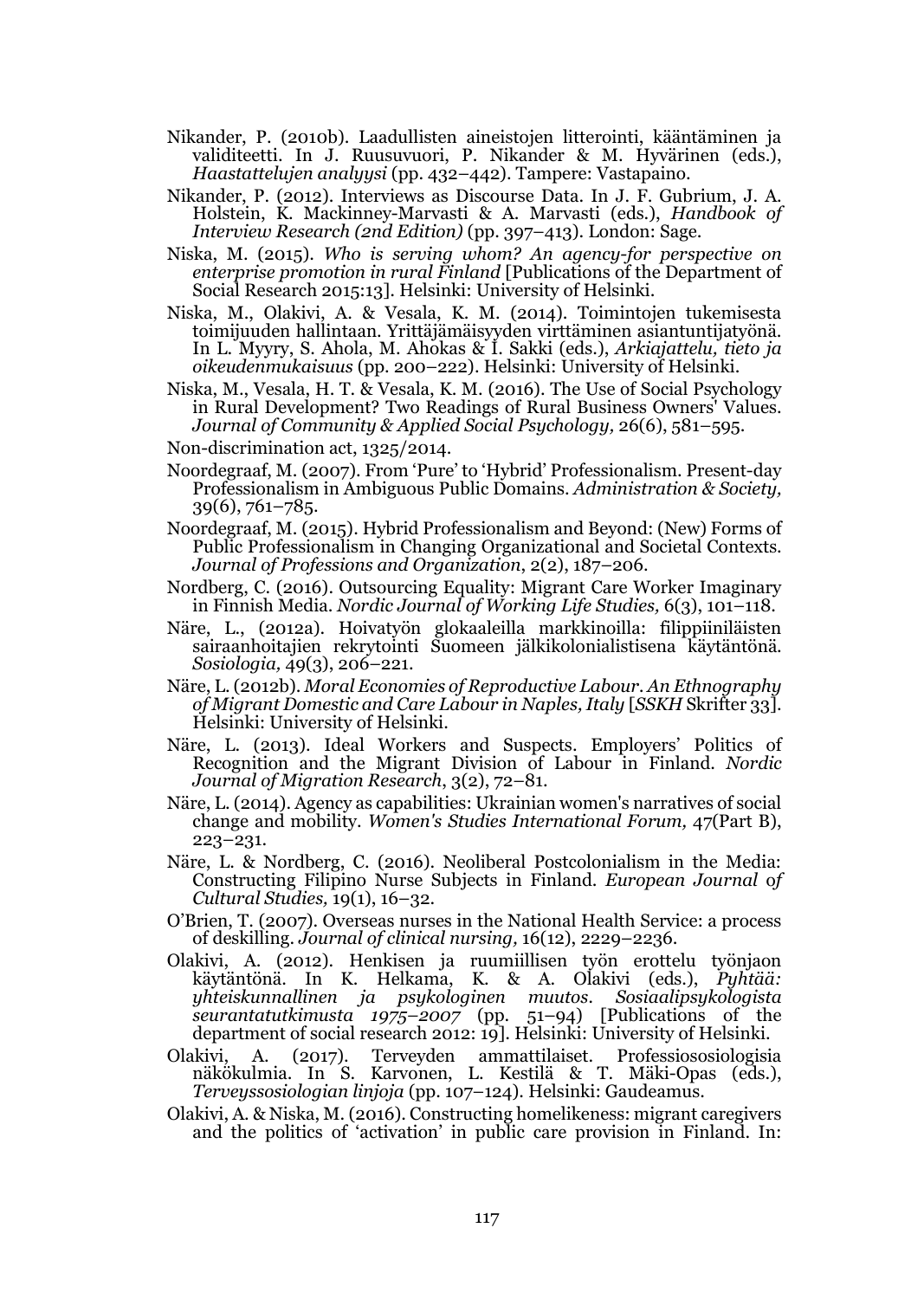Walsh, K. & Näre, L. (eds.), *Transnational migration and home in older age* (pp. 215–226). New York: Routledge.

- Oldenhof, L., Stoopendaal, A., & Putters, K. (2016). Professional talk: How middle managers frame care workers as professionals? *Health Care Analysis,* 24(1), 47–70.
- O'Reilly, D. & Reed, M. (2010). 'Leaderism': An Evolution of Managerialism in UK Public Service Reform. *Public Administration,* 88(4), 960–978.
- O'Reilly, D. & Reed, M. (2011). The Grit in the Oyster: Professionalism, Managerialism and Leaderism as Discourses of UK Public Services Modernization. *Organization Studies,* 32(8), 1079–1101.
- Owen, D. (2002). Criticism and captivity: On genealogy and critical theory. *European Journal of Philosophy,* 10(2), 216-230.
- Paasivaara, L. (2002). *Tavoitteet ja tosiasiallinen toiminta. Suomalaisen vanhusten hoitotyön muotoutuminen monitasotarkastelussa 1930 luvulta 2000-luvulle.* Oulu: University of Oulu.
- Paoletti, I. (2002). Caring for older people: a gendered practice. *Discourse & Society,* 13(6), 805–817.
- Parsons, T. (1939). The Professions and Social Structure. *Social Forces,* 17(4), 457–467.
- Peräkylä, A. (1996). Kvalitatiivisen tutkimuksen kohteet ja ihmiskuva. In J. Leskinen (eds.), *Laadullisen tutkimuksen risteysasemalla* (pp. 39–50)*.* Helsinki: Consumer Society Resaerch Center.
- Pietilä, I. (2010). Ryhmä- ja yksilöhaastattelun diskursiivinen analyysi. Kaksi aineistoa erilaisina vuorovaikutuksen kenttinä. In J. Ruusuvuori, P. Nikander & M. Hyvärinen (eds.), *Haastattelujen analyysi* (pp. 212–241). Tampere: Vastapaino.
- Pickard, S. (2010). The 'good carer': Moral practices in late modernity. *Sociology,* 44(3), 471–487.
- Postma, J., Oldenhof, L. & Putters, K. (2014). Organized Professionalism in Healthcare: Articulation Work by Neighbourhood Nurses. *Journal of Professions and Organization,* 2(1), 61–77.
- Potter, J. & Collie, F. (1989). 'Community Care' as Persuasive Rhetoric: A Study of Discourse. *Disability, Handicap & Society*, 4(1), 57–64.
- Powell, J. L. & Gilbert, T. (2007). Performativity in Helping Professions: Social Theory, Power and Practice. *International Journal of Social Welfare,* 16(3), 193–201.
- Pyrhönen, N. (2015). *The True Colors of Finnish Welfare Nationalism: Consolidation of Neo-Populist Advocacy as a Resonant Collective Identity through Mobilization of Exclusionary Narratives of Blue-and-White Solidarity.* Helsinki: University of Helsinki.
- Pyysiäinen, J. (2011). *Constructing and negotiating entrepreneurial agency: A social psychological approach to entrepreneurship discourse in the farm context* [Publications of the Department of Social Research 2011:10]*.* Helsinki: University of Helsinki.
- Pyysiäinen, J. & Vesala, K. M. (2013). Activating Farmers: Uses of Entrepreneurship Discourse in the Rhetoric of Policy Implementers. *Discourse & Communication,* 7(1), 55–73.
- Pyysiäinen, J., Halpin, D. & Vesala, K. M. (2011). Entrepreneurial Skills among Farmers: Approaching a Policy Discourse. In G. A. Alsos, S. Carter, E. Ljunggren & F. Welter, F. (eds.), *The Handbook of Research on Entrepreneurship in Agriculture and Rural Development* (pp. 109–128)*.* Cheltenham: Edward Elgar Publishing Limited.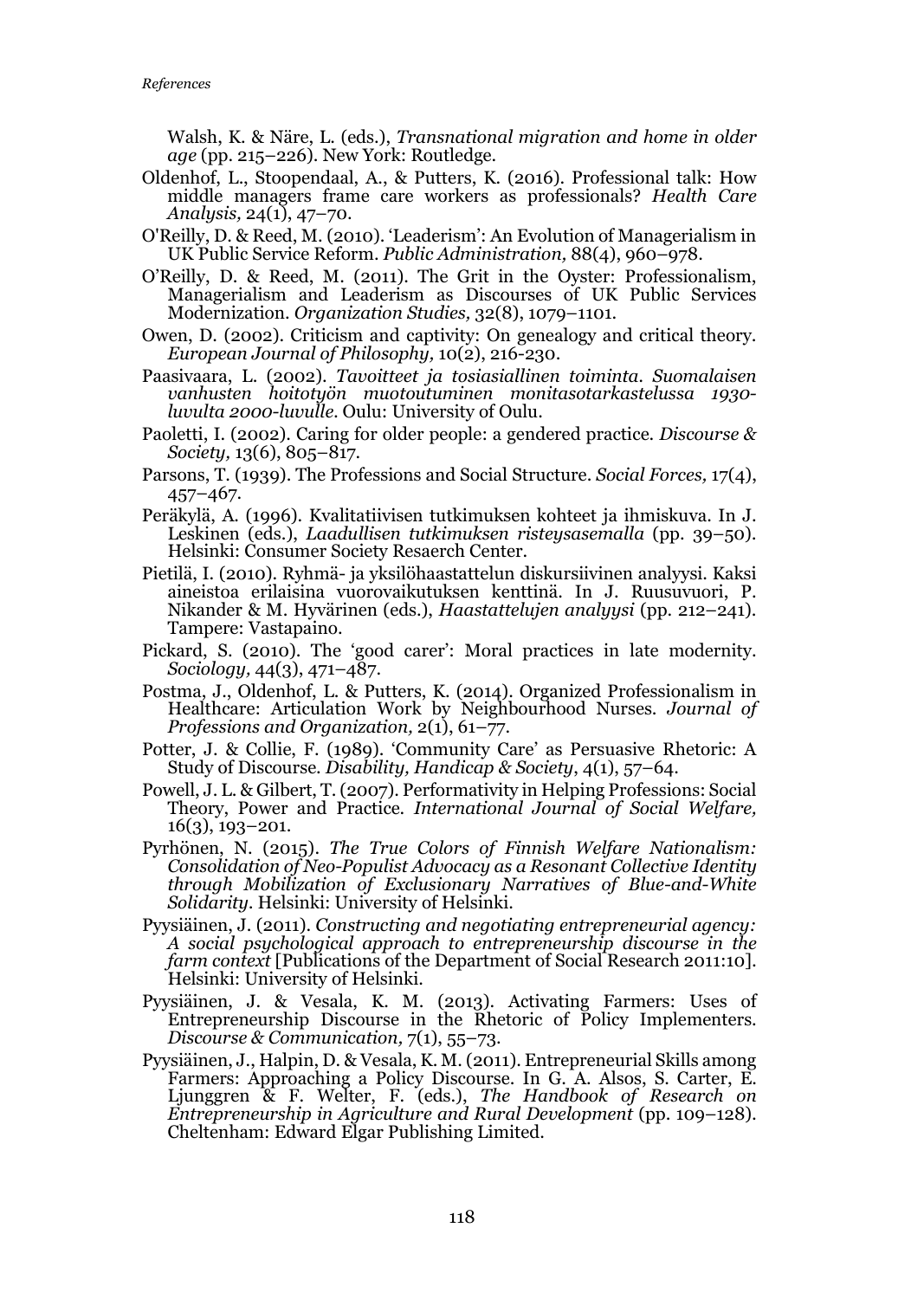- Rapley, T (2004). Interviews. In C. Seale, G. Gobo, J. F. Gubrium & D. Silverman (eds.), *Qualitative Research Practice. Concise Paperback Edition* (pp, 15–33)*.* London: Sage Publications.
- Rastas, A. (2010). Haastatteluaineistojen monet tehtävät etnografisessa tutkimuksessa. In J. Ruusuvuori, P. Nikander & M. Hyvärinen (eds.), *Haastattelun analyysi* (pp. 64–89)*.* Tampere: Vastapaino.
- Ratner, C. (2009). Harré's social philosophy and political philosophy: A social scientific critique. *Journal for the Theory of Social Behaviour,* 39(4), 448– 465.
- Reay, T. & Hinings, C. R. (2009). Managing the rivalry of competing institutional logics. *Organization Studies,* 30(6), 629–652.
- Reed, M. (2000). The Limits of Discourse Analysis in Organizational Analysis. *Organizations,* 7(3), 524–530.
- Reiss, J. & Sprenger, J. (2014). Scientific objectivity. *Stanford Encyclopedia of Philosophy.* Available from: < https://plato.stanford.edu/archives/win2017/entries/scientificobjectivity/>. [Last accessed 24.1.2018.]

Resnick, D. (1998). *The ethics of science.* London: Routledge.

- Reynolds, J., Wetherell, M. and Taylor, S (2007). Choice and Chance: Negotiating Agency in Narratives of Singleness. *The Sociological Review*, 55(2), 331–351.
- Riska, E. (2010). Health professions and occupations. In W. C. Cockerham (ed.), *The New Blackwell Companion to Medical Sociology* (pp. 391–411). West Sussex: John Wiley & Sons.
- Riska, E. & Wrede, S. (2004). Kuka on kestävä sairaanhoitaja? In S. Wrede & L. Henriksson (eds.), *Hyvinvointityön ammatit* (pp. 41–62). Helsinki: Gaudeamus.
- Roseneil, S. & Ketokivi, K. (2016). Relational persons and relational processes: developing the notion of relationality for the sociology of personal life. *Sociology,* 50(1), 143–159.
- Ryen, A. (2004). Ethical Issues. In C. Seale, G. Gobo, J. F. Gubrium & D. Silverman (eds.), *Qualitative Research Practice. Concise Paperback Edition* (pp. 218–235)*.* London: Sage Publications.
- Räsänen, K. & Trux, M. L. (2012). *Työkirja: ammattilaisen paluu.* Helsinki: The Finnish Lifelong Learning Foundation.
- Räsänen, R. & Valvanne, J. (2017). Vanhustyö tarvitsee uudenlaista johtamista – tavoitteeksi asiakkaan hyvä elämänlaatu. In J. Kulmala (ed.), *Parempi vanhustyö: menetelmiä johtamisen kehittämiseen* (pp. 20–42). Jyväskylä: PS-Kustannus.
- Schegloff, E. A. (1997). Whose text? Whose context? *Discourse & society,* 8(2), 165–187.
- Schienstock, G. (2007). From path dependency to path creation: Finland on its way to the knowledge-based economy. *Current Sociology,* 55(1), 92– 109.
- Schott, C., van Kleef, D. and Noordegraaf, M. (2016). Confused Professionals? Capacities to cope with pressures on professional work. *Public Management Review,* 18(4), 583–610.
- Seeck, H. (2008). *Johtamisopit Suomessa. Taylorismista innovaatioteorioihin.* Helsinki: Gaudeamus.
- Seeck, H. & Kantola, A. (2009). Organizational control: Restrictive or productive? *Journal of Management & Organization,* 15(2), 241–257.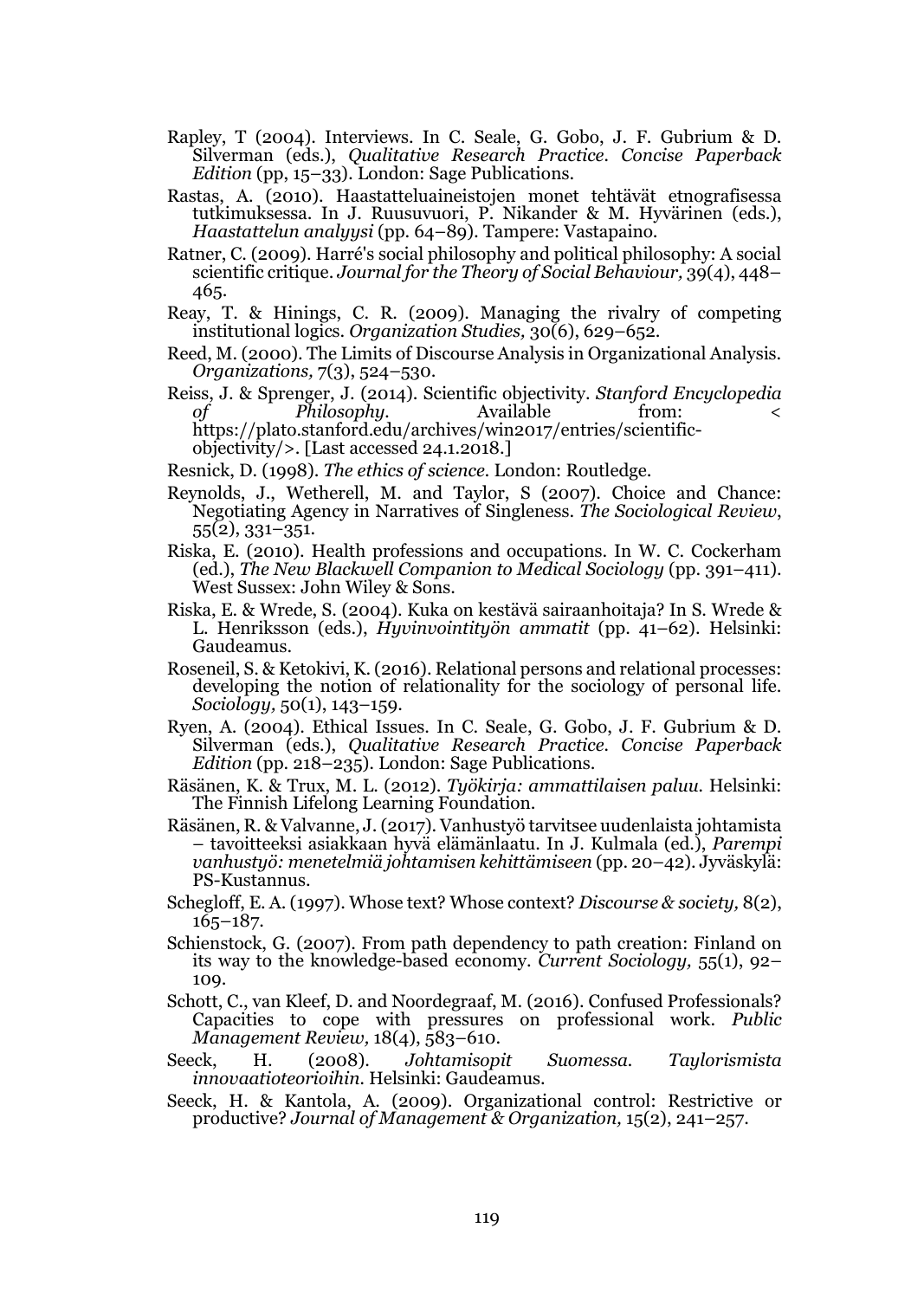- Sennett, R. (1999). *The Corrosion of Character: The Personal Consequences of Work in the New Capitalism*. New York: W. W. Norton & Company.
- Sewell Jr, W. H. (1992). A theory of structure: Duality, agency, and transformation. *American journal of sociology,* 98(1), 1–29.
- Shapiro, S. P., (2005). Agency theory. *Annual Review of Sociology,* 31, 263– 284.
- Shutes, I. & Walsh, K. (2012). Negotiating User Preferences, Discrimination, and Demand for Migrant Labour in Long-Term Care. *Social Politics,* 19(1), 78–104.
- Silverman, D. (2001). *Interpreting qualitative data: Methods for analyzing talk, text and interaction. 2nd edition.* London: Sage.
- Snow, D. A. & Anderson, L. (1987). Identity Work Among the Homeless: The Verbal Construction and Avowal of Personal Identities. *American Journal of Sociology,* 92(6), 1336–1371.
- Sointu, E. (2016). Discourse, affect and affliction. *The Sociological Review,* 64(2), 312–328.
- Sortheix, F. M., Olakivi, A. & Helkama, K. (2013). Values, life events, and health: A study in a Finnish rural community. *Journal of Community & Applied Social Psychology,* 23(4), 331–346.
- Spillman, L. & Strand, M. (2013). Interest-oriented action. *Annual Review of Sociology,* 39, 85–104.
- Spyridonidis, D., Hendy, J. & Barlow, J. (2014). Understanding Hybrid Roles: The Role of Identity Processes amongst Physicians. Public Administration, 93(2), 395–411.
- Stacey, C. L. (2005). Finding dignity in dirty work: The constraints and rewards of low‐wage home care labour. *Sociology of health & illness,* 27(6), 831–854.
- Statistics Finland (2015). Population projection [e-publication]. Available from: <http://www.stat.fi/til/vaenn/2015/vaenn\_2015\_2015-10- 30 tie  $\alpha$ 001 en.html >. [Last accessed 17.8.2017.]
- Statistics Finland 2016a: StatFin online service. Available from: <http://www.stat.fi/tup/statfin/index\_en.html>. [Last accessed 17.8.2017.]
- Statistics Finland 2016b: Statistics available on request from the Statistics Finland and the Author.
- Sulkunen, P. (2006). Projektiyhteiskunta ja uusi yhteiskuntasopimus. In K. Rantala & P. Sulkunen (ed.), *Projektiyhteiskunnan kääntöpuolia* (pp. 17– 38). Helsinki: Gaudeamus.
- Sulkunen, P. (2007). Re-inventing the social contract. *Acta Sociologica,* 50(3), 325–333.
- Sulkunen, P. (2010). Agency and Power: The Contractual Illusion. *European Journal of Cultural Studies,* 13(4), 495–510.
- SuPer (2015). *Lähihoitajan eettiset ohjeet.* Helsinki: Superliitto.
- Symon, G. (2005). Exploring Resistance from a Rhetorical Perspective. *Organization Studies,* 26(11), 1641–1663.
- Syvänen, S, Strömberg, S. & Kokkonen, A. (2017). Dialogisen johtamisen työkalut. In J. Kulmala (ed.), *Parempi vanhustyö: menetelmiä johtamisen kehittämiseen* (pp. 129–156). Jyväskylä: PS-Kustannus.
- Taylor, C. (1985). *Human agency and language.* Cambridge: Cambridge University Press.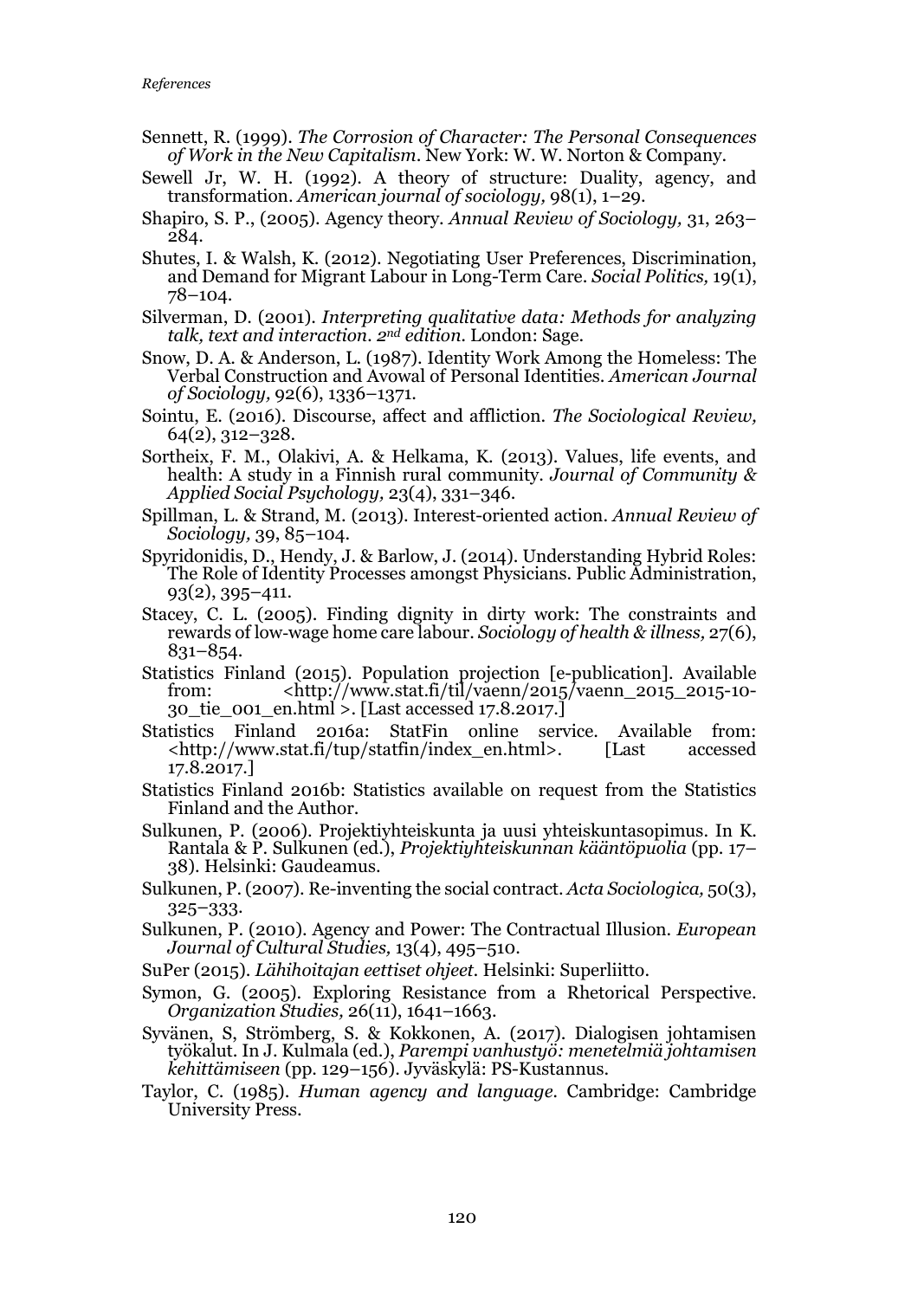- Tehy (2012). Tehy: Suomessa käyttämättä tuhansien koulutettujen hoitajien reservi. Available from: <https://www.tehy.fi/fi/mediatiedote/tehysuomessa-kayttamatta-tuhansien-koulutettujen-hoitajien-reservi>. [Last accessed 17.8.2017.]
- Tehy (2013). Tehyn puheenjohtaja Rauno Vesivalo: Työnantajien käsissä hoitajapulan torjuminen. Available from: <https://www.tehy.fi/fi/mediatiedote/tehyn-puheenjohtaja-raunovesivalo-tyonantajien-kasissa-hoitajapulan-torjuminen>. [Last accessed 17.8.2017.]
- Thane, P. (2003). Social histories of old age and aging. *Journal of Social History,* 37(1), 93-111.
- Thomas, R. & Linstead, A. (2002). Losing the plot? Middle managers and identity. *Organization,* 9(1), 71–93.
- Thomas, P. & Hewitt, J. (2011). Managerial Organization and Professional A Discourse-Based Conceptualization. *Organization Studies,* 32(10), 1373–1393.
- Thomas, R. & Davies, A. (2005). Theorizing the Micro-Politics of Resistance: New Public Management and Managerial Identities in the UK Public Services. *Organization Studies,* 26(5), 683–706.
- Tainio, L. & Wrede, S. (2008). Practical Nurses' Work Role and Workplace Ethos in an Era of Austerity. In S. Wrede, L. Henriksson, H. Høst, S. Johansson & B. Dybbroe (eds.), *Care Work in Crisis. Reclaiming the Nordic Ethos of Care* (pp. 177–198). Lund: Studentlitteratur.
- Topo, P. & Sormunen, S. (2008). Staffing levels and well-being of the residents with dementia. In S. Wrede, L. Henriksson, H. Høst, S. Johansson & B. Dybbroe (eds.), *Care Work in Crisis. Reclaiming the Nordic Ethos of Care*  (pp. 151–176). Lund: Studentlitteratur.
- Traynor, M. (1994). The Views and Values of Community Nurses and their Managers: Research in Progress—One Person's Pain, Another Person's Vision. *Journal of Advanced Nursing,* 20(1), 101–109.
- Traynor, M. (1996). A Literary Approach to Managerial Discourse after the NHS Reforms. *Sociology of Health & Illness,* 18(3), 315–340.
- Trydegård, G.-B. (2012). Care Work in Changing Welfare States: Nordic Care Workers' Experiences. *European Journal of Ageing,* 9(2), 119–129.
- Tsoukas, H. (2000). False dilemmas in organization theory: Realism or social constructivism? *Organization,* 7(3), 531–535.
- Tsoukas, H. (2005). Afterword: why language matters in the analysis of organizational change. *Journal of Organizational Change Management,* 18(1), 96–104.
- Tummers, L., Bekkers, V. & Steijn, B. (2009). Policy Alienation of Public Professionals: Application in a New Public Management Context. *Public Management Review,* 11(5), 685–706.
- Tyldum, G. (2015). Motherhood, agency and sacrifice in narratives on female migration for care work. *Sociology,* 40(1), 56–71.
- Töttö, P. (2000). *Pirullisen positivismin paluu. Laadullisen ja määrällisen tarkastelua.* Tampere: Vastapaino.
- Valenta, M. (2009). Immigrants' Identity Negotiation and Coping with Stigma in Different Relational Frames. *Symbolic Interaction,* 32(3), 351–371.
- Varjonen, S. (2013). *Ulkopuolinen vai osallistuja? Identiteetit, ryhmäsuhteet ja integraatio maahanmuuttajien elämäntarinoissa* [Sosiaalitieteiden laitoksen julkaisuja 2013:13]*.* Helsinki: University of Helsinki.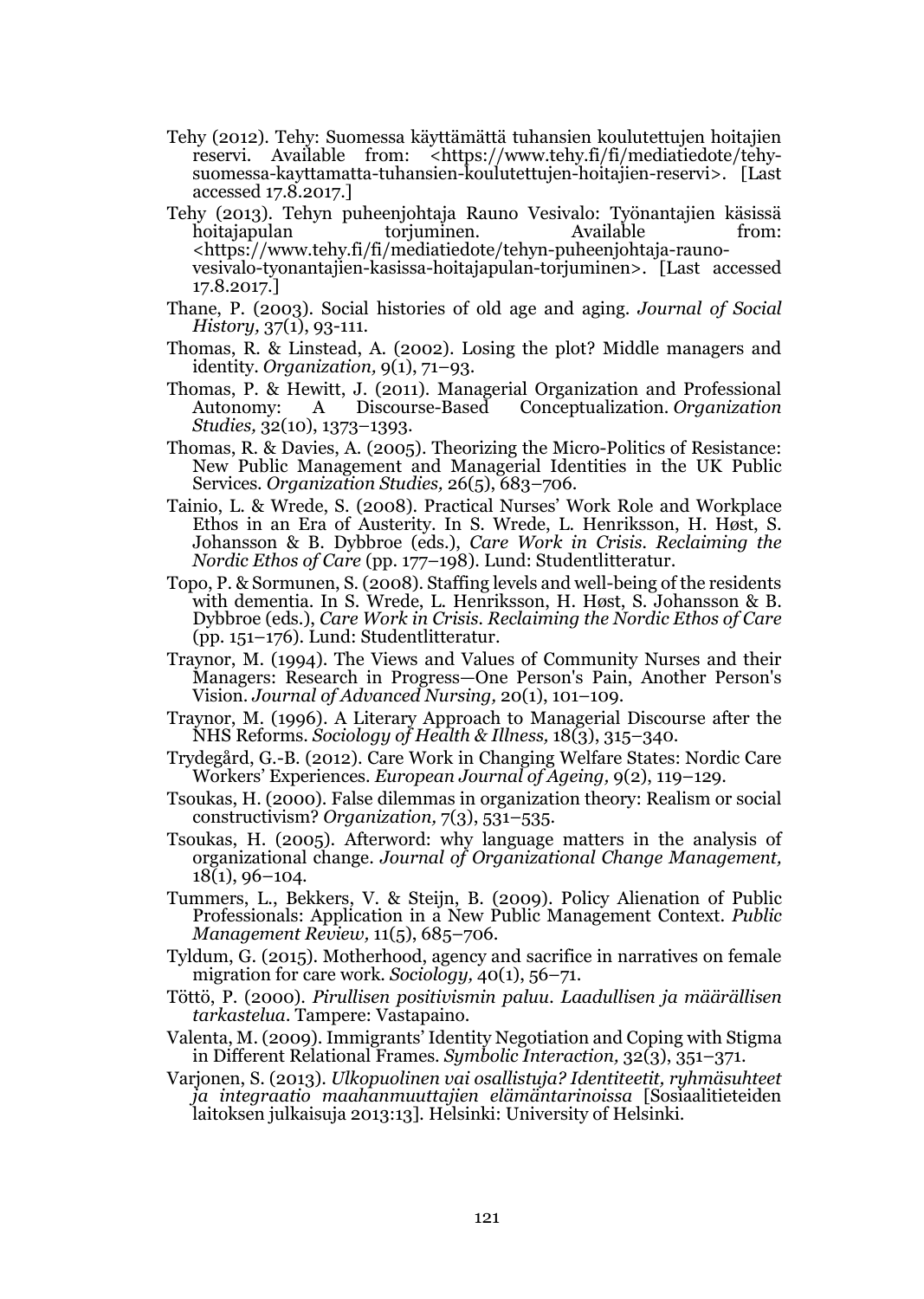- Vesala, K. (2012). Toimijuuden kehykset ja relationistinen sosiaalipsykologia. In A. R. Lahikainen, E. Suoninen, I. Järventie & M. Salonen (eds.), *Sosiaalipsykologian sukupolvet* (pp. 179–197)*.* Tampere: Vastapaino.
- Vesala, K. M. (2013). The Notion of Agency for Principal, Social Psychological Theories of Agency, and Entrepreneurship, a paper presented in *Symposium on Agency*, July 2013, Helsinki, University of Helsinki.
- Vesala, K. M. & Knuuttila, S. (2012). Non-communication as a perspective on the world of communication. Elaborating on Bateson. *FF Network Bulletin*, 42, 4–11.
- Waerness, K. (1987). On the Rationality of Caring In: A. S. Sassoon (ed.), *Women and the State* (pp. 207–34). London: Hutchinson.
- Waerness, K. (2008). The unheard voices of care workers and care researchers. In S. Wrede, L. Henriksson, H. Høst, S. Johansson & B. Dybbroe (eds.), Care Work in Crisis. Reclaiming the Nordic Ethos of Care (pp. 364–374). Lund: Studentlitteratur.
- Wallace, M., O'Reilly, D., Morris, J. & Deem, R. (2011). Public Service Leaders as 'Change Agents'–for Whom? Responses to leadership development provision in England. *Public Management Review,* 13(1), 65–93.
- Walsh, K. & Shutes, I. (2013). Care relationships, quality of care and migrant workers caring for older people. *Ageing & Society,* 33(3), 393–420.
- Watson, T. (2002). Professions and Professionalism–Should We Jump Off the Bandwagon, Better to Study Where It Is Going? *International Studies of Management & Organization,* 32(2), 93–105.
- Webb, J. (2006). *Organisations, Identities and the Self.* Basingstoke: Palgrave Macmillan.
- Weber, M. (1992). *The Protestant Ethic and the Spirit of Capitalism.* London: Routledge.
- Weicht, B. (2011). Embodying the ideal carer: The Austrian discourse on migrant carers. *International Journal of Ageing and Later Life,* 5(2), 17- 52.
- Weick, K. E. (2001). *Making Sense of the Organization.* Malden, MA: Blackwell.
- Wetherell, M. & Potter, J. (1988). Discourse analysis and the identification of interpretative repertoires. In C. Antaki (ed.), *Analysing everyday explanation: A casebook of methods* (pp. 168–183)*.* London: Sage Publications.
- Wetherell, M. (1998). Positioning and Interpretative Repertoires: Conversation Analysis and Post-Structuralism in Dialogue. *Discourse & Society,* 9(3), 387–412.
- Wetherell, M. (2008). Subjectivity or psycho-discursive practices? Investigating complex intersectional identities. *Subjectivity,* 22(1), 73–81.
- Whittle, A. & Mueller, F. (2016). Accounting for the banking crisis: repertoires of agency and structure. *Critical Discourse Studies,* 13(1), 20–40.
- Widdicombe, S. (1998). Identity as an Analysts' and a Participants' Resource. In C. Antaki & S. Widdicombe (eds.), *Identities in Talk* (pp. 191–206). London: Sage Publications.
- Willig, C. (2012). *Qualitative interpretation and analysis in psychology.* Berkshire: Open University Press.
- Witman, Y., Smid, G. A., Meurs, P. L. & Willems D. L. (2011). Doctor in the Lead: Balancing between Two Worlds. *Organization,* 18(4), 477–495.
- Wood, L. & Kroger, R. O. (2000). *Doing Discourse Analysis. Methods for Studying Action in Talk and Text*. Los Angeles: Sage Publications.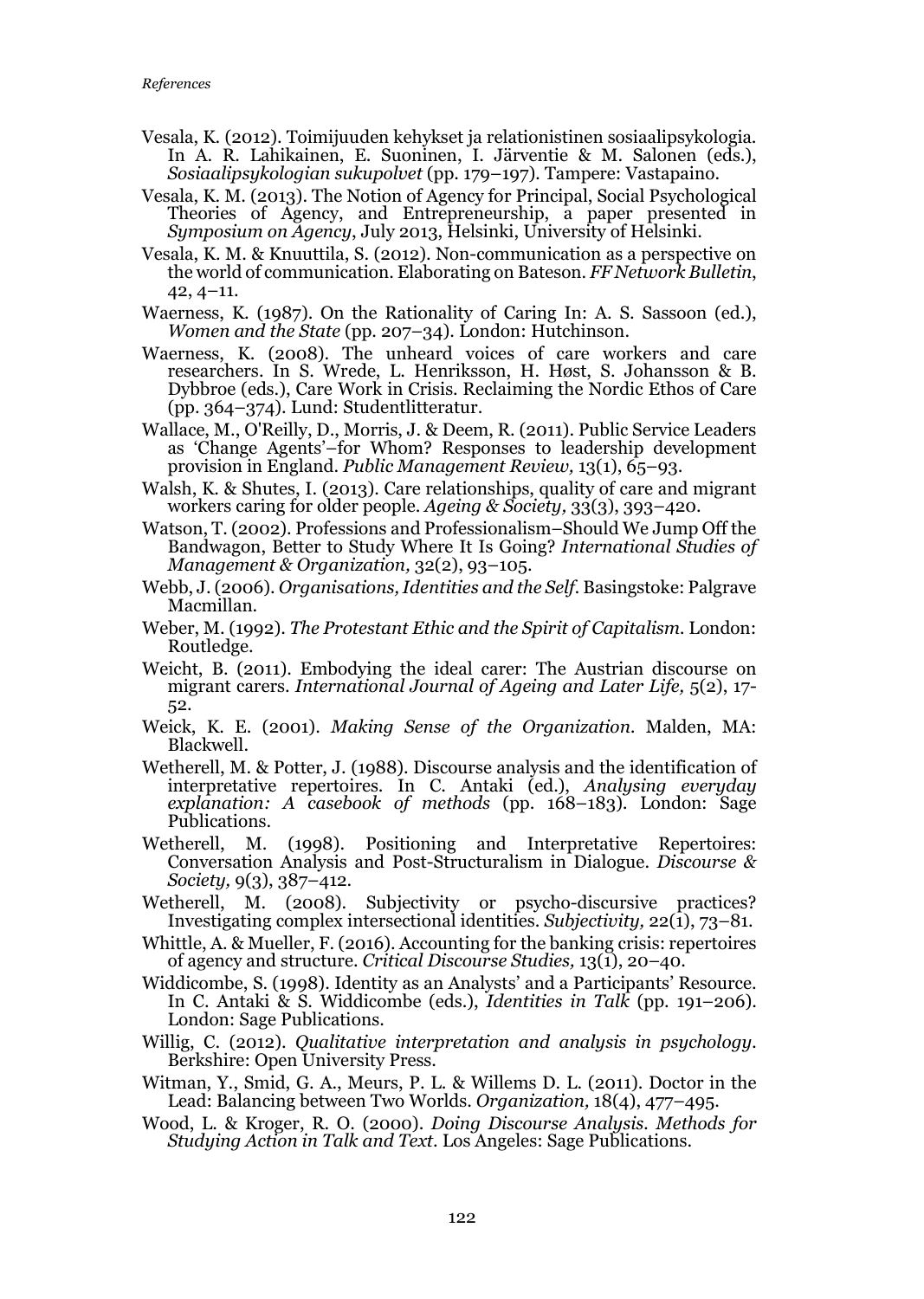- Wrede, S. (2008). Educating Generalists: Flexibility and Identity in Auxiliary Nursing in Finland'. In E. Kuhlmann & M. Saks (eds.), *Rethinking Professional Governance: International Directions in Health Care* (pp. 127–140). Bristol: Policy Press.
- Wrede, S. (2010a). Everett C. Hughesin ammattiensosiologia ja professiotutkimuksen perinne. In U. Ashorn, L. Henriksson, J. Lehto & P. Nieminen (eds.), *Yhteiskunta ja terveys: Klassisia teoreettisia näkökulmia* (pp. 45–60)*.* Helsinki: Gaudeamus.
- Wrede, S. (2010b). Nursing: Globalization of a Female-Gendered Profession. In E. Kuhlmann & E. Annandale (eds.), *Palgrave Handbook of Gender and Healthcare* (pp. 437–453). London: Palgrave Macmillan.
- Wrede, S. (2010c). Suomalainen työelämä, globalisaatio ja vieraat työssä. In S. Wrede & C. Nordberg (eds.), *Vieraita työssä* (pp. 7–31). Helsinki: Gaudeamus.
- Wrede, S. & Henriksson, L. (2004). Kahden kerroksen väkeä: kotihoidon ammatillinen uusjako. In S. Wrede & L. Henriksson (eds.), ammatillinen uusjako. In S. Wrede & L. *Hyvinvointityön ammatit* (pp. 210–234). Helsinki: Gaudeamus.
- Wrede, S., Näre, L., Nordberg, C. and Olakivi, A. (2013) Neoliberal Metropolitanism and the Nordic Welfare State: Paradoxes of (In)equality in the Care Work Regime, a paper presented in American Sociological Association – 108th Annual Meeting, August 2013, New York City, the United States.
- Wrede, S., Henriksson, L., Høst, H., Johansson, S. & Dybbroe, B. (2008). Care Work and the Competing Rationalities of Public Policy. In S. Wrede, L. Henriksson, H. Høst, S. Johansson & B. Dybbroe (eds.), *Care Work in Crisis. Reclaiming the Nordic Ethos of Care* (pp. 15–37). Lund: Studentlitteratur.
- YLE (14.1.2016). SuPer: Muistisairaiden kohtelusta valittaneet hoitajat saivat potkut. Kotimaa. Available from: <https://yle.fi/uutiset/3-8593889>. [Last accessed: 24.1.2018.]
- YLE (20.1.2014). Matotkin ulkoilevat enemmän kuin me. Kotimaa. Available from: < https://yle.fi/uutiset/3-7035172>. [Last accessed: 24.1.2018.]
- YLE (31.8.2015a). "Erilaisuus on rikkaus" näin vanhustenkeskuksessa puolustetaan maahanmuuttajien palkkausta. Kotimaa. Available from: < https://yle.fi/uutiset/3-8266226>. [Last accessed: 24.1.2018.]
- YLE (31.8.2015b). "Pätevin valitaan tehtävään" maahanmuuttajia ei suosita rekrytoinnissa. Kotimaa. Available from: <https://yle.fi/uutiset/3-8265439 >. [Last accessed: 24.1.2018.]
- Ylöstalo, P. (2005). *Työn uudet organisointitavat. Käyttö ja käytön esteet yksityisellä ja julkisella sektorilla* [Tykes: Raportteja 39]*.* Helsinki: Ministry of Employment.
- Zanoni, P. & Janssen, M. (2004). Deconstructing Difference: The Rhetoric of Human Resource Managers' Diversity Discourses. *Organization Studies,*  $25(1), 55-74.$
- Zanoni, P. & Janssens, M. (2007). Minority employees engaging with emancipation. *Journal of Management Studies*, 44(8), 1371–1397.
- Zanoni, P., Janssens, M., Benschop, Y. and Nkomo, S. (2010). Unpacking Diversity, Grasping Inequality: Rethinking Difference through Critical Perspectives. *Organization,* 17(1), 9–29.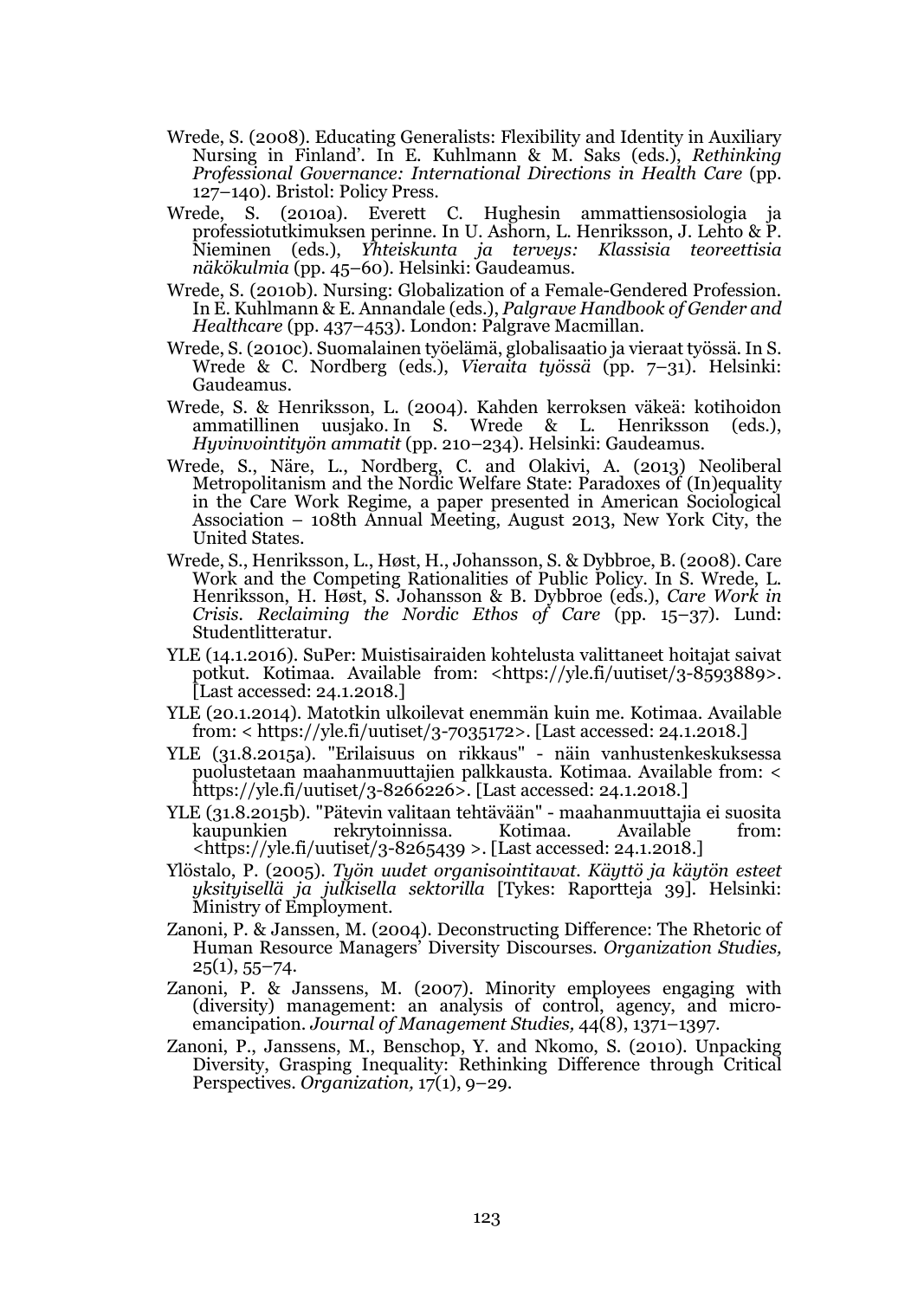# APPENDIX 1

| Title           | Workplace    | Gender | <b>Country of</b> | Age               |
|-----------------|--------------|--------|-------------------|-------------------|
|                 |              |        | birth             |                   |
| Head            | Nursing home | Female | Finland           | $\geq 50$         |
| Nursing expert  | Nursing home | Female | Finland           | $\geq 50$         |
| Head nurse      | Nursing home | Female | Finland           | $\geq 50$         |
| Head nurse      | Nursing home | Female | Finland           | $30 - 49$         |
| Ward nurse      | Nursing home | Female | Finland           | $\geq 50$         |
| Ward nurse      | Nursing home | Female | Finland           | $\geq 50$         |
| Ward nurse      | Nursing home | Female | Finland           | $30 - 49$         |
| Ward nurse      | Nursing home | Female | Finland           | $30 - 49$         |
| Supervisor      | Home care    | Female | Finland           | $\geq 50$         |
| Supervisor      | Home care    | Female | Finland           | $\geq 50$         |
| Supervisor      | Home care    | Female | Finland           | $30 - 49$         |
| Supervisor      | Home care    | Female | Finland           | $30 - 49$         |
| Supervisor      | Home care    | Female | Finland           | $30 - 49$         |
| Supervisor      | Home care    | Female | Finland           | $30 - 49$         |
| <b>Nurse</b>    | Nursing home | Female | Estonia           | $\geq 50$         |
| <b>Nurse</b>    | Nursing home | Female | Estonia           | $\geq 50$         |
| Nurse           | Nursing home | Female | Estonia           | $\geq 50$         |
| Nurse           | Nursing home | Female | Estonia           | $30 - 49$         |
| <b>Nurse</b>    | Nursing home | Female | Soviet Union      | $\geq 50$         |
| <b>Nurse</b>    | Nursing home | Female | Soviet Union      | $30 - 49$         |
| <b>Nurse</b>    | Nursing home | Female | Soviet Union      | $30 - 49$         |
| <b>Nurse</b>    | Nursing home | Female | Soviet Union      | $30 - 49$         |
| Nurse           | Nursing home | Female | Sweden            | $30 - 49$         |
| Nurse           | Nursing home | Female | Somalia           | $18 - 29$         |
| Nurse           | Home care    | Female | Estonia           | $30 - 49$         |
| <b>Nurse</b>    | Home care    | Female | Estonia           | $18 - 29$         |
| <b>Nurse</b>    | Home care    | Female | Estonia           | Missing           |
|                 |              |        |                   | information       |
| Public health   | Home care    | Female | Soviet Union      | $30 - 49$         |
| nurse           |              |        |                   |                   |
| Social          | Nursing home | Male   | South-East Asia*  | Omitted*          |
| instructor      |              |        |                   |                   |
| Social          | Nursing home | Male   | Sub-Saharan       | Omitted*          |
| instructor      |              |        | Africa*           |                   |
| Practical nurse | Nursing home | Female | Estonia           | $30 - 49$         |
| Practical nurse | Nursing home | Female | Soviet Union      | $\geq 50$         |
|                 |              |        |                   | (table continues) |

Table A1.1. The interviewees' occupations and demographic backgrounds.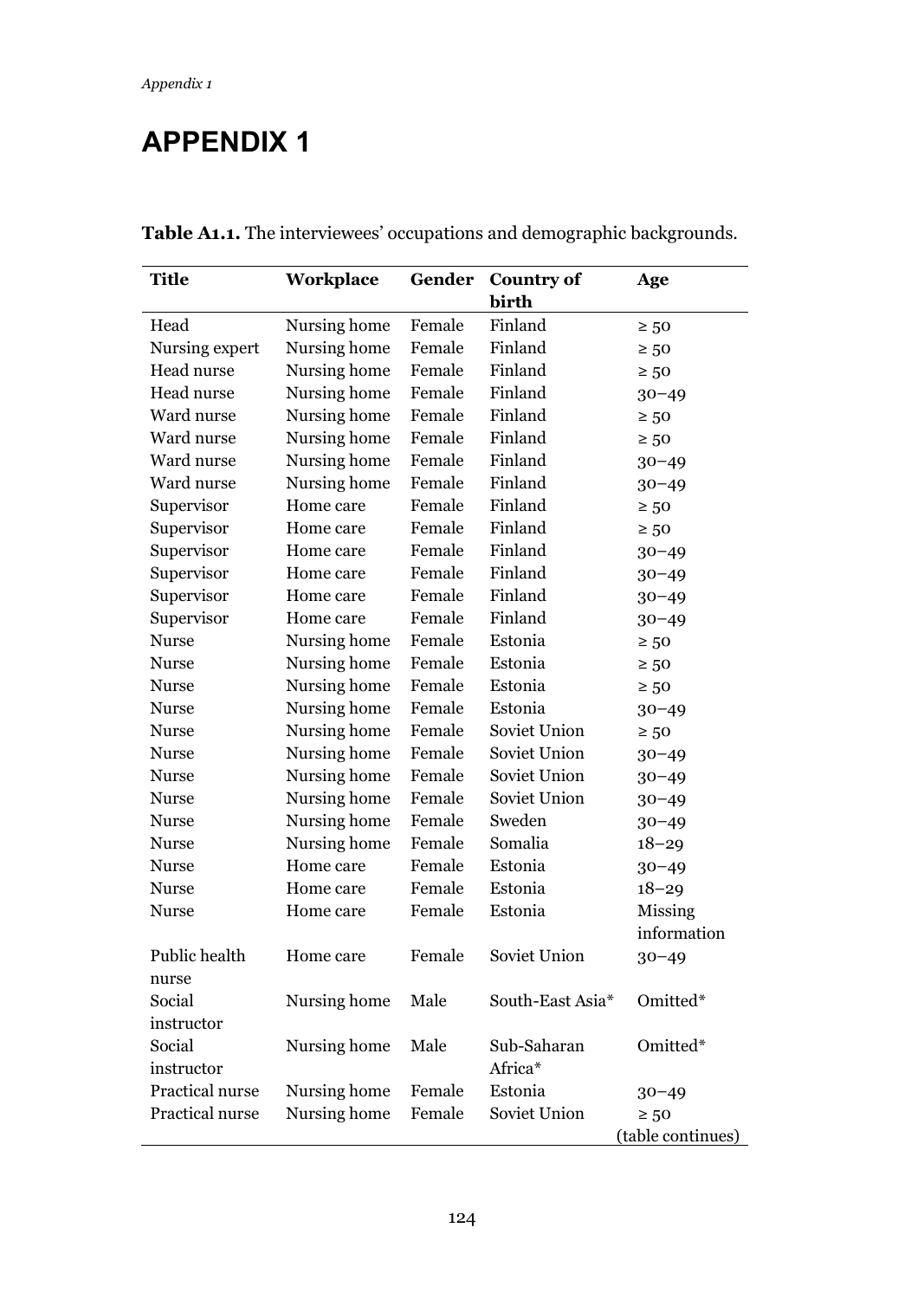| Table A1.1 (continued) |              |        |                   |             |  |  |
|------------------------|--------------|--------|-------------------|-------------|--|--|
| <b>Title</b>           | Workplace    | Gender | <b>Country of</b> | Age         |  |  |
|                        |              |        | birth             |             |  |  |
| Practical nurse        | Nursing home | Female | Soviet Union      | $\geq 50$   |  |  |
| Practical nurse        | Nursing home | Female | Soviet Union      | $30 - 49$   |  |  |
| Practical nurse        | Nursing home | Female | Soviet Union      | $30 - 49$   |  |  |
| Practical nurse        | Nursing home | Female | Soviet Union      | $30 - 49$   |  |  |
| Practical nurse        | Nursing home | Female | Soviet Union      | $30 - 49$   |  |  |
| Practical nurse        | Nursing home | Female | Soviet Union      | $30 - 49$   |  |  |
| Practical nurse        | Nursing home | Female | Somalia           | $18 - 29$   |  |  |
| Practical nurse        | Nursing home | Female | Somalia           | Missing     |  |  |
|                        |              |        |                   | information |  |  |
| Practical nurse        | Nursing home | Male   | Angola            | $30 - 49$   |  |  |
| Practical nurse        | Nursing home | Female | Cameroon          | $30 - 49$   |  |  |
| Practical nurse        | Nursing home | Female | Iraq              | $18 - 29$   |  |  |
| Practical nurse        | Nursing home | Female | Nigeria           | $30 - 49$   |  |  |
| Practical nurse        | Nursing home | Female | Thailand          | $30 - 49$   |  |  |
| Practical nurse        | Nursing home | Female | Uganda            | $18 - 29$   |  |  |
| Practical nurse        | Nursing home | Female | Soviet Union      | $30 - 49$   |  |  |
| (student)              |              |        |                   |             |  |  |
| Practical nurse        | Nursing home | Female | Somalia           | 18–29       |  |  |
| (student)              |              |        |                   |             |  |  |
| Practical nurse        | Home care    | Female | Afghanistan       | $30 - 49$   |  |  |
| Practical nurse        | Home care    | Female | Afghanistan       | Missing     |  |  |
|                        |              |        |                   | information |  |  |
| Practical nurse        | Home care    | Female | Estonia           | $30 - 49$   |  |  |
| Practical nurse        | Home care    | Female | Estonia           | $30 - 49$   |  |  |
| Practical nurse        | Home care    | Male   | Somalia           | $30 - 49$   |  |  |
| Practical nurse        | Home care    | Female | Somalia           | $30 - 49$   |  |  |
| Practical nurse        | Home care    | Female | Vietnam           | $30 - 49$   |  |  |
| Practical nurse        | Home care    | Female | Vietnam           | $30 - 49$   |  |  |
| Practical nurse        | Home care    | Female | China             | $30 - 49$   |  |  |
| Practical nurse        | Home care    | Female | Congo Republic    | $30 - 49$   |  |  |
| Practical nurse        | Home care    | Male   | Iran              | $\geq 50$   |  |  |
| Practical nurse        | Home care    | Female | Latvia            | $30 - 49$   |  |  |
| Practical nurse        | Home care    | Female | Soviet Union      | $30 - 49$   |  |  |
| Practical nurse        | Home care    | Female | Turkey            | $18 - 29$   |  |  |
| Nursing                | Home care    | Female | Ethiopia          | $18 - 29$   |  |  |
| assistant              |              |        |                   |             |  |  |
| Nursing                | Home care    | Female | Thailand          | $30 - 49$   |  |  |
| assistant              |              |        |                   |             |  |  |

\*Details omitted to protect the anonymity of the participant.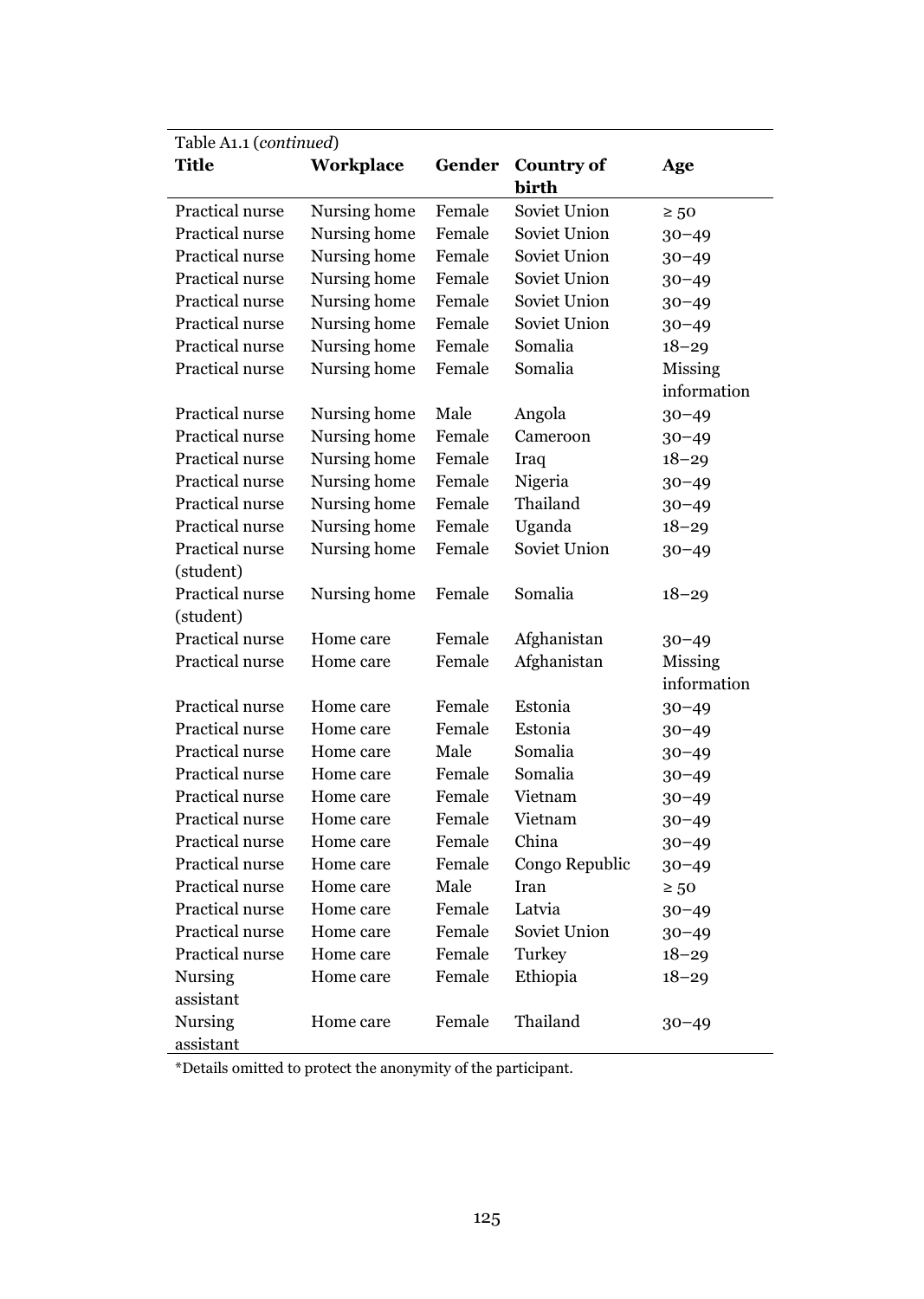## APPENDIX 2

This appendix presents the most typical themes and indicative questions in the interviews with care work managers and care workers. The questions naturally varied across individual interviews and developed during the course of the project. The interview scheme was originally planned by Sirpa Wrede, Lena Näre, Camilla Nordberg, and Antero Olakivi. The interviews were conducted by Antero Olakivi, Lena Näre, Miika Saukonen, and Sofia Söderberg.

## Care work managers

## Background details

*Name. Year of birth. Education.* 

## Current job

*What is your current job in the municipal care services? Since when? How did you end up working in your current job? What jobs did you have before?* 

*Can you tell me about your job description and the tasks that your job includes? What are the main challenges in your work? What about the key pleasures?* 

*As a care work manager/supervisor, what are your experiences of care workers with migrant backgrounds?* 

#### Organization of work and workload

*What are your practical means of managing your unit? How do you affect the organization of care work in your unit?* 

*Do you have shared principles regarding the recording and passing forward of client-related information in your unit?* 

*How are the clients' needs for care evaluated?* 

*What is the idea behind RAI (Resident Assessmen Instrument) in your work? Are you using RAI in your work?*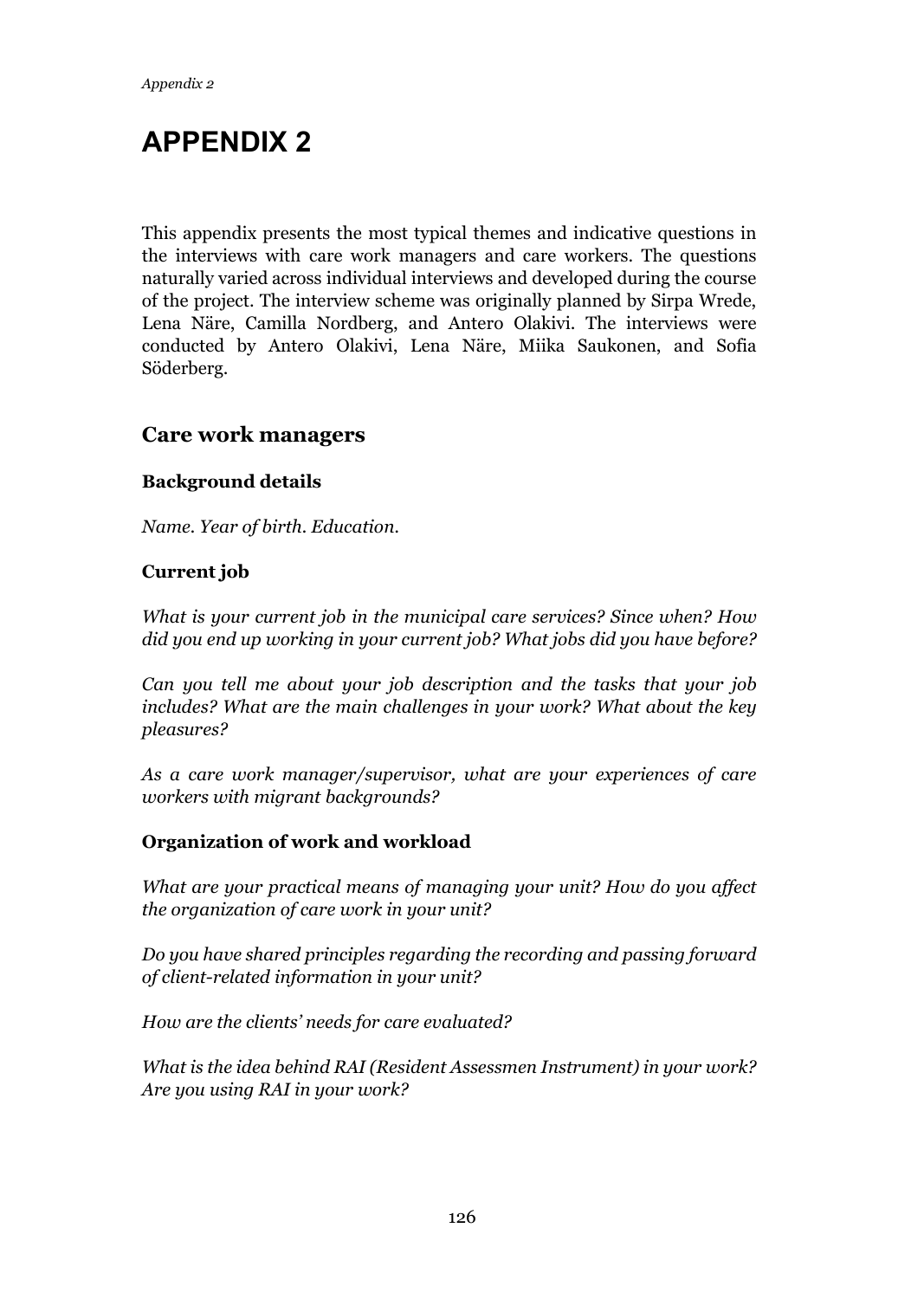*How are clients divided between employees? What are the relevant factors in this?* 

*How is the medication of clients organized? Do all employees have the right to give medication? What about showering? Do all employees participate in showering?* 

*Do you think the number of workers corresponds to the number of clients in your unit? Does the number of workers correspond to the workload in general? Have there been any changes in the care worker–client ratio?* 

*How is the number of care workers determined in practice? Is there a minimum number per shift? What kinds of practices do you have in the case of acute illnesses?* 

*How have you tried to make the work less hard in your unit? How are care workers' breaks organized? Is there a lot of overtime work? How is overtime work compensated?* 

*What do you think about the wages in care work? If the wages are low, why do you think this is the case? Are you satisfied with your own monthly salary?* 

## Work environment

*Would you say there is a good working atmosphere in this unit? If yes, what is the good spirit based on? If no, why not?* 

*What are the main targets of development in your unit? How have you addressed these targets?* 

*What do you think about the fact that there are people from different countries in your unit? Do you see any advantages or disadvantages in it?* 

*Are there any differences between employees from Finnish and foreign backgrounds in your opinion (e.g., differences in their ways of working or work orientations)?* 

*Have there been any incidents of discrimination or racism in this unit? What about the other units? Can you remember a concrete example? What happened after the incident? Do you have an action-plan in case of such incidents?*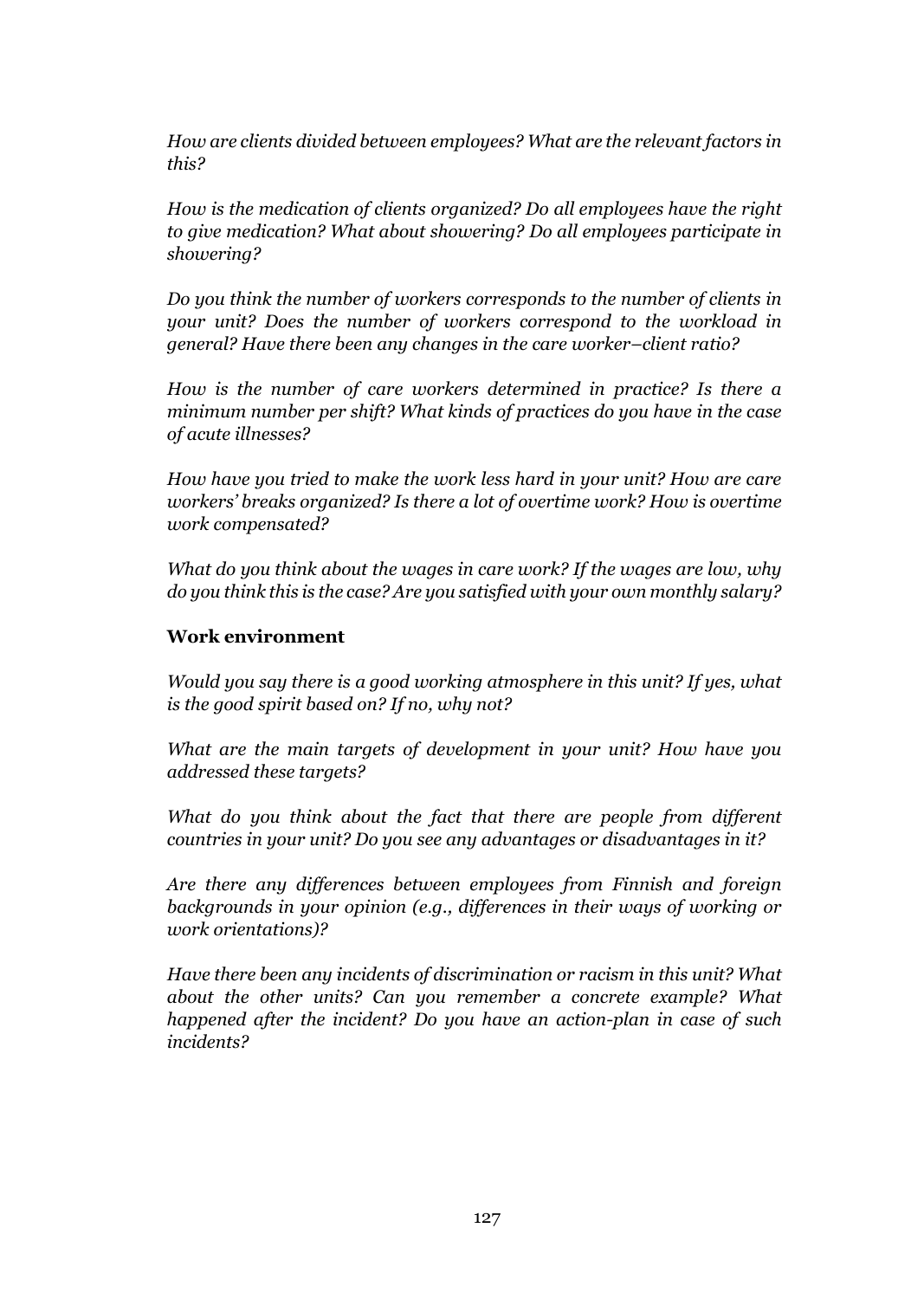## Recruitment

*Do you take part in the recruitment of employees? Are there any differences between the recruitment of permanent and temporary workers? Are there any particular qualities that you expect from a recruited worker? Is it easy to find employees with such qualities?* 

*Do you have a lot of substitutes and temporary workers? Are there any challenges related to the recruitment of substitutes/temps?* 

*Have you intentionally aimed to recruit employees with foreign backgrounds in your unit? If yes, why? If no, why not?* 

*Are there any particular groups of people with foreign backgrounds to which you think you could especially target recruitment? People of a particular age, educational background, gender, or nationality, for instance?*

*Are there any challenges related to the recruitment or work of migrant workers? If yes, what kind? How have you tried to address these challenges?* 

*What do you think about the international recruitment of care workers?* 

## Migrant workers

*What is the proportion of migrant workers to all workers in this unit? Have there been any changes in this proportion during the past five years? If yes, what kind of changes and why?* 

*Do clients or their relatives ever comment upon care workers' foreign backgrounds? Can you remember a concrete incident? What happened after the incident?* 

*Have there been efforts to help integrate migrant employees in your unit? If yes, what kinds? If no, why not?* 

*Have the potential special needs of migrant employees been somehow addressed in your unit? If yes, how? If no, why not? Has the management given any guidelines for how to address employees' different cultural backgrounds?* 

#### Work in the unit

*Who is/are your own superior/s? How do you collaborate with them? How is the collaboration?*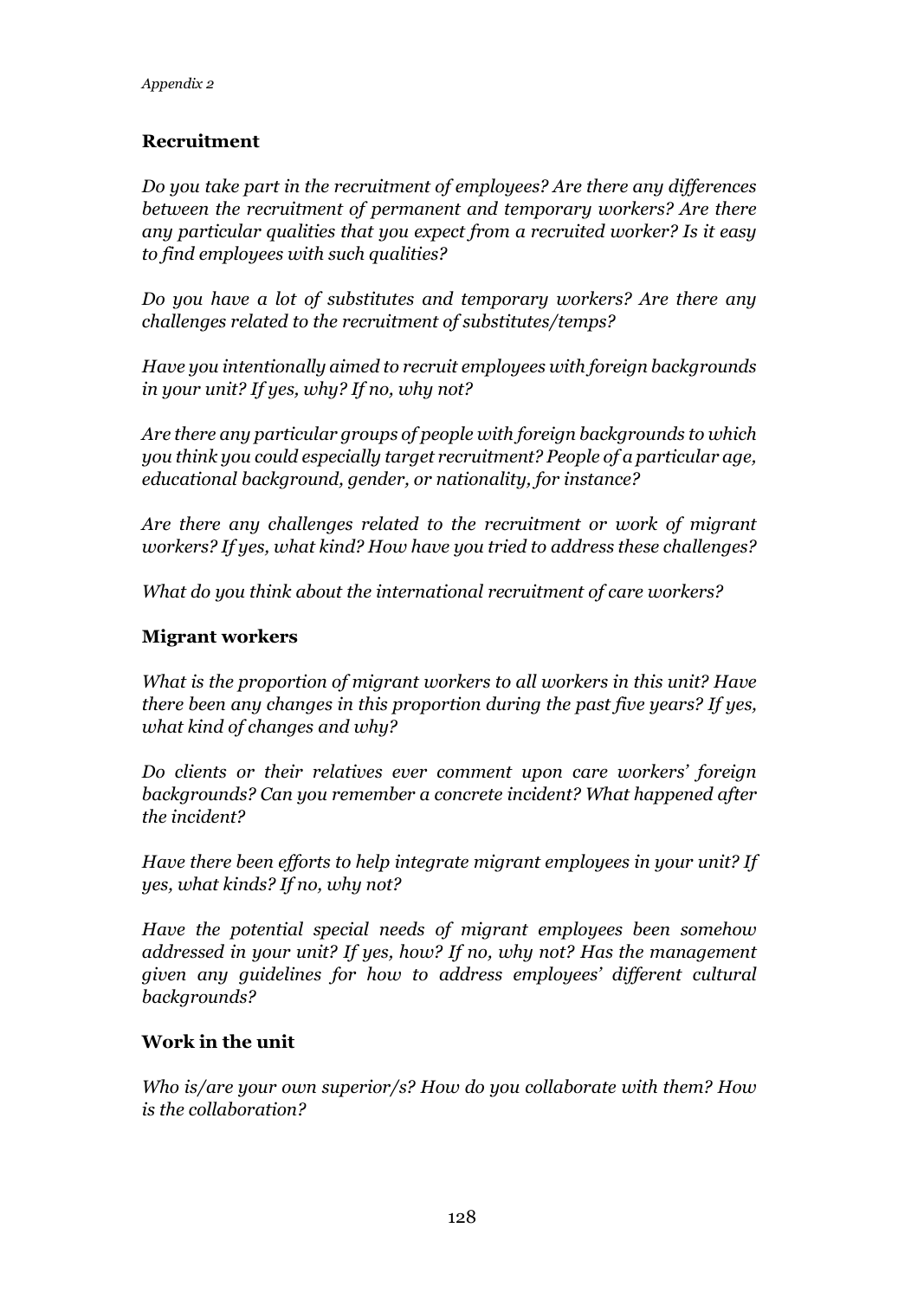*Can you describe your collaboration with the clients' relatives?* 

*Have you tried to change any work practices in your unit? What happened?* 

*Do care workers have ideas for how to develop work practices? Can you give a concrete example? Do you think care workers should have more influence?* 

*Do you have experiences of working in different units? Can you describe those experiences? Do you think there are differences between units?* 

*What do you think about the way things are generally arranged in your workplace?* 

#### Eldercare in general

*How would you like to develop care work? If you could change anything in your unit, what would you change (and in which order)?* 

*What in your opinion are the characteristics of a good nurse/caregiver?* 

*What in your opinion are the characteristics of a good care work manager/supervisor?* 

*How do you think care work has changed in the longer term, over the past ten years for example? Are there any significant turning points?* 

*How do you see the future of eldercare in Finland? What about the role of immigrants in eldercare?* 

*Is there anything I forgot to ask that you would like to add to this interview?* 

## Migrant care workers

#### Background details

*Name. Year of birth. Education. Home place. Birth place. Citizenship. Educational background in the country of origin.*

#### Migration

*To start with, can you tell me about your move to Finland? When did it happen? Why/how did you decide to move? Why to Finland? How did you move in practice? Was it easy or difficult?*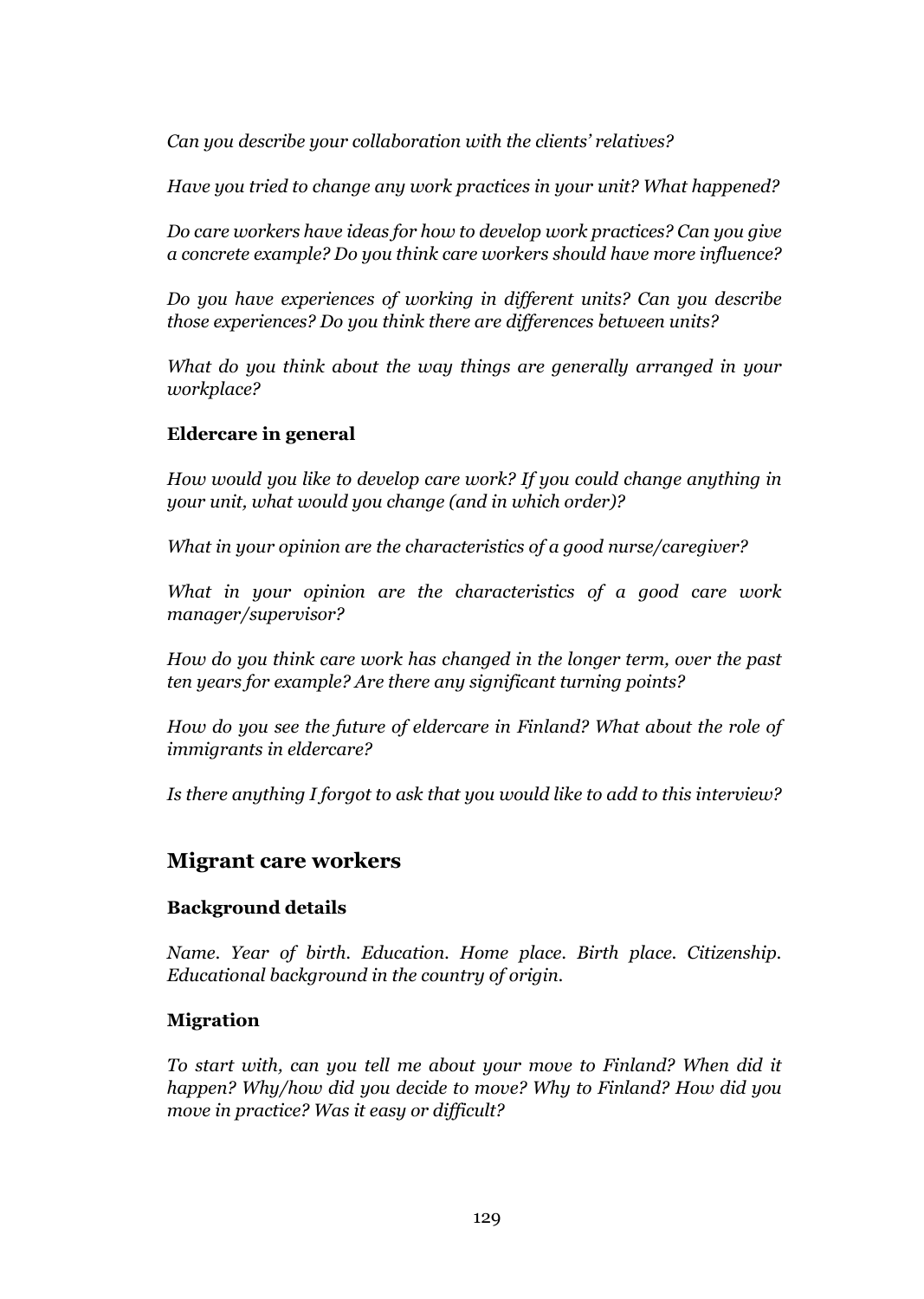## Work and study history

*What kinds of jobs did you have before moving to Finland? How/why did you start/end up doing care work?* 

*Have you studied in Finland? If yes, what, when and for how long?* 

*What jobs have you had in Finland?* 

*How have you found work in Finland? What have been the challenges related to finding work in Finland?* 

*What is your current profession?* 

#### Current job

*What is your current job in the municipal care services? Since when? Is this your first job in the municipal care services or have you had other jobs? If other jobs, then in which units/teams?* 

*How did you end up working in the municipal care services in Helsinki? Did you first sign a permanent or a fixed-term contract?* 

*Can you tell me about your first impressions of working in the municipal care services in Helsinki (e.g., the working methods, co-workers and clients, and the workplace in general)?* 

*How was it when you started your work: did you find it easy or difficult, and for what reasons?* 

*Are you currently employed permanently or temporarily, and what do you think of your current employment status? Any advantages/disadvantages?* 

*Are you satisfied with your monthly salary? Do you think care workers in general are paid enough? If not, why do you think this is the case?* 

#### Organization of work and workload

*Can you describe a typical shift?* 

*Can you tell me about your job description and the tasks that your job includes?*

*When you visit your clients, do you ever carry out tasks that were not part of the pre-planned program?*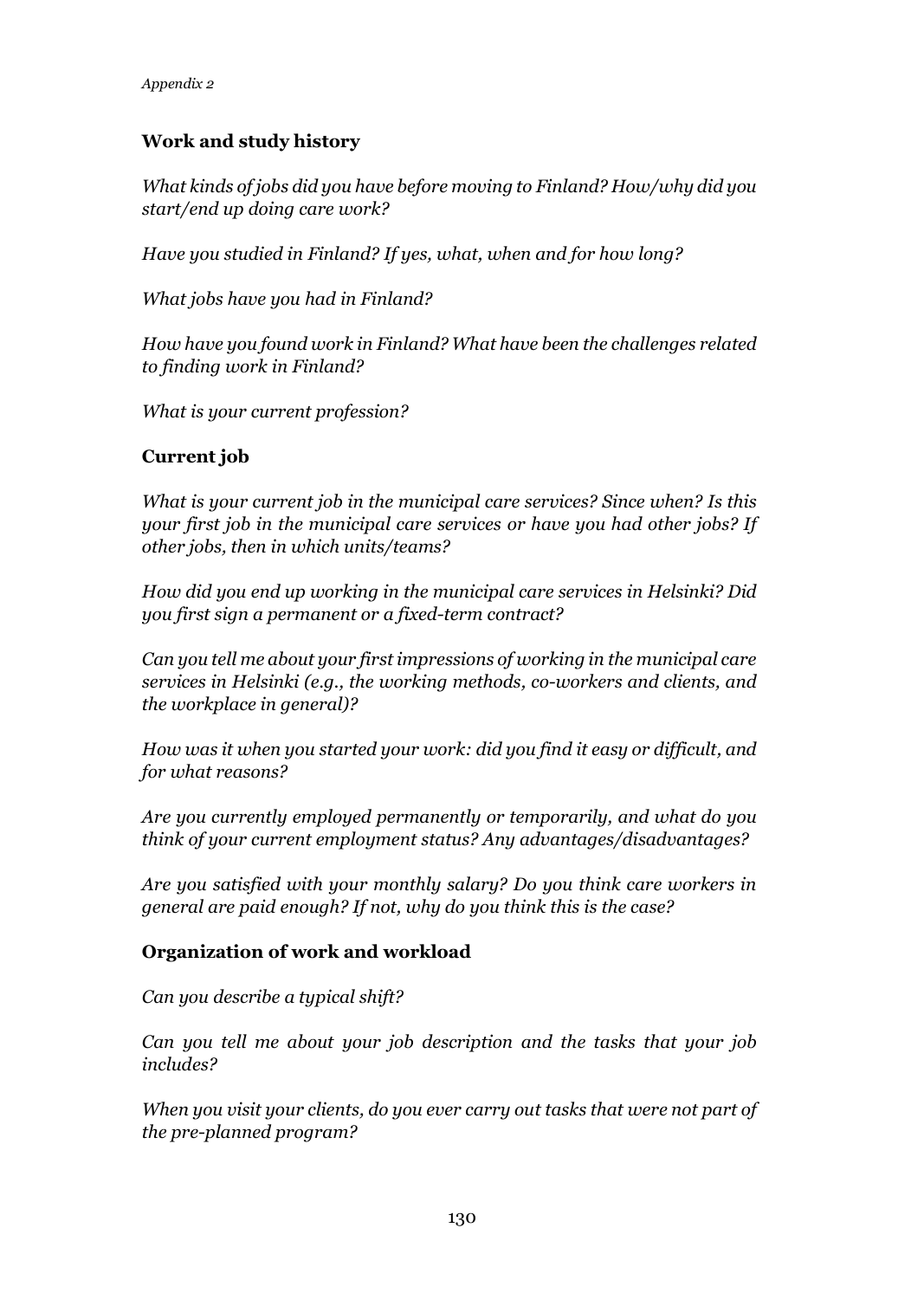*Who decides on the shifts, and do you have a say in regard to your working hours? What do you think about your shifts, are they all right to you?* 

*How do you get information on your clients' condition and needs? In particular, how do you get information on clients who are new to you?* 

*How do you pass forward information on clients?* 

*Are there any challenges included in writing about clients?* 

*Do you find using the Finnish language challenging in your work?* 

*Do you think your work is hard? If yes, how so?* 

*How are you able to carry out the hardest shifts?* 

*Is there something else that could be done in order to make your work less hard?* 

*Do you have time to have breaks during a shift? How are lunch breaks organized?* 

*Is it easy to stay on the schedule? Do you ever work overtime?* 

*What happens in case you get ill (or your child gets ill, for instance)?* 

## Work environment

*Does your work include a lot of collaboration with the other employees? If yes, in what sense? What are the benefits and challenges in it?* 

*What do you think of your superiors? Do you get along with them?* 

*Would you say there is a good working atmosphere in the unit you work in? If yes, on what is the good spirit based on? If no, why not?* 

*Can you describe your relationship with the clients? What is challenging in working with the clients? What gives you joy in care work?* 

*Do you participate in evaluating your clients' needs for care?* 

*If you could change something in your current job, what would you change?*